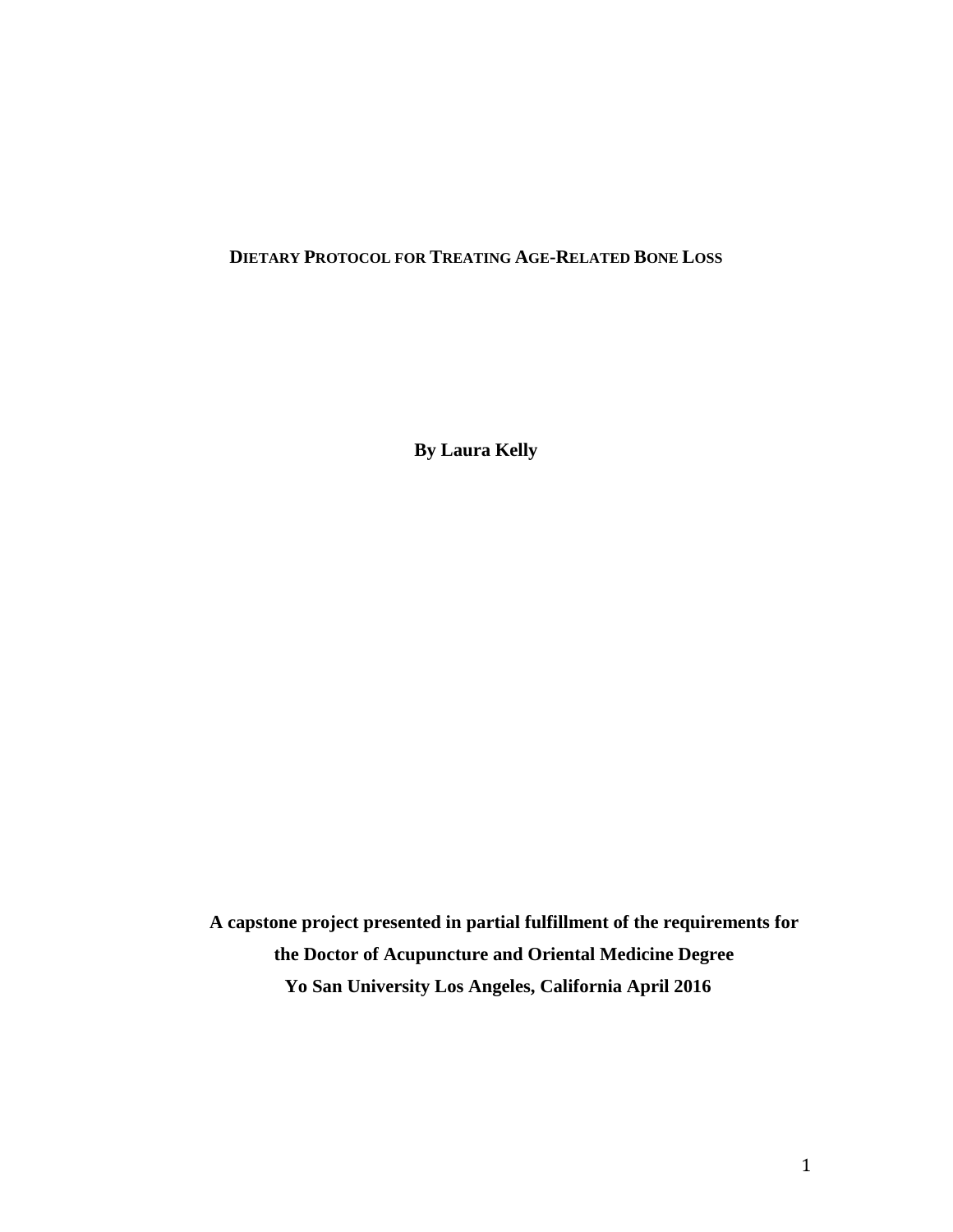# **Approval Signatures Page**

This Capstone Project has been reviewed and approved by:

Elisabeth Baum, Capstone Project Advisor

\_\_\_\_\_\_\_\_\_\_\_\_\_\_\_\_\_\_\_\_\_\_\_\_\_\_\_\_\_\_\_\_\_\_\_\_\_\_\_\_\_\_\_\_\_\_\_\_\_\_\_\_\_\_\_\_\_01/14/2016

\_\_\_\_\_\_\_\_\_\_\_\_\_\_\_\_\_\_\_\_\_\_\_\_\_\_\_\_\_\_\_\_\_\_\_\_\_\_\_\_\_\_\_\_\_\_\_\_\_\_\_\_\_\_\_\_\_\_01/31/2016

Don Lee, L.Ac., Specialty Chair

 $U = 01/31/2016$ 

Andrea Murchison, DAOM, L. Ac., Dean, Doctoral Program Date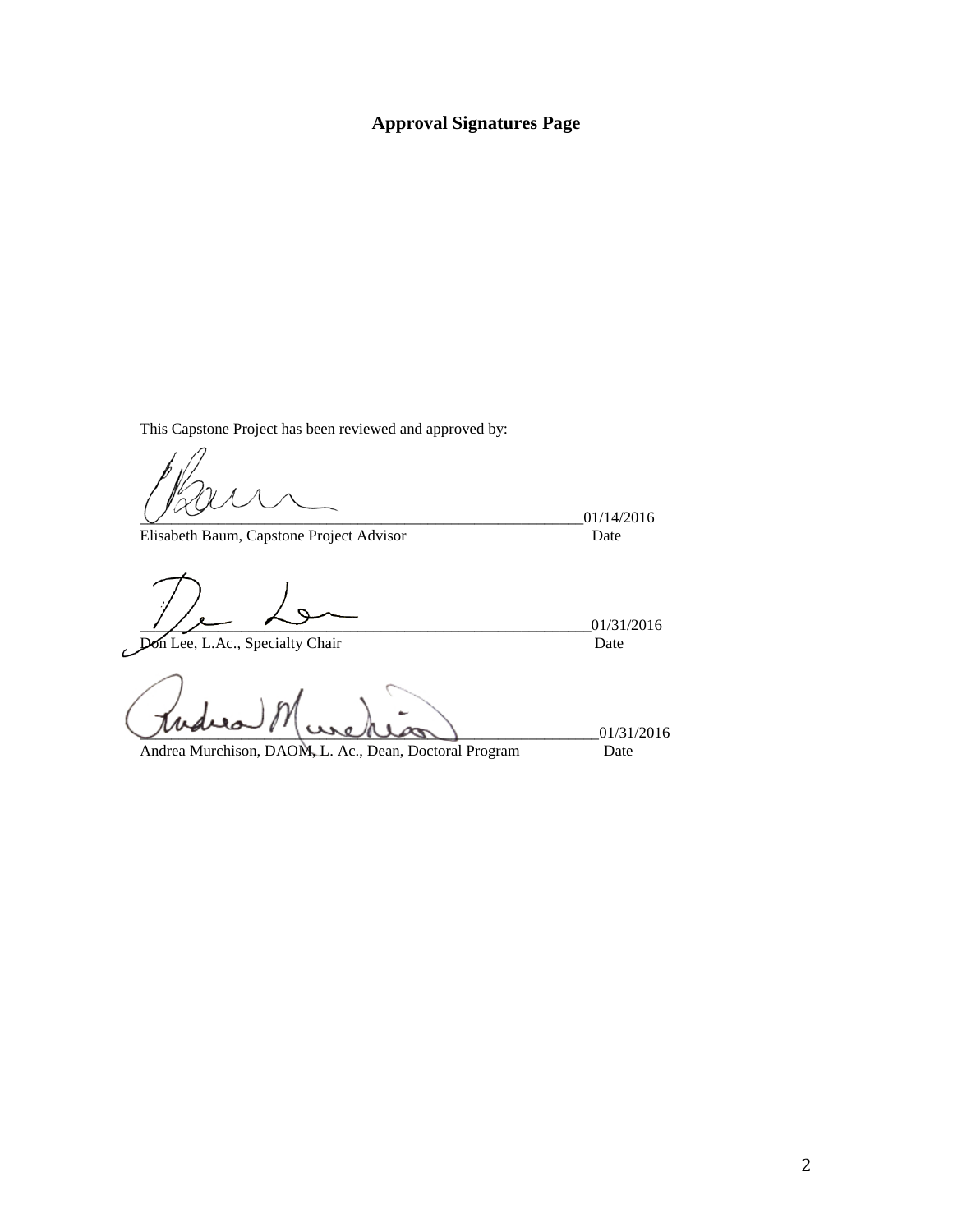# **TABLE OF CONTENTS**

| <b>Chapter One Introduction</b>                                      | 3  |
|----------------------------------------------------------------------|----|
| <b>Chapter Two Methods</b>                                           | 10 |
| <b>Chapter Three Osteoporosis Worldwide</b>                          | 12 |
| <b>Chapter Four The Calcium Problem</b>                              | 19 |
| <b>Chapter Five American Dietary Deficiency</b>                      | 42 |
| <b>Chapter Six Systemic Factors</b>                                  | 50 |
| <b>Chapter Seven Natural Antiresorptive Agents</b>                   | 55 |
| <b>Chapter Eight Conclusion</b>                                      | 62 |
| <b>References</b>                                                    | 65 |
| <b>Appendix A Glossary of terms</b>                                  | 74 |
| <b>Appendix B Internal Review Board Approval Letter</b>              | 78 |
| <b>Appendix C</b> Book Excerpt: Foods Highest in Necessary Nutrients | 79 |
| <b>Appendix D Book Excerpt: Herbal Antiresorptives</b>               | 82 |
| <b>Appendix E Book Excerpt: Testing</b>                              | 86 |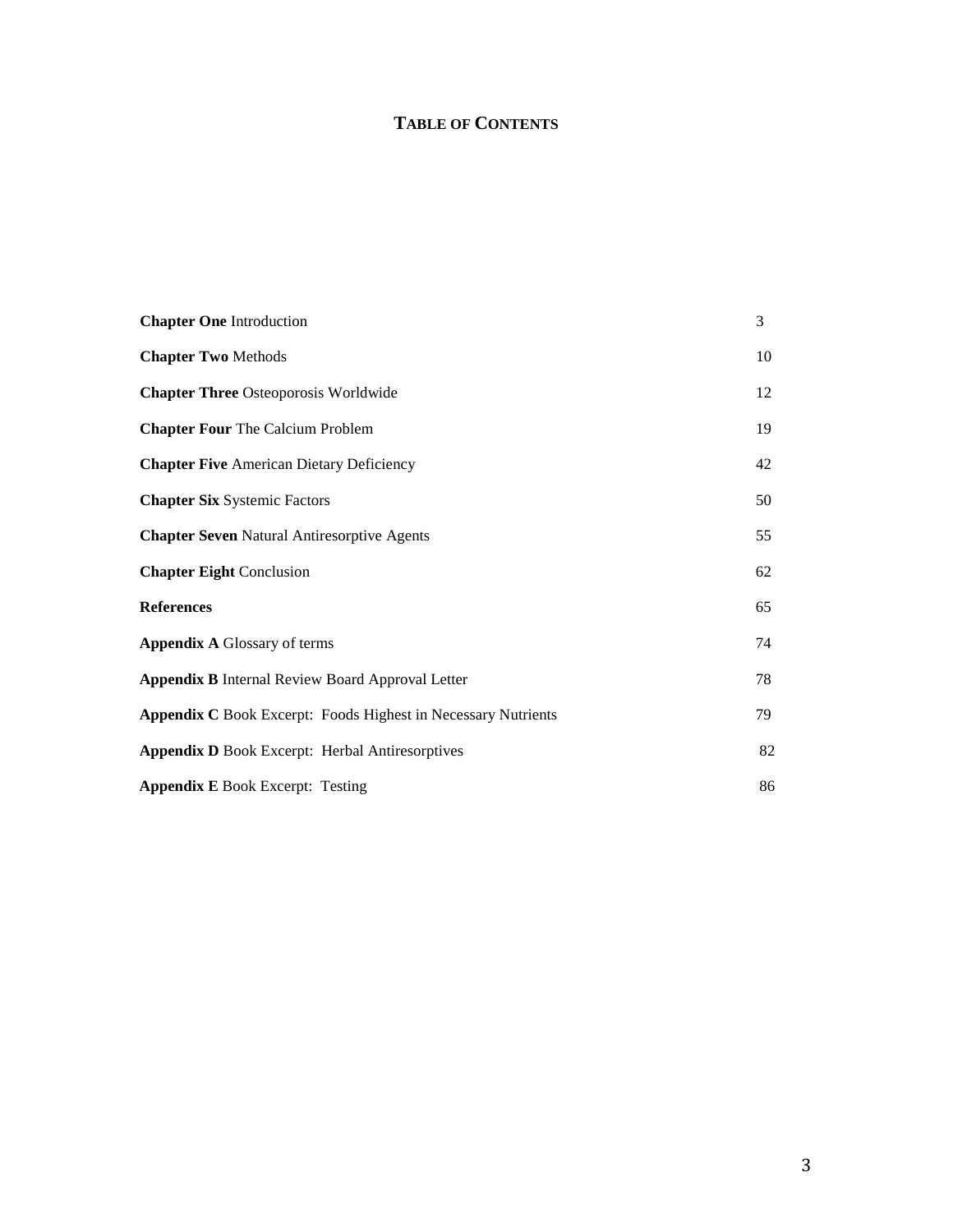#### **ABSTRACT**

Osteoporosis and subsequent worldwide fracture rates are steadily increasing due to aging populations combined with shifts in dietary paradigms. The US has arguably the highest fracture rate in the world, though in the land of plenty it is difficult to think that this could be due to dietary deficiency. Sales of supplements to prevent and treat osteoporosis such as calcium and more recently vitamin D, as standard recommendations of Western physicians, hovers near 1 billion dollars and very clearly is not stemming the tide of rising fracture rates. This investigation sets out to understand why, and to create a new dietary protocol to address the growing financial and emotional burden of osteoporotic fracture.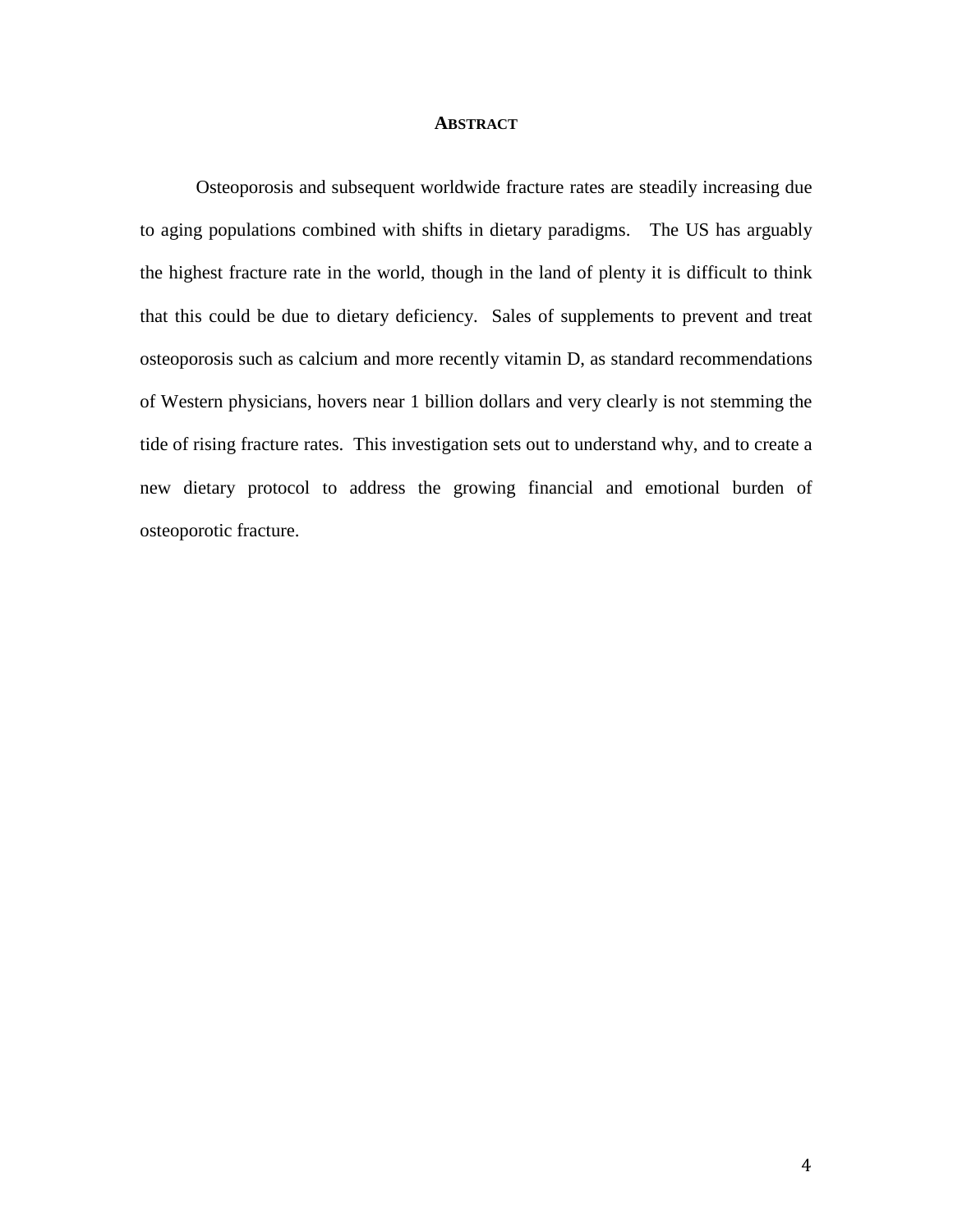#### **CHAPTER ONE: INTRODUCTION**

This research came about from a desire to clearly understand the fundamental tools of medicine – nutrition. It became the basis for a science-of-food cookbook for agerelated bone loss, The *Keep Your Bones Healthy Cookbook*, to be published by Chelsea Green in May 2016. The recipes were developed to target treatment and prevention of osteopenia and osteoporosis through examination of recent nutritional research. This work is an in-depth analysis of the science behind bone health, which provided the basis for the recipes. The book encapsulates the science, provides recipes, cooking tips, worksheets for a personal nutrition plan, and a chapter on speaking with your doctor. The book itself has a public health component in that it has the ability to reach lay people and help them directly improve their health, working alone or with their healthcare provider.

"*With regard to healing the sick, I will devise and order for them the best diet, according to my judgment and means; and I will take care that they suffer no hurt or damage. Nor shall any man's entreaty prevail upon me to administer poison to anyone; neither will I counsel any man to do so.*"

From the original Hippocratic oath, (late  $5<sup>th</sup>$  Century BC)

Age-related bone loss, described as osteopenia and osteoporosis, affects approximately 50% of the US population over 50 years of age – a projected 61 million adults in the US by the year 2020. Worldwide, osteoporosis causes more than 8.9 million fractures annually, a fracture every 3 seconds. By 2050, the word wide incidence of hip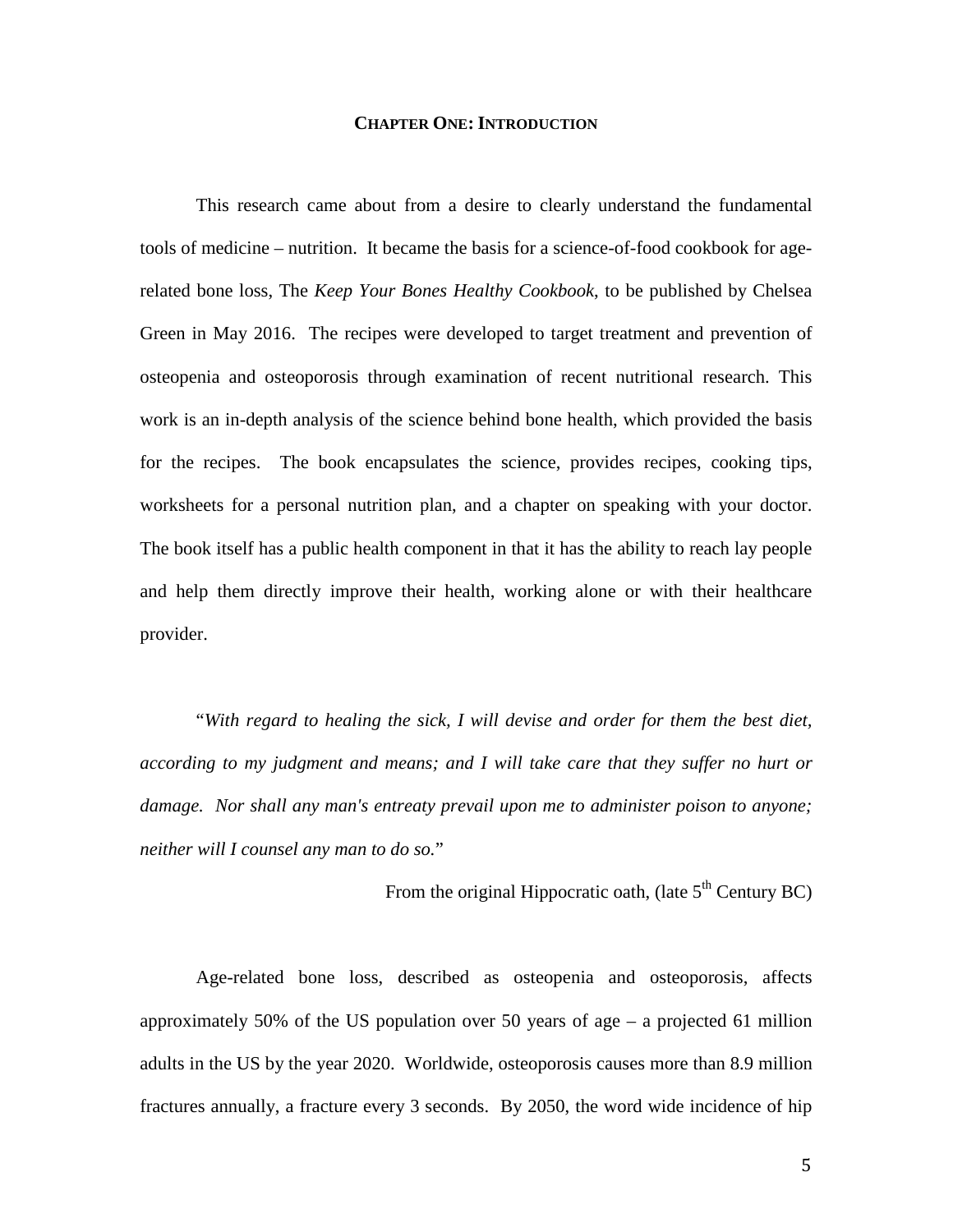fracture is projected to increase an average of 270%. The cost of osteoporosis in the US is approximately 15 billion USD yearly. Worldwide costs of osteoporosis are projected at 131.5 billion USD by 2050.

The current understanding of osteoporosis is centered on hormone loss as the body ages coupled with a lack of dietary calcium and vitamin D. Beyond this, insufficient peak bone density at approximately age 30, smoking, medication, lack of exercise, and improper diet are also suggested as factors, however a complete understanding of the multiple factors remains to be formalized to effect treatment beyond pharmaceuticals for the general public.

In the last half of the last decade the World Health Organization (WHO) redefined its position on a definition of osteoporosis. It suggested a change from a diagnosis of "osteoporosis" to instead an analysis of multiple factors to find the total, individual 10 year fracture risk (AR-10). These factors were defined as: advanced age, prior fragility fracture, parental history of proximal femur fracture, low BMI, low bone mass, glucocorticosteroid treatment, rheumatoid arthritis, smoking, and overuse of alcohol (Czerwinski et al, 2007). This shift in understanding highlights the multifactorial nature of this malady that must be taken into consideration in the creation of a prevention or treatment protocol.

Untreated bone loss due to aging averages about 10% per decade of a person's life. This gradual loss is essentially equivalent in men and women, except for the approximately 10-year period of increased bone loss in women after menopause. This hormone loss does cause bone density decline, ordinarily between 5% and 10% - but this does not have to mean osteopenia or osteoporosis.

6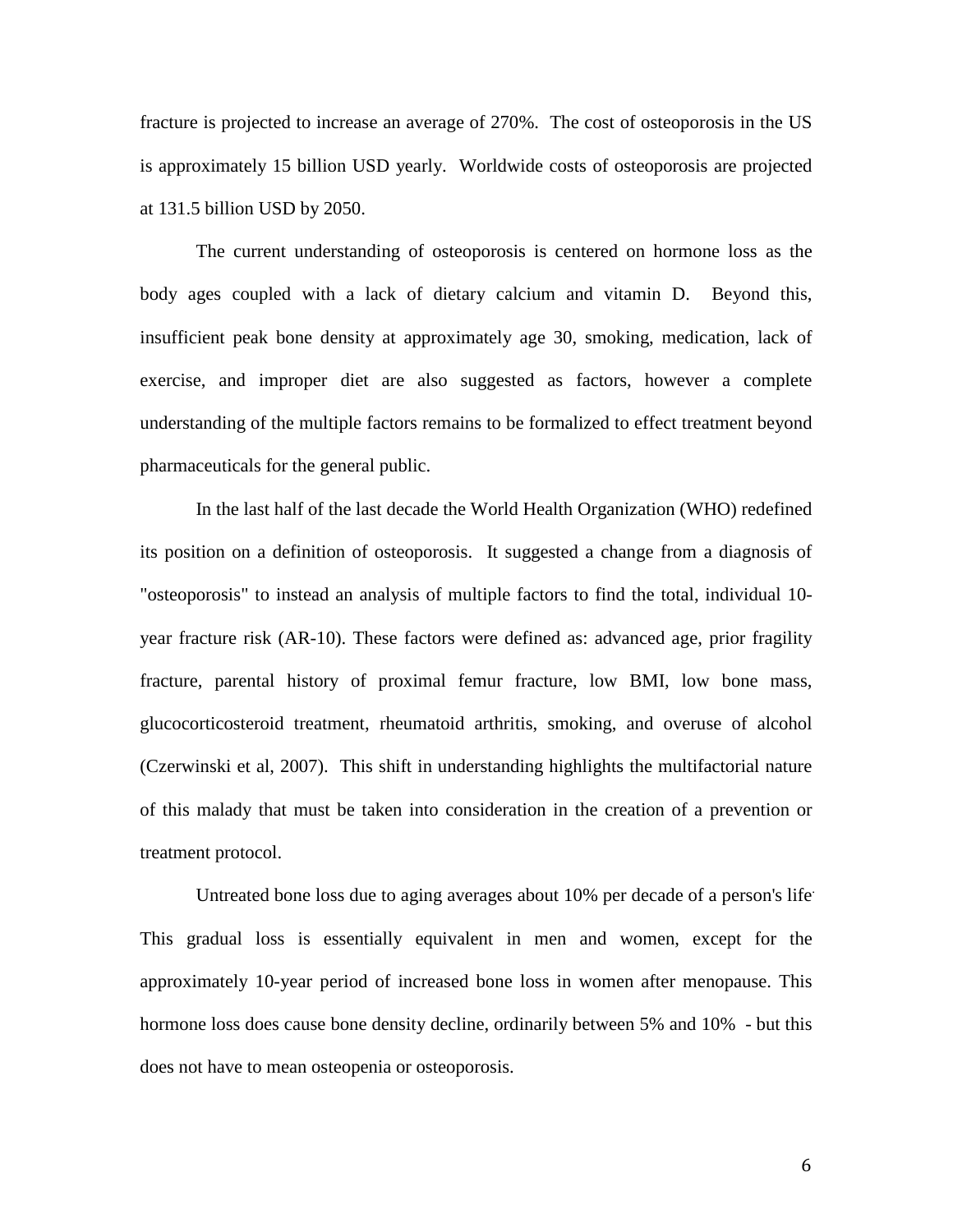Osteoporosis rates vary widely between countries. Japanese osteoporosis rates were 40% of ours in the West on traditional diets. India also had lower rates of osteoporosis, as did China; however with the introduction of Western dietary practices their rates are climbing. This reveals two things: the fact that osteoporosis is not a necessary consequence of aging; and the recognition that some large-scale factors influence health of entire populations – certainly genetics and environment, but also dietary paradigms.

In 2012 the FDA revised its recommendations for the main class of pharmaceuticals, second- and third-generation bisphosphonates, for the treatment of agerelated bone loss. They lowered the recommended time frame of treatment with these drugs to 3-5 years, and suggested effectiveness in long-term use only in patients with severe vertebral bone loss or history of vertebral fracture. They offered no additional recommendations for treatment. Additionally, it has been found that use of these pharmaceuticals can lead to "bisphosphonate fractures" of the femur and to deterioration of the mandible. These side effects are documented by the CDC and increasingly known by patients who are now seeking new therapies, however the pharmaceutical industry has little new to offer in terms of treatment.

Western physicians routinely recommend supplementing with calcium and more recently with the addition of vitamin D to increase bone density. Unfortunately the US Preventive Task Force does *not* recommend this supplementation because their research does not show this combination effectively reduces fractures. Additionally, there is ample evidence that high dose calcium supplementation plus intake of dietary calcium increases not only cardiovascular events but also overall mortality.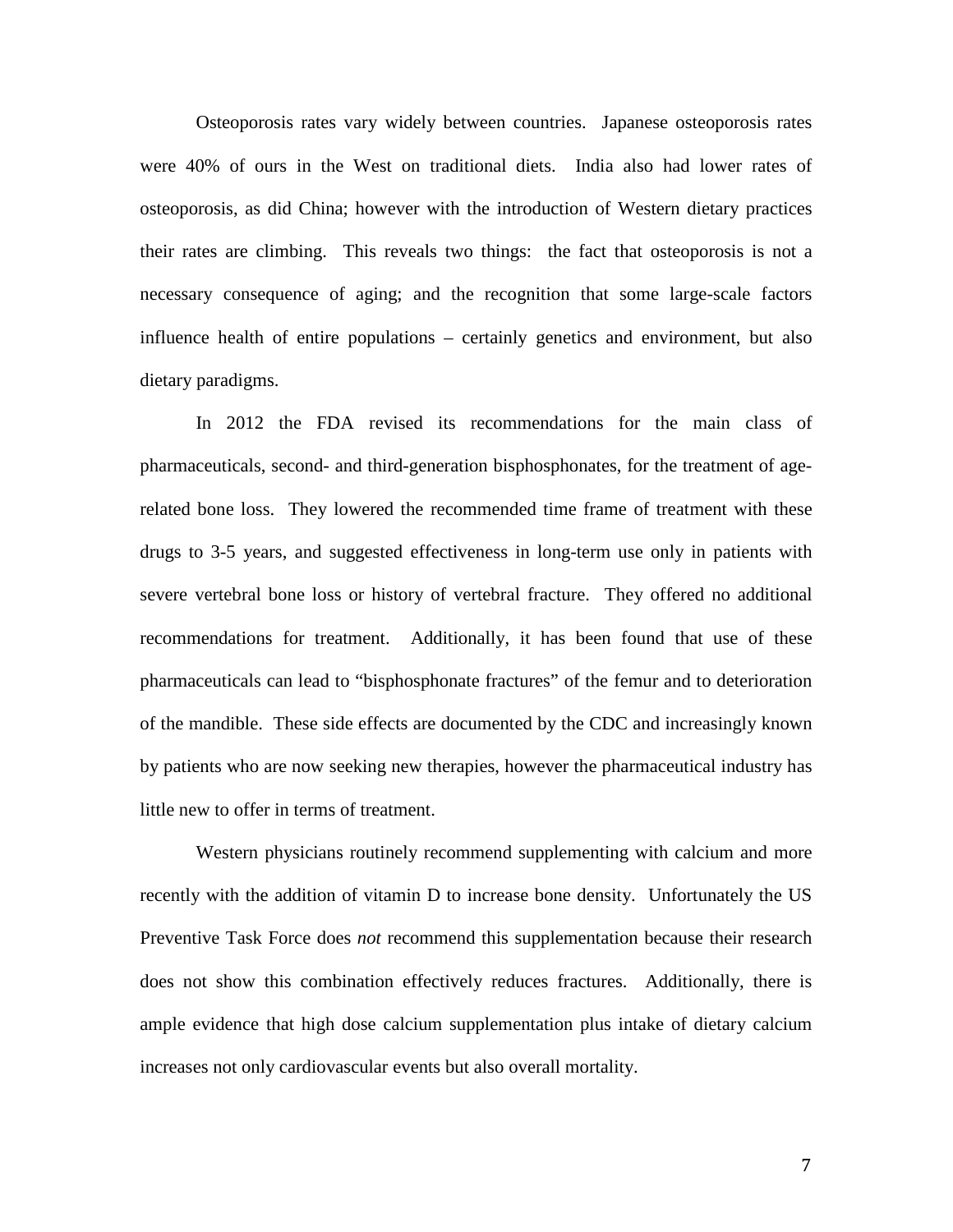Although the wide disparity in osteoporosis rates by country indicate some level of dietary affect, combing the literature reveals very little information on *comprehensive* dietary approaches in treating osteoporosis – major websites, national and international societies do recommend diet and exercise, however their protocols are incomplete and often vague. Recent clinical research focuses on a particular nutrient or vitamin, or one aspect of lifestyle such as exercise that shows improvement in fracture outcomes. However a complete examination of exactly how and why nutrients – in combination and in context - affect bone deposition was not forthcoming in a literature search.

A number of new theories have been recently published such as the acid/ash balance, however even these are focused only on one influence rather than the complex interactions that define the function of our bodily systems, including our skeletal system.

The purpose of this study is three-fold: 1) To understand the nutritional biochemistry of bone loss and bone growth mechanisms; 2) To synthesize and integrate all of the most recent nutritional science; and 3) To create from this information a comprehensive, targeted nutrition plan for prevention and treatment of age-related bone loss.

This investigation is broken down into six parts:

- 1. Historic understanding of bone loss worldwide
- 2. Nutrients needed for bone health the same information applies across all populations generally, and is a backdrop for understanding deficiencies affecting bone loss in high-risk countries such as the US.
- 3. Nutritional deficiencies in the US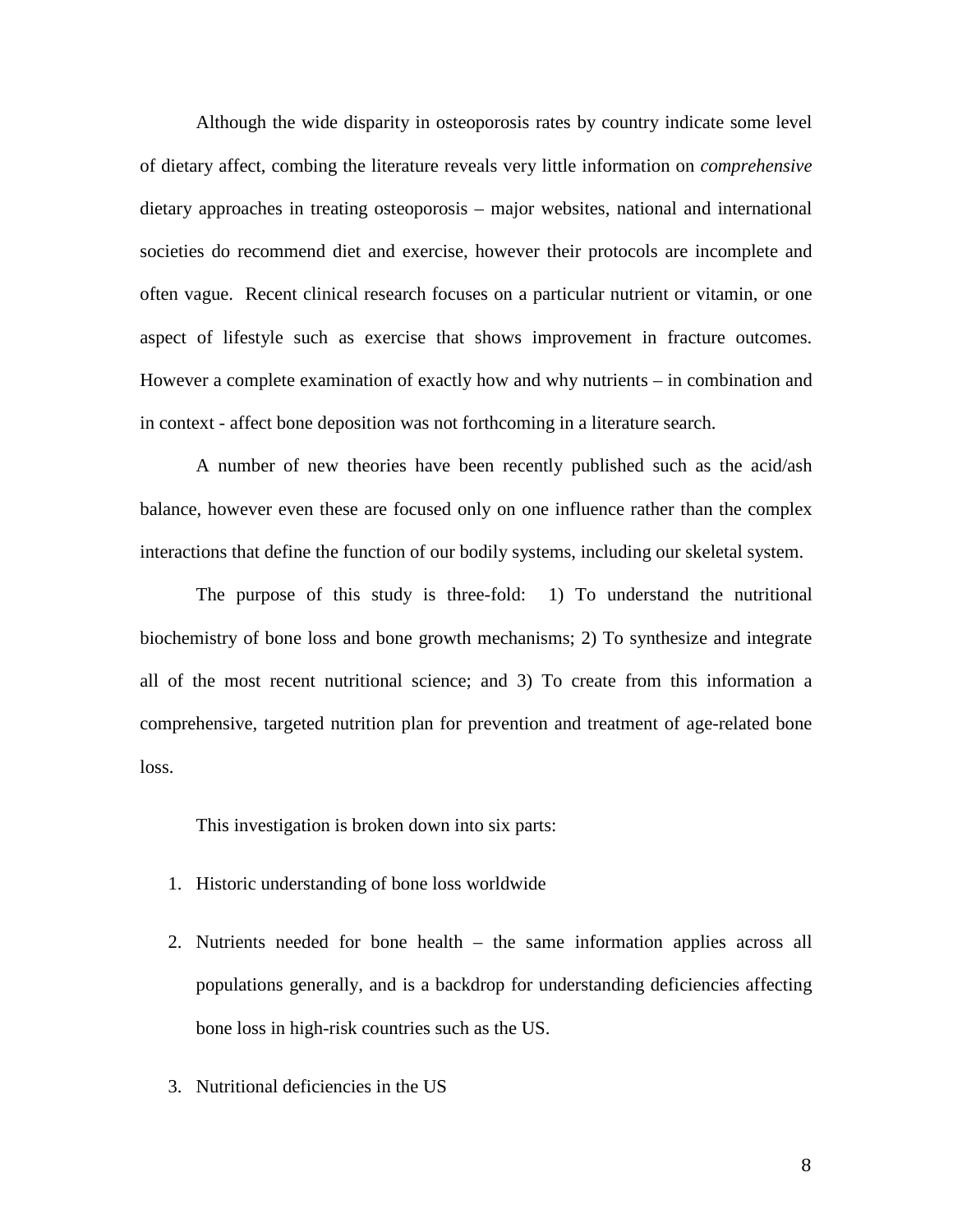- 4. Systemic factors affecting bone density
- 5. Effective non-pharmaceutical antiresorptive agents
- 6. Dietary protocol

Age-related bone loss, including osteopenia and osteoporosis, is asymptomatic until fracture. Additionally, bone density does not equate to fracture risk, which is the real measure of detriment in the case of age-related bone loss. Because of this, fracture rates were used for research purposes rather than osteopenia or osteoporosis rates.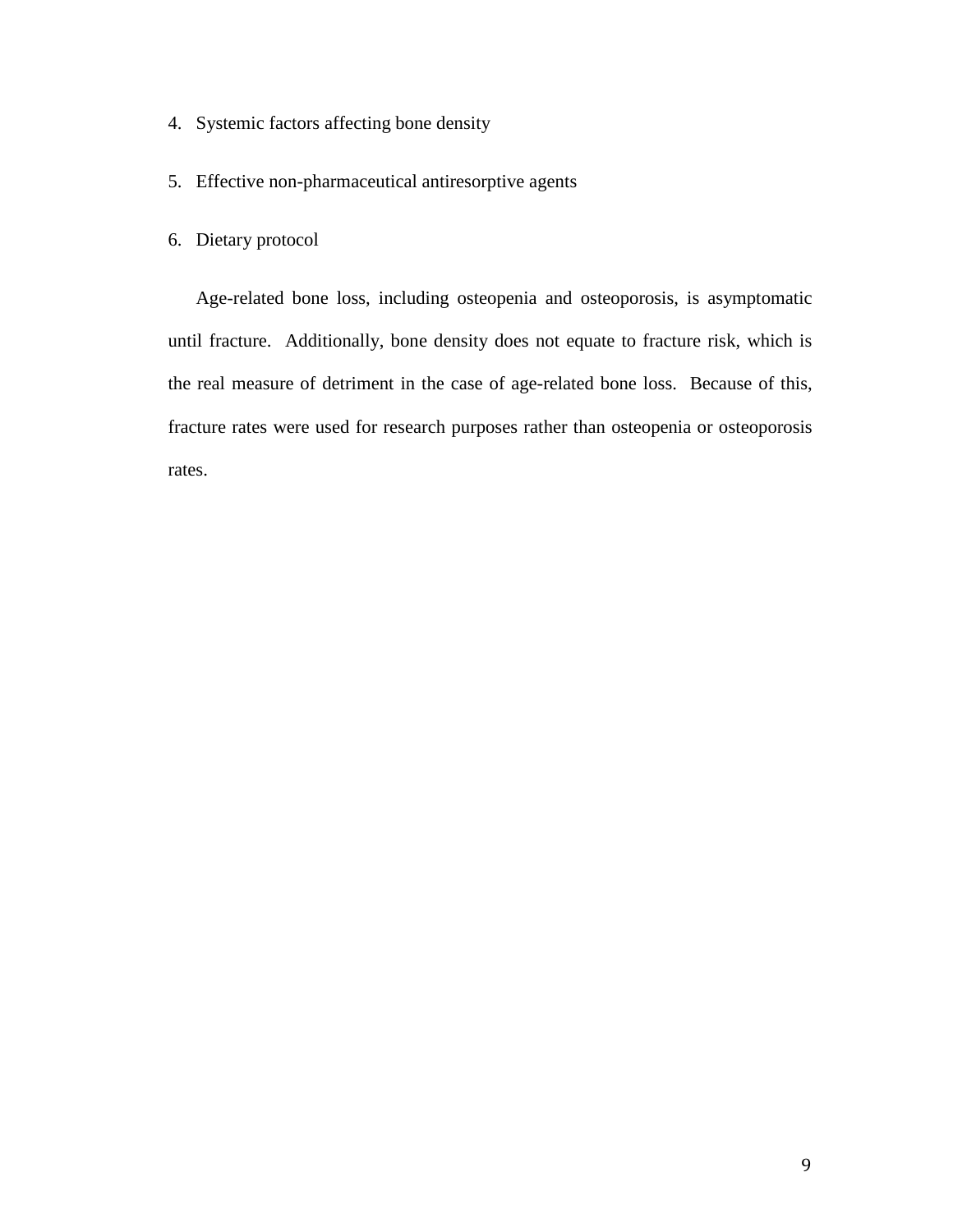#### **CHAPTER TWO: METHODOLOGY**

Although quantitative research is what is needed in order to translate TCM and complementary medicines into graspable concepts for Western readers, this research was too wide-ranging to enable a quantitative study. As the initial research attempts to grasp a snapshot of age-related bone loss in order to form a comprehensive dietary treatment for such, a multi-factor exploratory approach was needed. Rather than a comparison, this research approached the open question "is it possible to create an ideal dietary protocol for optimal bone health" and single-question quantitative assessment was not appropriate in this context.

To this end, the approach for the purposes of this document was rooted in Grounded Theory (Strauss & Corbin 1990), tending to Glaser's Theoretical Sensitivity (Glaser 1998). This approach allowed for exploration of subject without attempts to define where the pertinent information would lie, and allowed the researcher to create the necessary structure based on the initial step of collecting a wide range of data and coding this data to understand patterns leading to a big picture.

Glaser's approach is geared towards "theory generation", or the equivalent, which by nature allows for the embrace of inductive reasoning. As this is not a social theory thesis, however, every effort was made to follow the trail of information for deductive results. There is however in this vein some element of what the researcher feels to be important through what can only be described as scientific instinct.

To help harness the breadth of literature needed to understand this query, previously published meta-analyses were used whenever possible. Meta-analyses were

10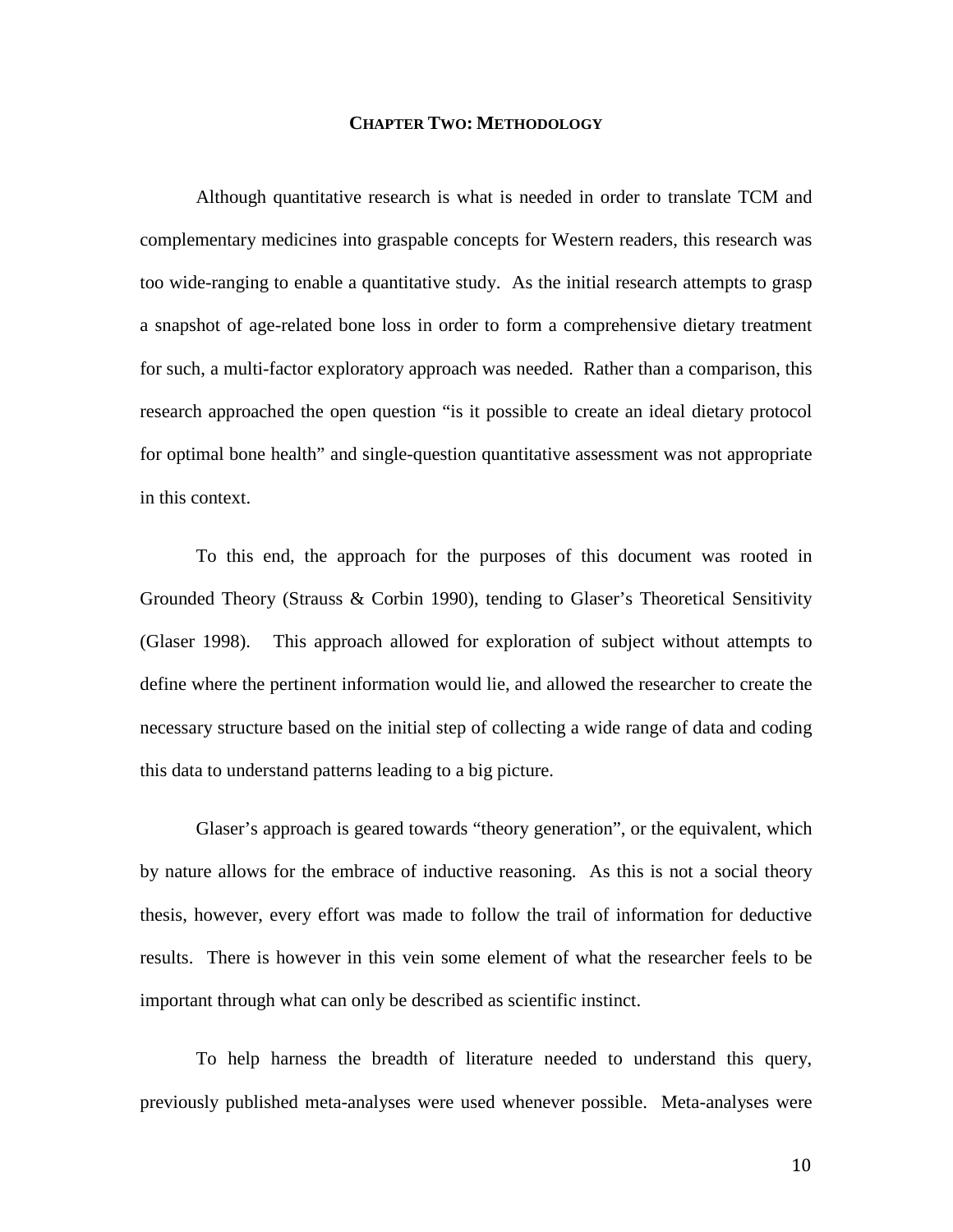chosen based on year published, and size of study pool, written in or translated into English, with human subjects. Unless no other information was found or meta-analysis was exceptional, years of meta-analyses used were no older than the year 2000, and study pool not less than 35. Individual studies were chosen according to year published (most recent), size of study population, and quality of translation if not originally published in English. If no human research was found, animal studies were used.

Articles were obtained using PubMed database as well as Nature database and google scholar searches, using key words, and eventually arranged in the following sections. When no information was found, general Google searches were conducted.

1. Bone loss worldwide

osteoporosis world statistics, fracture rate country

2. Nutrients needed for bone health

nutrients, bone, nutrient deficiency osteoporosis

3. Nutritional deficiencies for the US

Vitamin deficiency US, CDC, nutrient deficiency, mineral deficiency US

4. Systemic factors involved in bone loss in the US

Homocysteine, medication induced osteoporosis, stress osteoporosis, smoking osteorporosis, glucocorticoids, oxidative stress osteoporosis

5. Natural anti-resorptive agents– as dense nutrition, herbs used in osteoporosis treatment in Asia and the West

antiresorptive herb, herbal medicine osteoporosis, osteoblast, osteoclast

The IRB approval letter for this research is provided in Appendix A.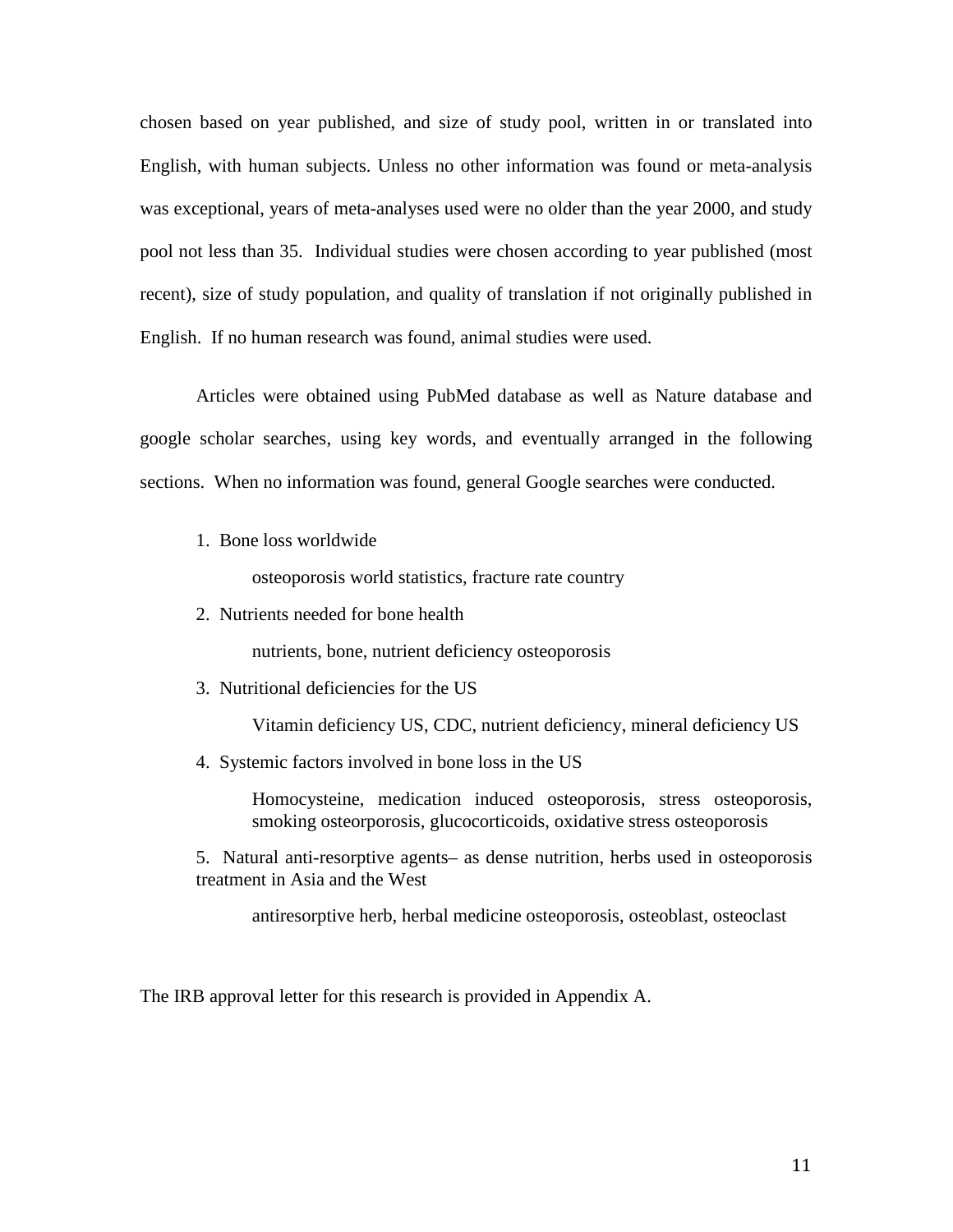#### **CHAPTER THREE: OSTEOPOROSIS WORLDWIDE**

The first area of investigation was an overall view of osteoporosis in terms of worldwide fracture rates, and understanding how and why that was changing.

Two comprehensive meta-analyses were used. The first completed in 2011 used records as early as 1911, and contained data from then until 2009 (Dhanwal, 2011). The second used more recent data from 1950 through November 2011 (Kanis, 2012).

# **Worldwide fracture rates**

Osteoporosis, and fracture rates, are changing rapidly. Looking at countries with historically low fracture rates gives some clues as to how diet might be impacting these numbers, as these cultures shift from traditional to more Western diets. Hip fracture was chosen as the reference as it is recognized as the most serious consequence of bone loss. With rising life expectancy worldwide, it is estimated that the incidence of hip fracture will rise from 1.66 million in 1990 to 6.26 million by 2050 (Cooper 1992).

In the first meta-analysis (Dhanwal, 2011) North America, Norway and Sweden showed the highest rates of hip fracture, with Japan showing the lowest, consistent with significantly lower rates historically in Asia (Cummings, 2002).

The second review (Kanis, 2012) showed differing results with Nigeria showing lowest and Sweden and Norway showing highest. However, the authors state that the data for Nigeria was slim and of poor quality. Additionally, this review separately coded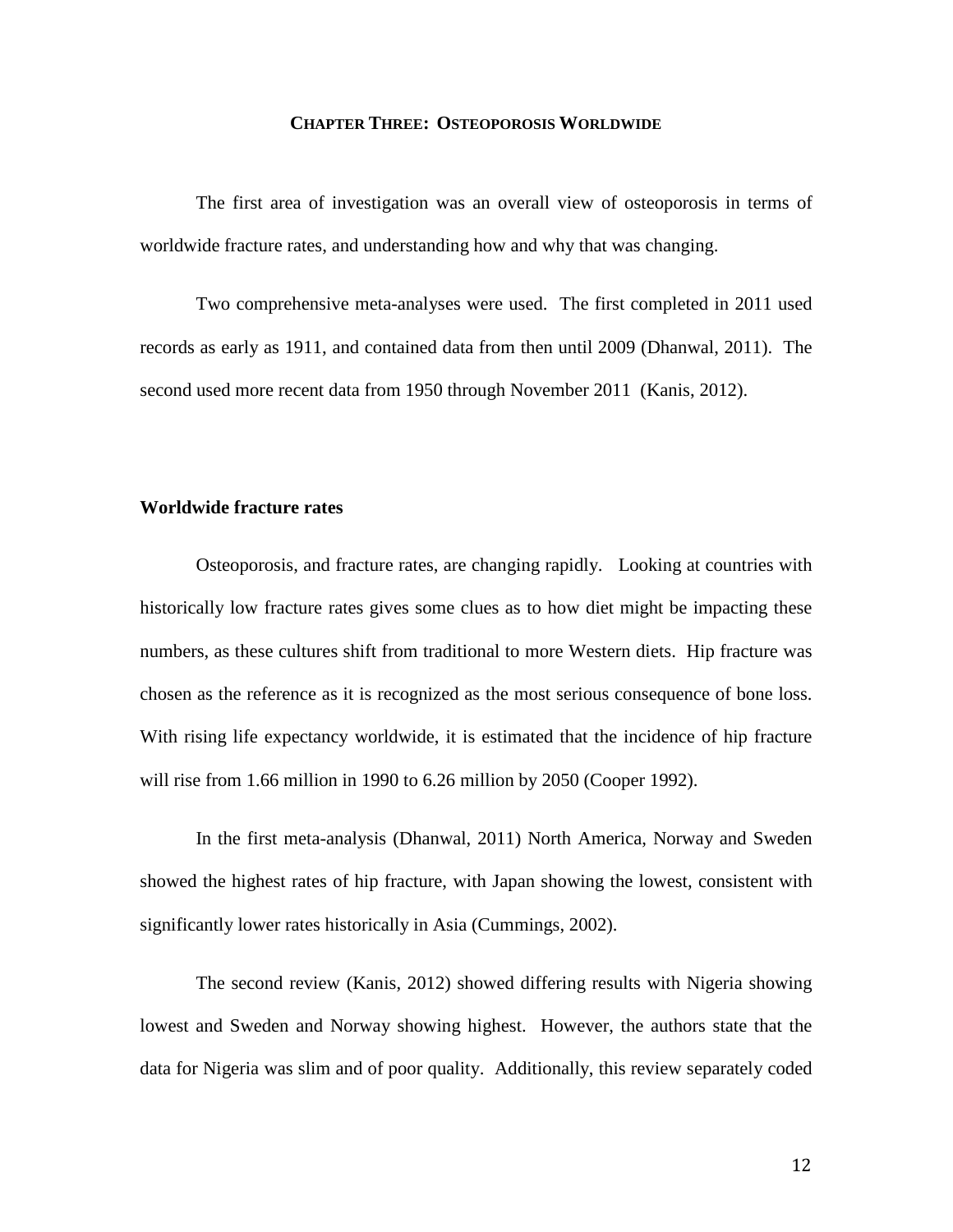population types in the US, for example coding US Caucasians as high risk and the US black population as low risk.

A fracture risk map from the international osteoporosis foundation (Kanis, 2012) showing ten-year probability of a major osteoporotic fracture shows North America as a high-risk territory.



Figure 1. Ten-year probability of major osteoporotic fracture. [Source: International Osteoporosis Foundation]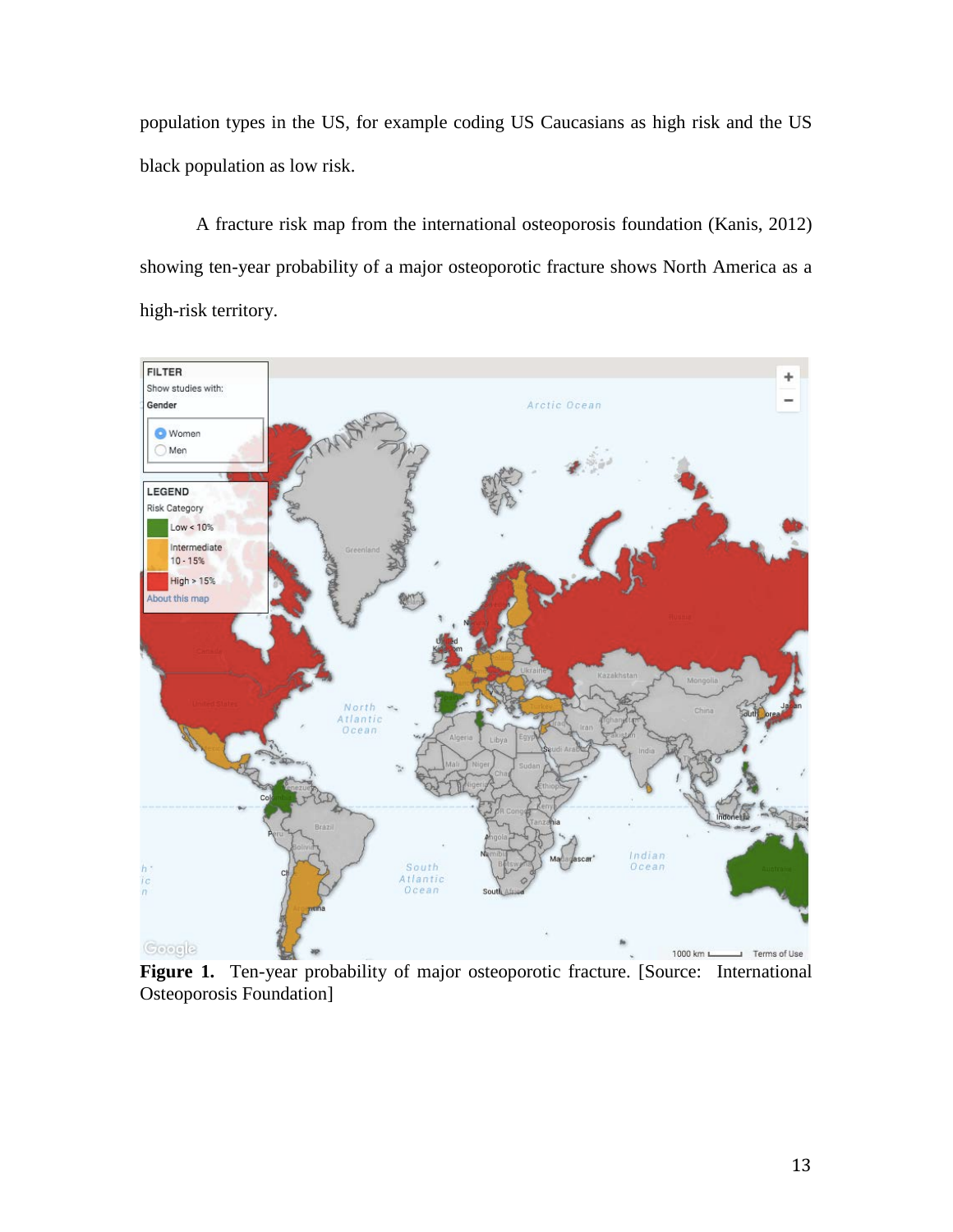Interestingly this image also shows Japan as a high-risk territory, which infers a steep rise in the risk of osteoporotic fracture since the early part of the last century (Ross, 1991).

A recent survey (Hagino *et al*. 2005) concluded that in the Japanese population aged 35 years or older incidence of hip fracture was 99.6 per 100,000 males and 368 per 100,000 females from 2004 to 2006. When incidence rates were compared with those from 30 years ago, the authors concluded that the incidence of hip fracture in the Japanese population is increasing. Historically, hip fractures of Japanese are less than half that of Caucasian Americans (Ross, 1991).

This change is thought to have three factors, the researcher believes – the ageing of the population, the move away from manual labor (exercise) and the move away from traditional diets towards more Western diets. It is projected that Asian countries will contribute more to the pool of hip fractures in coming years, by 2050 more than 50% of all osteoporotic fractures worldwide will occur in Asia (Cooper, 1992).

It is interesting to note that although the number of female Japanese tested as osteoporotic approximately corresponds to the US, the incidence of hip fracture in Japan appears to be much lower, approximately half (Fujita 1992). The researcher believes this indicates the measurement of bone density with which we define osteoporosis in the US is an incomplete picture.

Hip fracture rates in the US population are among the highest in the world. Data from a 20% sample of Medicare claims from 1985–2005 in patients ≥65 years were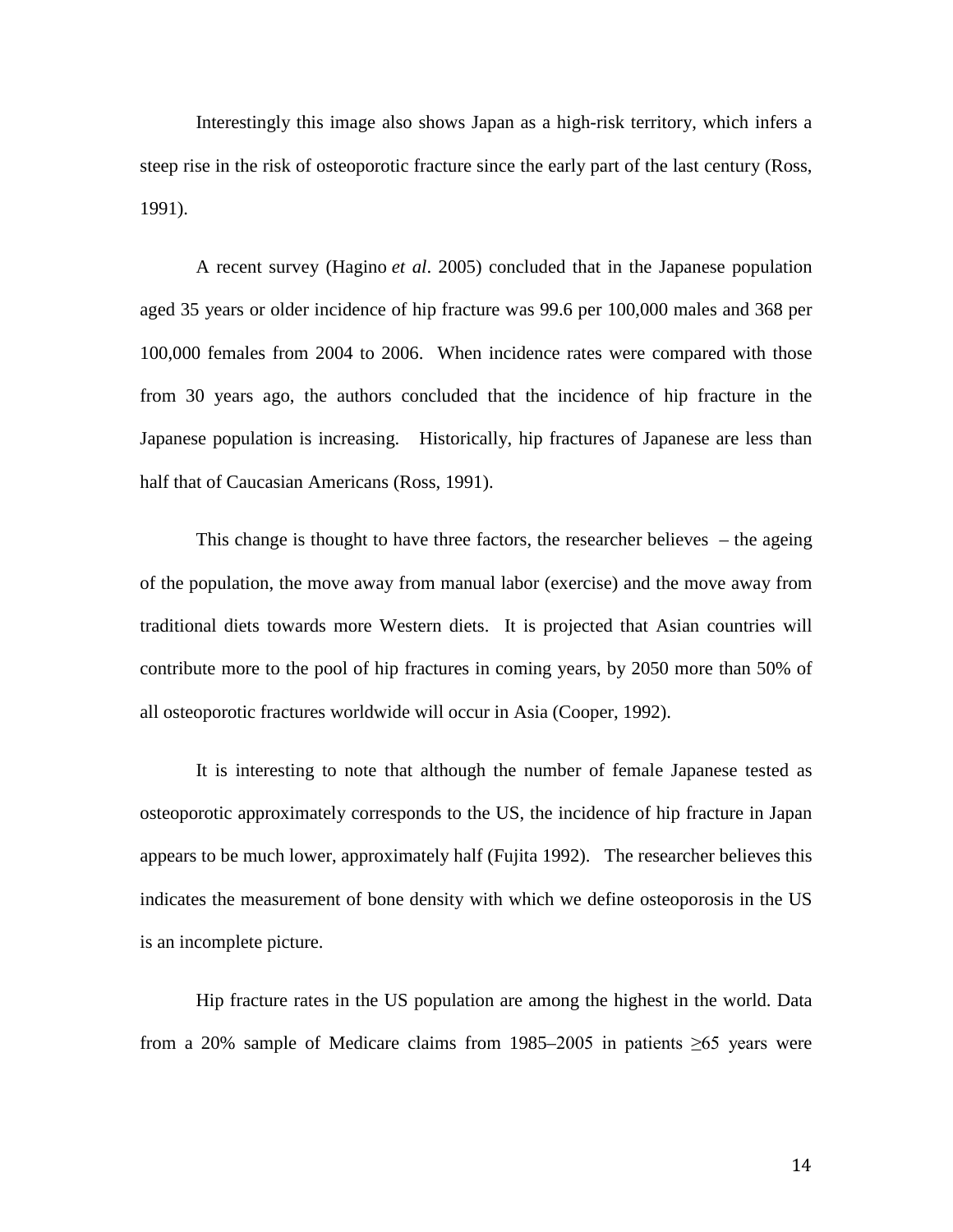examined (Brauer, 2009). The annual mean number of hip fractures was 957.3/100 000 for women and 414.4/100 000 for men.

On comparison with data from the US, the overall fracture rate in Canadian women was 30% lower than in US women in 2001.

Scandinavia reports the highest hip fracture numbers in Europe, and Switzerland the lowest. In Norway, the reported age-standardized annual incidence rate of hip fracture is 920/100 000 in women and 399.3/100 000 in men – just under that of the US. Switzerland reports 346/10000 women and 137.8/100 000 in men.

Few studies are available from Africa. Based on only the two known studies it is difficult to make a general statement about hip fracture incidence in Africa, but it seems that as in African-Americans, the hip fracture rates in the African population are much lower than in the Caucasian populations. Zebaze *et al*. conducted a study in Cameroon by documenting all patients aged 35 years and older admitted to the two main urban hospitals over a 2-year period with a diagnosis of fracture. Using the 1997 estimates of the population, the incidence of hip fracture was 57.1/100 000 women and 43.7/100 000 men.

Studies of hip fracture have also been done in both New Zealand and Australia and the fracture rates are comparable to that seen in Europe.

Fracture rates for Latin America are similar to that reported from the southern countries of Europe. Recently, hip fracture incidence has been reported from Rosario, Argentina. In the population over 65 years of age, the incidence was 646/100 000 for women and 345/100 000 for men.

15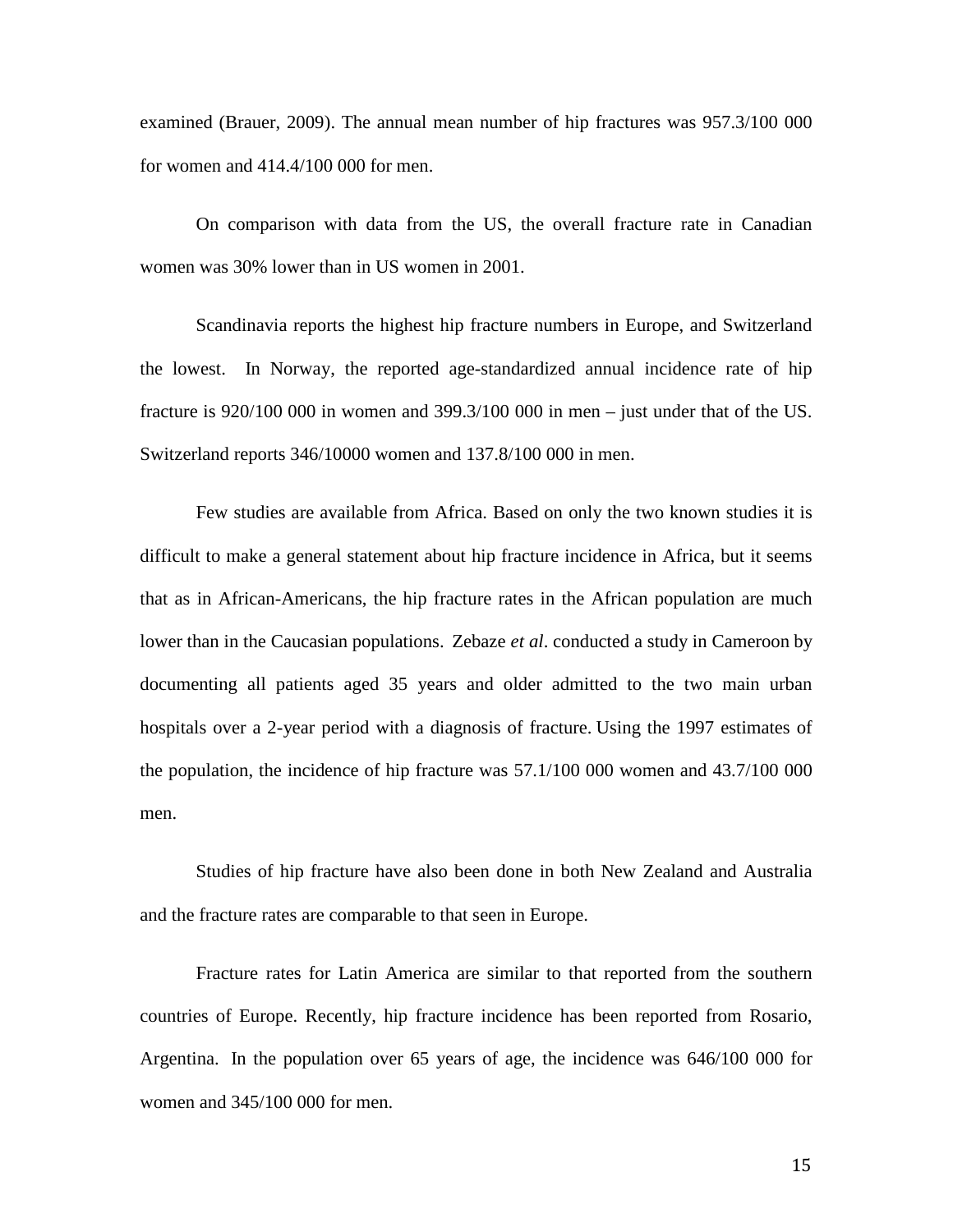In general people who live in latitudes further from the equator generally have a higher incidence of fracture (Dhanwal 2011).

#### **Global nutrition dynamics**

Global energy intake and related obesity levels are rapidly increasing, as are rates of other non-communicable diseases.

The rise in affluence of many populations since the end of World War II has given rise to widespread westernization. There is a worldwide shift in source of calories - diets appear to be shifting universally toward higher intakes of animal meats, partially hydrogenated fats, and sugars, and lower intakes of fiber (US Dietary Committee, Popkin 2006). This is combined with a general decline in physical activity. Degenerative diseases that were once mainly restricted to higher-income countries are now appearing throughout the world population (Anderson 1999).

Examples of adverse effects resulting from these lifestyle changes are well illustrated by the data from Hong Kong reported by Lau and Cooper (1999). These epidemiologists have linked the westernization of citizens of Hong Kong to increased hip fracture rates in both sexes over recent decades. Age-specific hip fractures in women in Hong Kong have increased steadily between 1966 and 1991 (Lau & Cooper, 1999).

#### **Genetics**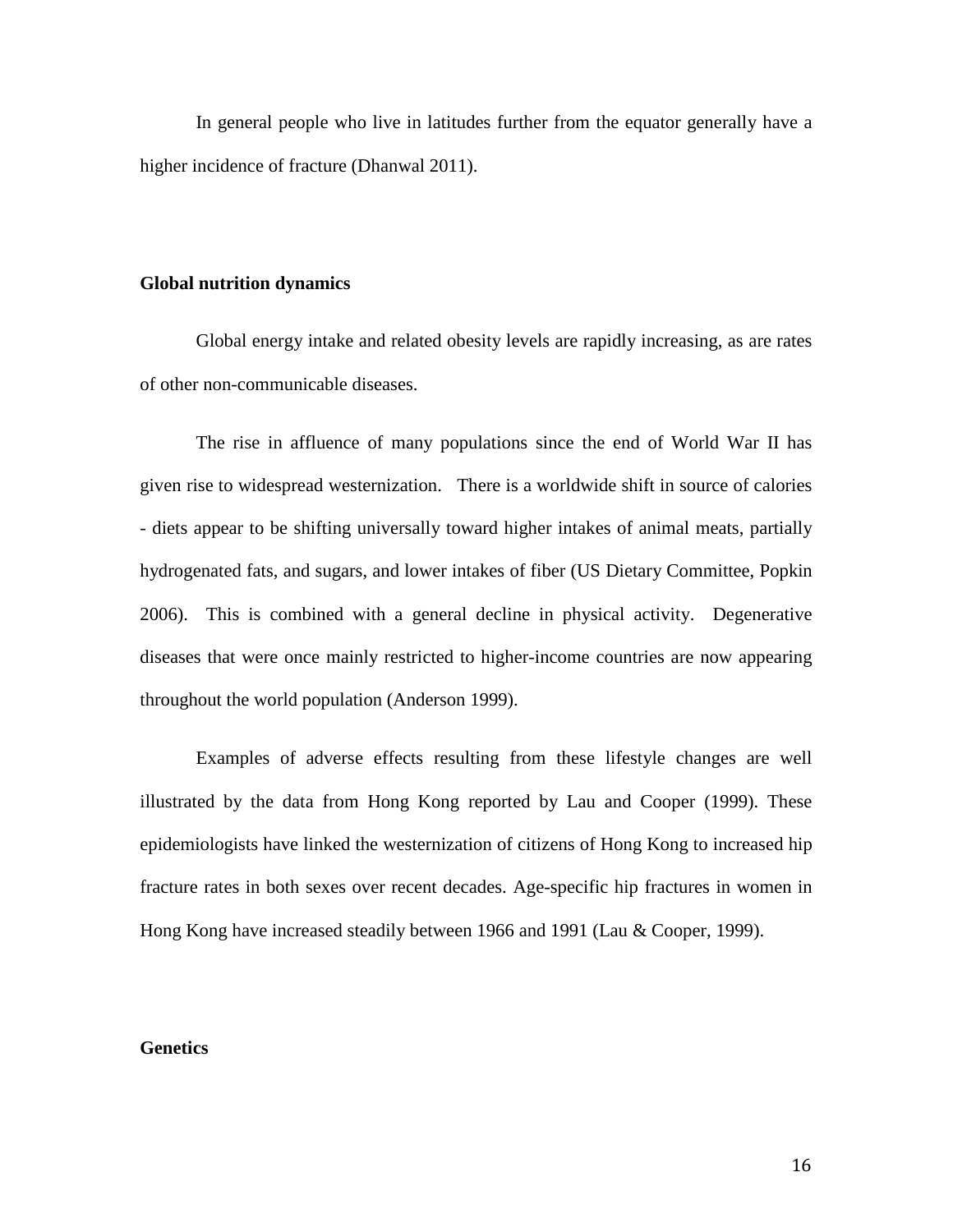Considering such drastically different osteoporosis and/or age-related fracture rates raises the question of genetics. Is it likely that the alarmingly high rates of osteoporosis and fracture in the US are due to shared genes that are absent in the populations of countries with historically lower rates such as Japan?

Osteoporosis is a polygenic disorder, determined by multiple genes, each with relatively modest effects on bone mass and other determinants of fracture risk. These genes are clustered in three biological pathways: the estrogen endocrine pathway, the Wnt/beta-catenin signaling pathway and the RANK pathway. It is speculated that a minimum of 60% of peak bone mass (around age 30) is genetically determined, however even here it is impossible to dismiss dietary imbalance or excess, or the impact of physical exercise.

Population-based studies and case-control studies have identified polymorphisms in about 15 genes that have been associated with bone mass or osteoporotic fracture, including the vitamin D receptor (VDR) gene, estrogen receptor gene and collagen type I alpha gene. The individual contribution of these genes to the pathogenesis of osteoporosis is apparently small, however, reflected in the fact that the relationship between individual candidate genes and osteoporosis has been inconsistent in repeated studies (Stewart, 2000).

It seems that the genetic differences appear not so much in the genes themselves but in haplotypes. The VDR gene has been studied most extensively, and there is no doubt that allelic variations effect bone mineral density (BMD). The different alleles act the same across races, but frequencies of genotypes vary. The B allele *Bsm* I restriction fragment length polymorphisms (RFLPs) are associated with low BMD and high bone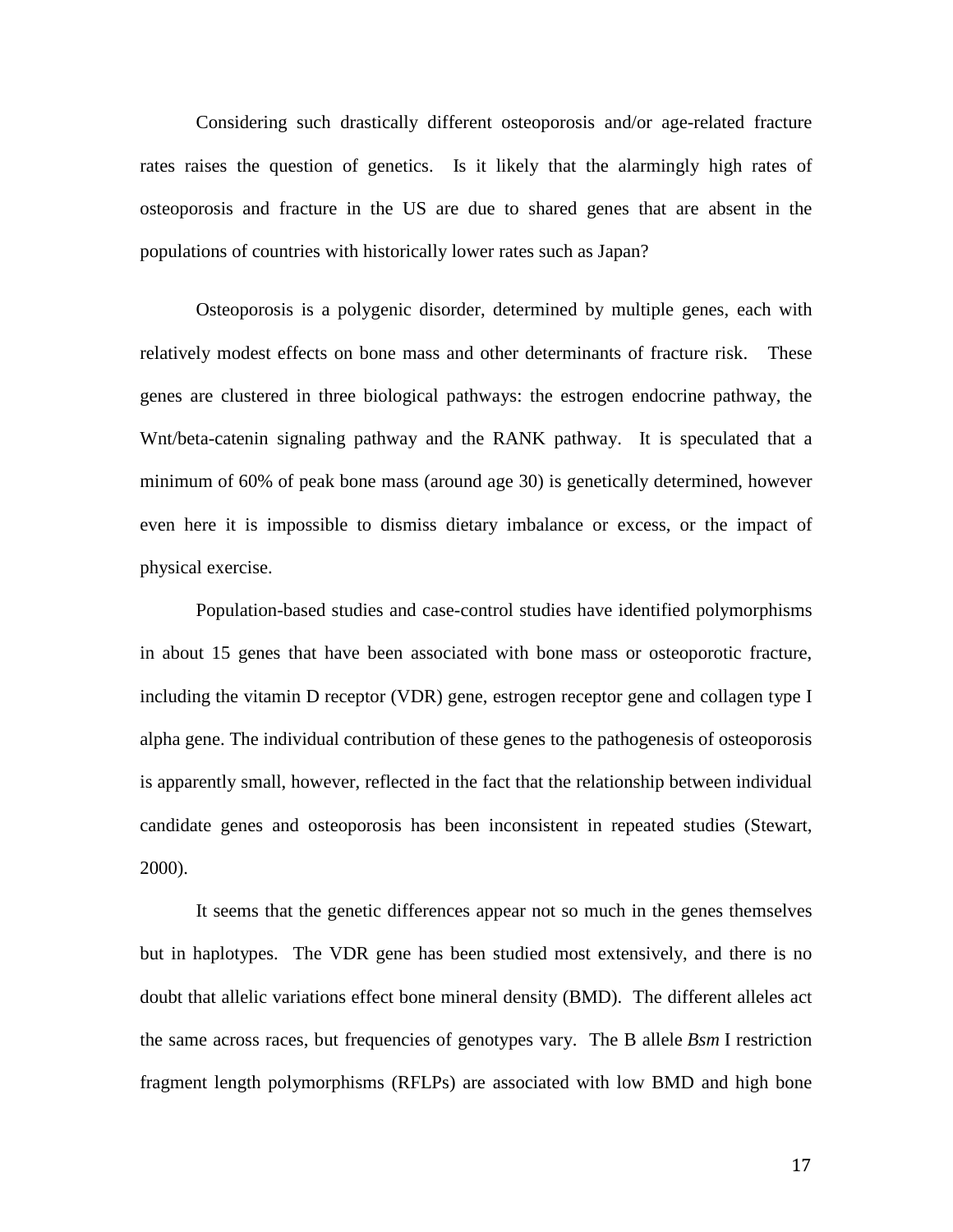turnover. This polymorphism is found in only 12% of Japanese women (1.4% homozygote BB), compared with 41% of Caucasians (16.7% homozygote BB) (Tokitan, et al, 2009). This indicates, in this single receptor scenario, much higher susceptibility to low BMD in Caucasian women.

However, it is documented that osteoporosis rates are rising in Japan over the last 40 years (as they are virtually everywhere), which shows that disease progression can occur in the Japanese regardless of genetic haplotype variation or tendency.

Although unquestionably genes play some part in the etiology of age-related bone loss, osteopenia, osteoporosis and the resultant fractures, it is indicated and equally accepted that diet and nutrition play a potentially more influential role, not only through direct affect but through epigenetic mechanisms. The percentage of responsibility of genes vs. environment is as yet un-definable, as this relationship is un-definable in all aspects of human development, though epigenetic effects of diet and lifestyle upon human health is beginning to be quantified. What is knowable at this moment, however, and what has been attempted here, is an understanding of the effect of diet on the mechanisms of bone health, which from a mechanistic angle are the same in all human bodies regardless of genotype. This understanding guides us towards the goal of a comprehensive understanding of the dietary factors involved in osteoporosis, and how to optimize their interactions to mitigate the effects of age on bone.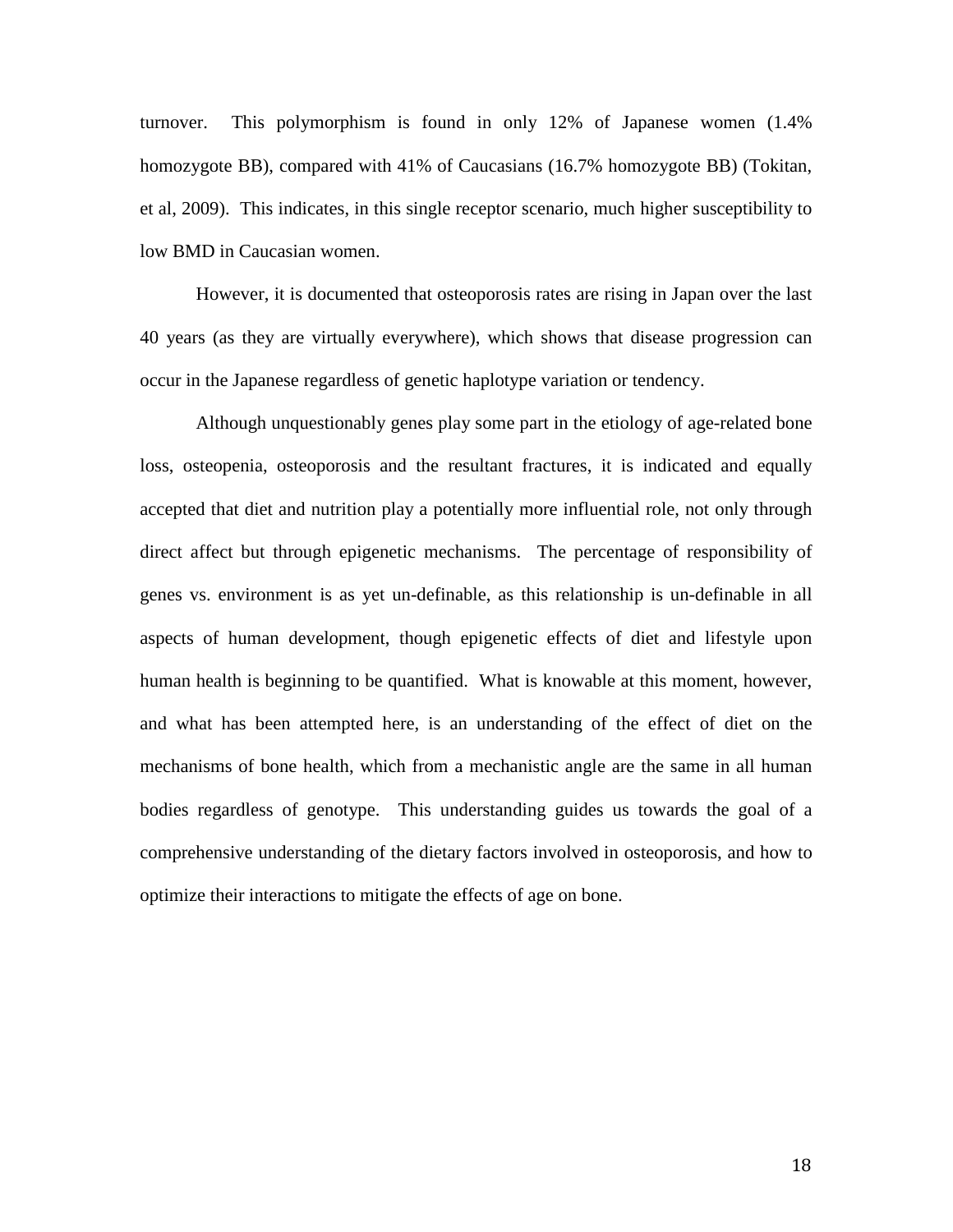#### **CHAPTER FOUR – THE CALCIUM PROBLEM, AND NUTRIENTS FOR BONE HEALTH**

As calcium is the major component of bone, it has been generally accepted that calcium is the most necessary nutrient for strong bones, and therefore supplementation is the key. This is no doubt the impetus for the generalized recommendation of calcium supplementation by Western physicians for the prevention and treatment of osteoporosis, and for the overwhelming belief, in the researcher's experience speaking with patients, that calcium supplementation is the way to combat bone density loss.

Good data on the association of fracture rates with calcium intakes are available from Japan and clearly show that Japanese women have both less bone mineral and far fewer fractures than do American women (Fujita & Fukase, 1999). Their significantly lower calcium intake - 400-500 mg/day – is mainly as soybean products, small fish with bones, and vegetables. There is no appreciable intake of calcium supplements historically in Japan (Fujita, 1994).

Worldwide data raise serious questions about the relation between calcium intake and fractures. A large proportion of the worlds' population consumes low-calcium diets and, although quantitative data on the fracture rate in such populations are limited, it is obvious that these populations do not have excessive rates of fractures as would be expected if actual calcium requirements were far above their usual intake (Hegsted, 1986; Ross et al 1991). It seems clear that whatever the importance of calcium intake and bone mineral content may be, other important factors must be involved in determining the susceptibility to fractures.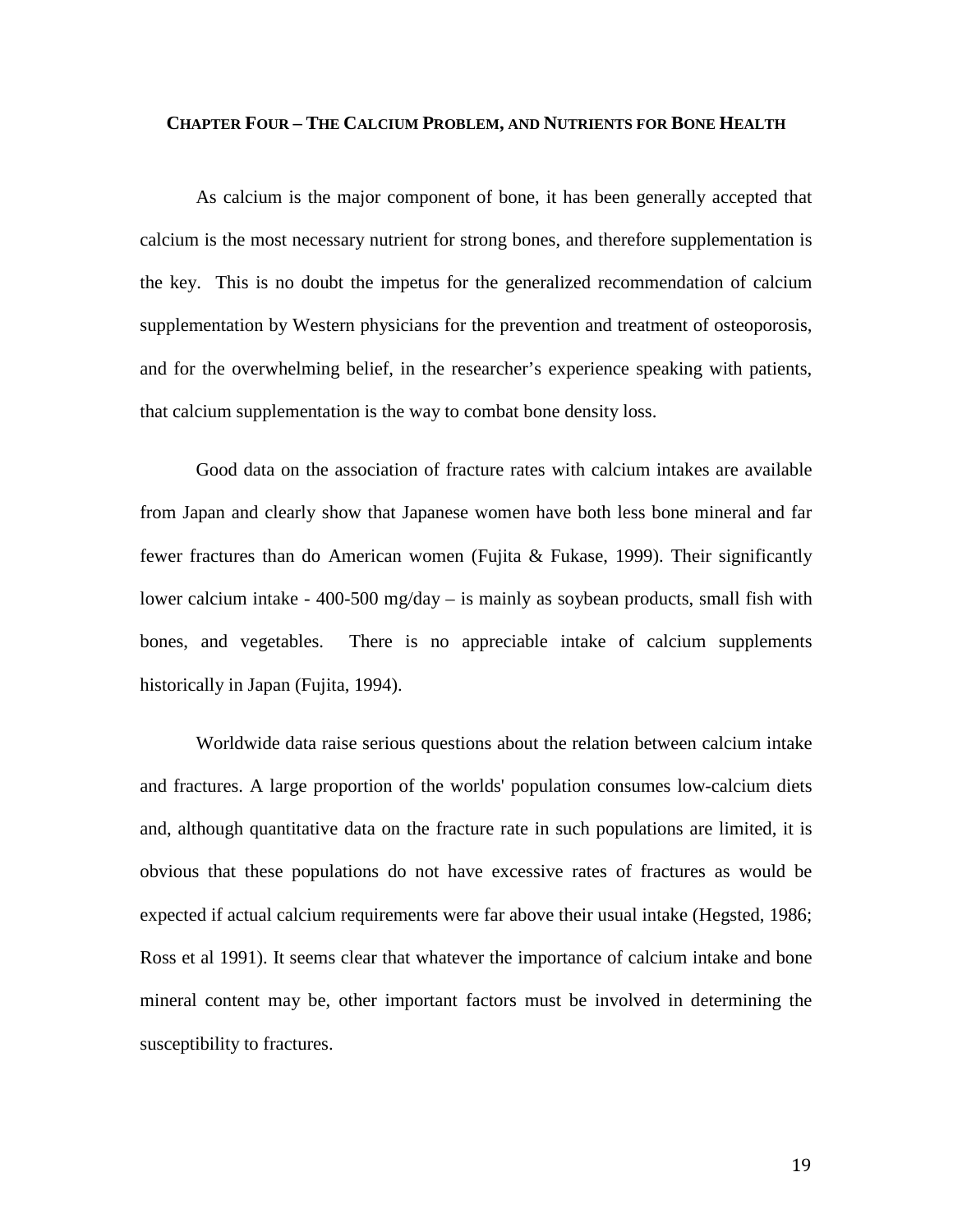In 2004 the US population spent 20.3 billion dollars on supplements (NIH). 61% of women over 60 take calcium supplements in the US (CDC) up from 28% in 1994. And yet, the US has one of the highest fracture rates in the world.

Even with the addition of vitamin D in recent years, the US preventive services Task Force concluded in 2013 that current evidence was insufficient to make a recommendation for post-menopausal women and this combined supplementation (Moyer et al, 2013). Looking at US fracture rates indicates that although this combination may be an improvement over calcium alone, the problem is still not being addressed.

Additionally, high dose calcium supplementation appears dangerous. A longitudinal (19 year) study of over 61,000 women indicate that high intakes of calcium in women are associated with higher death rates from all causes and cardiovascular disease but not from stroke (Michaelsson et al, 2013).

The association of calcium intake and mortality was especially strong when the study participant had a high level of calcium from diet combined with additional calcium supplementation. In this study there was no mention of Vitamin D, Vitamin K2 or other minerals, nutrients or trace elements.

Women with the highest intake of calcium (>1400 mg/day) and who used supplements had an all-cause risk for death 2.5 times higher than women who had similar total intakes but were not taking a supplement (Michaelsson et al, 2013).

#### **Bone Histology**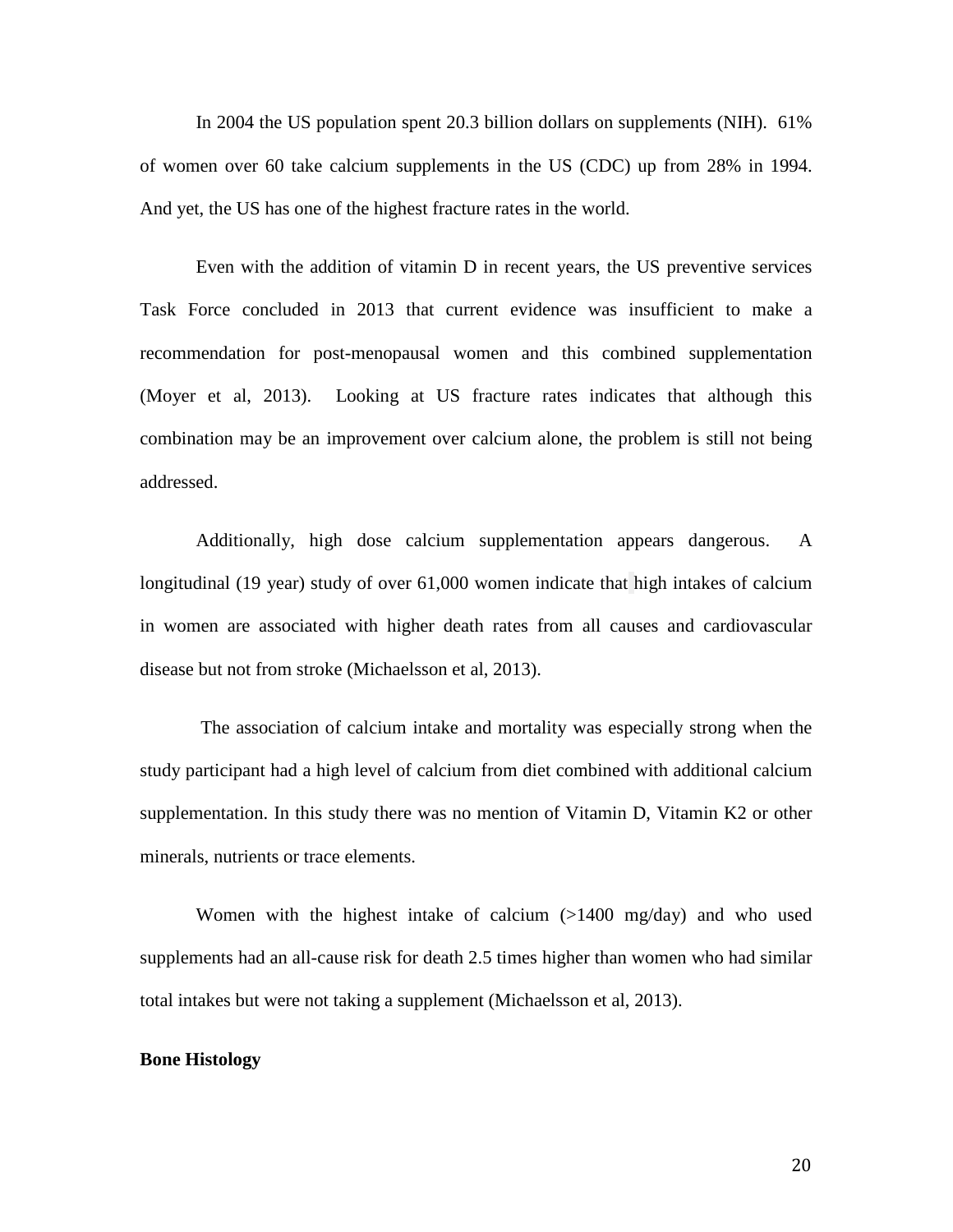Osseous tissue consists of widely separated cells surrounded by large amounts of matrix. Compact bone is arranged in units called osteons or Haversian systems. Osteons contain blood vessels, lymphatic vessels, nerves, and osteocytes along with the calcified matrix. Osteons are aligned along lines of stress. Osteons are comprised of groups of osteoblasts, which secrete matrix and collagen fibers to build bone. Trabecular bone is the spongy bone that is comprised of collagen matrix and hydroxyapatite.

Mesenchymal precursor cells in bone marrow have the ability to differentiate into osteoblast, chondrocyte, adipocyte or myoblast lineages.

Osteochondroprogenitor cells are undifferentiated cells that arise as osteoblast lineage, and these cells can then differentiate into osteoblasts or chondrocytes, producing either bone or cartilage respectively.

Runx2 is a transcription factor that must be triggered for the precursor cell to differentiate into an osteoblast. Runx2 expression induces osteoblastic differentiation as well as triggering the expression of osteoblastic genes alkaline phosphatase, osteocalcin, osteopontin and collagen type 1.

Runx2 is promoted by retinoic acid, the active form of vitamin A in the body (Bergeron et al, 2006) and its interaction with bone morphogenetic proteins (BMPs).

There is an inverse relationship between osteoblast and adipocyte differentiation, and in bone loss conditions, decreased osteoblast numbers correlate with increase adipocyte numbers. Here again retinoic acid inhibits adipocyte differentiation, favoring osteoblast lineage progression (Skillington et al, 2002). This differentiation is enhanced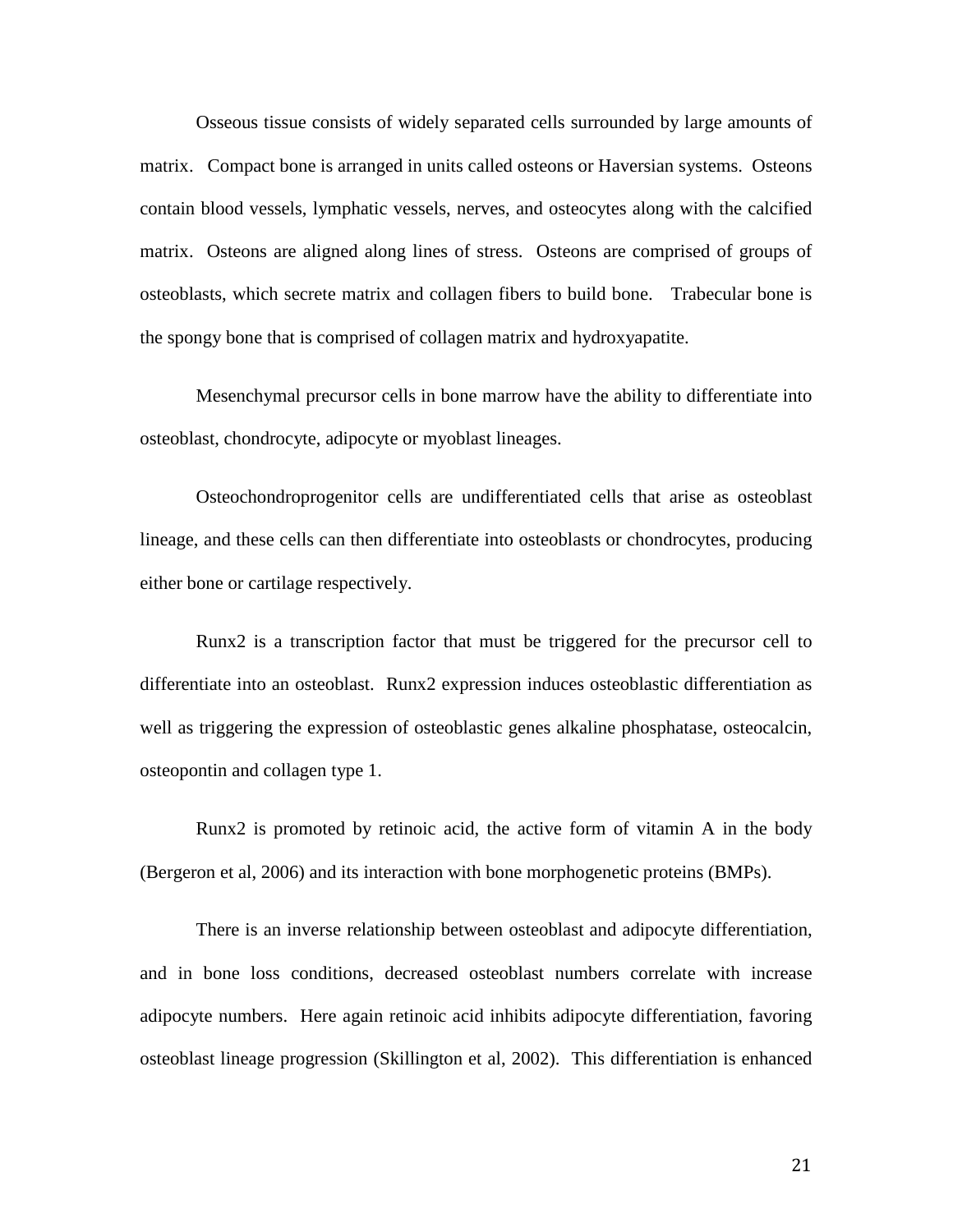through retinoic acid induction of alkaline phosphatase, osteocalcin and osteopontin (Sodek et al, 1995).

#### **Bone Remodeling**

Osteoblasts and osteoclasts work synergistically, regulating each other in the bone remodeling process. Immature osteoblasts secrete receptor activator of nuclear factorkappaB ligand (RANKL), which binds to a receptor on the surface of the osteoclast precursor cells, activating maturity to osteoclasts. As they erode bone, the eroded bone releases growth factor signals such as insulin-like growth factor-1 (IGF-1) and transforming growth factor-beta (TGF-beta) that assist with maturation of osteoblasts. As osteoblasts mature, they secrete less RANKL and begin secreting osteoprotegrin (OPG), which prevents RANKL from activating osteoclasts, allowing bone formation to exceed bone breakdown. Estrogenic effects keep this balance in place.

# **Scaffold and Mineralization**

Mineralization: calcium, phosphorus, magnesium, vitamin D, vitamin K2, manganese, boron, fluoride.

Scaffold: collagen, vitamin C, silicon, copper, zinc.

# **1. Mineralization**

#### **Calcium and Phosphorus combine to form hydroxyapatite**

Calcium is absorbed in two ways in the intestine, actively and passively.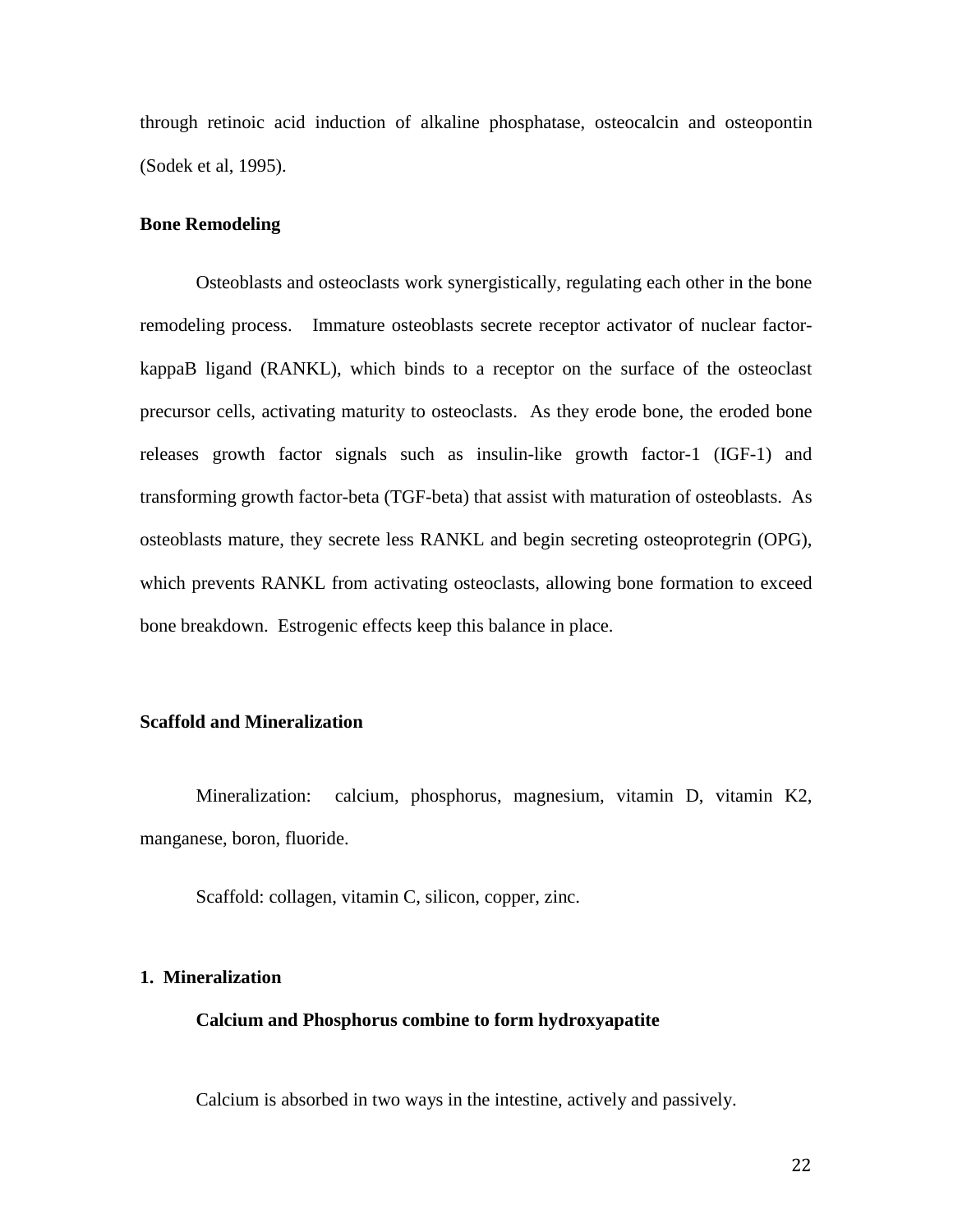The first absorption site is considered active in that it requires the presence of 1,25Dihydroxyvitamin  $D_3$  (1,25(OH)<sub>2</sub>D<sub>3</sub>) the hormonally active form of vitamin D. Passive paracellular absorption can happen throughout the entire length of the intestine but occurs predominantly in the ileum (Christakos et al 2011). Ileum absorption is passive in that it requires no assistance, however in the presence of a slowly absorbed simple sugar, such as lactose, absorption of calcium can double (Guegen, 2000).

It also appears that  $1,25(OH)<sub>2</sub>D<sub>3</sub>$  induces the expression of claudin-2 and claudin-12 in intestinal epithelial cells. Claudins increase junction ion permeability, thereby allowing increased calcium absorption in areas of passive absorption (Christakos et al, 2011).

The major function of vitamin D is to optimize intestinal calcium and phosphorus absorption for proper formation of the bone mineral matrix. It has recently been demonstrated that a minimum 25(OH)D level of 32 ng/mL is necessary for optimal protection from fracture. Without adequate vitamin D, the body absorbs no more than 10% to 15% of dietary calcium (Khazai et al, 2008). Intake to maintain minimum blood levels appears to be approximately 5,000iu/ day. This is confirmed in multiple studies, one by Veugelers et al, suggesting optimal levels of 50 nmol/L or more which is achieved when intake is approximately 8000 IU of vitamin D per day. Another study looked at traditional populations in East Africa and found mean levels of 50-171 nmol/L (Luxwolda et al, 2012).

Of all the nuclear receptors, the vitamin D receptor domain for binding DNA (DBD) is the most conserved domain of the nuclear receptor family (Lou and Tuohimaa,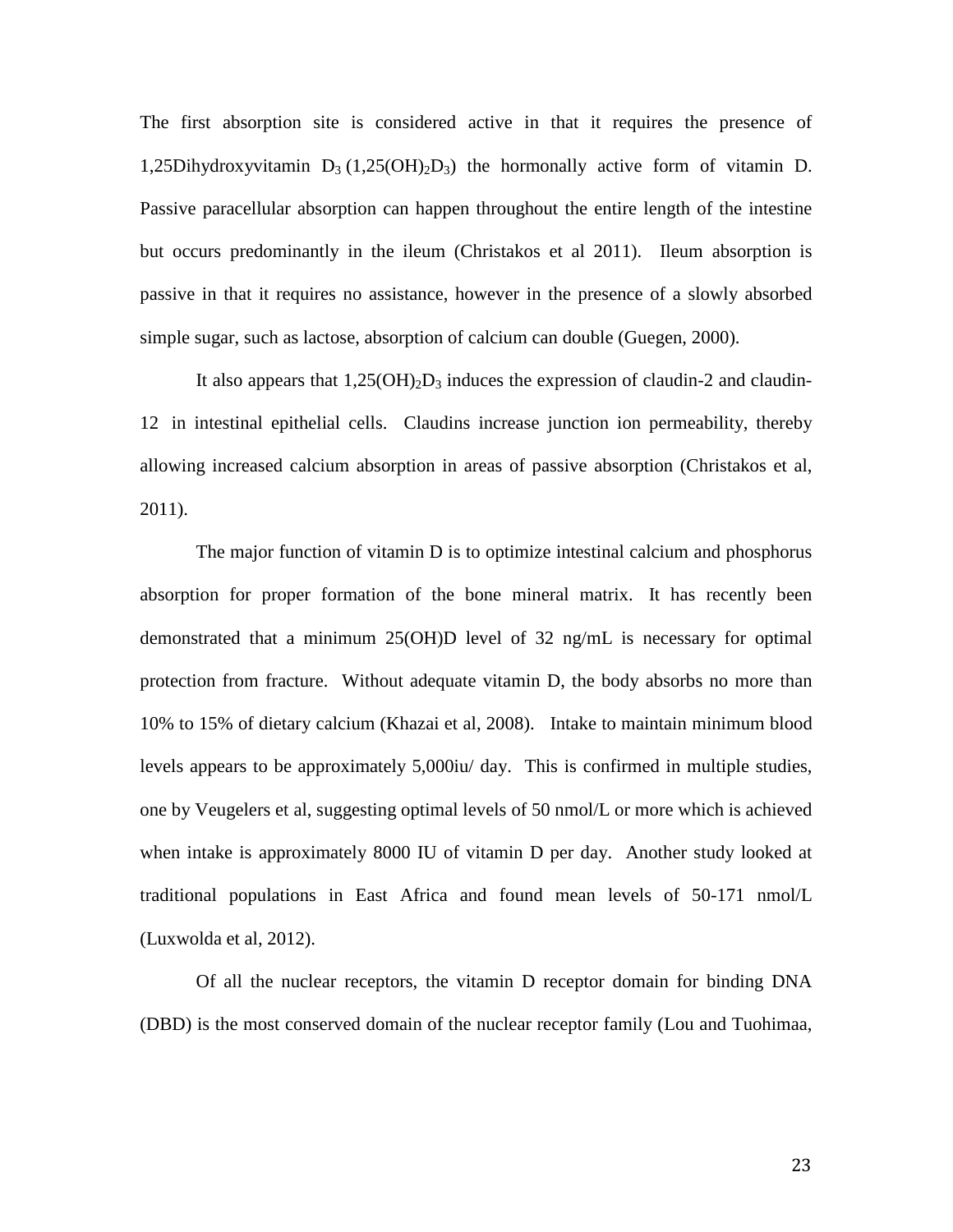2006). The researcher makes note of this with a mind towards establishing dominance in the hierarchy of nutrients to better understand ratios.

The presence of estrogen has also been seen to increase calcium absorption even in the absence of  $1,25(OH)_{2}D_{3}$ , and it appears that prolactin may act with  $1,25(OH)_{2}D_{3}$  to increase active intestinal calcium absorption, which would make sense with the increasing need of calcium by the neonate.

Gut bacteria play a crucial role in proper calcium absorption. Healthy gut bacteria produce short-chain fatty acids (SCFAs), which increase the presence of proteins called calbindins that are necessary for calcium absorption across the enterocytes. Calbindin D-9k is activated by  $1,25(OH)<sub>2</sub>D<sub>3</sub>$  (Onishi, 2008)

Once the calcium has been properly absorbed, it must be bound with phosphorus in order to create hydroxyapatite, the mineralizing substance deposited on the bone matrix of trabecular bone. This is carried out primarily by osteocalcin (OC), a Gla protein secreted by osteoblasts and considered pro-osteoblastic. Osteocalcin is also implicated in calcium ion homeostasis (Hauschka 1989).

Crucial, however, is that osteocalcin undergo gamma carboxylation in order to function as a calcium binding protein. The presence of 3 vitamin K-dependent gamma carboxyglutamic acid residues is critical for osteocalcin's structure (Grundberg et al, 2012).

Osteocalcin is a vitamin K-dependent protein, with synthesis regulated by vitamin D metabolites (Skjodt et al, 1985). Magnesium is also implicated, however this interaction has yet to be elucidated (Alissa et al, 2014).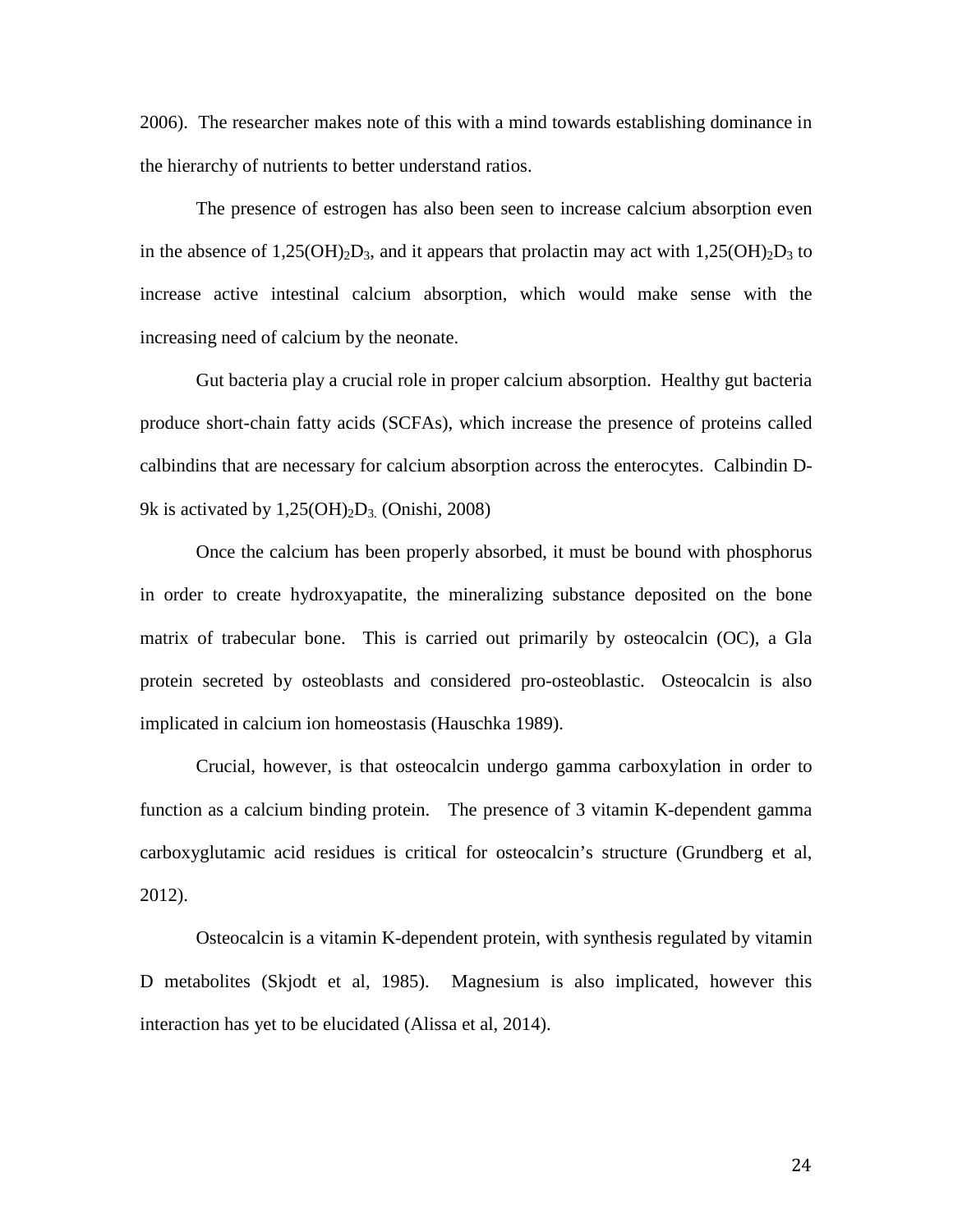Under-carboxylated osteocalcin is used as a measure vitamin K status, and carboxylated osteocalcin is used as a marker of bone formation.

#### **Menaquinones**

Menaquinones are subtypes of vitamin K2. They appear to function very differently than vitamin K1. The carboxylation of osteocalcin is carried out by vitamin K2 subtypes (Yasui et al, 2006).

There appears to be little of this vitamin in the American diet. Vitamin K2 is a bacterial product, and is prevalent in fermented soybeans. The two subtypes that appear to influence bone strength are menaquinone-4 and menaquinone-7. Comparisons of BMD in post-menopausal women with and without menaquinone supplementation indicate strongly that menaquinones suppress the decrease of BMD as compared to controls (Iwamoto et al, 1999).

Of all the subtypes, menaquinone-7 (MK-7) has been studied most extensively in relation to bone density. Yamaguchi et al show that protein content, alkaline phophatase activity, osteocalcin and DNA content in osteoblastic cells was significantly increased in the presence of MK-7 (Yamaguchi et al, 2001).

A meta-analysis carried out with Western studies supported the hypothesis that vitamin K2 plays a role in the prevention of fractures of postmenopausal women (Huang et al, 2015).

Other studies show increased bone strength without alteration in BMD. Iwamoto (Iwamoto et al 2014) and Shiraki both found that Vitamin K2 treatment effectively prevented the occurrence of new fractures, although the vitamin K2-treated group failed

25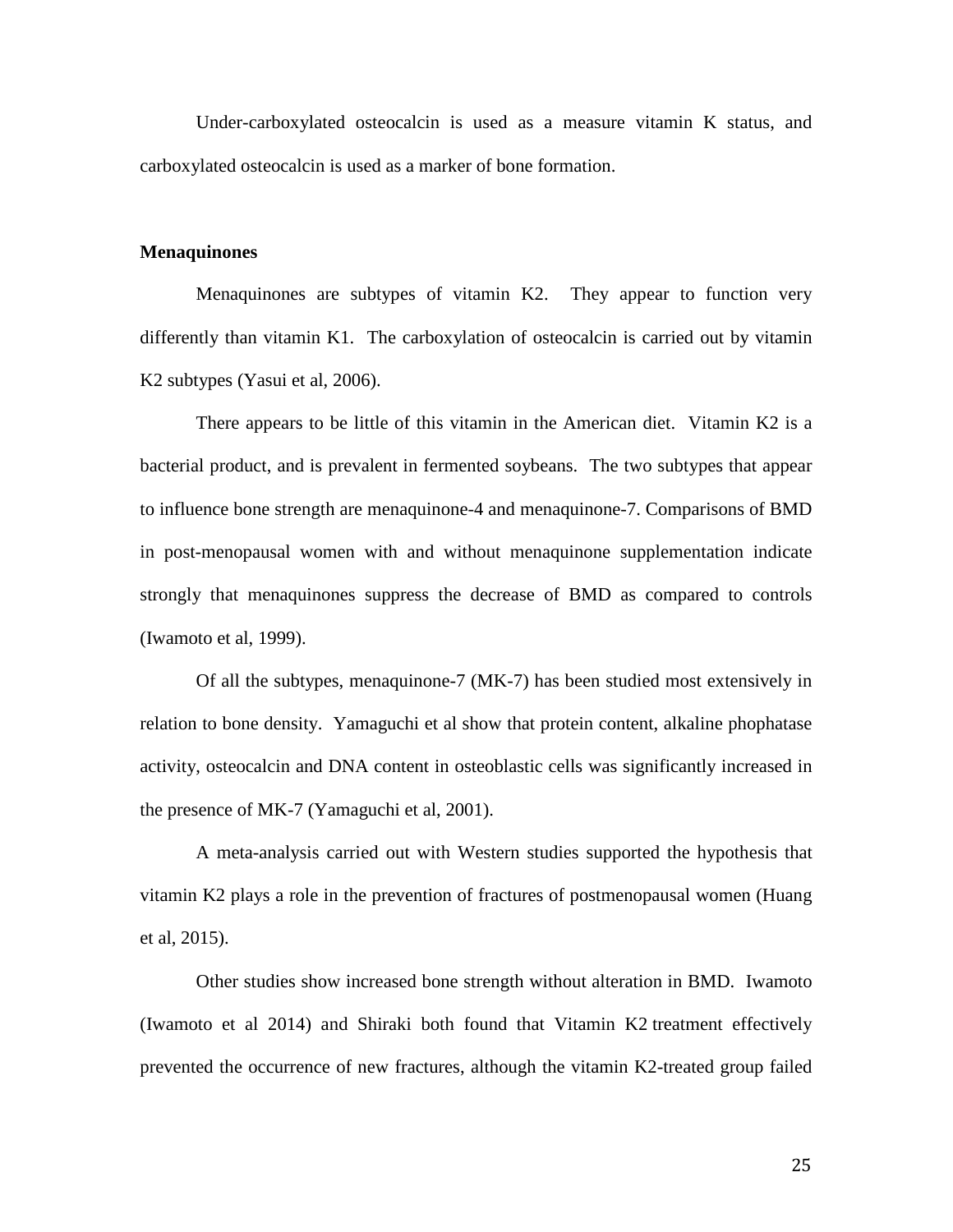to increase in LBMD. Shiraki also confirmed that vitamin K2 treatment enhances gamma-carboxylation of the osteocalcin molecule (Shiraki et al 2000).

There is increasing evidence that there are synergistic effects between vitamin D3 and vitamin K2. In investigating diabetic mice, Poon et al found that the combination treatment increased the levels of bone anabolic markers and bone formation transcription factors, with a greater magnitude of increase observed in osteoblasts of db/db mice. Combined vitamins K2 plus 1,25(OH)2D3 treatment significantly enhanced migration and the re-appearance of surface microvilli and ruffles of osteoblasts, returning them to function (Poon et al 2015).

Knappen et al showed for the first time clinically statistically significant protection of the vertebrae and the hip (femoral neck) against osteoporosis. After 3 years of supplementation of 180 mcg vitamin K2 as MK-7 daily, improvements in both bonemineral content (BMC) and bone mineral density (BMD) were statistically significant in the vitamin K2 group. Moreover bone strength was statistically improved, demonstrating therapeutic benefits for the MK-7 group as compared to the placebo group. This data indicates that MK-7 supplementation helps postmenopausal women to prevent bone loss.

It is also widely accepted that that there is a link between osteoporosis and vascular calcification (Hofbauer et al, 2007). Tissue calcification outside of the bone appears to be strongly positively effected by vitamin K2 administration, and the researcher suggests that the properties of vitamin K2 are a main correlative link between the two maladies.

#### **Vitamin D and Vitamin A**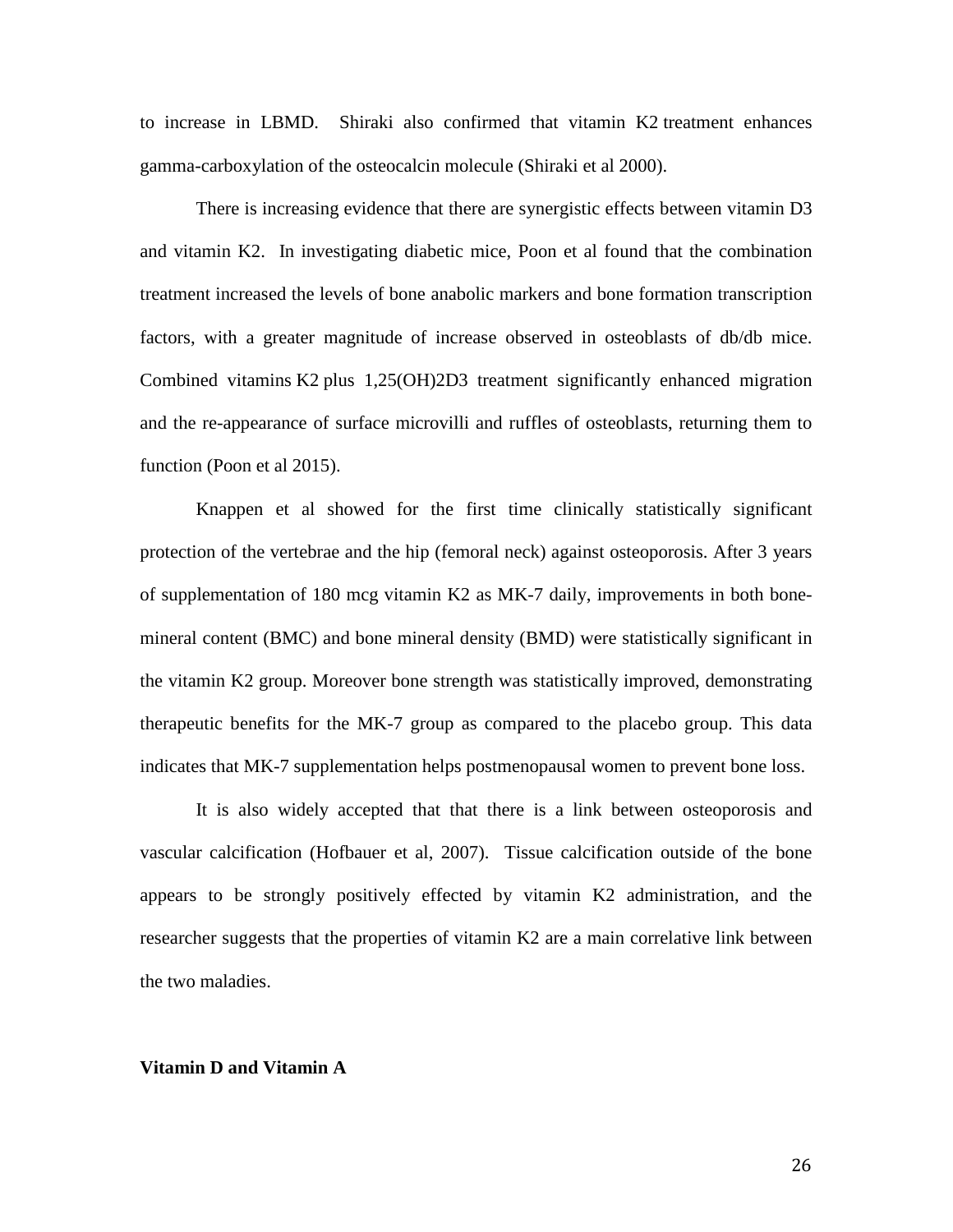The role of vitamin D in bone growth has been elucidated above. Vitamin A acts not only to trigger differentiation of osteoblasts, but functions later on in the bone remodeling process as a balance to the bone growth process promoted by vitamin D. Healthy bone metabolism cannot be maintained without the correct balance between vitamin D and vitamin A. Both osteoblasts and osteoclasts contain both receptors.

The very high rates of hip fracture seen in Sweden and Norway can be explained through this interactive balance. In high latitudes, the angle of the sun and absence of length of sunlight causes what is commonly known as the "vitamin D winter", during which very little vitamin D is made in the skin. Combined with this, retinol intake appears to be approximately six-fold higher in these countries than elsewhere in Europe (Masterjohn, 2006). Melhus et al published the first study on vitamin A intake, bone mineral density (BMD) and hip fracture risk on women from the county of Uppsala, Sweden. They found that intakes of retinol exceeding 5,000 IU per day were associated with a 10 % decrease in BMD at the hip, and a doubling of the risk of hip fracture (Melhus et al, 1998). However, this is against the backdrop of exceptionally low vitamin D intake: The women averaged between 97 IU of vitamin D per day to 185 IU of vitamin D per day, consuming between one twentieth and one fortieth of what is suggested by recent research to maintain optimal serum levels of vitamin D.

In both the rat (Rhode and Deluca, 2005) and the human (Johansson and Melhus, 1998) vitamin A antagonizes the rise in serum calcium that is induced by vitamin D.

The ideal levels of vitamin A intake are as yet undetermined, however looking at history again can give clues. A mainstay traditional food of the northern latitudes is cod liver oil, which supplies approximately 10,000 iu of vitamin A (retinol) in a dose and 2-

27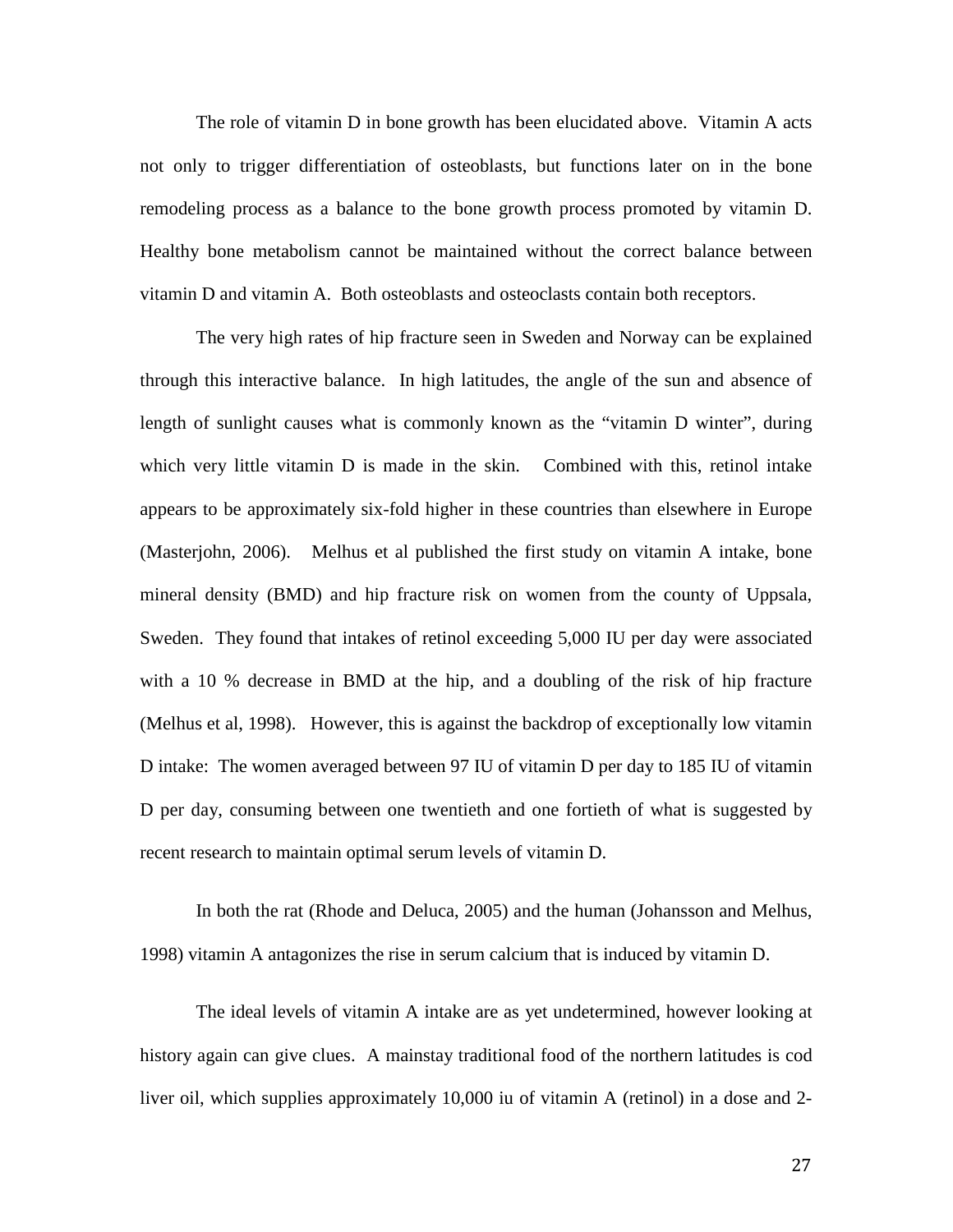5,000 iu Vitamin D. Vitamin A is complex however, in that retinol is the form the body uses, which is the form provided by animal products. Beta-carotene an dbeta cryptoxanthin are found in plants, and the conversion of these nutrients to retinol is required. 12x the amount of beta carotene is required, and 24x the amount of beta cryptoxanthin. So diet type will specify how much nutrient is needed.

In a study of 600 patients supplementation with 15,000iu/day of retinol slowed the loss of retinal function, without detriment even at a 12 year follow up (Hendler, 2008).

# **Influences on mineralization**

#### **Hormones**

Osteoblast and osteoclast function, the functional cells of bone resorption and mineralization respectively, are interrelated. Bone turnover is continuous, and harmonious function of these two cell types ensures a balance of bone mineralization and breakdown. Estrogen appears to be the most direct and dominant factor in maintaining this equilibrium, and will promote this balance even in the presence of dietary deficiency.

In adults estrogenic affect on bone metabolism appears to be on inhibiting differentiation of osteoclasts through stimulating a decoy receptor osteoprotegrin (OPG). OPG intercepts the ligand for RANK, thereby eliminating the activation of the NF kappa b pathway that in bone activates osteoclastogenesis. Estrogen also appears to downregulate pro-inflammatory cytokines, which increase the creation of pre-osteoclast cells in bone marrow.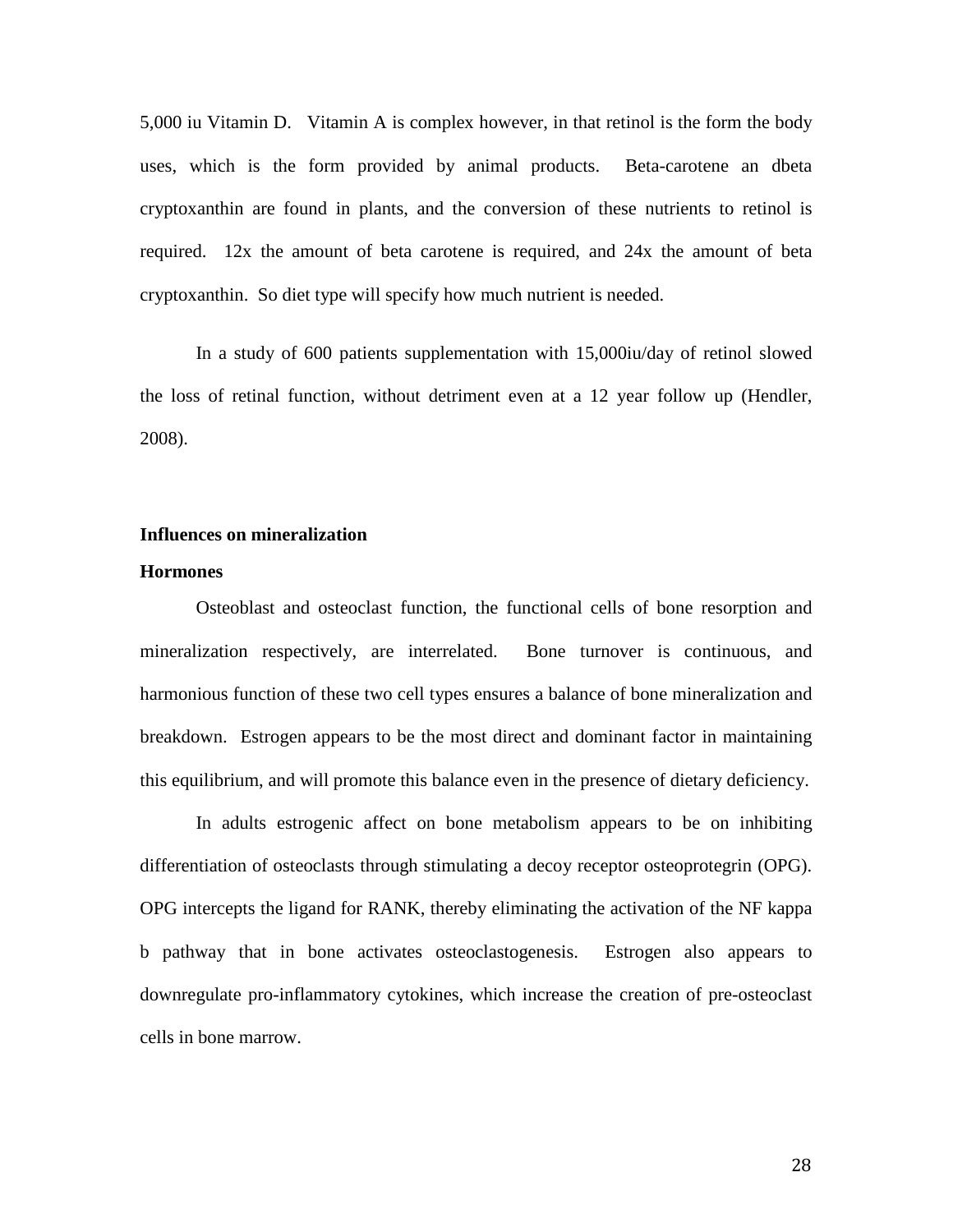The most direct influences on calcium homeostasis outside of the bone are parathyroid hormone (PTH) and Calcitonin. Under normal circumstances and with normal serum mineral concentrations the balance of calcium in the blood and in the bones is functional both for the body processes requiring calcium and the bones. However in states of imbalance the body will either draw calcium from the bone (PTH) or put a stop to absorption and attempt direct deposition (Calcitonin). PTH is triggered through a delicate sensing mechanism when the body requires calcium. The presence of PTH triggers osteoclasts to begin to bone breakdown to increase serum calcium.

#### **Phosphorus**

Phosphorus is common in most all diets, and deficiency is not generally considered. However high intake of phosphorus is highly detrimental not only to bone density but has been implicated in vascular calcification, arterial sclerosis and cardiovascular diseases (Morimoto et al, 2014). The RDA from the US Dietary Committee is 700mg/day, and as phosphorus is common in meats, grains and dairy products, Americans have little trouble reaching this recommended allowance. However phosphorus in the form of phosphorus salts is a ubiquitous additive to processed food. It is thought that a diet high in processed foods will add approximately 1000mg of phosphorus to the daily diet. This phosphorus is almost entirely absorbed, compared to the approximately 60% absorption of naturally occurring mineral. Higher phosphorus intake is directly associated with higher serum PTH. Commercial cola beverages contain phosphoric acid, which has been shown to interfere with calcium absorption as well as trigger a release of PTH. This acute release of PTH draws calcium from the bone into the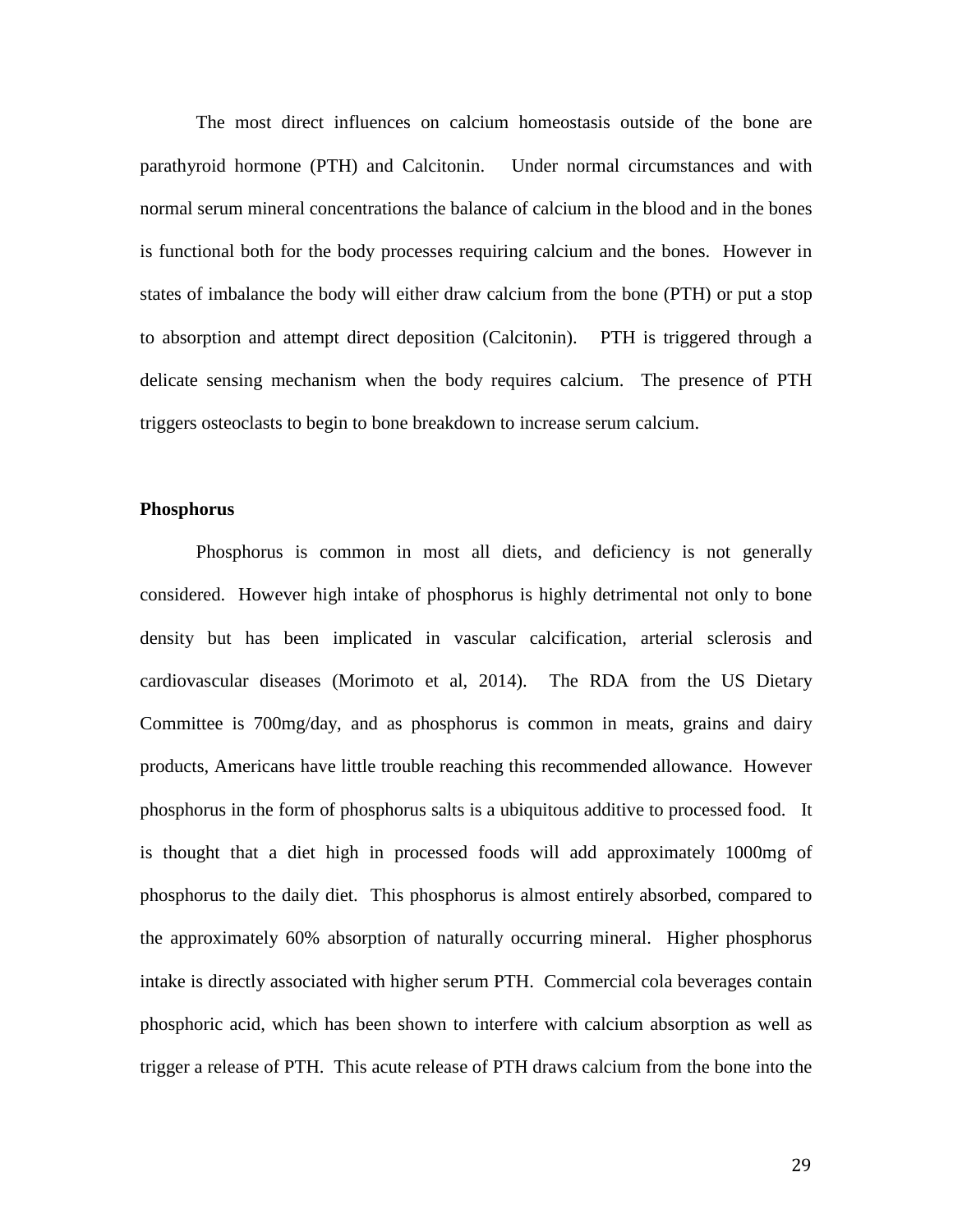bloodstream. In a large population-based cohort, consistent robust associations were observed between cola consumption and low bone mineral density in women (Tucker et al, 2006; Fitzpatrick & Heaney, 2003).

# **Sodium**

Dietary sodium is another cause for concern in relation to calcium homeostasis. Once the body has achieved proper serum sodium, the excess is excreted. Every gram excreted pulls 26 mg of calcium. In other words, slightly more than 1 teaspoon of sodium will begin to pull circulating calcium into the urine. If there is insufficient serum calcium, PTH will be triggered and bone breakdown will begin. In 2004, the director of the National Heart, Lung, and Blood Institute estimated that reducing sodium levels in processed and restaurant foods by 50 percent would save 150,000 lives a year. Studies published in Nutrient magazine that looked at this relationship found that bone mineral density in adult women could be maintained by reducing sodium to 2,300 mg/day and calcium to 1000mg/day.

Considering the effects of phosphorus and sodium on bone density again highlights the importance of ratio in dietary intake.

#### **Magnesium**

About 60% of total body magnesium (Mg) is stored in the bone. Skeletal Mg resides on cortical bone either on the surface or in the hydration shell around the hydroxyapatite crystal. Osteoporotic women with demonstrated Mg deficiency have larger and better-organized crystals in trabecular bone than controls – larger crystal size as well as linearity impairs the ability of the bone to bear weight (Cohen, 1981). Apart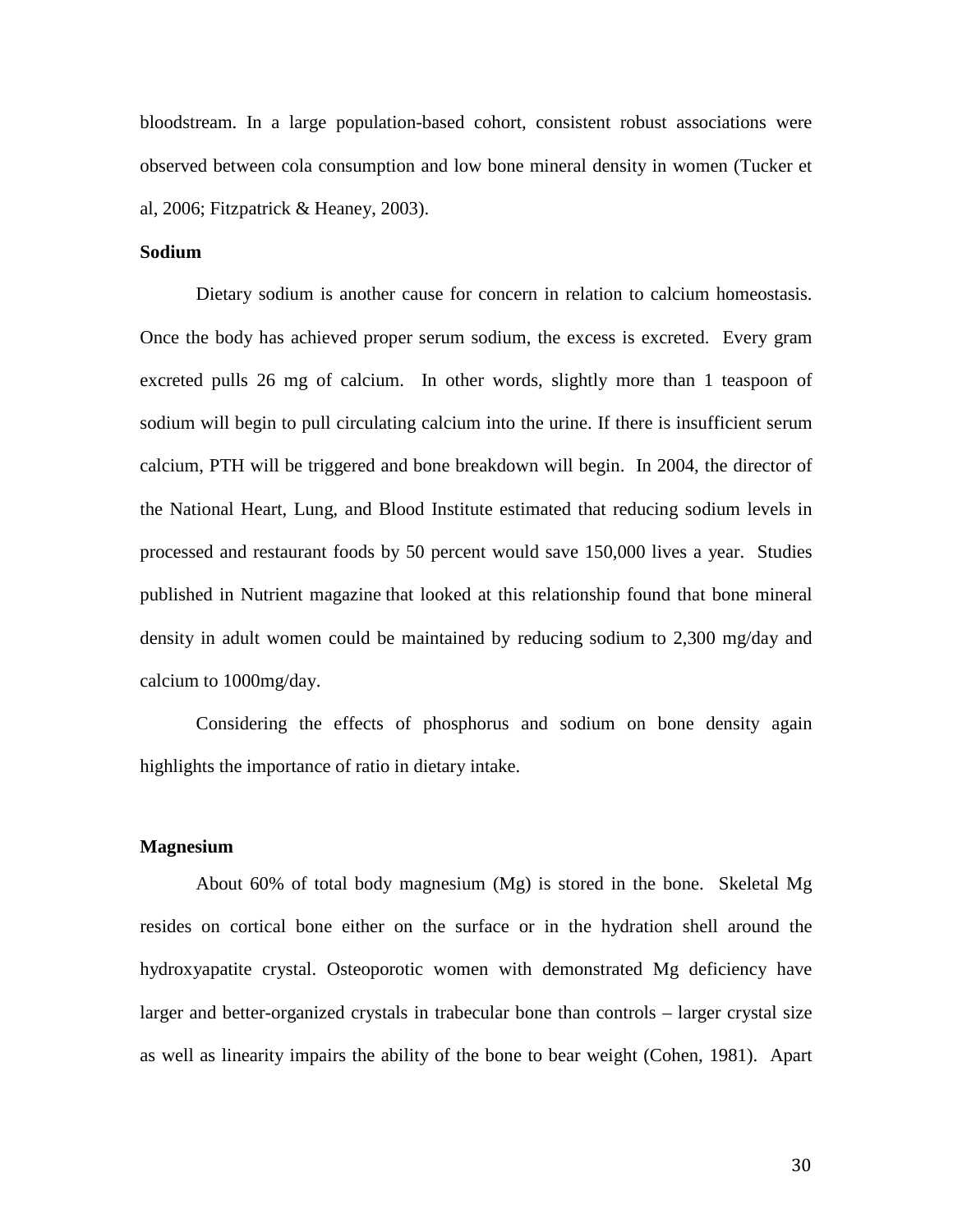from a structural role in the crystals, Mg is essential to all living cells, including osteoblasts and osteoclasts.

In a study by Rude et al, using Mg deficient rats, serum 1,25-dihydroxy-vitamin D was significantly lower than in controls.

Mg deficiency showed a significant fall in both serum alkaline phosphatase and osteocalcin suggesting decreased osteoblast activity, however there was no difference in osteoblast numbers. Decreased bone volume and trabecular thickness were also noted (Rude et al, 2004). Increased bone resorption was suggested by an increase in osteoclast number over time compared with controls as well as surface of bone covered by osteoclasts and eroded surface (Rude et al, 2004).

Inadequate blood magnesium levels are known to result in low blood calcium levels, resistance to parathyroid hormone (PTH) action, and resistance to some of the effects of vitamin D (Rude et al, 2006). Low magnesium is correlated with strongly with diabetes, insulin resistance, and myocardial infarction. In a cross-sectional study of 11,686 middle-aged women; the lowest prevalence of metabolic syndrome was found in the group of women with the highest quintile of magnesium intakes (median intake, 422 mg/day). Smaller studies have looked directly at BMD and magnesium intake, showing improvement with 750mg/day (Stendig-Lindberg et al, 1993)

Ideal magnesium intake has yet to be undetermined. Looking to history we see early diets high in nuts, seeds, legumes and greens, all high in magnesium (Balter, 2012). It is suggested from these early diets that the ratio of magnesium to calcium was approximately 1:1 or higher (Dean, 2004).

31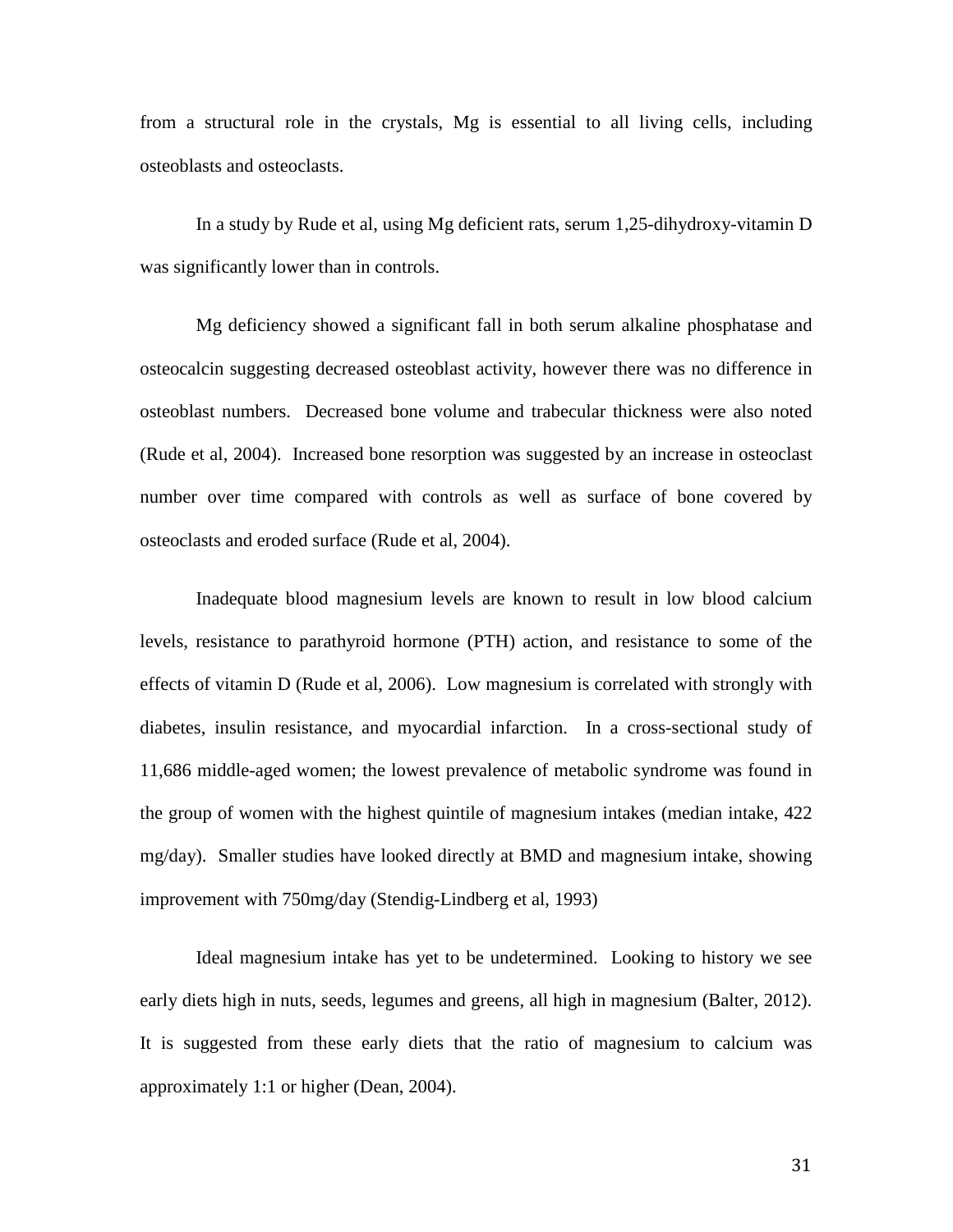The Interplay of Mg and vitamin K2 is also of significance. A Japanese study by Amizuka et al showed Mg-insufficient bone revealing fragility to mechanical stress despite normal or higher levels of bone mineral content (higher mineral content is most likely appearing due to the fact that Ca will "fill in" for Mg in the absence of Mg). This fragility stimulated osteoclastic bone resorption. In contrast, vitamin  $K(2)$  (MK-4) inhibited osteoclastic bone resorption stimulated by the Mg-insufficiency, thereby normalizing bone remodeling. The Mg-insufficiency caused an increased concentration of calcium, which resulted in an extremely-high purity of hydroxyapatite crystal and accelerated mineralization in bone. In contrast, MK-4 did not affect the calciumconcentration nor crystal purity, but repressed the mineralization accelerated by Mginsufficiency. Thus, MK-4 appears to recover the "bone quality" lessened by the Mginsufficiency by two mechanisms: controlling bone turnover and mineralization (Amizuka, 2005).

Japanese studies have used low dose supplementation (45mcg) and high dose supplementation (15,000mg) of vitamin K2 in studies and have seen positive effect in both cases, without any detrimental effects (Koitaya et al, 2013; Pucaj et al, 2011).

#### **Trace Minerals**

### **Boron**

Supplementation has been studied in rats, with a study by Chapin et al showing boron increasing vertebral strength on compression significantly, by 5-10% in all dose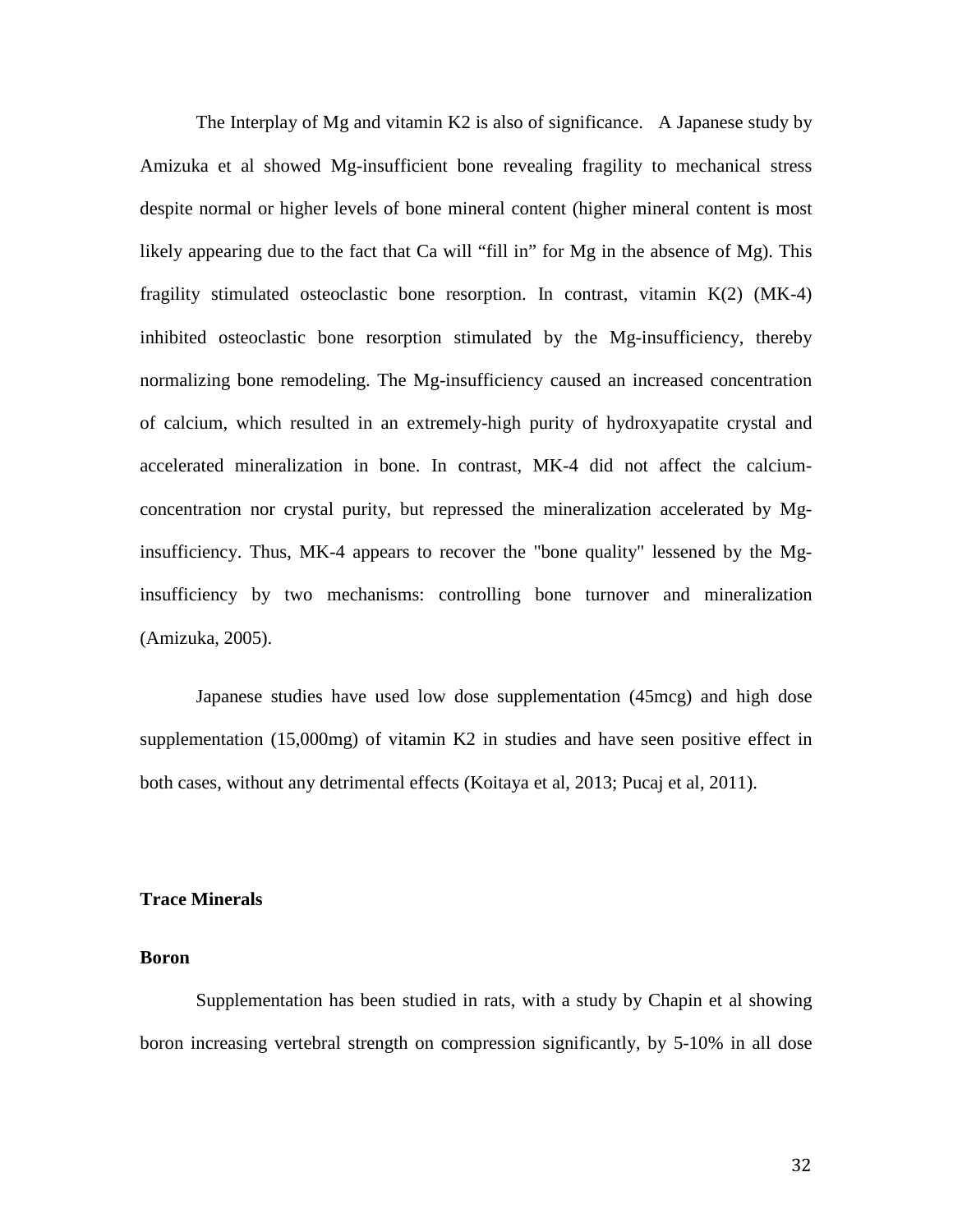groups (Chapin et al 1997). All dose groups were significantly lower than what has been recognized as a toxic level.

There is a suggestion that boron may increase the efficacy or utilization of vitamin D, and boron can alleviate marginal vitamin D deficiency (Hunt, 2012). Boron has also been reported to increase the levels of steroid hormones (e.g. estrogen and testosterone) in serum by influencing their metabolism (Devirian & Volpe, 2003). Typical boron intake hovers around 1mg/day in the US. 3mg/day is where benefits begin to be found (Gallardo et al, 2004).

#### **Manganese**

Manganese-depleted diets demonstrate that osteoblast activity was impaired as was osteoclast activity. Manganese deficiency appears to slow bone resorption while at the same time produce brittle bone – which is then not broken down. The serum level of manganese in a group of osteoporotic postmenopausal women was significantly lower than age-matched controls (Strause 1987).

Blood calcium, phosphorus, and alkaline phosphatase levels were also elevated, which seems to indicate increased bone remodeling as a consequence of insufficient dietary manganese.

### **Fluoride**

Fluoride is an integral part of bone and a necessary mineral in healthy bone formation. Fluoride stimulates osteoblast proliferation, and the formation of osteoid. Fluoride's high reactivity and small radius allow it to either displace the larger hydroxyl

33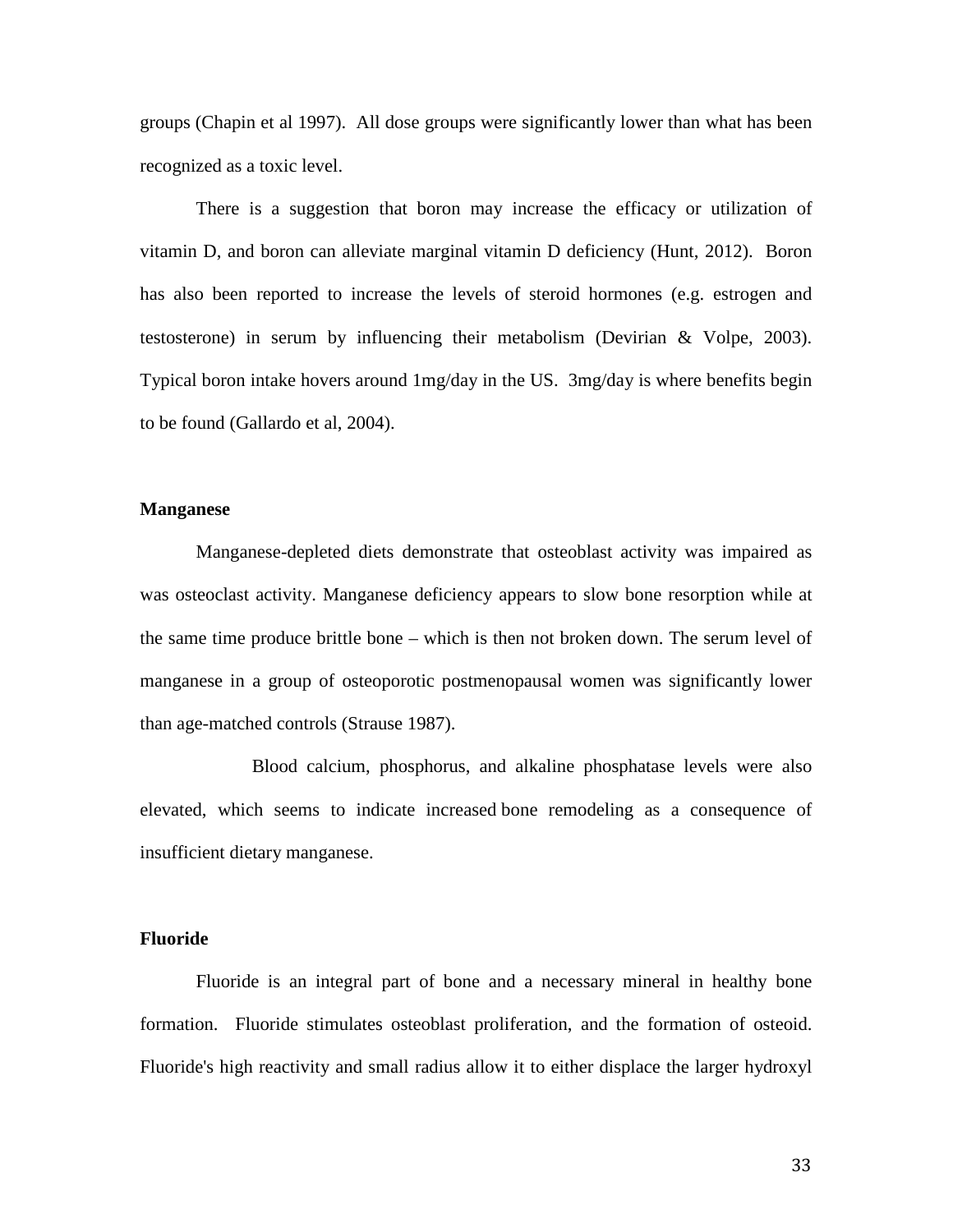(-OH) ion in the hydroxyapatite crystal to form fluoroapatite – which hardens tooth enamel - or to increase crystal density by entering spaces in the hydroxyapatite crystal thereby stabilizing bone mineral.

However an excess of fluoride is highly detrimental, in the long-term, to bone health. If too much fluoride is present continuously, this osteoid will not mineralize properly and this will become brittle bone susceptible to fracture. In a study by Chacra et al, it was found that though the osteoblasts in fluoride-treated bone are active, there are fewer highly secretory osteoblasts, suggesting that although fluoride is stimulative to osteoblastic precursors, it is toxic to individual osteoblasts at the same concentration (Chachra et al, 1999). In a recent study by Turner et al high dose fluoride treatment decreased bone strength in rabbits, even in the presence of normal mineralization. Overall the literature suggests that though it is necessary in trace amounts, over fluoridation has serious consequences on bone strength.

# **2. Scaffold**

 The bone matrix scaffold on which the hydroxyapatite is laid is predominantly collagen, and proper collagen formation requires a complete set of collagen peptides. Vitamin C must also be present as a cofactor in the cross linking of collagen fibrils, and zinc must be present as it stimulates the collagen synthesis in osteoblasts. Copper is also needed for collagen synthesis, and silicon appears to stabilize the collagen, assisting the vitamin C in formation of cross-links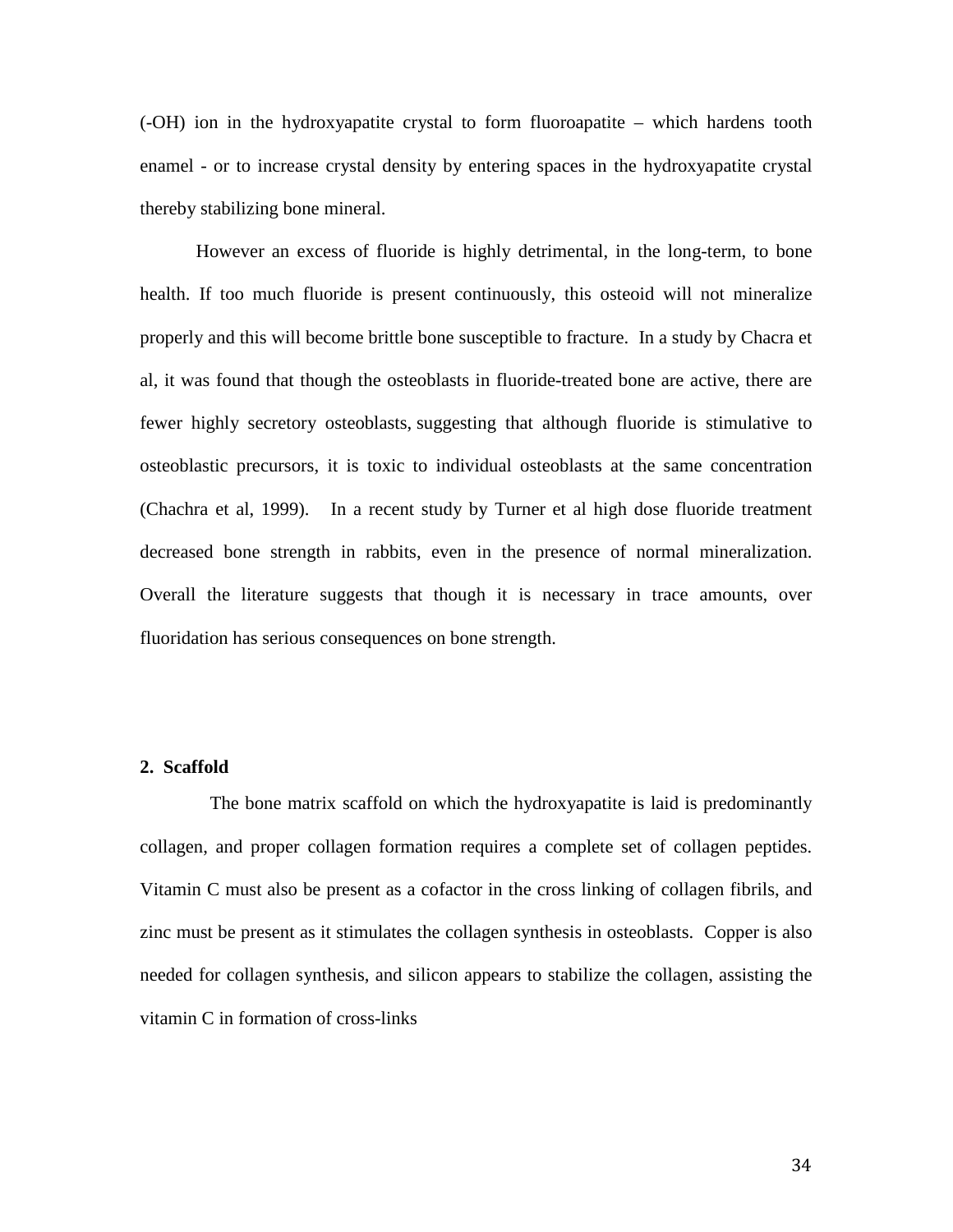#### **Protein**

 Protein makes up about 50% of bone volume, and protein intake is necessary for bone strength. However the high protein content of Western diets is often cited as a risk factor for osteoporosis or bone fractures (Heaney 2007). High protein intakes have been shown to affect calcium homeostasis, resulting in increased calcium excretion, but findings regarding the effect of protein on calcium balance and bone health have been mixed.

 Some studies suggest that, as a result of increased urinary calcium excretion with high protein intake, there is an increased risk of fractures or osteoporosis (Heaney 2007). As protein intake increases, there is an increase in urinary calcium. One estimate is that there is a 50% increase in urinary calcium associated with doubling protein intake or roughly 1 mg urinary calcium for every gram of dietary protein (Freskanich, 1996). However, studies in which diets provided 30% of energy as protein  $(181-214 \text{ g/d})$  found no increase in calciuria (Nuttall et al, 2006). In healthy adults, when protein intake was increased from 0.7 to 2.1 g / kg/ d, urinary calcium increased, but intestinal absorption of calcium increased as well (Kerststter et al, 2003).

 Increased calciuria does not necessarily translate to calcium loss, negative calcium balance, or reduced bone mass. To the contrary, several studies have observed a positive association between dietary protein intake and increased bone mineral content or decreased risk of fracture (Munger et al, 1999; Hannan et al, 2000). One study found that among premenopausal women, there was a significant positive association between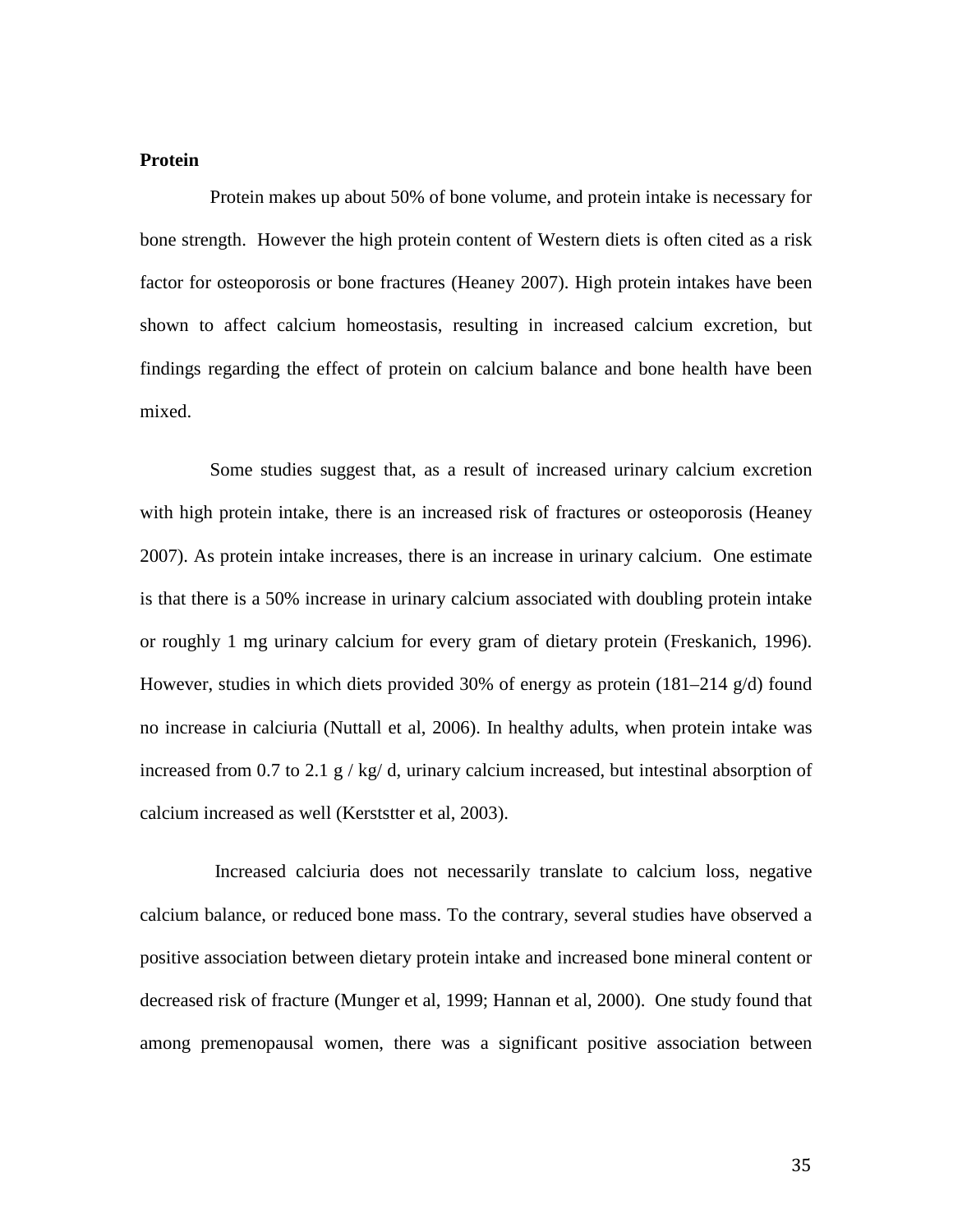protein intake and bone mineral content, suggesting that dietary protein intake actually may be a determinant of the peak bone mass (Cooper et al, 1996).

However, at low protein intakes (<0.8 g/kg/d) intestinal calcium absorption is reduced and levels of parathyroid hormone increase, causing the release of calcium from bone (Kerstetter et al, 2003).

 Examining the mechanism, the researcher suggests that diets higher in protein, in the presence of adequate calcium, do not trigger PTH and do not negatively affect bone density. Again it is a question of ratios.

 Protein intake provides structural peptides (amino acids) for the production of collagen, the bone matrix scaffold upon which mineralization occurs.

# **Collagen**

The role of collagen in bone health is often overlooked. The DXA scan, which is the gold standard of bone density measurement and diagnosis of osteoporosis in the US considers mainly the density of the trabecular bone matrix but does not consider the health of the collagen matrix which supports it and gives bone it's flexibility. Flexing under pressure could arguably be more important than density.

To this end the researcher proposes that BMD alone is not an accurate predictor of bone strength. Bone matrix consists of two parts – the mineralization that provides "density" and hardness, and the collagen scaffold that provides absorption of impact and flexibility. BMD is certainly a major parameter influencing bone strength, but the threedimensional organization of the trabeculae and the health of the collagen scaffold must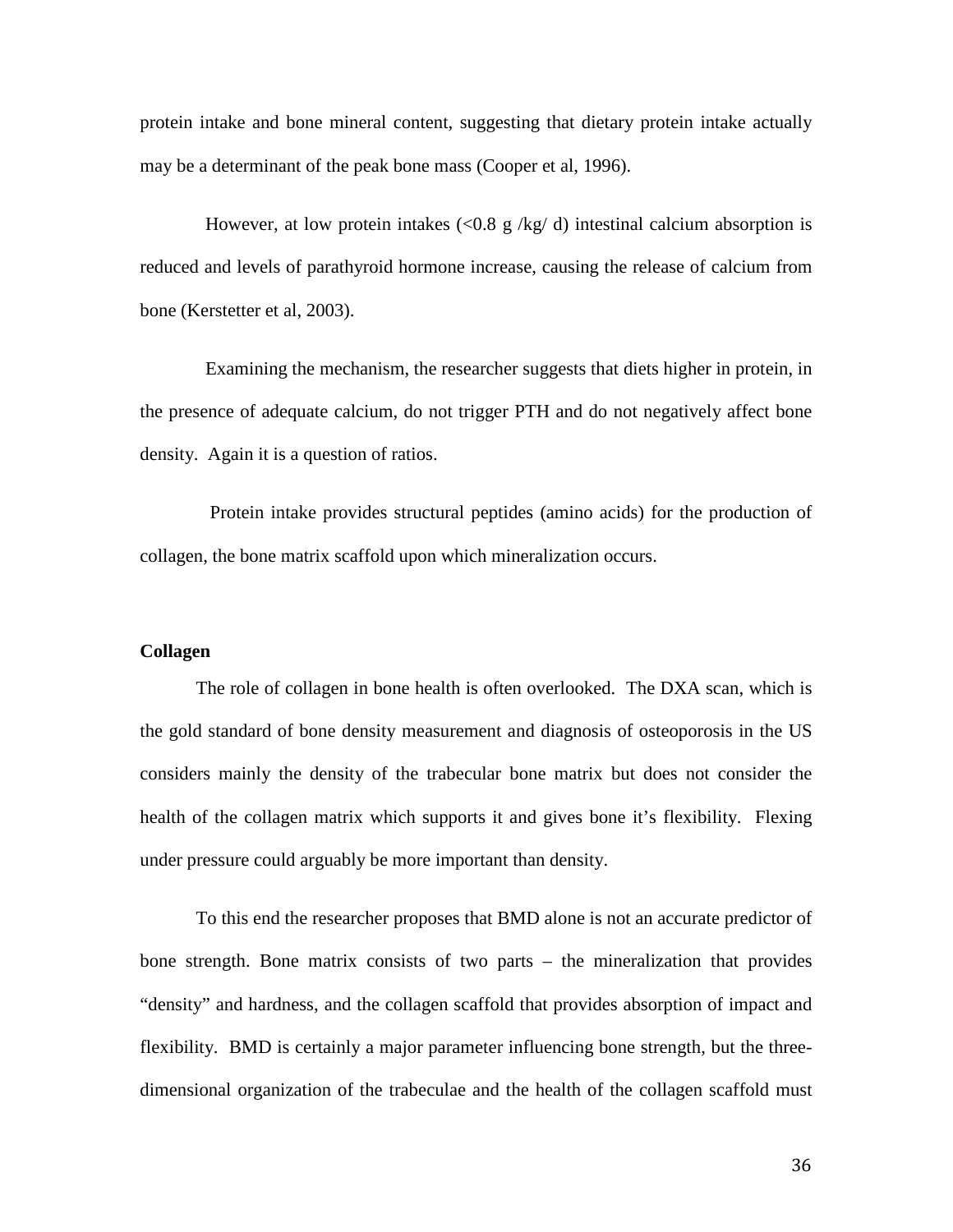also contribute to bone strength. Alterations of collagen properties can affect the mechanical properties of bone and increase fracture susceptibility. Several studies suggest that part of the large variation in bone strength may be related to differences in the quality of the collagenous matrix (Viguet-Carrin et al, 2005).

Type I collagen, the major organic component of bone matrix, undergoes crosslinking as part of a structural strengthening process. The quality of this cross-linking determines much of the strength of the matrix (Saito 2010). Collagen matrix undergoes a series of modifications that occur with aging, such as (non-enzymatic) glycation, which change the effectiveness of the scaffold. This reaction leads to the formation of advanced glycation end products (AGEs), which accumulate in bone tissue. A number of studies have looked at the effects of AGEs on bone.

The accrual of AGEs directly affects the quality of cross-linking, impairing formation of a structurally sound matrix (Viguet-Carrin, 2006).

Valcourt et al found that the resorption process was also markedly inhibited in the presence of AGEs (Valcourt et al, 2006). Once the impaired matrix is formed, AGEs also interfere with osteoclastogenesis and resorption, impairing the resorption of the faulty matrix. This impaired scaffold is retained in the bone. The accumulation of AGE crosslinks in cartilage results in increased stiffness and brittleness of the tissue (Verzijl et al, 2002). In addition to AGEs, racemization an isomerization appear to produce the smaller fibrils that may affect the proper mineralization of the collagen fiber, adding to decreased bone strength (Viguet-Carrin, 2006).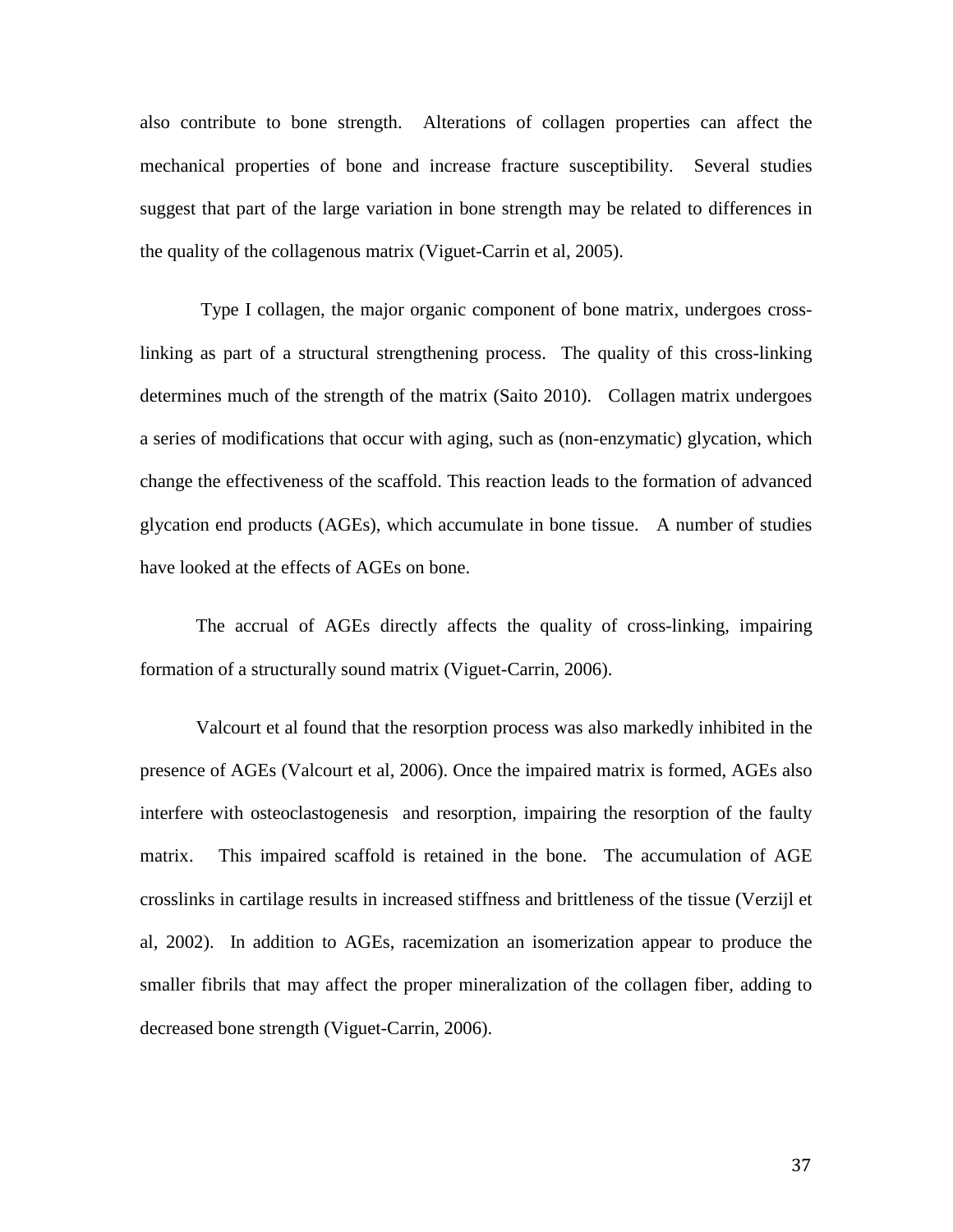# **Vitamin C**

Vitamin C is a necessary component in collagen synthesis, as evidenced in invitro studies showing vitamin C induced a dose-dependent increase in collagen type I deposits by normal human fibroblasts (Boyera, 1998). Vitamin C is known to stimulate procollagen, enhance collagen synthesis, and stimulate alkaline phosphatase activity, which is a marker for osteoblast formation (Morton, 2001). High vitamin C intake is associated with lower bone loss (Sahni et al, 2008). Morton et al report that a mean daily dose of 745mg provides beneficial effects on BMD in postmenopausal women. They also report that among current estrogen users, those also taking vitamin C had higher BMD levels at all sites (Morton et al, 2001). Stimulation of bone formation was also observed in ovariectomized mice (Zhu et al, 2012).

A study by Carr and Frei suggested raising the RDA to 120mg daily based on review of clinical and epidemiological evidence (Carr and Frei, 1999). This was updated by Frei et al. in 2012, based on analyses of randomized placebo controlled trials, to 200mg/day. However recent meta-analysis looking at disease prevention suggests a higher intake of 500mg/day (McRae, 2016).

# **Trace Minerals**

# **Copper**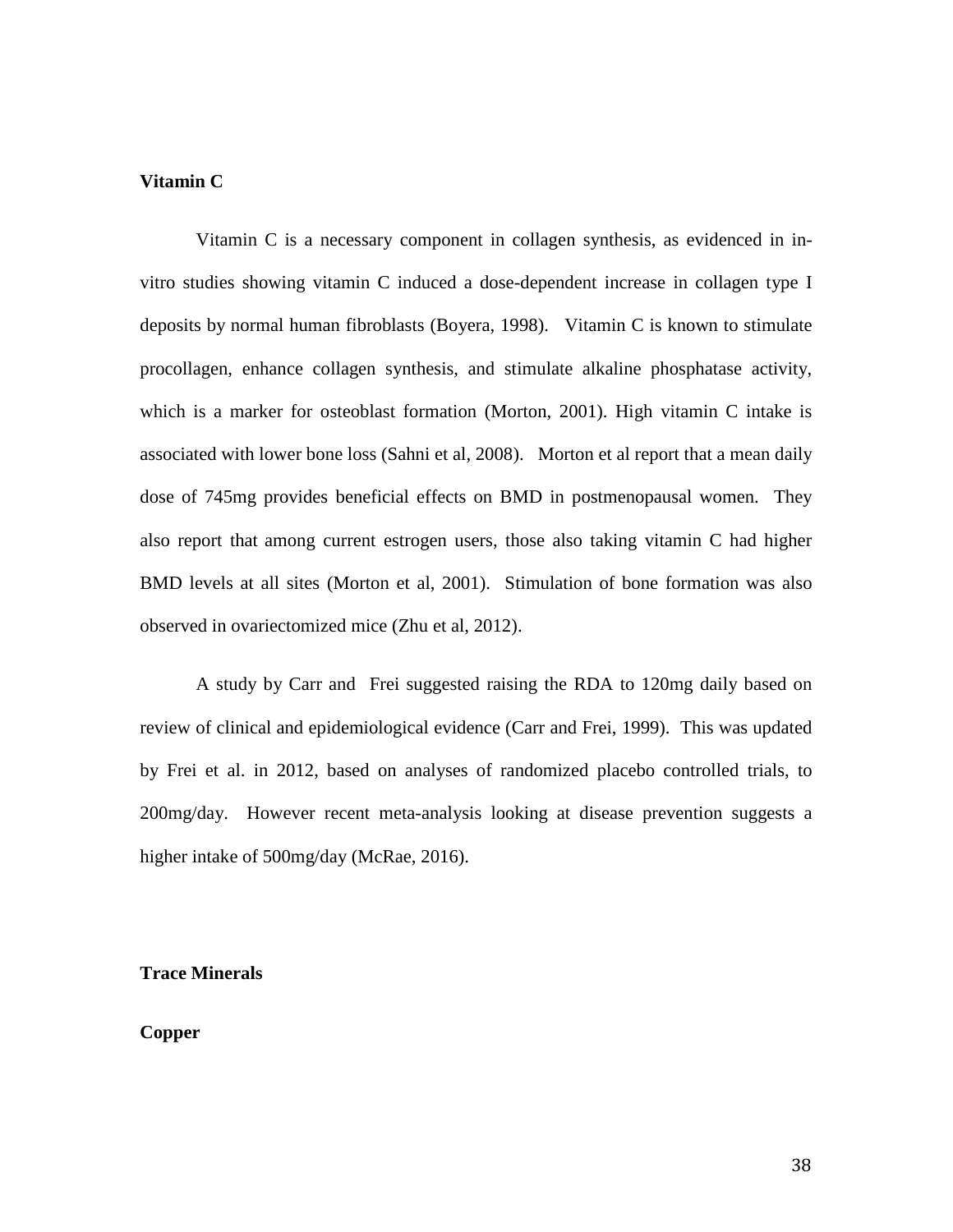Copper is required for the cross-linking of collagen and elastin, which are essential for the formation of strong and flexible connective tissue. It is the action of the lysyl oxidase (LOX) protein interacting with the copper that helps maintain the integrity of connective tissue in the bone, heart and blood (Turnland, 2006). "The role of copper in the metabolism of bone and connective tissue is so profound that one might be tempted to speculate that inadequate copper nutrition may be an important factor in the etiology of osteoporosis". Copper supplementation increases the rate of bone healing (Dollwet 1988).

A study by Mahdavi-Roshan et al showed copper, magnesium, and zinc status of osteoporotic women were significantly lower than normal (Mahdavi-Roshan et al, 2015).

## **Silicon / Silica**

Silicon improves bone matrix quality and facilitates bone mineralization. Increased intake of bioavailable silicon has been associated with increased bone mineral density (Reffitt, 2003). Silicon supplementation in animals and humans has been shown to increase bone mineral density and improve bone strength.

In vitro studies have demonstrated that silicon stimulates type 1 collagen synthesis and osteoblast differentiation (Reffitt, 2003). Studies in rats have demonstrated that silicon improves calcium incorporation in bone (Hott et al, 1993). The effects of silicon are seen primarily in the presence of estrogen (Macdonald et al, 2012).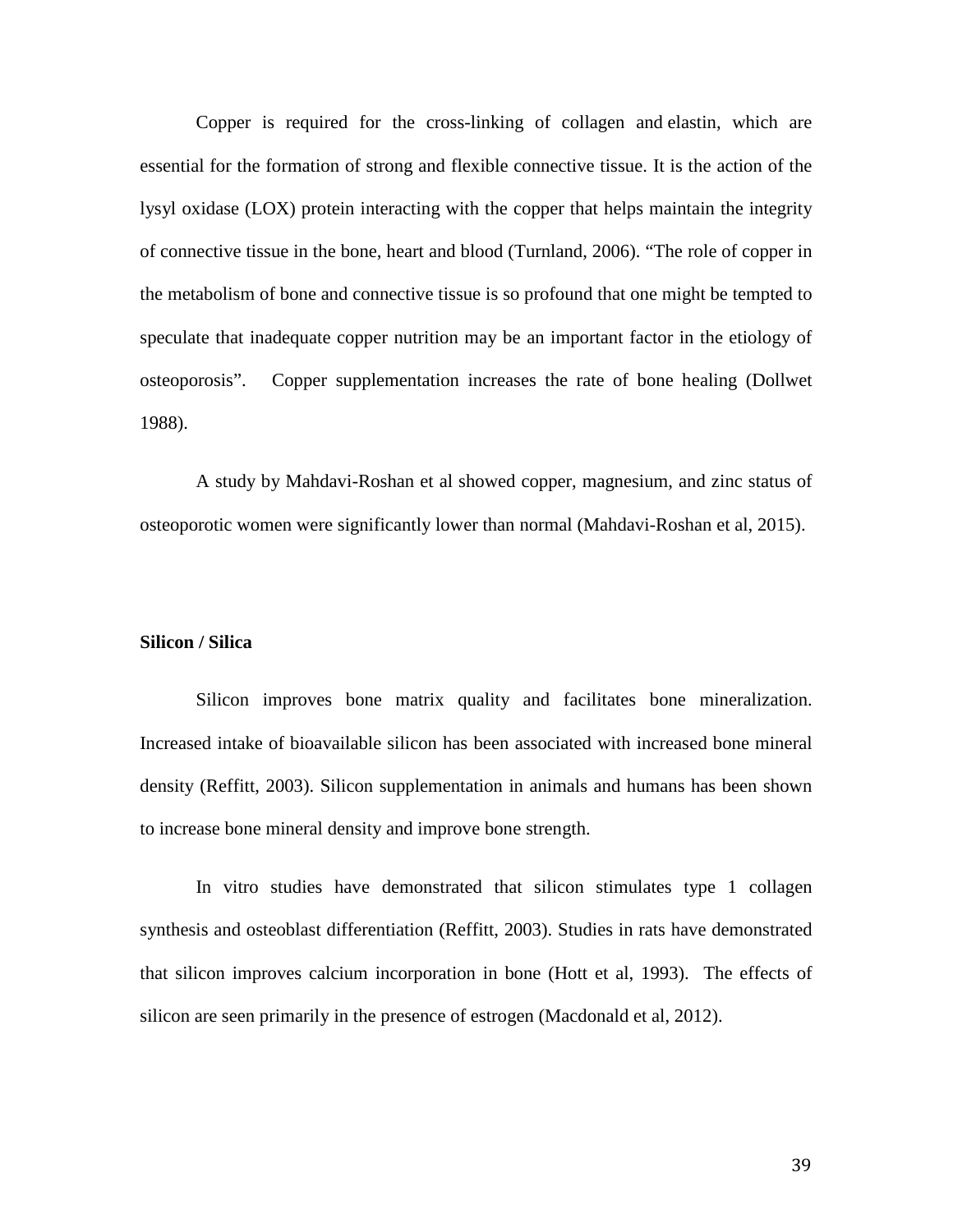In cases of bone generation through exercise, mineralization occurs in the electronegative areas that are generated by compression (Micalau et al, 2007). It is possible that silicon plays a role in the electrochemical process of mineralization.

Five reports have been published using the ovariectomized rat to study the effects of dietary silicon on bone metabolism. Hott et al. compared physiological levels to low levels of dietary silicon. The mineral deposition and bone formation rate was 30% greater in the group with silicon intake (Hott et al,1993).

Although silicon supplementation is associated with increased bone mineral density, the exact mechanism for this action has not been identified (Price et al, 2013). Serum measurements of bone turnover have been inconsistent, while markers of bone matrix formation are consistently increased. This may indicate that silicon improves mineralization without affecting the rate of bone formation or bone loss. There may also be an effect on collagen that improves bone strength independent of mineral density (Spector et al, 2008).

Diets containing more than 40 mg/day of silicon have been positively associated with increased femoral bone mineral density compared to dietary intake of less than 14 mg/day (Jugdaohsingh et al, 2004). In a North American epidemiological study, none of the postmenopausal women achieved 40 mg/day of dietary silicon intake (Jugdaohsingh et al, 2004).

**Zinc**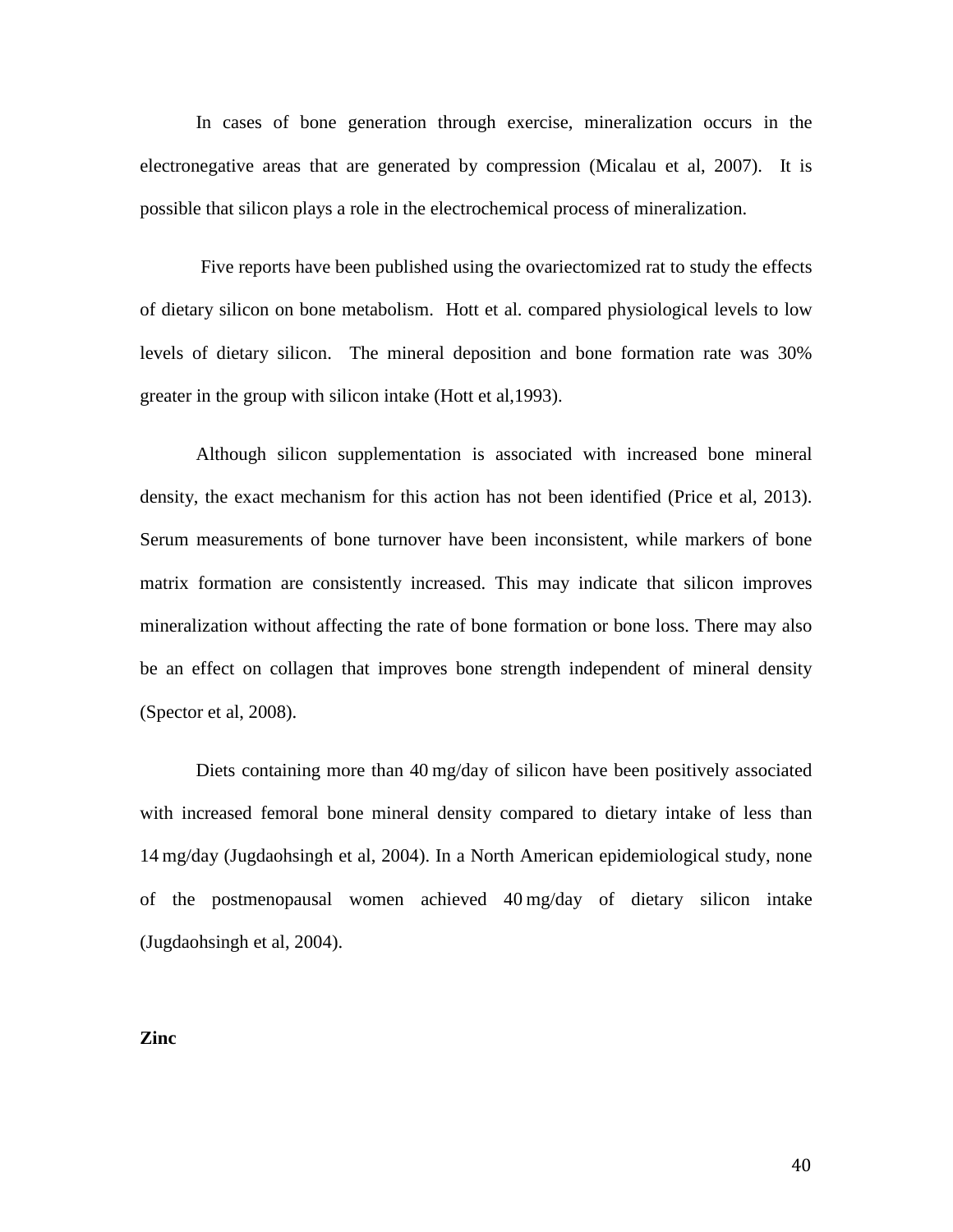Zinc treatment enhances bone formation by stimulating osteoblast proliferation, bone marker protein alkaline phosphatase activity and collagen synthesis (Seo et al, 2010). Cell proliferation was stimulated even at low zinc treatment. Zinc appears to enhance the effects of vitamin K2 on bone calcium content, showing an appreciable increase in alkaline phosphatase activity (indicating bone formation) and calcium content in normal rats (Ehara 1996).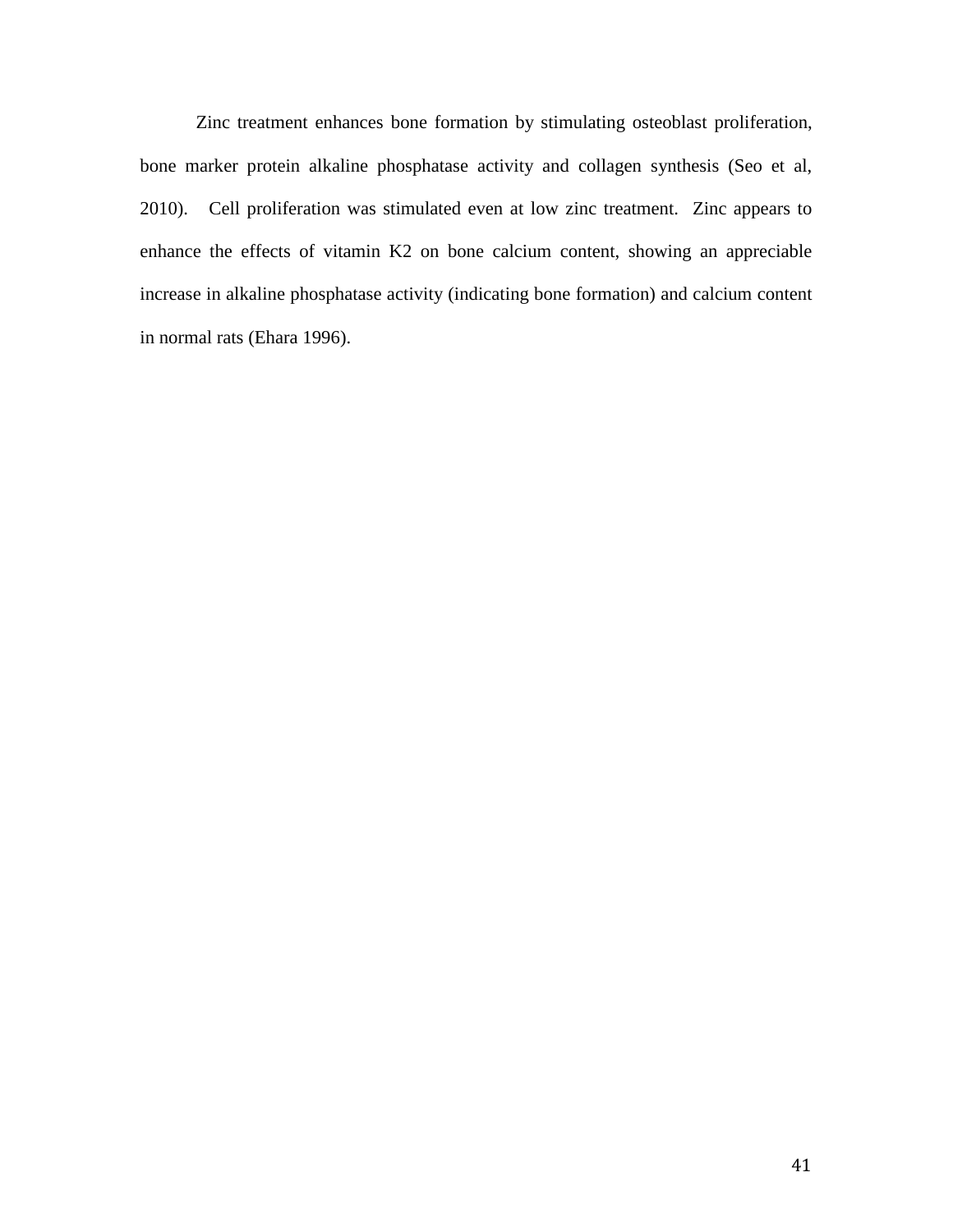# **CHAPTER FIVE: AMERICAN DIETARY DEFICIENCY**

# **Nutrient Deficiency**

The CDC Second Nutrition Report is a report on nutrition and deficiency in the US. It uses the US Dietary Committee RDAs (Table 1) as a reference, and interprets the National Health and Nutrition Examination Survey (NHANES) data.

**Table 1.** Recommended RDAs from the Dietary Guidelines Advisory Committee

| <b>Nutrient</b> | <b>RDA</b>      |
|-----------------|-----------------|
| Calcium         | $1,200$ mg      |
| Vitamin D3      | $400$ iu        |
| Magnesium       | $400$ mg        |
| Phosphorus      | 1000 mg         |
| Protein         | 50 g            |
| Vitamin A       | 5,000 iu        |
| Vitamin C       | $60$ mg         |
| Zinc            | 8 <sub>mg</sub> |

The 2006 CDC report shows over 10% of the population is deficient in vitamin B6, over 8% vitamin D, 6% vitamin C, less than 1% vitamin A.

This is compared with the much more dire report from the Environmental Working Group (EWG).

The EWG interpreted the NHANES data, with most recent information from 2011. Vitamin D is found to be deficient in 95% of the US population over 19 years of age, magnesium in 61%, calcium in 49% and vitamin C in 43%.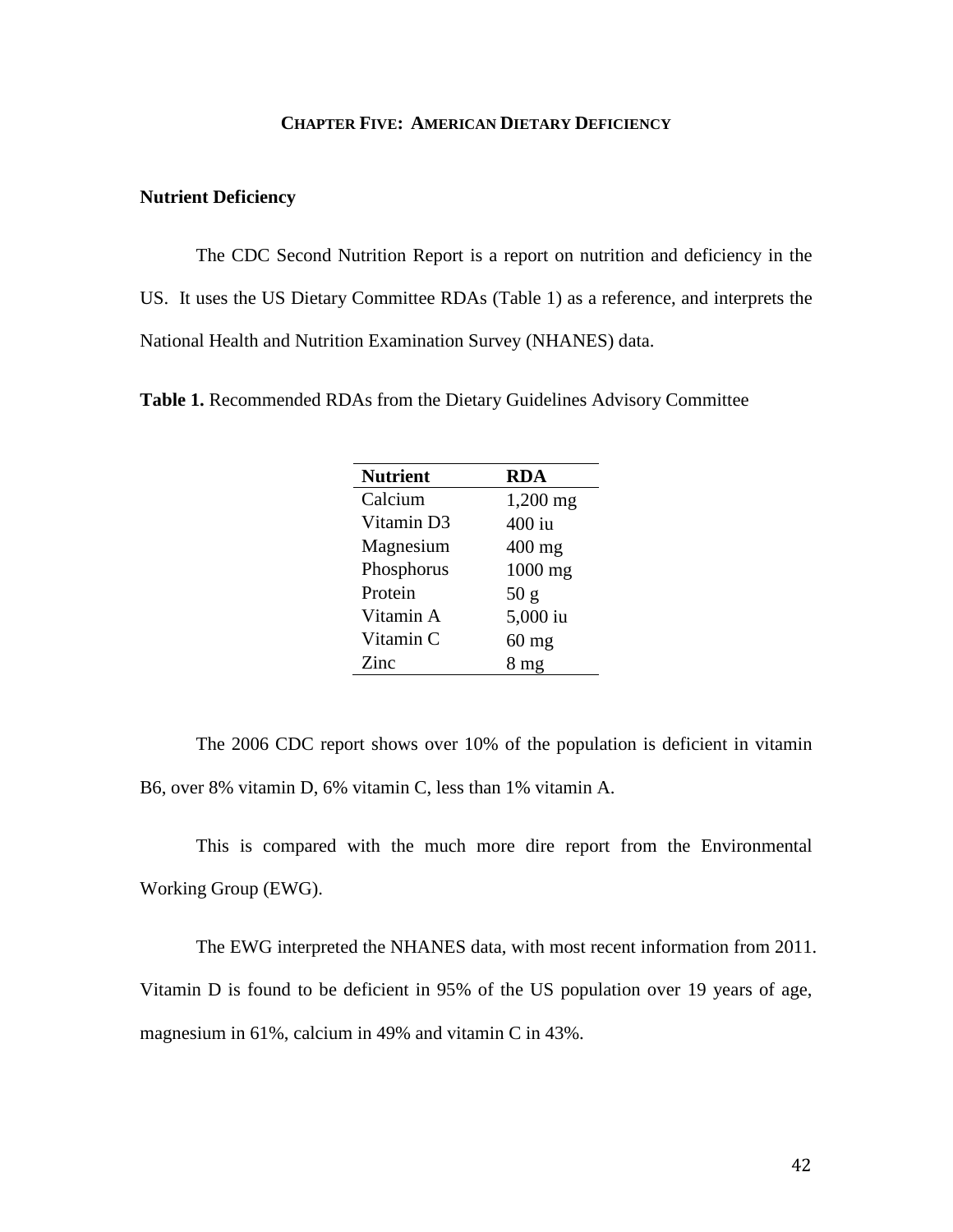From the EWG report:

*"Some American adults get too little vitamin D, vitamin E, magnesium, calcium, vitamin A and vitamin C. More than 40 percent of adults have dietary intakes of vitamin A, C, D and E, calcium and magnesium below the average requirement.*

*Some Americans get too much Vitamin A while others get too little. On one side, more than half of American adults and American teenagers have low dietary vitamin A intake. On the other side, at least 13 percent of children 8 and younger ingest vitamin A in amounts exceeding the tolerable upper intake level set by the Institute of Medicine."*

The NHANES does not report data on key nutrients for bone health: vitamin K2, and trace minerals including silicon.

The US Dietary Guidelines Advisory Committee (DGAC) also interpreted the NHANES data and found that while diet quality varies somewhat by the setting where food is obtained, overall, independent of where the food is prepared or obtained, the diet quality of the U.S. population does not meet recommendations for fruit, vegetables, dairy, or whole grains, and exceeds recommendations, leading to overconsumption, for the nutrients sodium and saturated fat, and the food components refined grains, solid fats, and added sugars.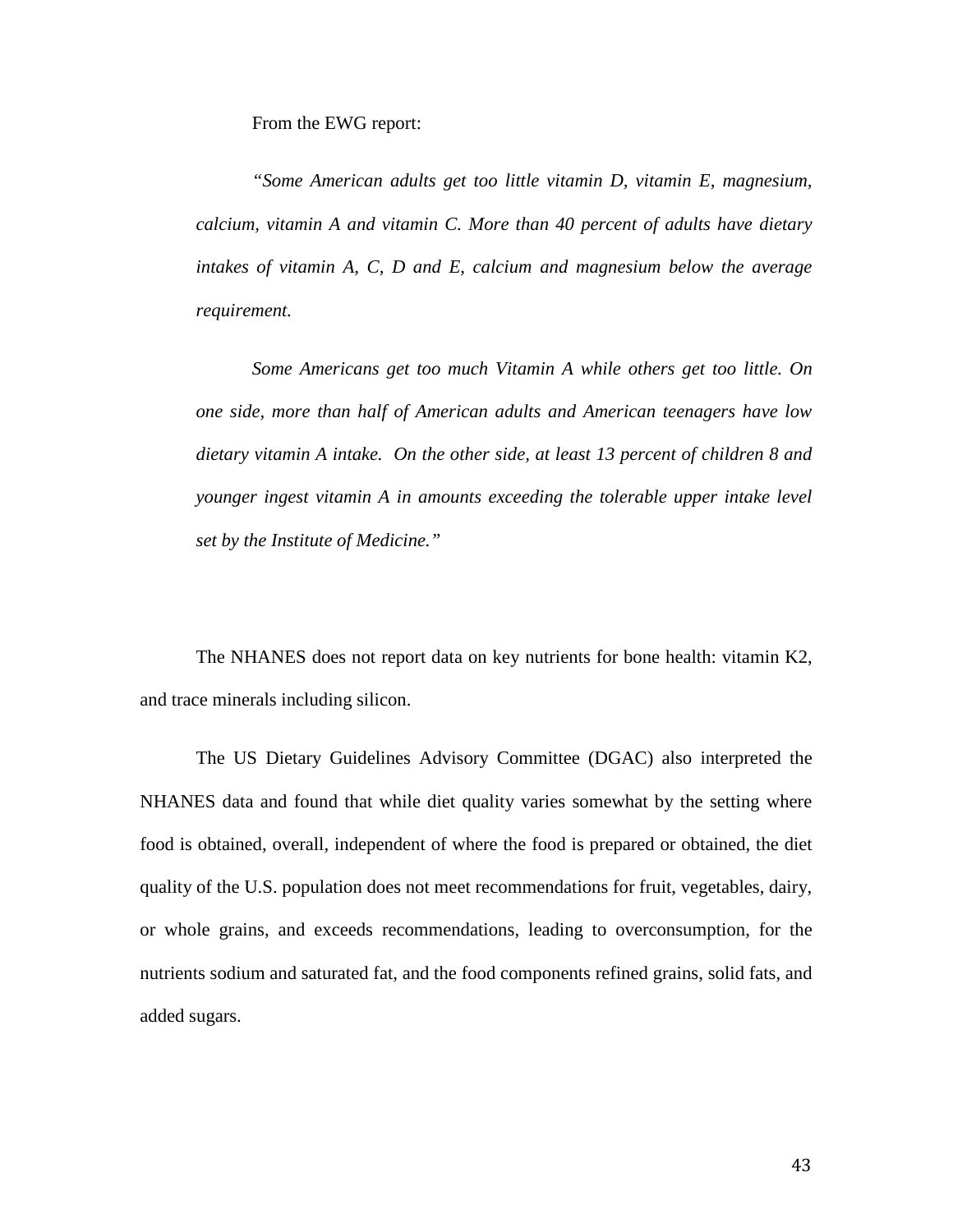The DGAC found that several nutrients are under-consumed and the Committee characterized them as "shortfall nutrients": vitamin A, vitamin D, vitamin E, vitamin C, folate, calcium, magnesium, fiber, and potassium. They went on to say that obesity and chronic diseases with a nutritional origin are "very common" in the US.

# **Hormone deficiency – estrogen and phytoestrogens**

Decline of estrogen is a well-accepted primary cause of bone density loss. However as highlighted previously, lower BMD does not equate to fracture risk, and more to the point decline of estrogen happens in all women, but not all women suffer osteoporosis or fracture. One possible piece of this puzzle is the intake of dietary phytoestrogens, which have been repeatedly shown to function as a weak estrogenic compound in the body, including the repression of osteoclasts.

The anti-resorptive effects of estrogen on bone metabolism are thought to be mediated through modulation of osteoblastic lineage cells. Receptor activation of nuclear factor-kappaB ligand (RANKL) is the essential factor for osteoclast formation and activation of this pathway enhances bone resorption. By contrast, osteoprotegerin (OPG), which is produced by osteoblastic lineage cells acts as a decoy receptor that neutralizes RANKL and prevents bone loss. 17 beta-estradiol was found to stimulate OPG mRNA and protein secretion in a human osteoblastic cell line through activation of the estrogen receptor (ER)-alpha. The assumption by this researcher is that phytoestrogens would have an effect less than but similar to estrogen. In a study done in 2004, Kanno *et al*. investigated the effects of coumestrol and "other phytoestrogens" on osteoclast differentiation and found an inhibitory effect on the differentiation of osteoclasts.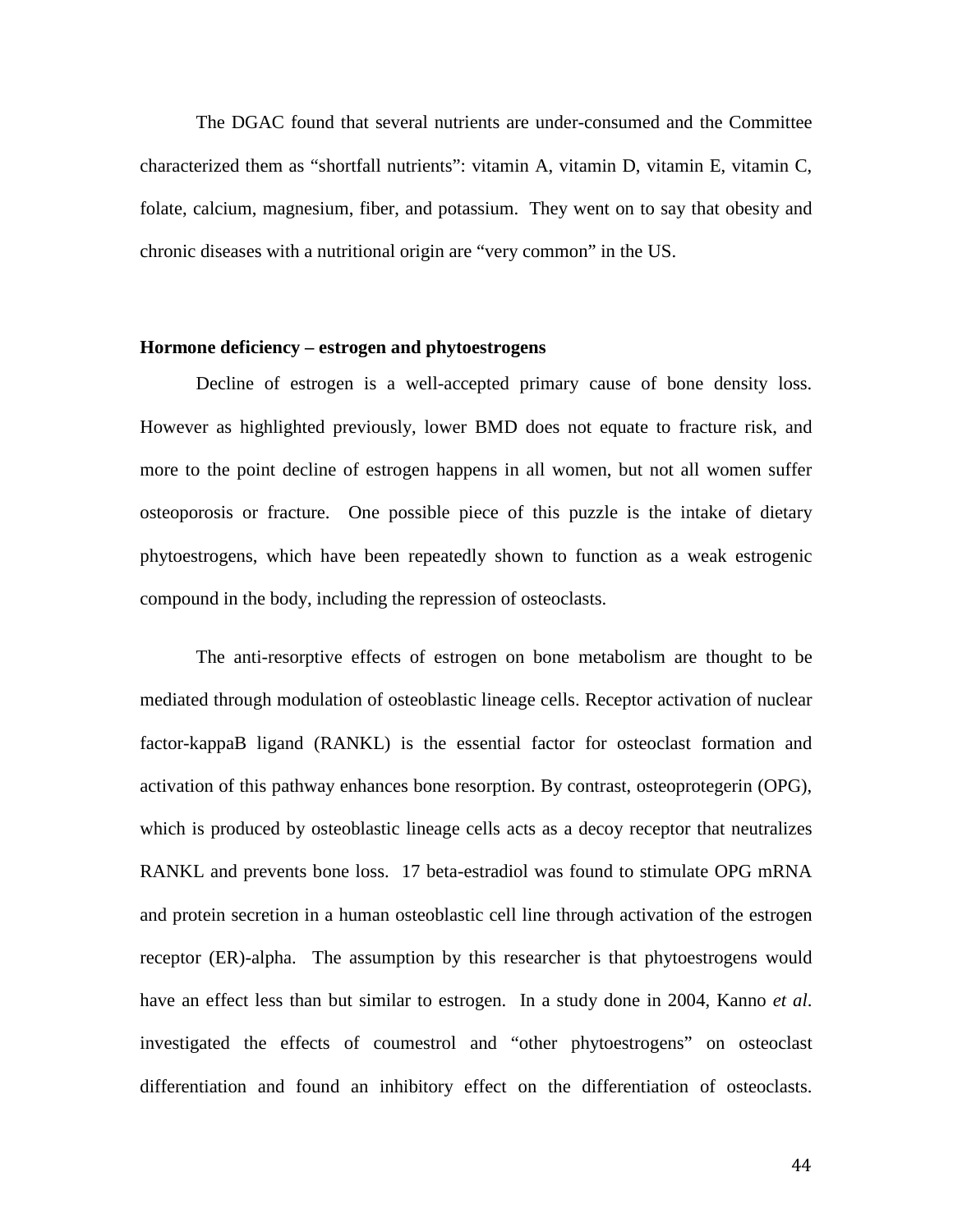Another study published in 2014 by Huh et al*.* used formononetin, a phytoestrogen found in red clover. Similarly they found that this substance blocked osteoclast activation. Note that one pharmaceutical, denosumab, a human monoclonal antibody, is directed towards this pathway with some success but with side effects.

# **Phytoestrogen**

Many studies report the positive effects of phytoestrogens on osteoblastogenesis, osteoblastic differentiation or activation, or repressing osteoclasotgenesis.

Ming et al reviewed previous studies on genistein (from soy) and icariin (from Epimedium/Yin Yang Huo). Genistein has dual functions on bone cells, able to inhibit bone resorption activity of osteoclasts and stimulate osteogenic differentiation and maturation of bone marrow stromal progenitor cells (BMSCs) and osteoblasts. Genistein is an estrogen receptor (ER)-selective binding phytoestrogen, with a greater affinity to ERbeta. Genistein enhances osteoblastic differentiation and maturation by activation of ER pathways, and inhibits osteoclast formation and bone resorption through inducing osteoclastogenic inhibitor osteoprotegerin (OPG) and blocking NF-kB signaling; though in a single study Yamaguchi et al evaluated the effects of both estrogen and genistein on the NF-kB pathway, and found that 17beta estradiol suppressed this inflammation pathway but genistein did not (Yamaguchi et al 2006).

Icariin isolated from Epimedium herb (Yin Yang Huo), stimulates osteogenic differentiation of BMSCs and inhibits bone resorption activity of osteoclasts. Interestingly it appears from these studies that Icariin has no estrogenic activity, though it

45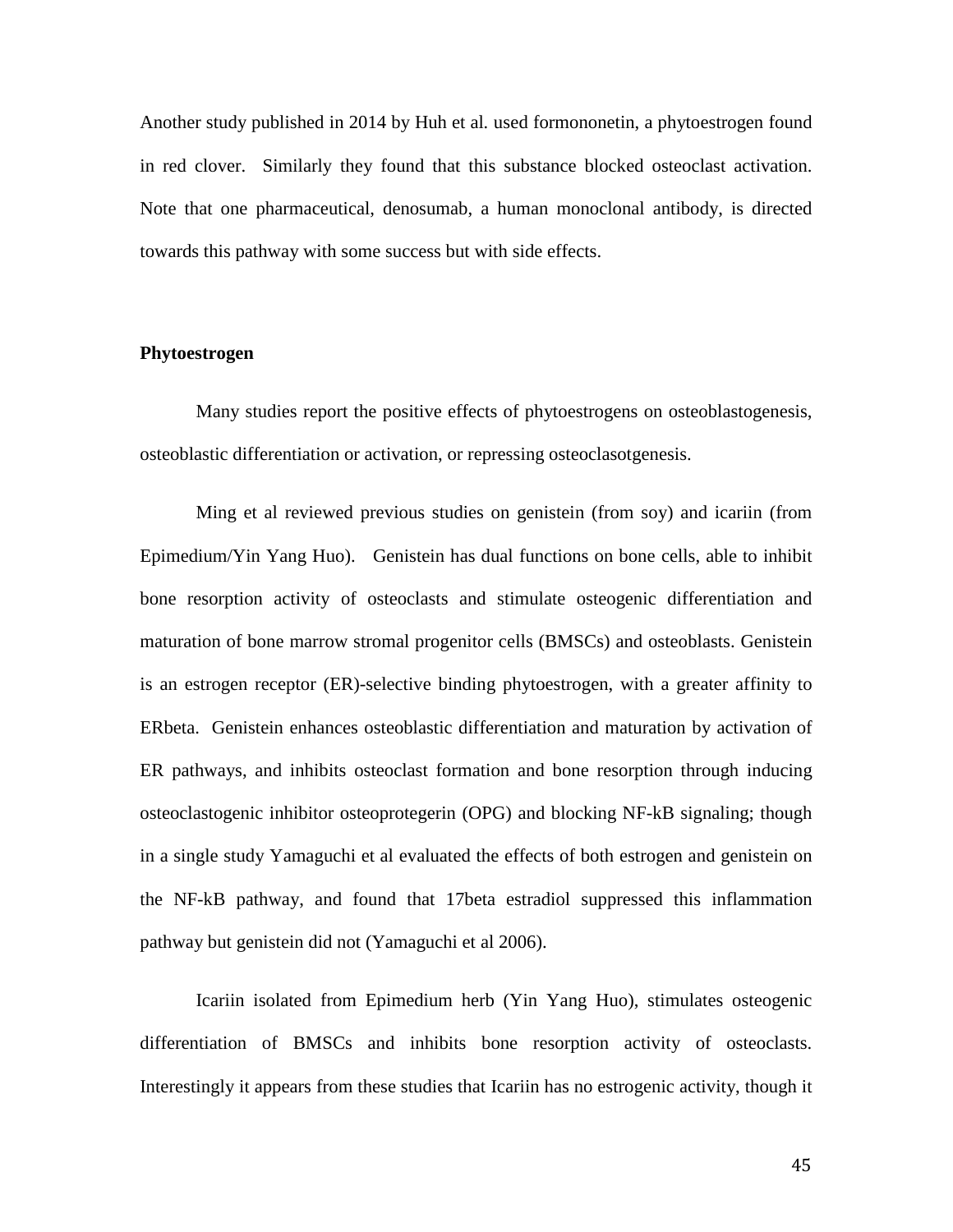appears to be more potent than genistein in promoting osteogenic differentiation and maturation of osteoblasts. (Zhang et al, 2006)

The existence of a prenyl group has been suggested to be the reason why icariin is more potent than genistein in osteogenic activity. It is suggested that the prenylflavonoids may represent a class of flavonoids with a higher osteogenic activity (Jia 2012).

Atkinson et al looked at a daily dose of 26 mg biochanin A, 16 mg formononetin, 1 mg genistein, and 0.5 mg daidzein for 1 year in a double-blind, randomized, placebocontrolled trial; 177 completed the trial. Bone density, body composition, bone turnover markers, and diet were measured at baseline and after 12 months. Bone-specific alkaline phosphatase and N-propeptide of collagen type I, both bone formation markers, were significantly increased in the intervention group compared with placebo in postmenopausal women (Atkinson et al, 2004).

Vierek et al assessed the effects of genistein on OPG mRNA and protein production in osteoblasts obtained from healthy donors. Genistein increased OPG mRNA levels and protein secretion by osteoblast cells by up to six-fold. Pre-treatment with genistein partially prevented the inhibitory effects of the glucocorticoid dexamethasone on OPG mRNA and protein production. The stimulation of OPG mRNA levels by genistein was not affected by a protein synthesis inhibitor (cycloheximide) so was shown to be due to enhancement of OPG gene transcription. This suggests that the genistein is capable of upregulating the production of OPG in osteoblasts. Thus, dietary sources of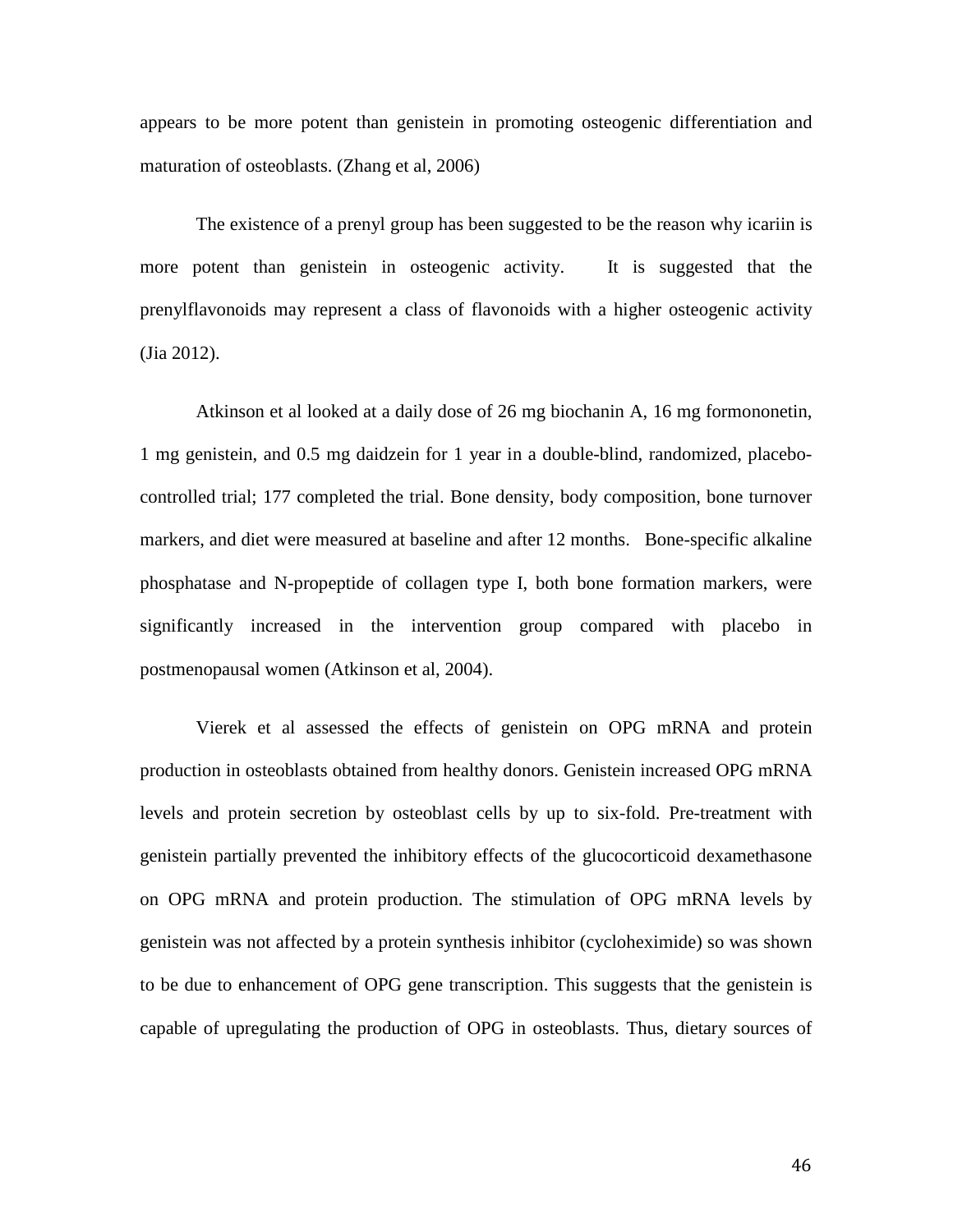phytoestrogens may help to prevent bone resorption and bone loss by enhanced osteoblastic production of OPG (Vierek et al).

Rickard et al investigated genistein compared to 17beta estradiol  $(E(2))$  and raloxifene. Both genistein and  $E(2)$  increased the endogenous gene expression of the progesterone receptor (PR) and alkaline phosphatase (AP), but inhibited osteopontin (OP) gene expression and interleukin-6 (IL-6) protein levels. Raloxifene had no effect on these bone markers. Genistein, but not raloxifene, also mimicked E(2) action in the osteoblast/ERbeta cells increasing PR gene expression and inhibiting IL-6 production. These findings demonstrate that genistein behaves as a weak E(2) agonist in osteoblasts (Rickard et al, 2003).

An examination of the human studies in vivo present a range of effective dose levels, starting at about 45mg/day, and appear to be dose-dependent with positive effects seen up to 85g or higher (Setchell and Lydeking-Olsen, 2009). There is however a wide range of effect seen in Western studies, and this appears to be due to the presence of the proper gut bacteria. Only approximately 45% (Setchell and Lydeking-Olsen, 2009) of the Western post-menopausal participants have the proper bacteria to transform soy isoflavones genistein and daidzein into equol. Equol has a higher affinity for the estrogen receptor, and those who were equol metabolizers were the ones in which BMD improved.

#### **Phytoestrogen deficiency in the US**

Isoflavone levels quantified from the NHANES 1999–2004 subsamples were 4 to 50 times lower than levels observed in Japanese men and women (Adlercreutz et al.,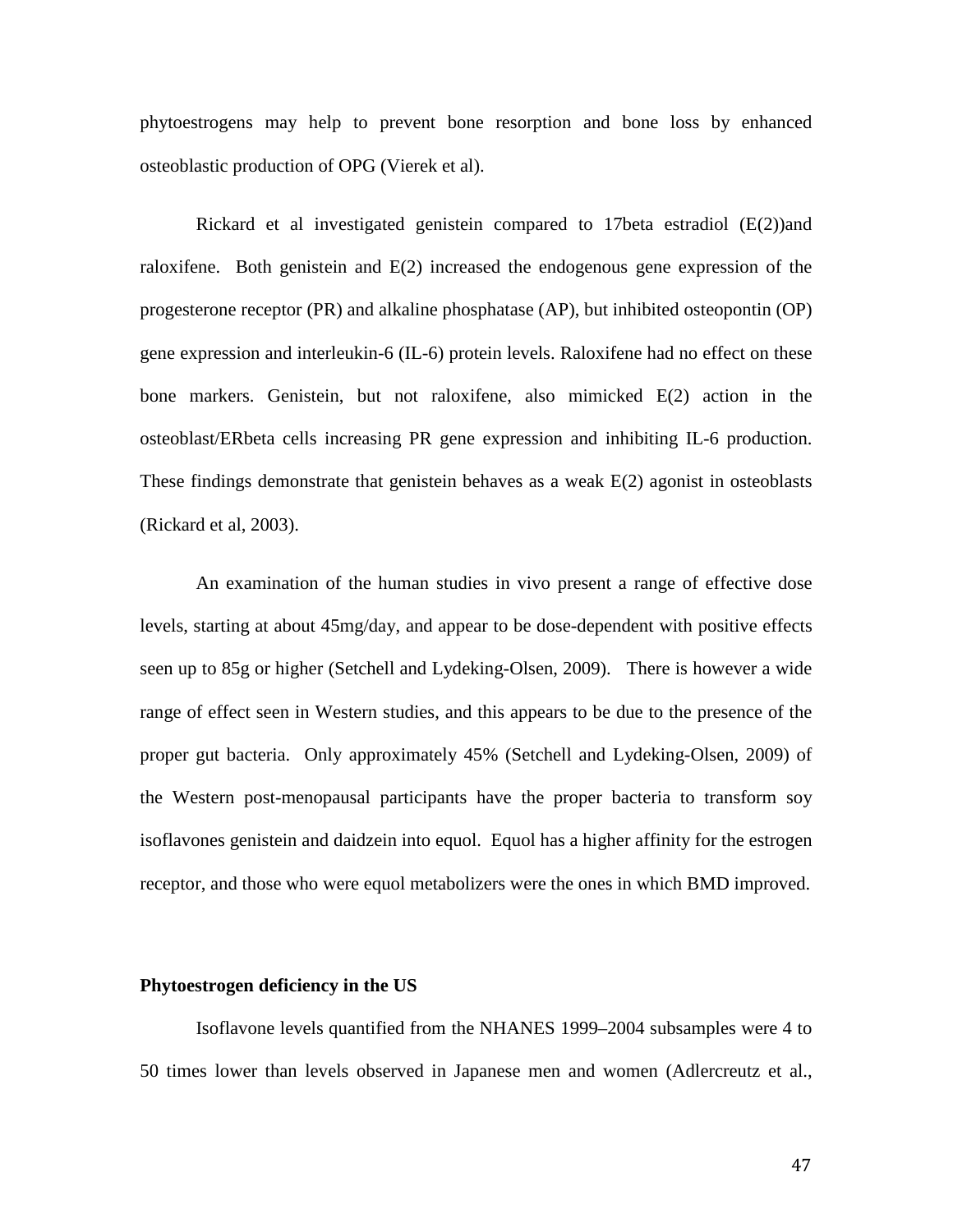1991; CDC, 2005; Uehara et al., 2000); Japanese women (Arai et al., 2000); postmenopausal Chinese women (Zheng et al., 1999); Singaporean women (Chen et al., 1999; Seow et al., 1998); and Japanese women living in Hawaii (Maskarinec et al., 1998).

Supplementing an omnivorous U.S. diet over a three month period with 60 grams of soy powder for female subjects increased isoflavone levels by more than thirteen-fold. (Albertazzi et al., 1999).

# **Estrogen and exercise**

The positive effects of exercise on bone density are undisputed, and impact exercise is an integral and necessary part of building bone mass. The effects of exercise on bone can be amplified in the presence of estrogen or estrogenic compounds.

The osteocyte network throughout bone senses mechanical force. It transmits an electric current through the osteocyte network to influence the activity of osteoblasts and osteoclasts. Mechanical stress on bone causes the piezoelectric effect, which triggers osteoblastogenesis.

Osteocyte death increases after estrogen loss and/or lack of exercise for long periods. When there's no stress osteoblastogenesis is halted as osteoclastogenesis is triggered.

Kondoh et al showed that ER alpha in osteocytes regulates trabecular bone formation in female mice. Trabecular bone mineral density of female, but not male ERalpha knockout mice was significantly decreased. Bone formation parameters in these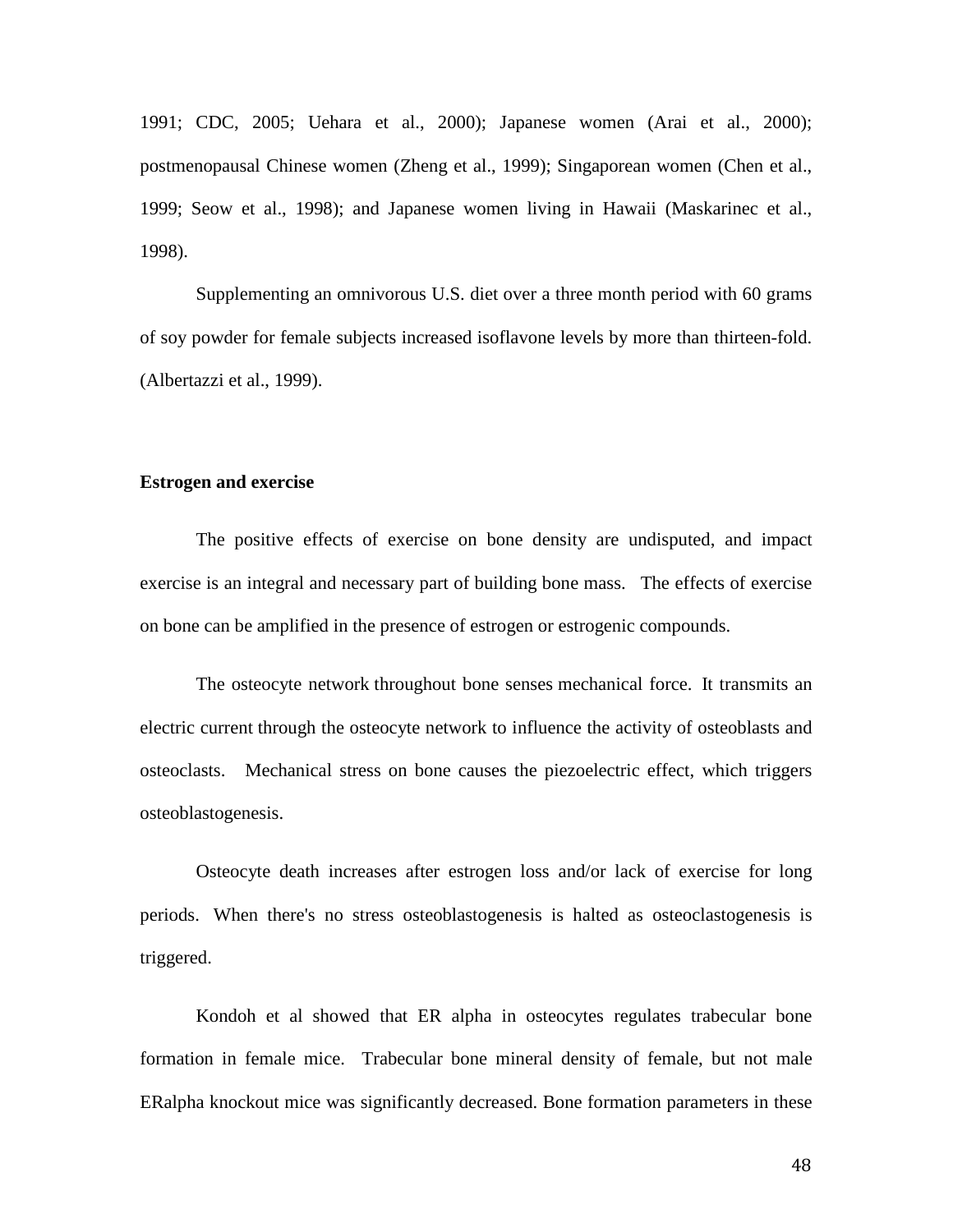mice were significantly decreased while osteoclast parameters appeared unchanged. This suggests that ERalpha in osteocytes exerts osteoprotective function by positively controlling bone formation (Kondoh et al, 2014).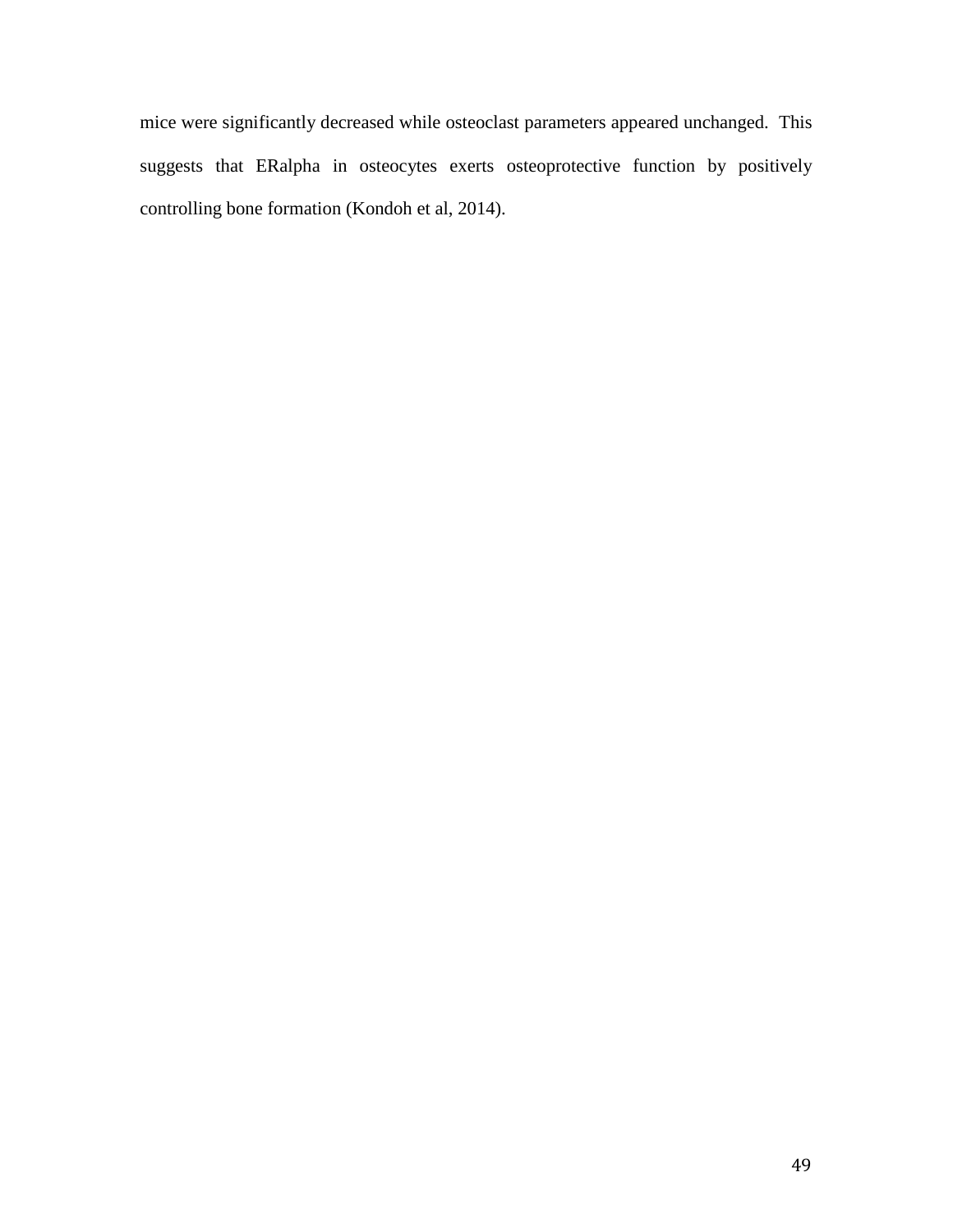# **CHAPTER SIX: SYSTEMIC FACTORS INFLUENCING BONE HEALTH**

There are a number of system-wide factors that can influence nutrient absorption and override nutrient effectiveness. These factors are noted briefly in this section.

### **Inflammation**

This exploration previously discussed the integral role of the NF-kB/RANKL pathway, which is directly responsible for osteoclast differentiation and activation, and osteoblast suppression.

# **Homocysteine**

High homocysteine appears to correlate to higher incidence of hip fracture. Women with high homocysteine had nearly a doubled risk of hip fracture (McClean et al, 2004). This was confirmed by Bahtiri et al which found high homocysteine levels to be an independent risk factor for osteoporosis (Bahtiri et al, 2015).

The B complex of vitamins regulate homocysteine. Although there is very littleto-no B vitamin deficiency listed in the reviews of the NHANES data, it is important to note the relatively high rate of occurrence of the MTHFR mutation, in which the body cannot methylate folate. In these instances methylated folate supplementation is necessary.

# **Stress**

Cortisol release reduces calcium absorption in the intestines, slowing bone formation (Cohen, 2012). Collagen can be a direct target of chronically elevated cortisol, as I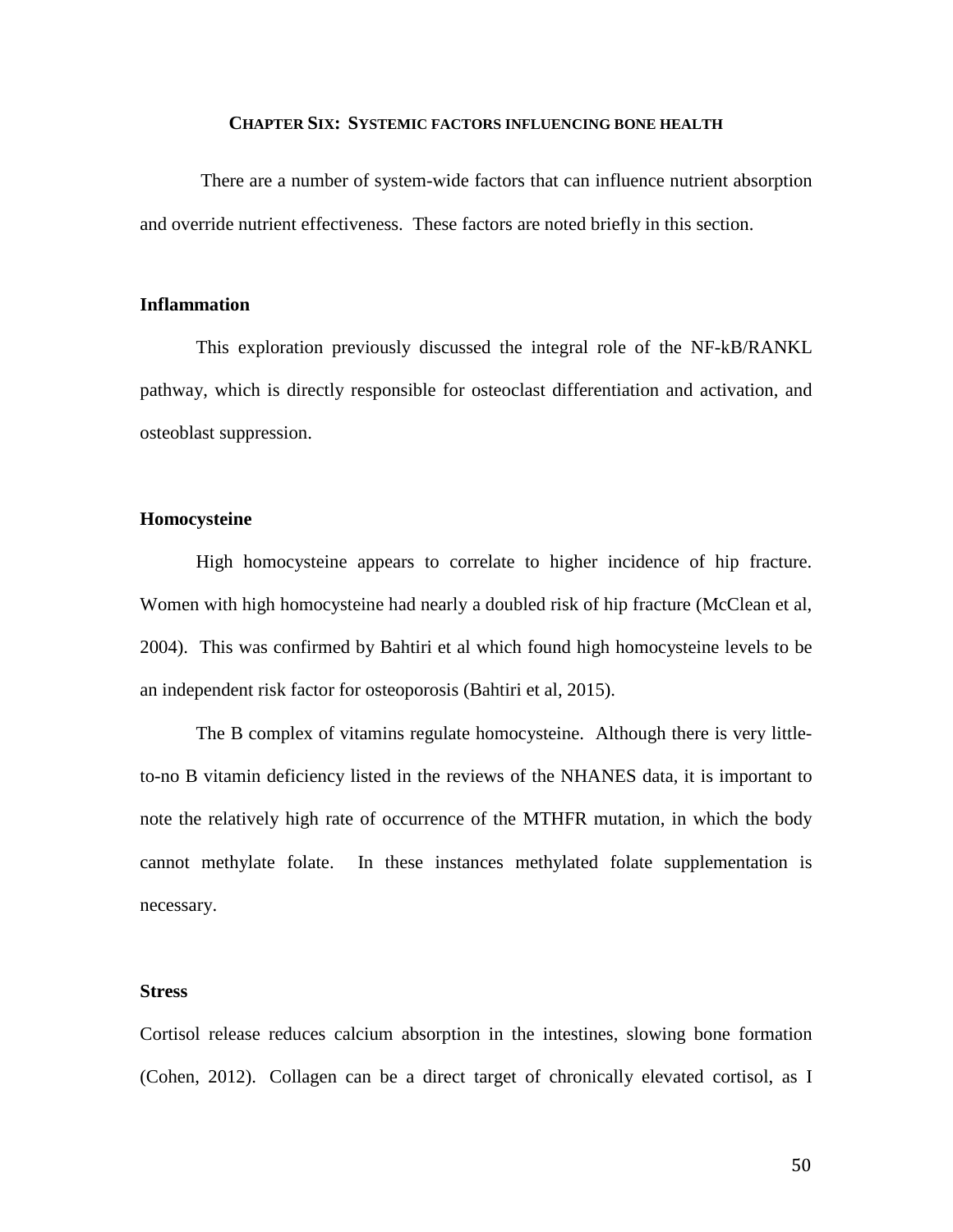interferes with cross link formation. Cortisol also attacks the periosteum, resulting in an inhibition of osteoblast formation (Cohen 2012).

# **Medications:**

# **Selective Serotonin Reuptake Inhibitors (SSRIs)**

There is evidence that SSRIs affect bone metabolism (Kerbage et al, 2013) through the effects of serotonin produced in the gut on bone mass. High levels of serotonin outside of the brain (approximately 95% of serotonin is produced in the gut and circulates in platelets) lead to lower bone density (Warden 2008).

# **Glucocorticoids**

Synthetic glucocorticoids are often used to treat inflammatory conditions.

Though glucocorticoids do decrease inflammation, they also directly affect bone turnover. When used for more than a week, glucocorticoids begin to impair the adrenal glands, suppress the immune system, and induce bone loss. The presence of glucocorticoids alter the differentiation of osteoblasts, tipping the scale towards adipocyte formation instead. If taken extensively they trigger glucocorticoid-induced osteoporosis.

# **Proton Pump Inhibitors (PPIs)**

A prospective study by Ozdil et al showed that long term treatment with a PPI results in a significant reduction in bone density (Ozdil et al 2013), confirming the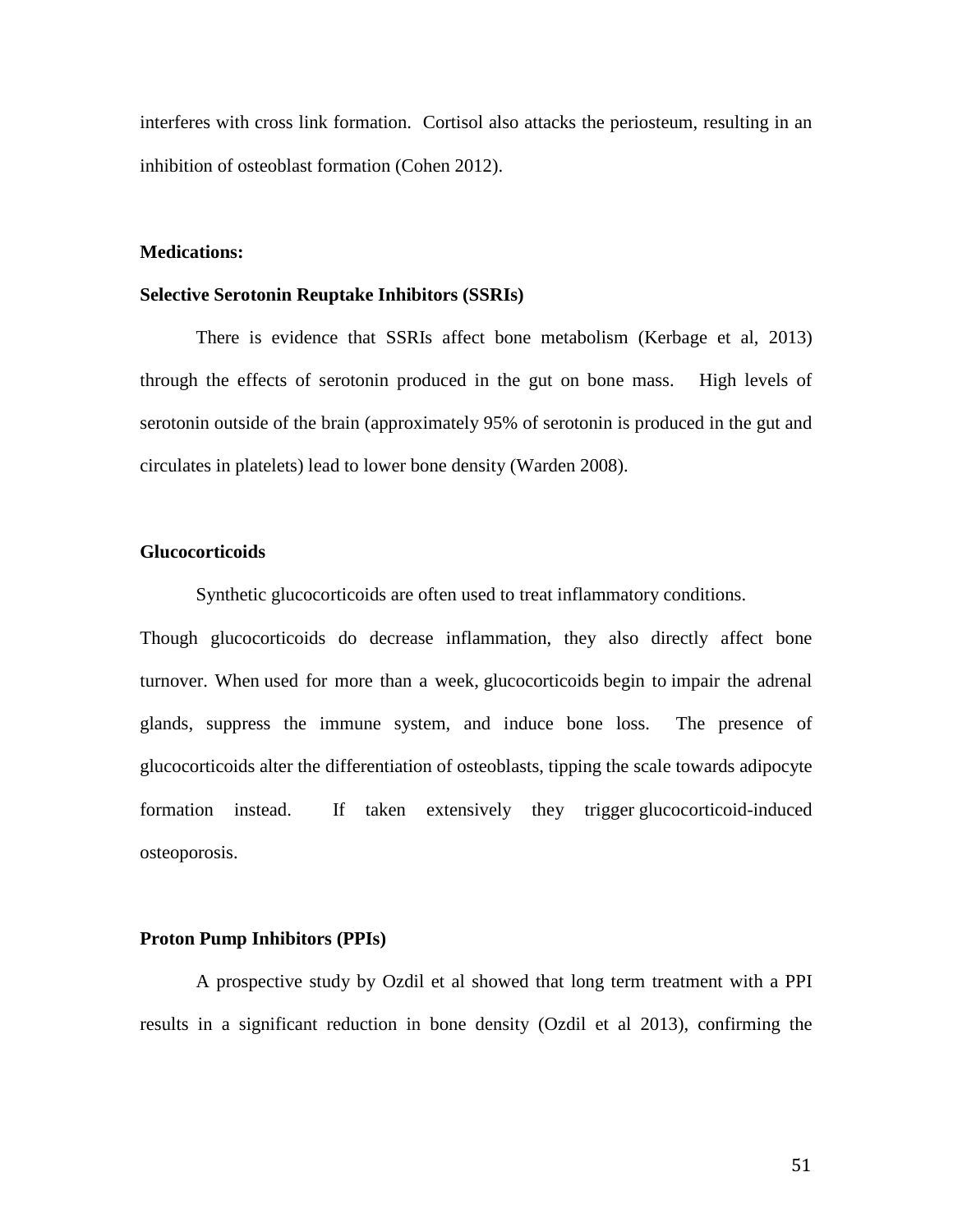positive correlation found through a systematic study review by Tetsuhide et al (Tetsuhide et al 2010).

Selenium, zinc, copper, and iron (and magnesium) all require the presence of adequate stomach acid for absorption. Inhibited stomach acid production appears to result in decreased mineral absorption and decreased nutrient absorption overall.

In June 2015, Stanford University researchers data-mined 16 million health records and found that taking this type of proton pump inhibitor increases the chances of heart attack by 16 to 21 percent. The FDA drug safety communication recently recommended treatment "for the shortest duration possible", not to exceed three 2-week treatments per year.

# **Gut Dysbiosis**

Gut dysbiosis is increasingly an issue in the US, and appears to correlate with a lowered diversity of gut flora. The direct effects of impaired gut flora population and population health was discussed in relation to the formation of calbindin proteins that enable the transport of calcium through the intestinal lining. On a larger systemic scale, gut health also impacts absorption of all nutrients, as well as generation of hormones. The effects of impaired gut health are exceptionally wide ranging and hugely influential on human health.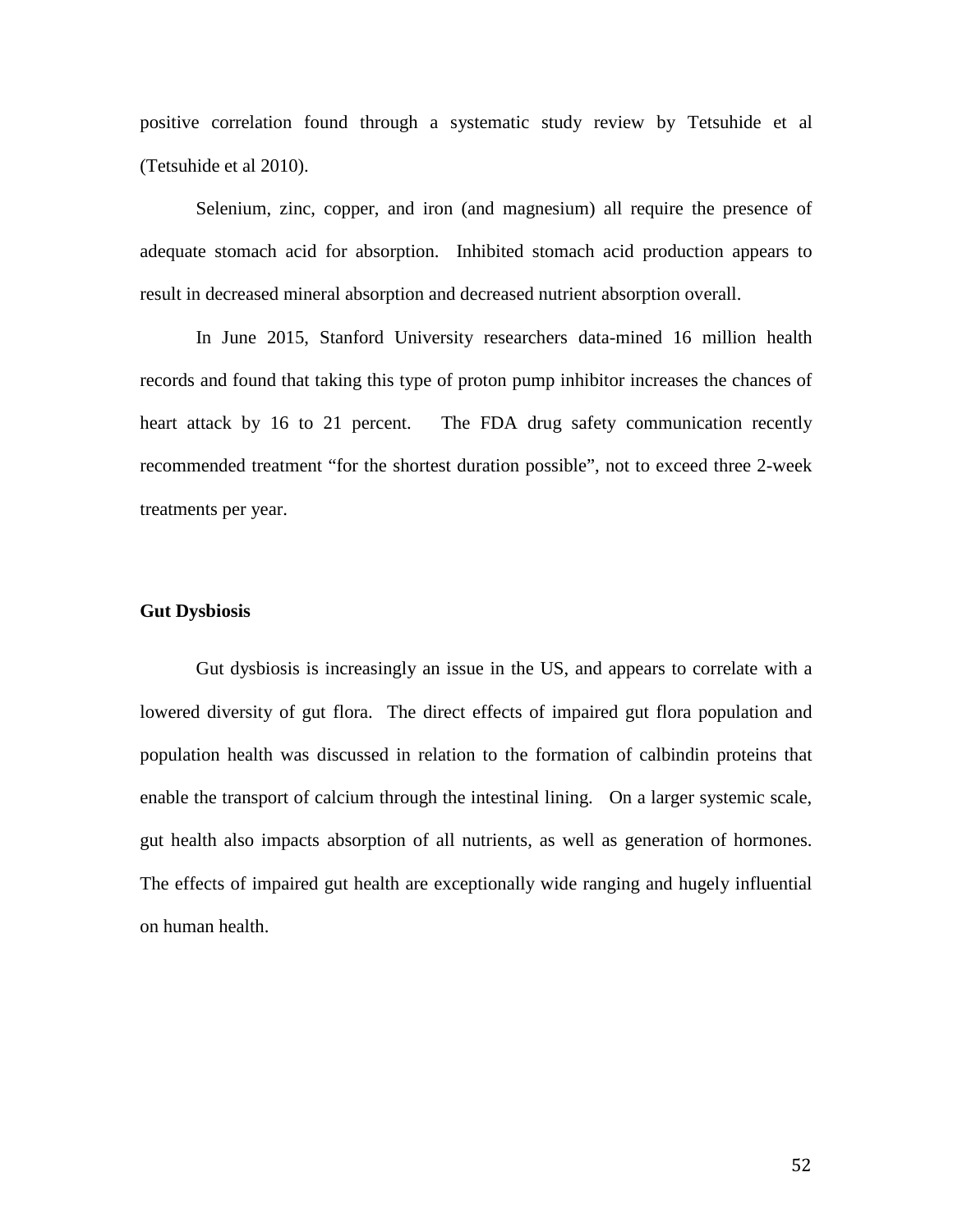# **Advanced glycation endproducts (AGEs)**

Advanced glycation endproducts (AGEs) were previously explored as a detrimental factor in the aging of the collagen bone matrix. Their effects however are systemic and they interfere with any and all tissue types in the body. Foods subjected to high heat, such as many processed foods, contain high levels of AGEs.

These glycotoxins form when sugar attaches to protein, as when starchy foods such as potatoes and grains, or red meats, are cooked in the absence of water at very high temperatures.

AGEs create oxidative stress and inflammation and are implicated in the present epidemic of diabetes and cardiovascular disease. Diabetics form AGEs as high blood sugar levels cause sugar to stick to the protein in cell membranes, and it appears that these AGEs cause the side effects of diabetes such as nerve damage, blindness, and kidney damage. AGEs can damage any and every tissue in the body. AGEs disturb bone remodeling during aging as discussed, and this process is accelerated in the presence of diabetes.

The higher the cooking temperature, the more AGEs are formed. They do not form when food is cooked in or with water. Cooking with water prevents sugars from binding to proteins.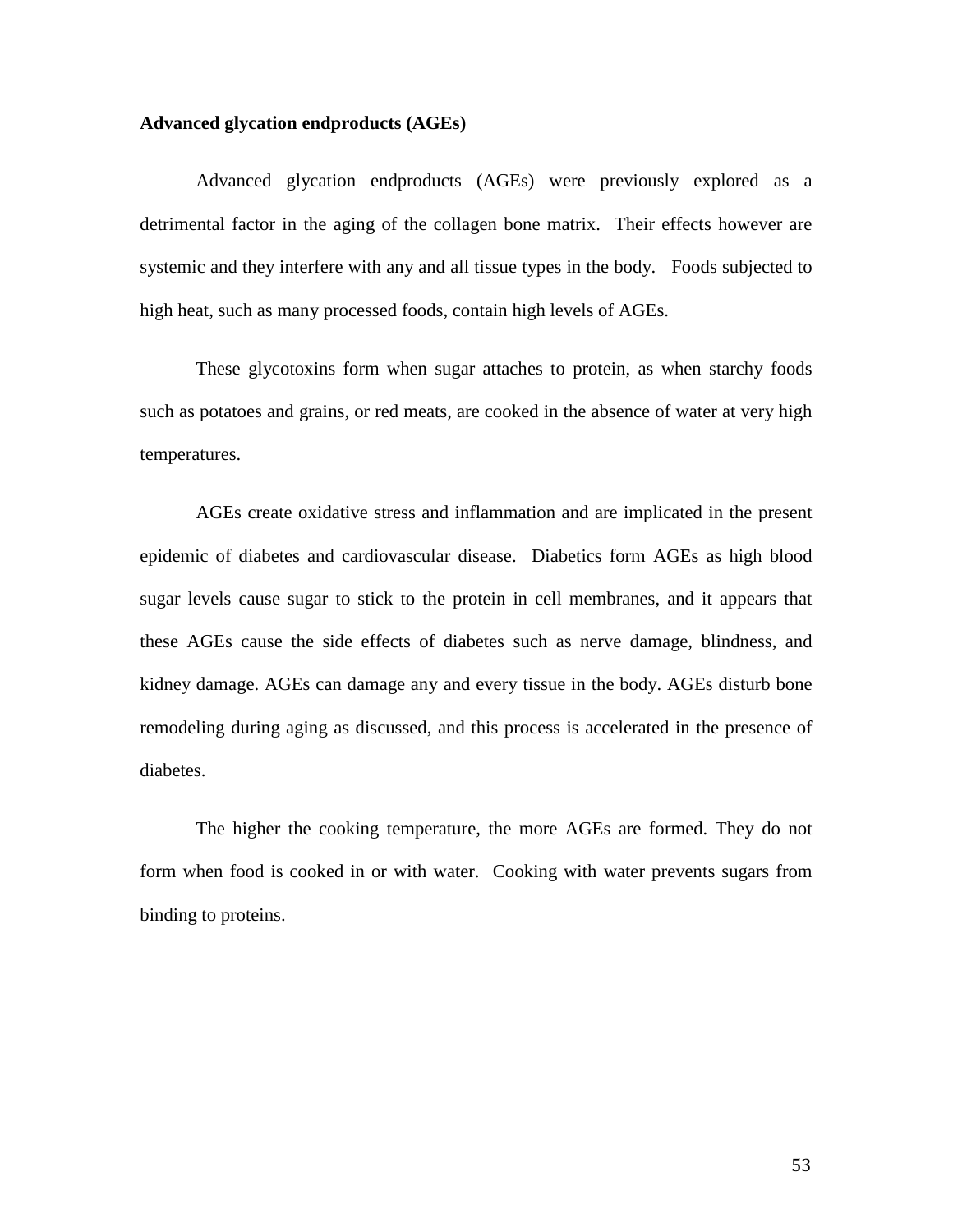# **Heterocyclic Amines (HCAs)**

HCAs are formed when creatines and amino acids react together with heat. HCAs are genotoxic, causing mutations in DNA.

# **Polycyclic Aromatic Hydrocarbons (PAHs)**

PAHs include compounds formed by the incomplete burning of organic matter (including foods) at temperatures in excess of 392 degrees  $F(200 °C)$ .

With all three of these chemicals, temperature is the most important factor. Problems begin at 212 F (100 °C), with highly toxic HCAs forming at about 572 degrees F (300 °C). As with AGEs, the advice is to slow cook, use indirect heat and cooking methods with water such as poaching, stewing, braising, or steaming.

Green tea and other polyphenol-rich plants inhibit the formation of AGEs.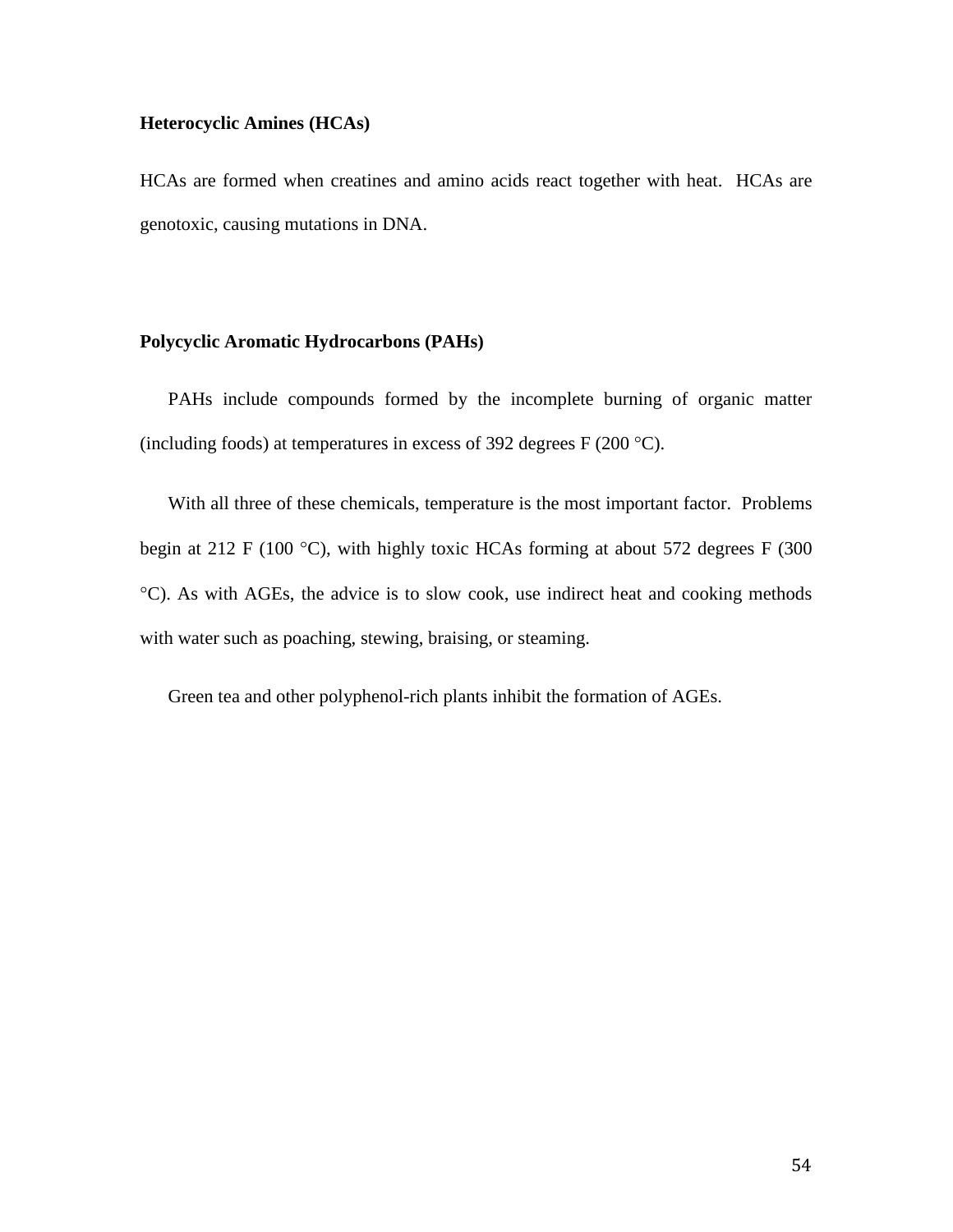### **CHAPTER SEVEN: NATURAL ANTIRESORPTIVE AGENTS**

This section reviews the medicinal plants displaying antiosteoporosis properties including their relevant active constituents and method of action when possible. The plants reported here are commonly used in traditional medical systems, including Traditional Chinese Medicine, and have demonstrated clinical effectiveness against osteoporosis due to their nutritional and phytoestrogen content.

The most comprehensive review was provided by Jia et al, which showed 76 medicinal plants reported in ethnopharmacological studies for potential benefits in osteoporosis treatment (Jia et al, 2012). A second meta-analysis of high-quality RCTs shows an overwhelmingly positive effect on lumbar spine density but not femoral neck, and suggest that over 12 months of treatment increases density in the hip (Wang et al, 2013).

Plants in this section were chosen by the researcher based on three criteria: high antiresorptive quality; knowledge about the plant by the researcher, and considering creation of a complex formula balancing all aspects of increasing bone density/creating positive state bone metabolism.

# *Epimedium* **– Yin Yang Huo**

Yin Yang Huo is one of the most frequently used herbs in TCM antiosteoporosis formulas (Jia et al, 2012).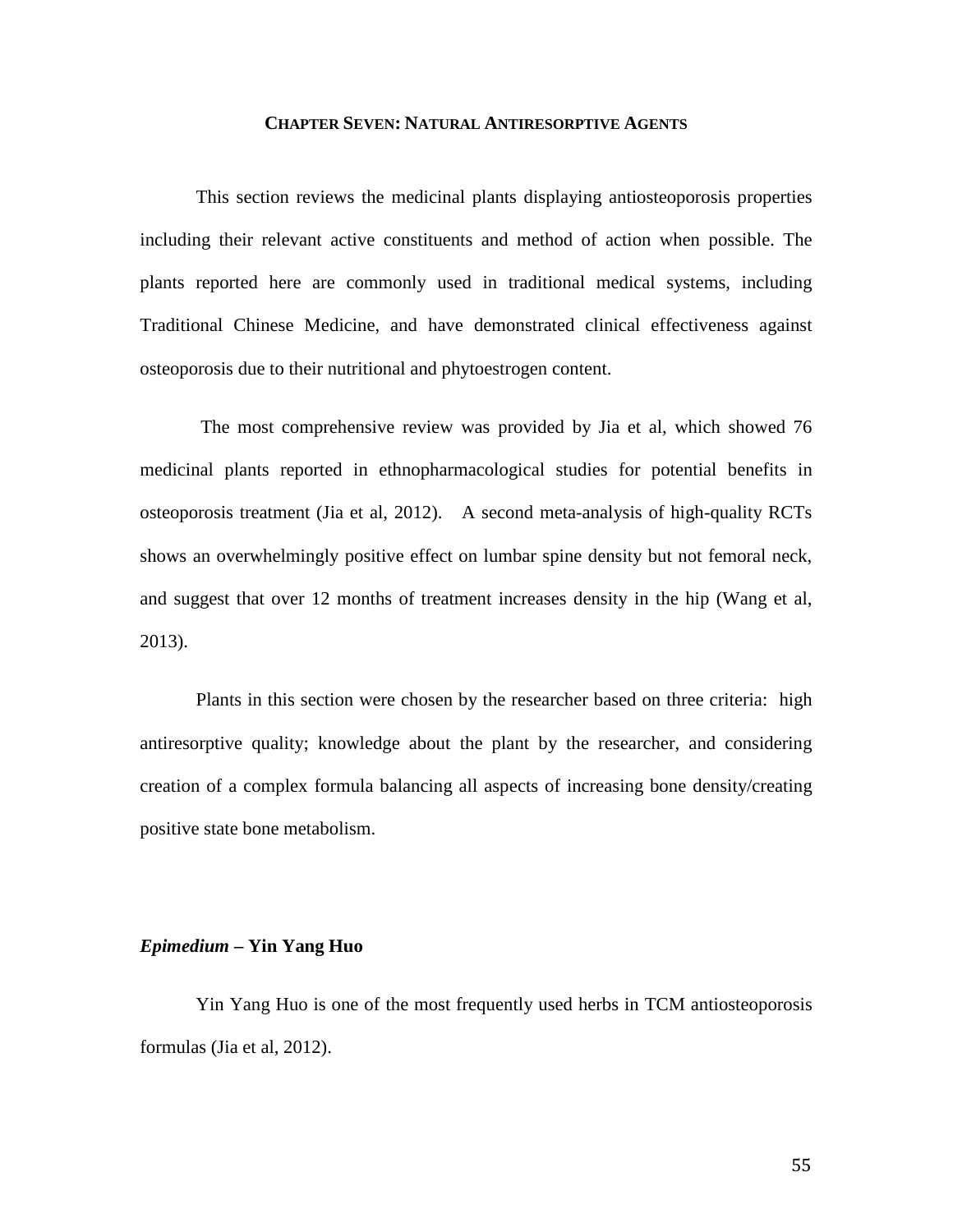Flavonoids including icariin, epimedin B, and epimedin C are the main antiosteoporotic constituents. These possess an estrogen-like activity and modulate bone metabolism through the ER pathway activating estrogen-dependent osteoblastic activity (Mok, 2010), and may improve the development of osteoblasts by promoting the ALP (alkaline phosphatase) activity through regulating the expression of IL-6, OPG, and RANKL (Zhang et al, 2006).

Flavonoids extracted from epimedium inhibited bone resorption and stimulated bone formation, therefore preventing osteoporosis without hyperplastic effect on the uterus in the ovariectomized rat (Zhang et al, 2006).

# *Psoralea corylifolia L.* **-Bu Gu Zhi**

Extracted from both the fruit and the seed, two isoflavones corylin and bavachin stimulate bone formation and have potential antiosteoporotic activity (Xin et al, 2010). Bavachalcone inhibits osteoclastogenesis by interfering with the Akt signaling pathways during differentiation. Both corylin and bavachin have been shown to stimulate osteoblastic proliferation (Tang et al, 2011).

Though phytoestrogens are generally thought to prefer binding to ER beta (Kuiper et al, 1998), bakuchiol has a three-fold higher binding affinity for ER alpha. However bakuchiol appears to have no uterotrophic activity. It demonstrated oestrogenic activity in the in vitro assays, and reduced postmenopausal bone loss by increasing ALP, Ca concentrations, and bone mineral density (Park et al, 2008).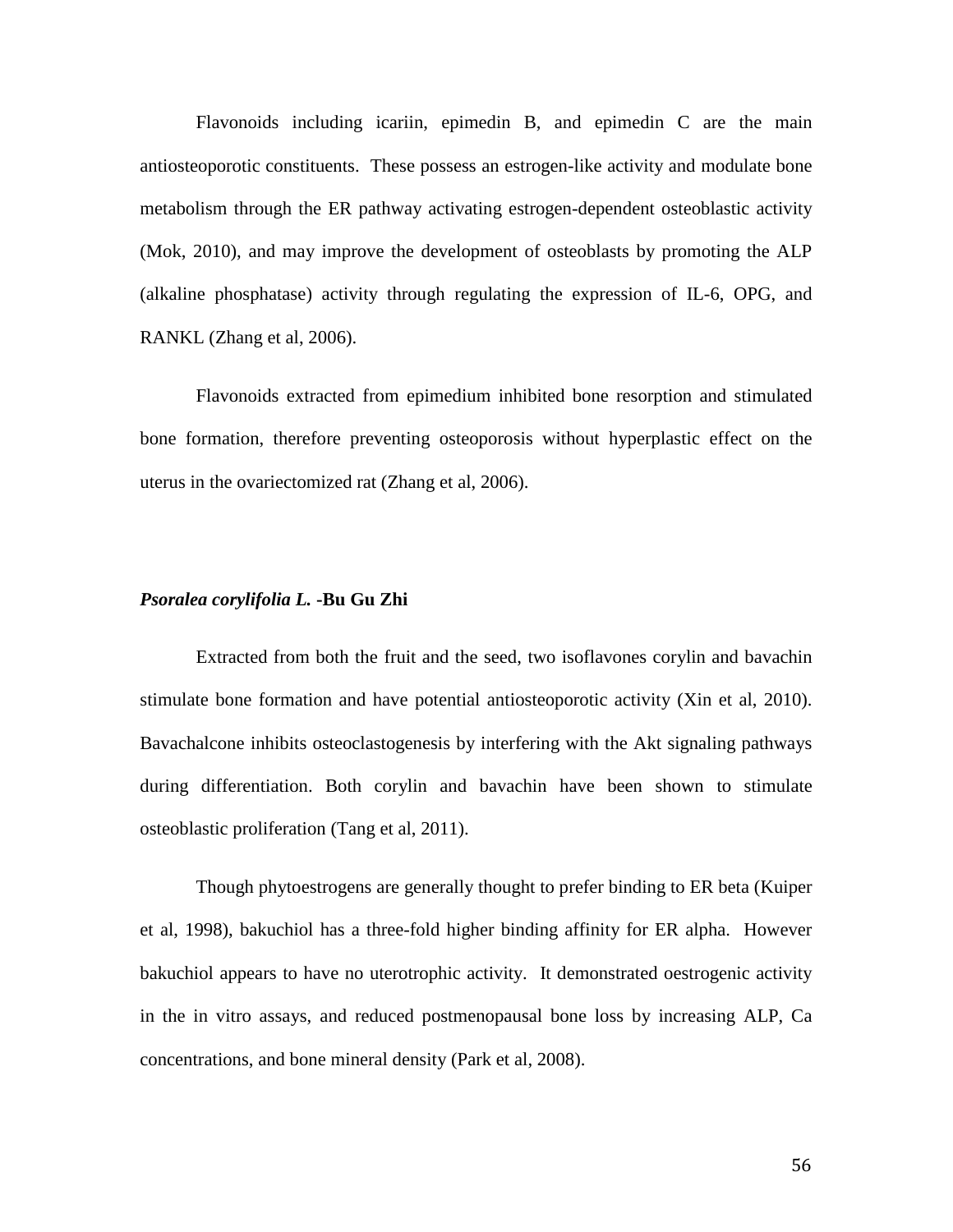Psoralen, a coumarin-like derivative extracted from fruits of *P. corylifolia* L., has been reported to posses stimulatory effect on local new bone formation in vivo, and promote osteoblast differentiation by upregulation of expressions of osteoblast-specific marker genes including type I collagen, osteocalcin and enhancement of ALP activity (Tang et al, 2011).

# *Pureria lobata* **- Ge Gen**

High levels of genistein and daidzein present in pureria increase the BMD and bone mineral content in ovariectomy and orchidectomy rats and mice, without exhibiting estrogenic action in the uterus (Wang et al, 2003).

Isolated isoflavonoid Puerarin caused a significant increase in cell viability, ALP activity and mineral nodule formation in osteoblasts through activation of the Akt pathway (Zhang et al, 2007).

# *Urtica dioica* **- Qian Ma – Stinging Nettle**

When ovariectomized rats were treated with Urtica dioica (200mg/kg) it normalized all elevated serum calcium, phosphorus, bone specific alkaline phosphate and osteocalcin levels and increased femur as well as uterine weight. BMD and bone volume were also increased. (Gupta et al, 2014).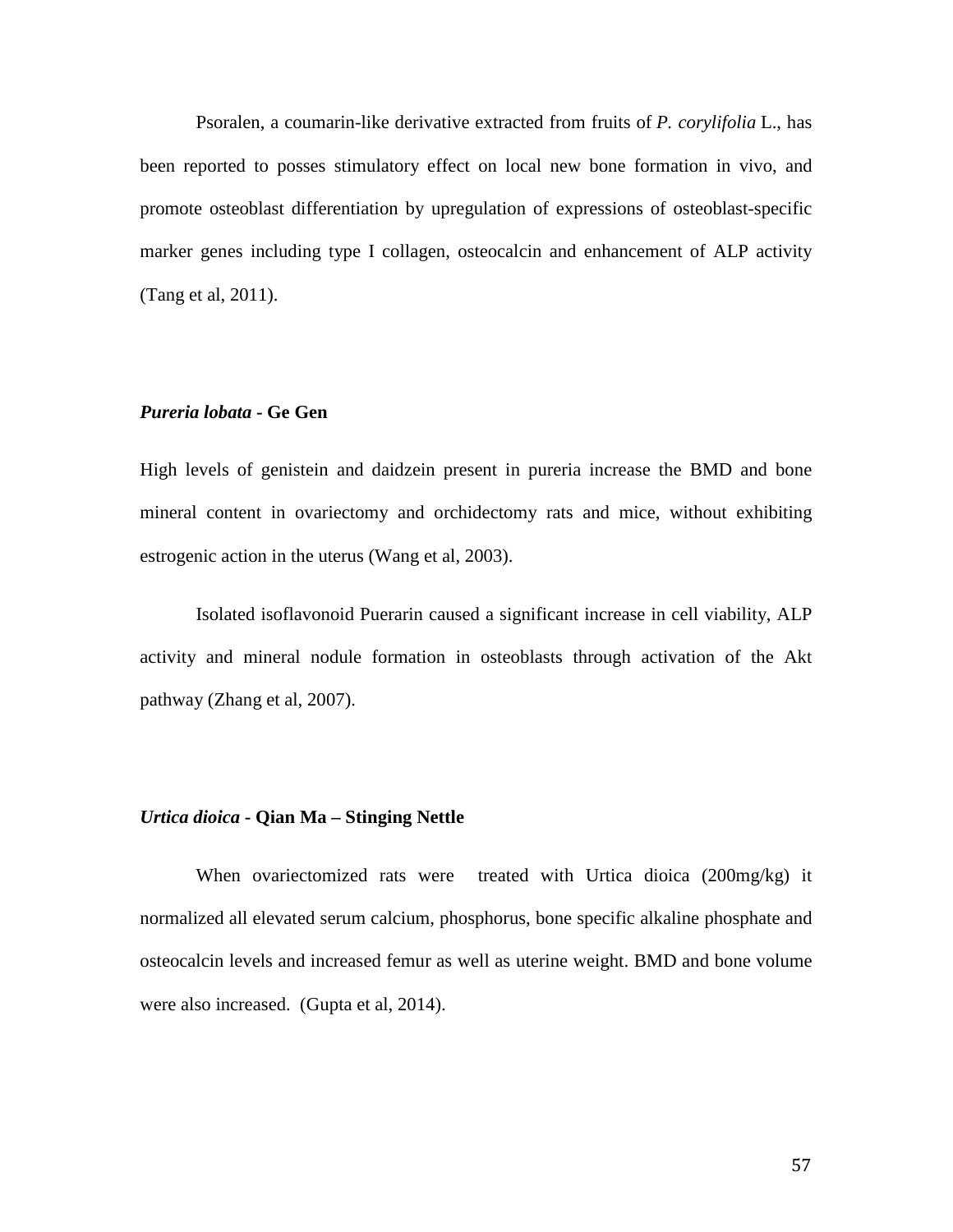# *Salvia miltiorrhiza* **– Dan Shen**

Tanshinones isolated from *S. miltorrhiza* appear to reduce the formation of osteoclasts; Tanshinone IIA suppresses bone turnover in vivo without stimulating osteoblast ALP activity, and suppresses osteoclast formation by inhibiting the expression of genes (c-fos and NFATc1) induced by binding of RANKL, in a similar fashion to estrogen. Salvianolic acid A, the bioactive component, effectively prevents bone loss due to long-term administration of prednisone in rats. It protects bone from glucocorticoidinduced bone marrow malfunction by stimulating osteogenesis in bone marrow (Cui et al, 2009).

Salvianolic acid B, another bioactive component, also prevents glucocorticoid induced bone loss through positive effects on differentiation. It stimulates bone marrow stromal cell (MSC) differentiation to osteoblasts and increases osteoblast activities, whilst decreasing glucocorticoid-associated adipogenic differentiation, through regulating the expression of Runx2 (and other genes) in MSC (Cui et al, 2012).

# *Drynaria fortunei***(Kunze) J. Sm. – Gu Sui Bu**

Traditional Chinese and Korean formulas to treat osteoporosis usually contain the rhizome of *Drynaria fortune*. In recent study therapeutic effects on osteoporosis and bone fracture in the ovariectomized rat model were found, with enhanced bone formation through induction of BMP-2 and ALP, accumulation of bone matrix proteins such as type I collagen, up-regulated Runx2 and osteocalcin expression (Jeong et al, 2004). The flavonoids in *Drynaria* rhizome, include naringin and neoeriocitrin. Naringin is the main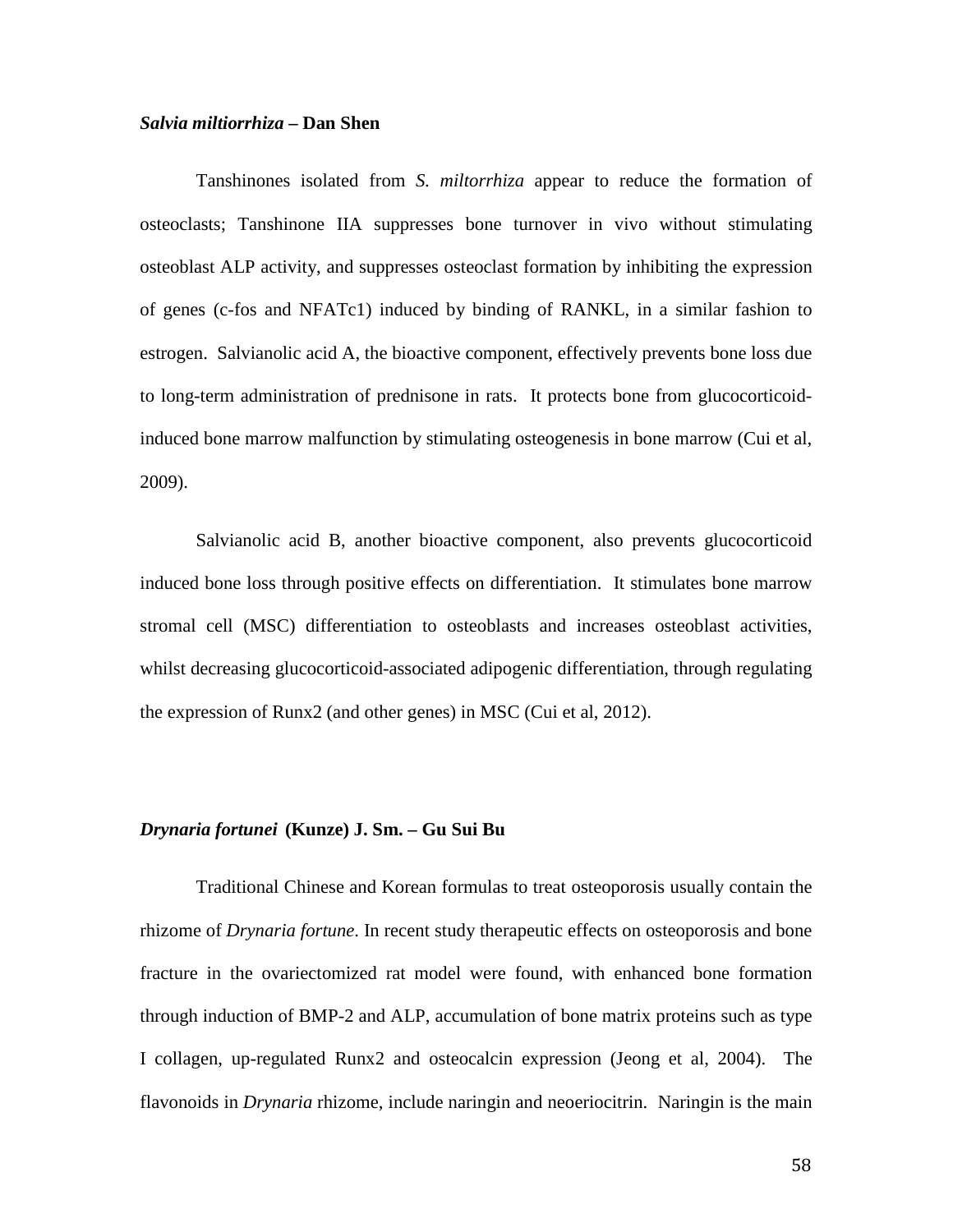active ingredient, which inhibits the retinoic acid-induced osteoporosis in rats, increases BMP-2 expression and induces bone formation. It was also found to enhance the proliferation of osteoblasts through osteogenic differentiation of human bone mesenchymal stem cells (BMSCs) (Wang et al, 2011).

# *Morinda officinalis* **- Ba Ji Tian**

In mice with impaired locomotion (sciatic neurectomy), the root extracts significantly suppressed the decrease in hind limb thickness, tibia failure load, BMD, tibia calcium and phosphorus contents, while showing an increase in serum osteocalcin. The anthraquinones isolated from Morinda officinalis appear act as both a suppressor of bone resorption and an enhancer of bone formation in vivo (Seo et al, 2005). They have been shown to have inhibitory effects on osteoclastic bone resorption and decrease the formation of bone resorption pits. They also enhance the apoptosis of osteoclasts and improve the ratio of OPG and RANKL in osteoblasts. These findings show that the anthraquinone compounds from *M. officinalis* are inhibitors of bone resorption (Wu et al, 2009).

#### *Taraxacum officinale –* **Pu Gong Ying** *-***Dandelion leaves**

Dandelion is not traditionally used in osteoporosis in TCM, however in Western herbal traditions it is, as the leaves are a good source of silicon, magnesium, calcium and boron. Dandelion also increases calcium absorption. Inulin, a naturally occurring soluble fiber in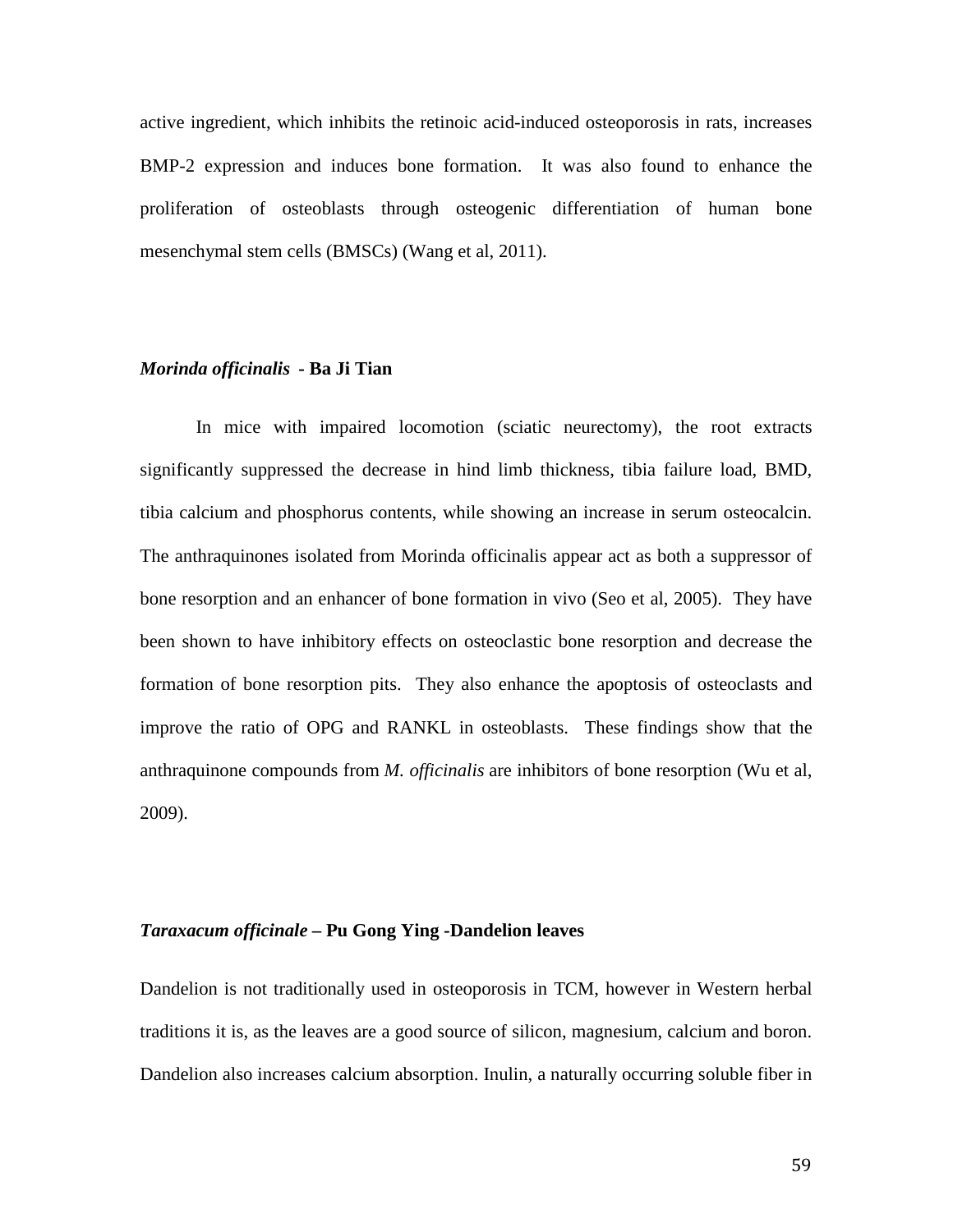dandelion, feeds the healthy probiotic bacteria in the intestines, and has a beneficial effect on blood sugar levels.

# *Trifolium pretense L.* **– Red Clover**

Red clover contains four detectable potentially estrogenic isoflavones: daidzein, genistein, formononetin, and biochanin A. In a study by Occhiuto et al extracts of *Trifolium pretense* were examined in ovariectomized rats. Treatment significantly increased bone mineral content, mechanical strength of the tibia, femoral weight, femoral density and prevented the rise of serum alkaline phosphatase levels. In addition, the treatment significantly reduced the number of osteoclasts compared with the ovariectomized control rats (Occhiuto et al, 2007).

# *Equisetum arvense -* **Horsetail**

Horsetail's predominant constituent is silicon, and this is responsible for the majority of the plant's healing properties. One study was found with 122 women taking horsetail or horsetail and calcium, but it was poorly designed. The necessity of silicon was discussed above.

# *Eucommia ulmoides* - **Du Zhong**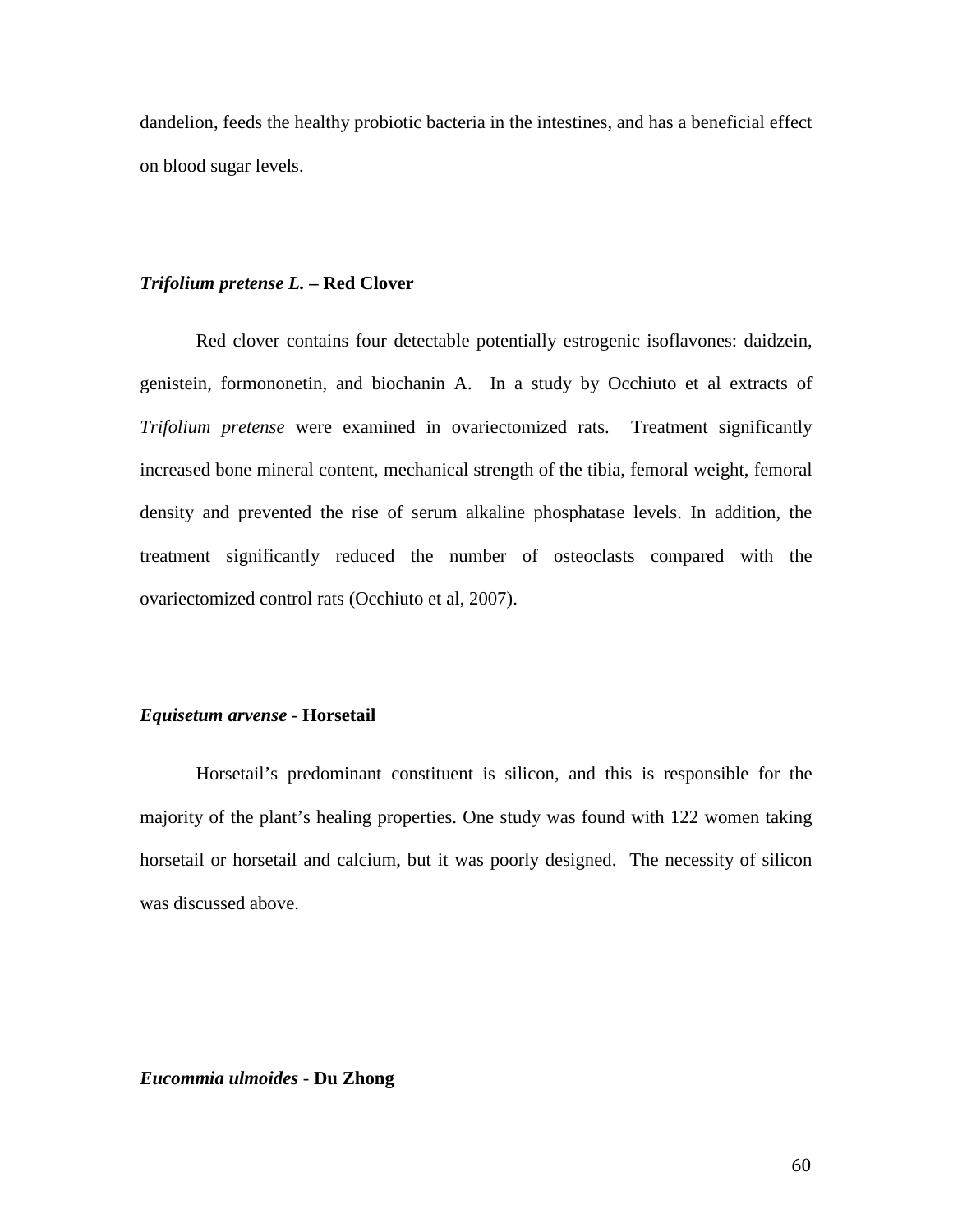Treatment with E. ulmoides extract (DZCE) at higher doses (300 to 500 mg/kg/day) was found to be able to significantly prevent overiectomized-induced decrease in biomechanical quality of the femur. The mechanical changes were associated with the prevention of a further BMD decrease and with improvements in microarchitecture. DZCE dose-dependently inhibited total BMD decrease in the femur caused by ovariectomy, which was accompanied by decreased levels of bone turnover markers.

It was concluded that 16 weeks of DZCE treatment improved bone biomechanical quality through modifications of BMD, and trabecular microarchitecture without hyperplastic effect on uterus (Zhang R et al, 2016).

# **Maitake mushroom**

Maitake is the only mushroom containing high levels of vitamin D through normal growth without requiring additional UV exposure. 1 cup of fresh maitake contain about 800iu of vitamin D, in a combination of D2 and D3.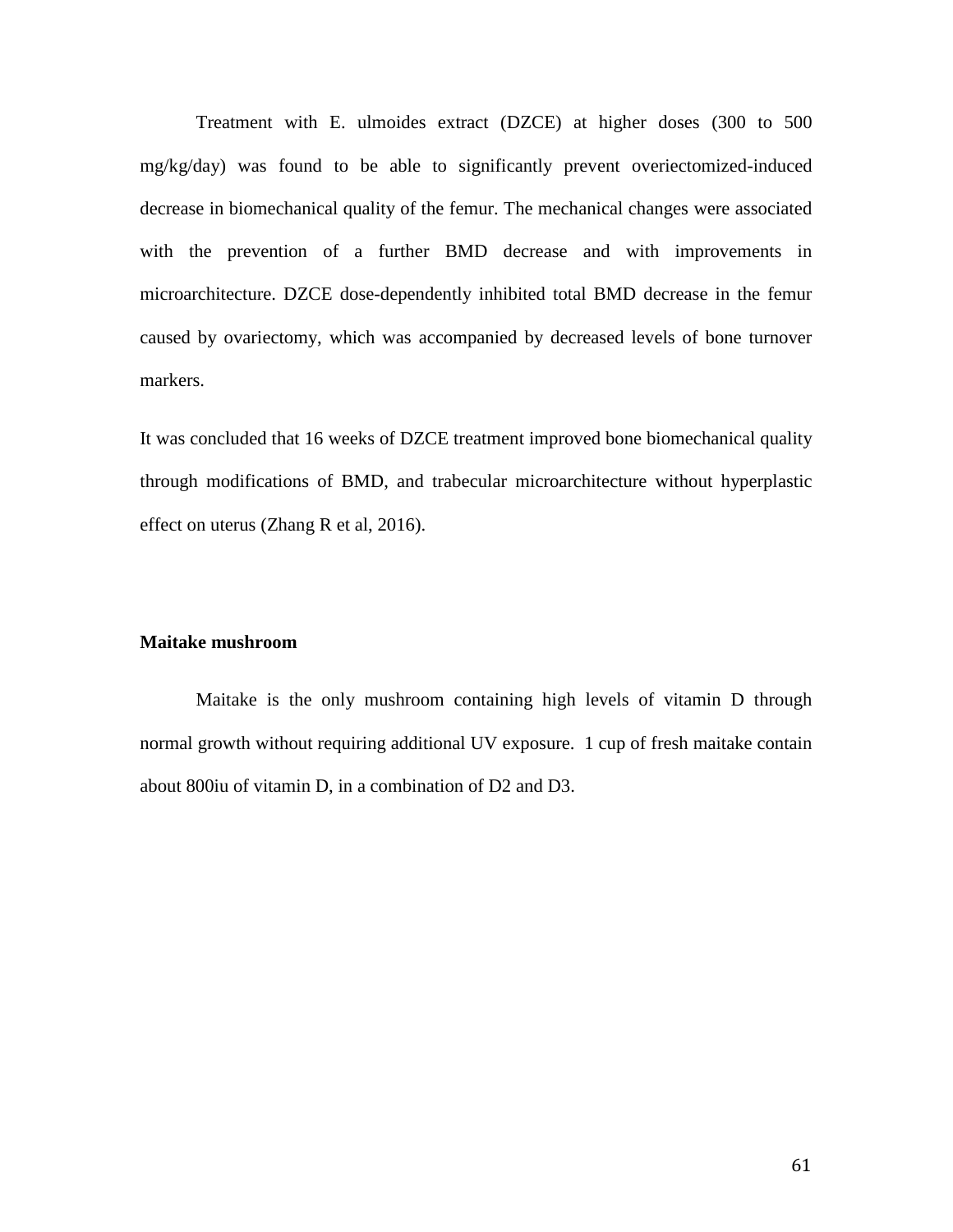# **CHAPTER EIGHT: CONCLUSION – A PROTOCOL**

There is no doubt that nutrient deficiency in the US contributes to the near epidemic proportions of bone density loss and resulting fracture rates. And by extension, the move towards Western dietary practices is affecting fracture rates worldwide. The researcher proposes the revised RDA, presented in Table 2, for increased bone health, both to improve the microarchitecture of the bone and to improve flexibility.

The researcher also proposes that a method be standardized to test bone flexibility as well as density, as risk for fracture is no doubt a more useful tool than simply knowing how much bone matrix has been created or lost. To that end the FRAX scale, as developed by the WHO, is an improvement on the DXA scan alone.

Thirdly, the researcher proposes that since the presence of estrogen so strongly assists not only some element of nutrient viability in terms of bone health but also assists in densifying bone through exercise, that bone health is assessed earlier than it is presently, so the most effective preventive measures can be optimized.

For most nutrients, there is a range of values rather than a fixed amount because the concept of *ratio* is so vitally important to health. The research into proper nutrient levels is evolving, and the researcher proposes these new intake levels as a starting point for further research. See Appendices B and C for application of the new RDAs in an expanded protocol.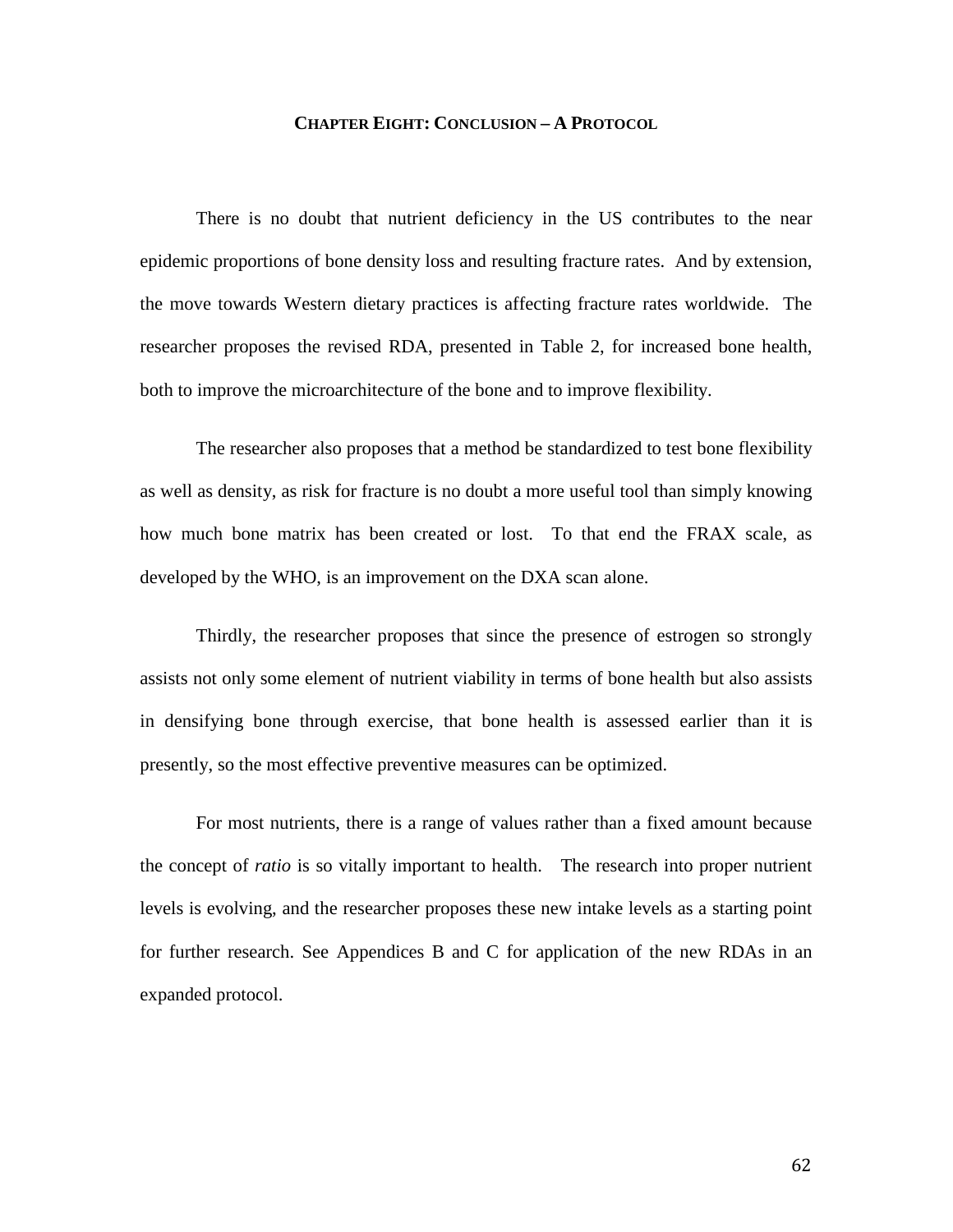**Table 2. New Recommended Daily Amounts (RDA) intake of nutrients for bone health**

| <b>Nutrient</b>     | <b>RDA</b>         |
|---------------------|--------------------|
| Calcium             | 800 - 1,000 mg     |
| Vitamin D3          | 5000 iu            |
| Magnesium           | $800 - 1,500$ mg   |
| Phosphorus          | $700 - 1,000$ mg   |
| Zinc                | $10 \text{ mg}$    |
| Copper              | $2.5 \text{ mg}$   |
| Silicon             | $>40$ mg           |
| <b>Boron</b>        | $3 \text{ mg}$     |
| Vitamin K2          | $80 - 300$ mcg     |
| Protein             | $50 - 150$ g       |
| Vitamin A (retinol) | 10,000 - 15,000 iu |
| Vitamin C           | $300 - 600$ mg     |
| Phytoestrogen       | $> 50$ mg          |
|                     |                    |

The dietary protocol that resulted from this research was employed with one osteoporotic patient with a history of 20 years of continuous bone loss. She had no history of pharmaceutical use for osteoporosis nor had ever used hormone replacement therapy (HRT). After employing the protocol loss of bone was halted, suggesting that the proposed protocol has potential for improving bone health. However, more research is needed to determine the effects of this new recommended protocol in improving bone structure and strength, and the researcher suggests the following future directions:

- 1. Revised RDA dietary protocol tested in the rat model (the murine model does not appear to equate to human bone density loss as well as the rat model).
- 2. Revised RDA dietary protocol tested in human trials
- 3. Examine the revised RDA on atherosclerosis/calcified plaque deposition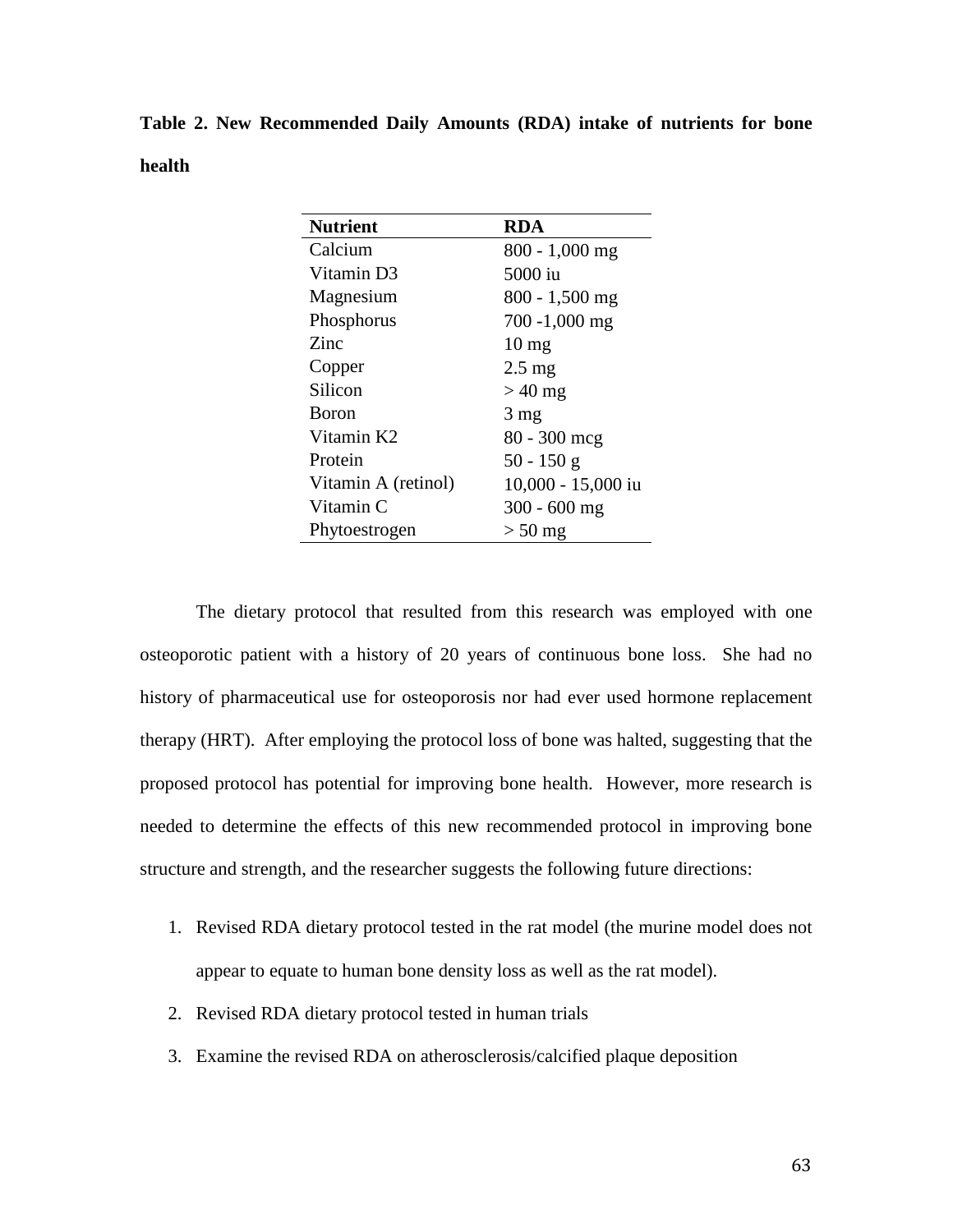- 4. Is it possible to convert the (American) gut bacteria to equol production by consumption of properly prepared soy products, and how quickly.
- 5. US studies using properly prepared soy for phytoestrogen content with silicon on osteoporosis with and then without exercise
- 6. Clinical trial on herbal vinegar for osteoporosis, with and then without exercise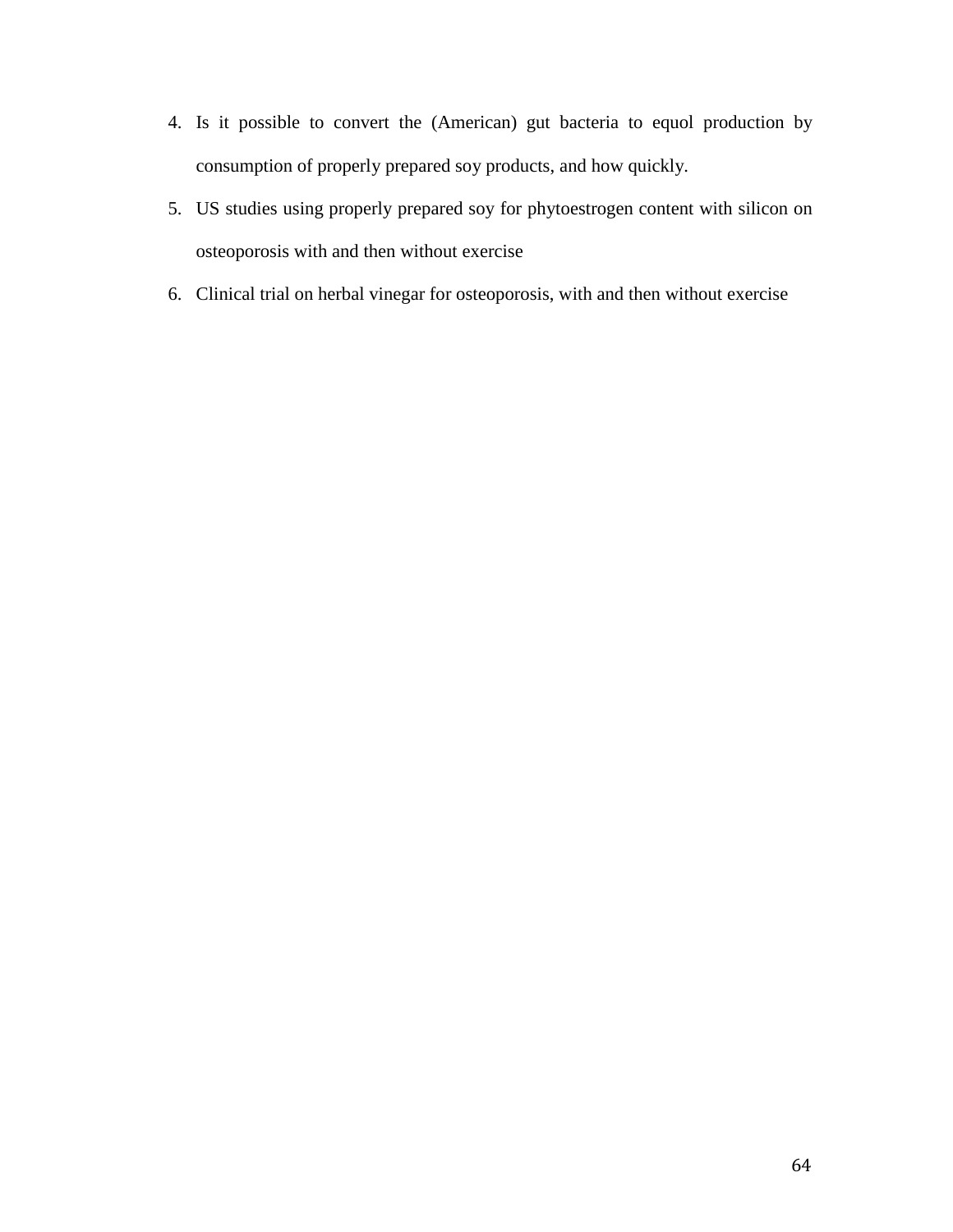#### **REFERENCES**

- Anderson, J. J. B. (1999). Plant-based diets and bone health: nutritional implications. *The American Journal of Clinical Nutrition* , *70* (3 ), 539s–542s. Retrieved from http://ajcn.nutrition.org/content/70/3/539s.abstract
- Atkinson, C., Compston, J. E., Day, N. E., Dowsett, M., & Bingham, S. A. (2004). The effects of phytoestrogen isoflavones on bone density in women: a double-blind, randomized, placebocontrolled trial1-3. *The American Journal of Clinical Nutrition* , *79* (2 ), 326–333. Retrieved from http://ajcn.nutrition.org/content/79/2/326.abstract
- Bahtiri E, et al. (2015). Relationship of homocysteine levels with lumbar spine and femur neck BMD in postmenopausal women. Acta Reumatol Port. May 18.
- Balter, V., Braga, J., Telouk, P., & Thackeray, J. F. (2012). Evidence for dietary change but not landscape use in South African early hominins. *Nature*, *489*(7417), 558–560. Retrieved from http://dx.doi.org/10.1038/nature11349
- Boyera, N., Galey, I., & Bernard, B. A. (1998). Effect of vitamin C and its derivatives on collagen synthesis and cross-linking by normal human fibroblasts. *International Journal of Cosmetic Science*, *20*(3), 151–158. http://doi.org/10.1046/j.1467-2494.1998.171747.x
- Braidman, I. P., Hainey, L., Batra, G., Selby, P. L., Saunders, P. T. K., & Hoyland, J. A. (2001). Localization of Estrogen Receptor β Protein Expression in Adult Human Bone. *Journal of Bone and Mineral Research*, *16*(2), 214–220. http://doi.org/10.1359/jbmr.2001.16.2.214
- Brauer, C. A., Coca-Perraillon, M., Cutler, D. M., & Rosen, A. B. (2009). Incidence and Mortality of Hip Fractures in the United States. *JAMA*, *302*(14), 1573–1579. http://doi.org/10.1001/jama.2009.1462
- Carr, A. C., & Frei, B. (1999). Toward a new recommended dietary allowance for vitamin C based on antioxidant and health effects in humans. *The American Journal of Clinical Nutrition* , *69* (6 ), 1086– 1107. Retrieved from http://ajcn.nutrition.org/content/69/6/1086.abstract
- Cassidy, A. (2003). Dietary Phytoestrogens and Bone Health. *British Menopause Society Journal* , *9* (1 ), 17–21. http://doi.org/10.1177/136218070300900107
- Chachra D, et al. (1999). The effect of fluoride treatment on bone mineral in rabbits. Calcified Tissue International 64:345-351.
- Chapin R.E., Ku W.W., Kenney M.A., McCoy H., Gladen B., Wine R.N., Wilson R., Elwell M.R. (1997) The effects of dietary boron on bone strength in rats. Fundam. Appl. Toxicol. ;35:205–215.
- Christakos, S., Dhawan, P., Porta, A., Mady, L. J., & Seth, T. (2011). Vitamin D and Intestinal Calcium Absorption. *Molecular and Cellular Endocrinology*, *347*(1-2), 25–29. http://doi.org/10.1016/j.mce.2011.05.038

Cohen, L.; Kitzes, R. Infrared spectroscopy and magnesium content of bone mineral in osteoporotic women. Isr. J. Med. Sci. 1981, 17, 1123–1125.

- Cohen, S., Janicki-Deverts, D., Doyle, W. J., Miller, G. E., Frank, E., Rabin, B. S., & Turner, R. B. (2012). Chronic stress, glucocorticoid receptor resistance, inflammation, and disease risk. *Proceedings of the National Academy of Sciences* , *109* (16 ), 5995–5999. http://doi.org/10.1073/pnas.1118355109
- Cooper C, Campion G, Melton LJ., 3rd Hip fractures in the elderly: A world-wide projection. Osteoporos Int. 1992;2:285–9. [PubMed]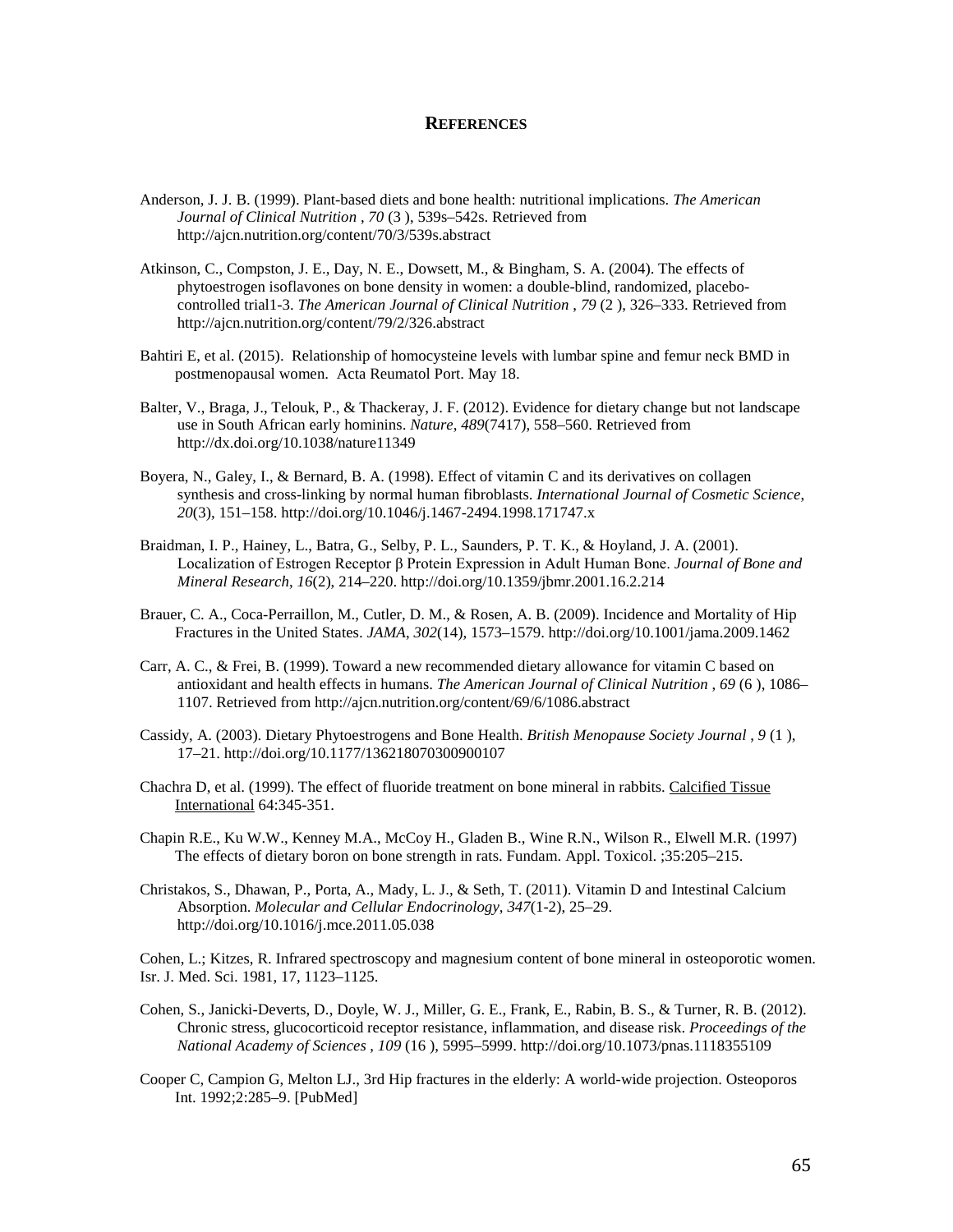- Cooper C, Atkinson E, Hensrud D, et al. Dietary protein intake and bone mass in women. *Calcif Tissue Int* 1996;58:320–5.
- Cui, L., Li, T., Liu, Y., Zhou, L., Li, P., Xu, B., … Wu, T. (2012). Salvianolic Acid B Prevents Bone Loss in Prednisone-Treated Rats through Stimulation of Osteogenesis and Bone Marrow Angiogenesis. *PLoS ONE*, *7*(4), e34647. http://doi.org/10.1371/journal.pone.0034647
- Cui, L., Liu, Y., Wu, T., Ai, C., & Chen, H. (2009). Osteogenic effects of D(+)β-3,4-dihydroxyphenyl lactic acid (salvianic acid A, SAA) on osteoblasts and bone marrow stromal cells of intact and prednisone-treated rats. *Acta Pharmacologica Sinica*, *30*(3), 321–332. http://doi.org/10.1038/aps.2009.9
- Cummings, S. R., & Melton, L. J. (2016). Epidemiology and outcomes of osteoporotic fractures. *The Lancet*, *359*(9319), 1761–1767. http://doi.org/10.1016/S0140-6736(02)08657-9
- Czerwiński E, Badurski JE, Marcinowska-Suchowierska E, Osieleniec J. Current understanding of osteoporosis according to the position of the World Health Organization (WHO) and International Osteoporosis Foundation. Ortop Traumatol Rehabil.,2007 Jul-Aug;9(4):337-56.
- Dean, Carolyn. The Miracle of Magnesium. Simon & Shuster, Jan 5 2004
- Devirian T., Volpe S. The Physiological Effects of Dietary Boron. Critical Reviews in Food Science and Nutrition . Vol. 43, Iss. 2, 2003
- Dhanwal, D. K., Dennison, E. M., Harvey, N. C., & Cooper, C. (2011). Epidemiology of hip fracture: Worldwide geographic variation. *Indian Journal of Orthopaedics*, *45*(1), 15–22. http://doi.org/10.4103/0019-5413.73656
- Dollwet, H. H. A., & Sorenson, J. R. J. (1988). Roles of copper in bone maintenance and healing. *Biological Trace Element Research*, *18*(1), 39–48. http://doi.org/10.1007/BF02917487
- Ehara, Y., Takahashi, H., Hanahisa, Y., & Yamaguchi, M. (1996). Effect of vitamin K2 (menaquinone-7) on bone metabolism in the femoral-metaphyseal tissues of normal and skeletal-unloaded rats: enhancement with zinc. *Research in Experimental Medicine*, *196*(1), 171–178. http://doi.org/10.1007/BF02576839
- Ervin RB, Wang CY, Wright JD, Kennedy-Stephens J. Dietary intake of selected minerals for the United States population: 1999- 2000. Advanced data from vital health statistics; no. 341. Hyattsville, Maryland: National Center for Health Statistics. 2004. [PubMed]
- Feskanich, D., Willett, W. C., Stampfer, M. J., & Colditz, G. A. (1996). Protein Consumption and Bone Fractures in Women. *American Journal of Epidemiology* , *143* (5 ), 472–479. Retrieved from http://aje.oxfordjournals.org/content/143/5/472.abstract

Fitzpatrick L, Heaney RP. Got soda? J Bone Miner Res. 2003;18:1570–2.

- Fujita, T., & Fukase, M. (1992). Comparison of Osteoporosis and Calcium Intake between Japan and the United States. *Experimental Biology and Medicine* , *200* (2 ), 149–152. http://doi.org/10.3181/00379727-200-43407
- Fujita T. (1994). Osteoporosis in Japan: factors contributing to the low incidence of hip fractures. In: Draper HH, ed. Advances in nutritional research: nutrition and osteoporosis. New York: Plenum Press, 89–99.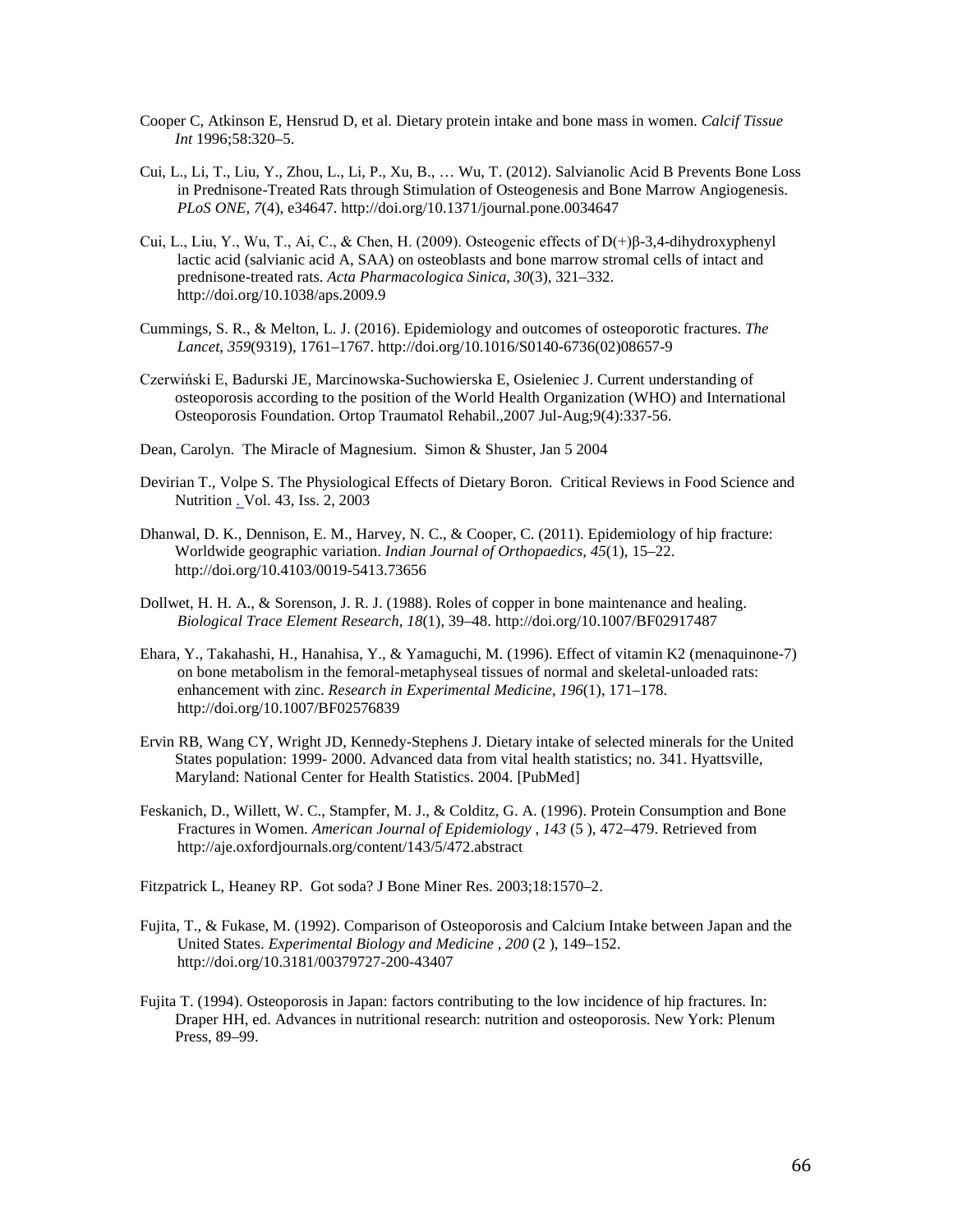Gallardo-Williams MT, Chapin RE, King PE, et al. Boron supplementation inhibits the growth and local expression of IGF-1 in human prostate adenocarcinoma (LNCaP) tumors in nude mice. Toxicol Pathol. 2004 Jan-Feb;32(1):73-8.

Glaser, BG (1998). Doing Grounded Theory: Issues and Discussion; Sociology Press

Gueguen L, Pointillart A. The bioavailability of dietary calcium . JA m C oll N utr 2000; 19 Suppl):119S-136S.

- Gundberg, C. M., Lian, J. B., & Booth, S. L. (2012). Vitamin K-Dependent Carboxylation of Osteocalcin: Friend or Foe? *Advances in Nutrition: An International Review Journal* , *3* (2 ), 149–157. http://doi.org/10.3945/an.112.001834
- Hagino, H., Katagiri, H., Okano, T., Yamamoto, K., & Teshima, R. (2005). Increasing incidence of hip fracture in Tottori Prefecture, Japan: Trend from 1986 to 2001. *Osteoporosis International*, *16*(12), 1963–1968. http://doi.org/10.1007/s00198-005-1974-5
- Hannan, M. T., Tucker, K. L., Dawson-Hughes, B., Cupples, L. A., Felson, D. T., & Kiel, D. P. (2000). Effect of Dietary Protein on Bone Loss in Elderly Men and Women: The Framingham Osteoporosis Study. *Journal of Bone and Mineral Research*, *15*(12), 2504–2512. http://doi.org/10.1359/jbmr.2000.15.12.2504
- Hardy, K., Brand-Miller, J., Brown, K. D., Thomas, M. G., Copeland, L., & Dykhuizen, H. E. D. E. (2015). The Importance of Dietary Carbohydrate in Human Evolution. *The Quarterly Review of Biology*, *90*(3), 251–268. http://doi.org/10.1086/682587
- Hauschka, P. V, & Wians, F. H. (1989). Osteocalcin-hydroxyapatite interaction in the extracellular organic matrix of bone. *The Anatomical Record*, *224*(2), 180–188. http://doi.org/10.1002/ar.1092240208
- Heaney, R. P., & Layman, D. K. (2008). Amount and type of protein influences bone health. *The American Journal of Clinical Nutrition* , *87* (5 ), 1567S–1570S. Retrieved from http://ajcn.nutrition.org/content/87/5/1567S.abstract
- Hegsted DM. (1986). Calcium and osteoporosis. *J Nutr* ;116:2316–9.
- Hegsted, D. M. (2001). Fractures, calcium, and the modern diet. *The American Journal of Clinical Nutrition* , *74* (5 ), 571–573. Retrieved from http://ajcn.nutrition.org/content/74/5/571.abstract
- Hendler SS, Rorvik DR, eds. PDR for Nutritional Supplements. 2nd edition ed: Thomson Reuters; 2008.
- Hofbauer, L. C., Brueck, C. C., Shanahan, C. M., Schoppet, M., & Dobnig, H. (2007). Vascular calcification and osteoporosis—from clinical observation towards molecular understanding. *Osteoporosis International*, *18*(3), 251–259. http://doi.org/10.1007/s00198-006-0282-z
- Hott M, de Pollak C, Modrowski D, Marie PJ. Short-term effects of organic silicon on trabecular bone in mature ovariectomized rats. *Calcified Tissue International*. 1993;53(3):174–179. [PubMed]
- Huang, Z.-B., Wan, S.-L., Lu, Y.-J., Ning, L., Liu, C., & Fan, S.-W. (2015). Does vitamin K2 play a role in the prevention and treatment of osteoporosis for postmenopausal women: a meta-analysis of randomized controlled trials. *Osteoporosis International*, *26*(3), 1175–1186. http://doi.org/10.1007/s00198-014-2989-6
- Huh, J.-E., Lee, W. I., Kang, J. W., Nam, D., Choi, D.-Y., Park, D.-S., … Lee, J.-D. (2014). Formononetin Attenuates Osteoclastogenesis via Suppressing the RANKL-Induced Activation of NF-κB, c-Fos, and Nuclear Factor of Activated T-Cells Cytoplasmic 1 Signaling Pathway. *Journal of Natural Products*, *77*(11), 2423–2431. http://doi.org/10.1021/np500417d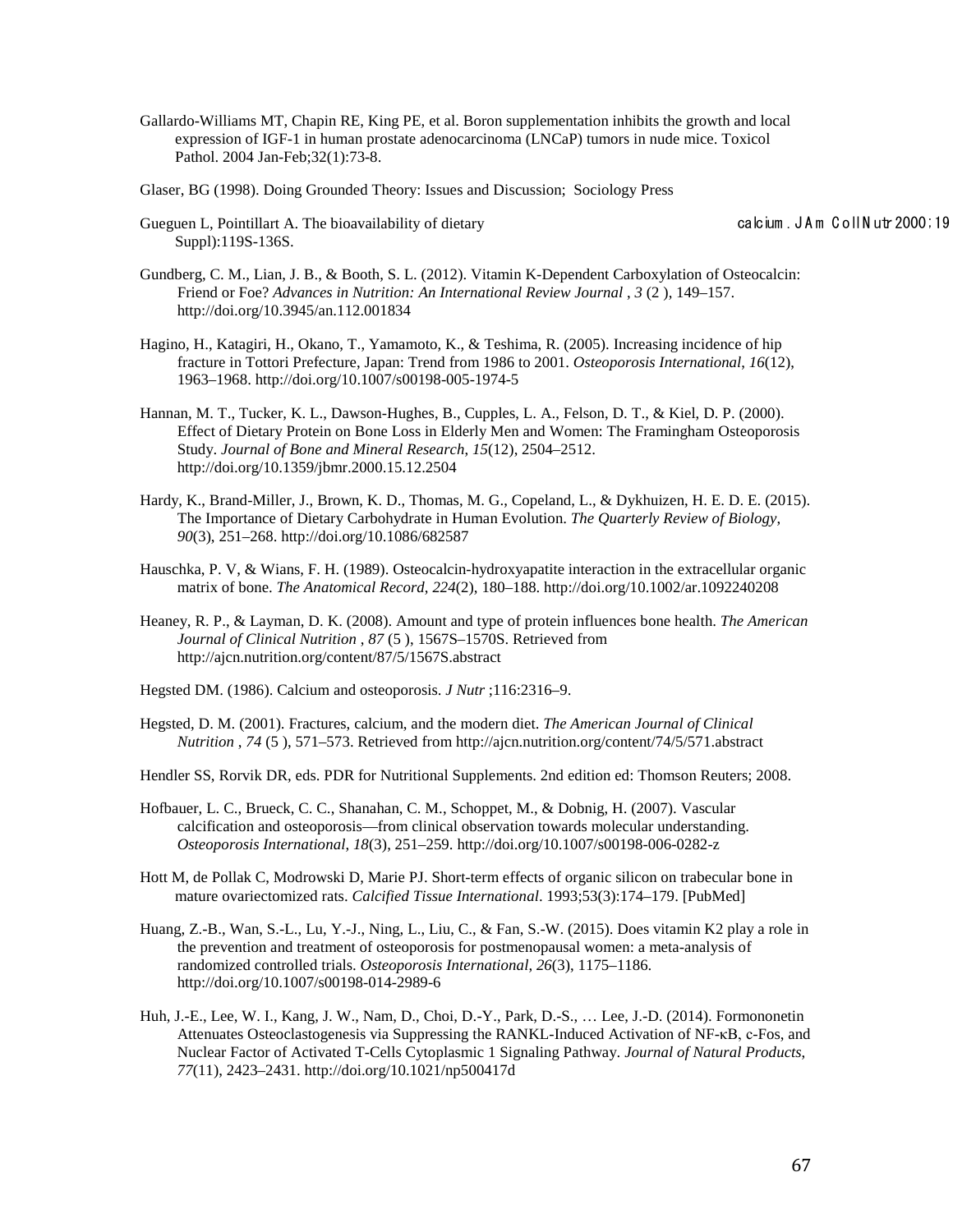- Hunt, C. D. (2012). Dietary boron: Progress in establishing essential roles in human physiology. *Journal of Trace Elements in Medicine and Biology*, *26*(2–3), 157–160. http://doi.org/http://dx.doi.org/10.1016/j.jtemb.2012.03.014
- Ito, T., & Jensen, R. T. (2010). Association of Long-term Proton Pump Inhibitor Therapy with Bone Fractures and effects on Absorption of Calcium, Vitamin B12, Iron, and Magnesium. *Current Gastroenterology Reports*, *12*(6), 448–457. http://doi.org/10.1007/s11894-010-0141-0
- Iwamoto, I., Kosha, S., Noguchi, S., Murakami, M., Fujino, T., Douchi, T., & Nagata, Y. (2016). A longitudinal study of the effect of vitamin  $K<sub>2</sub>$  on bone mineral density in postmenopausal women a comparative study with vitamin  $D_3$  and estrogen–progestin therapy. *Maturitas*,  $31(2)$ , 161– 164. http://doi.org/10.1016/S0378-5122(98)00114-5
- Iwamoto, J., Sato, Y., & Matsumoto, H. (2014). Vitamin K<sub>2</sub> Improves Femoral Bone Strength without Altering Bone Mineral Density in Gastrectomized Rats. *Journal of Nutritional Science and Vitaminology*, *60*(2), 71–77. http://doi.org/10.3177/jnsv.60.71
- Jeong, J.-C., Lee, J.-W., Yoon, C.-H., Kim, H.-M., & Kim, C.-H. (2004). Drynariae Rhizoma promotes osteoblast differentiation and mineralization in MC3T3-E1 cells through regulation of bone morphogenetic protein-2, alkaline phosphatase, type I collagen and collagenase-1. *Toxicology in Vitro*, *18*(6), 829–834. http://doi.org/http://dx.doi.org/10.1016/j.tiv.2004.05.002
- Jia, M., Nie, Y., Cao, D.-P., Xue, Y.-Y., Wang, J.-S., Zhao, L., … Qin, L.-P. (2012). Potential Antiosteoporotic Agents from Plants: A Comprehensive Review. *Evidence-Based Complementary and Alternative Medicine : eCAM*, *2012*, 364604. http://doi.org/10.1155/2012/364604
- Jugdaohsingh, R., Tucker, K. L., Qiao, N., Cupples, L. A., Kiel, D. P., & Powell, J. J. (2004). Dietary Silicon Intake Is Positively Associated With Bone Mineral Density in Men and Premenopausal Women of the Framingham Offspring Cohort. *Journal of Bone and Mineral Research*, *19*(2), 297– 307. http://doi.org/10.1359/JBMR.0301225
- Kanis, J. A., Odén, A., McCloskey, E. V, Johansson, H., Wahl, D. A., & Cooper, C. (2012). A systematic review of hip fracture incidence and probability of fracture worldwide. *Osteoporosis International*, *23*(9), 2239–2256. http://doi.org/10.1007/s00198-012-1964-3
- Kanno, S., Hirano, S., & Kayama, F. (2004). Effects of the phytoestrogen coumestrol on RANK-ligandinduced differentiation of osteoclasts. *Toxicology*, *203*(1–3), 211–220. http://doi.org/http://dx.doi.org/10.1016/j.tox.2004.06.015
- Kelly, L. (2014). Arresting bone loss in a post-menopausal osteoporotic woman without the use of bisphosphonates : a case report, *1*(6), 59–61.
- Kerbage H, et al. Effect of SSRIs on bone metabolism Encephale. 2014 Feb;40(1):56-61. doi: 10.1016/j.encep.2013.04.007. Epub 2013 Jun 28.
- Kerstetter, J. E., O'Brien, K. O., & Insogna, K. L. (2003). Dietary protein, calcium metabolism, and skeletal homeostasis revisited. *The American Journal of Clinical Nutrition*, *78* (3 ), 584S–592S. Retrieved from http://ajcn.nutrition.org/content/78/3/584S.abstract
- Khazai, N., Judd, S. E., & Tangpricha, V. (2008). Calcium and Vitamin D: Skeletal and Extraskeletal Health. *Current Rheumatology Reports*, *10*(2), 110–117. Retrieved from http://www.ncbi.nlm.nih.gov/pmc/articles/PMC2669834/
- Knapen, M. H. J., Drummen, N. E., Smit, E., Vermeer, C., & Theuwissen, E. (2013). Three-year low-dose menaquinone-7 supplementation helps decrease bone loss in healthy postmenopausal women. *Osteoporosis International*, *24*(9), 2499–2507. http://doi.org/10.1007/s00198-013-2325-6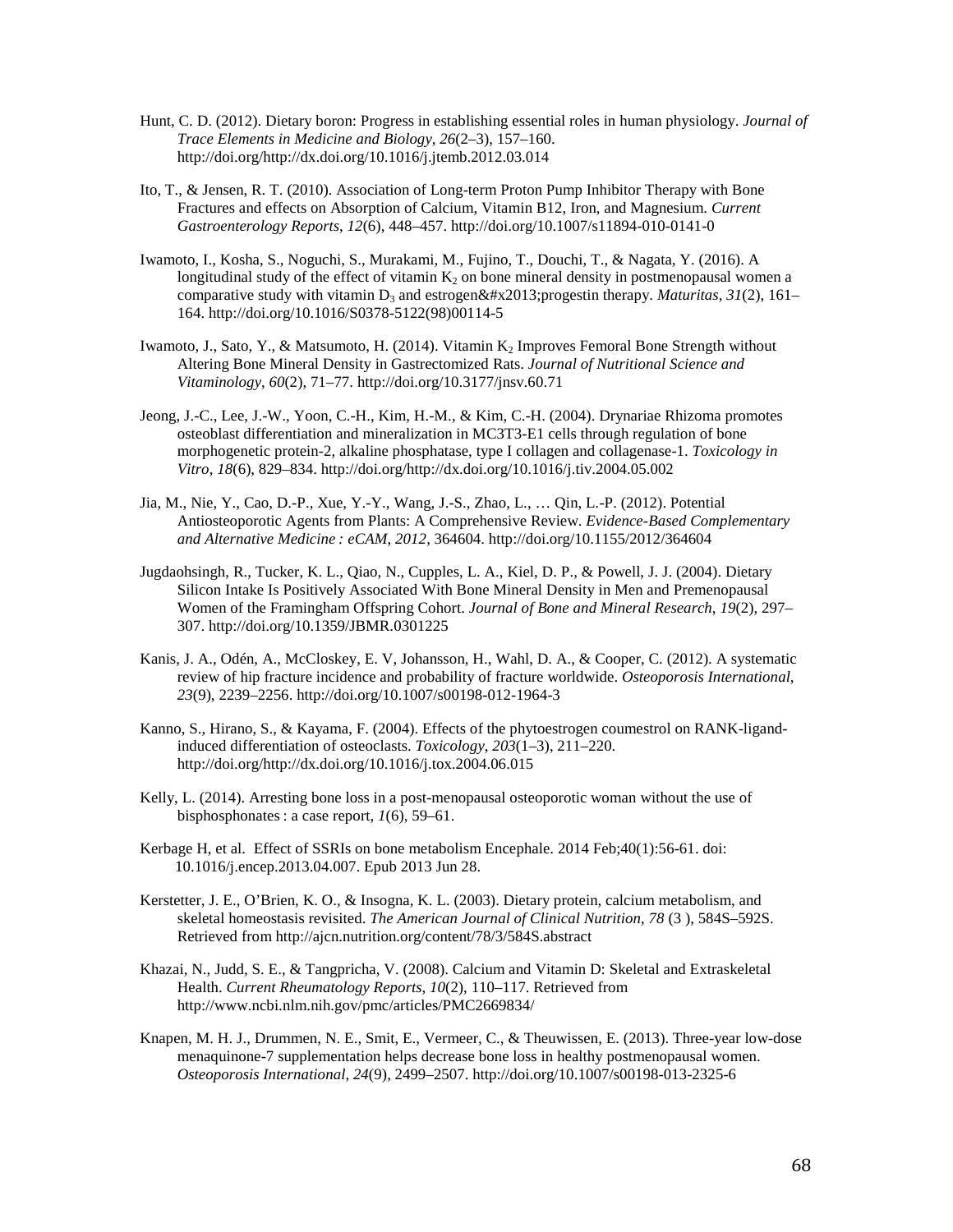- Koitaya, N., Sekiguchi, M., Tousen, Y., Nishide, Y., Morita, A., Yamauchi, J., … Ishimi, Y. (2014). Lowdose vitamin K2 (MK-4) supplementation for 12 months improves bone metabolism and prevents forearm bone loss in postmenopausal Japanese women. *Journal of Bone and Mineral Metabolism*, *32*(2), 142–150. http://doi.org/10.1007/s00774-013-0472-7
- Kuiper, G. G. J. M., Lemmen, J. G., Carlsson, B., Corton, J. C., Safe, S. H., van der Saag, P. T., … Gustafsson, J.-Å. (1998). Interaction of Estrogenic Chemicals and Phytoestrogens with Estrogen Receptor β. *Endocrinology*, *139*(10), 4252–4263. http://doi.org/10.1210/endo.139.10.6216
- Lau, E. M. C., Cooper, C., Fung, H., Lam, D., & Tsang, K. K. (1999). Hip fracture in Hong Kong over the last decade - a comparison with the UK. *Journal of Public Health* , *21* (3 ), 249–250. http://doi.org/10.1093/pubmed/21.3.249
- Ling, X., Aimin, L., Xihe, Z., Xiaoshu, C., & Cummings, S. R. (1996). Very Low Rates of Hip Fracture in Beijing, People's Republic of China: The Beijing Osteoporosis Project. *American Journal of Epidemiology* , *144* (9 ), 901–907. Retrieved from http://aje.oxfordjournals.org/content/144/9/901.abstract
- Linus Pauling Institute, "Recommended Dietary Allowance (RDA) for Vitamin C," Linus Pauling Institute – Micronutrient Information Center, http://lpi.oregonstate.edu/mic/vitamins/vitamin-C (accessed September 10, 2015).
- Luxwolda, M. F., Kuipers, R. S., Kema, I. P., Janneke Dijck-Brouwer, D. A., & Muskiet, F. A. J. (2012). Traditionally living populations in East Africa have a mean serum 25-hydroxyvitamin D concentration of 115 nmol/l. *British Journal of Nutrition*, *108*(09), 1557–1561.
- Macdonald, H. M., Hardcastle, A. C., Jugdaohsingh, R., Fraser, W. D., Reid, D. M., & Powell, J. J. (2016). Dietary silicon interacts with oestrogen to influence bone health: Evidence from the Aberdeen Prospective Osteoporosis Screening Study. *Bone*, *50*(3), 681–687. http://doi.org/10.1016/j.bone.2011.11.020
- Mahdavi-Roshan, M., Ebrahimi, M., & Ebrahimi, A. (2015). Copper, magnesium, zinc and calcium status in osteopenic and osteoporotic post-menopausal women. *Clinical Cases in Mineral and Bone Metabolism*, *12*(1), 18–21. http://doi.org/10.11138/ccmbm/2015.12.1.018
- Marini, F. and Brandi, M. (2010). "Genetic Determinants of Osteoporosis: Common Bases to Cardiovascular Diseases?," International Journal of Hypertension, vol. 2010, Article ID 394579, 16 pages, doi:10.4061/2010/394579
- McLean R et al. "Homocysteine as a Predictive Factor for Hip Fracture in Older Persons," The New England Journal of Medicine 350 (2004): 2042-49.
- McRae, M. P. (2016). Vitamin C supplementation lowers serum low-density lipoprotein cholesterol and triglycerides: a meta-analysis of 13 randomized controlled trials. *Journal of Chiropractic Medicine*, *7*(2), 48–58. http://doi.org/10.1016/j.jcme.2008.01.002
- Melhus, H., Michaelsson, K., Kindmark, A., Bergstrom, R., Holmberg, L., Mallmin, H., … Ljunghall, S. (1998). Excessive Dietary Intake of Vitamin A Is Associated with Reduced Bone Mineral Density and Increased Risk for Hip Fracture. *Annals of Internal Medicine*, *129*(10), 770–778. Retrieved from http://dx.doi.org/10.7326/0003-4819-129-10-199811150-00003
- Michaëlsson, K., Melhus, H., Warensjö Lemming, E., Wolk, A., & Byberg, L. (2013). Long term calcium intake and rates of all cause and cardiovascular mortality: community based prospective longitudinal cohort study. *BMJ*, *346*. Retrieved from http://www.bmj.com/content/346/bmj.f228.abstract
- Miclau T, Bozic KJ, Tay B, et al. Bone injury, regeneration, and repair. In: Einhorn TA, O'Keefe RJ, Buckwalter JA, editors. *Orthopedic Basic Science: Foundations of ClInical Practice*. Rosemont, Ill, USA: American Adacemy of Orthopedic Surgeons; 2007. pp. 331–348.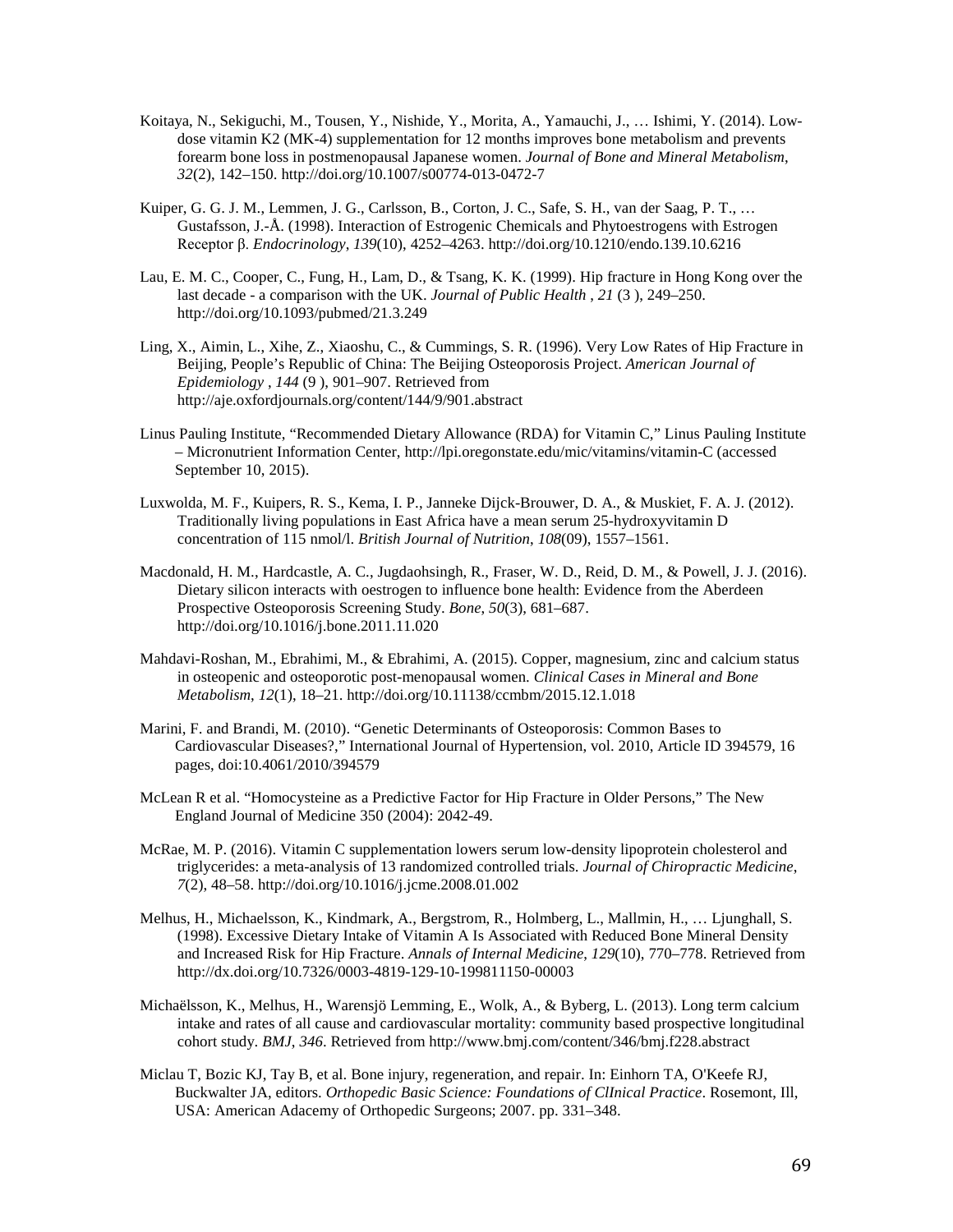- Ming, L.-G., Chen, K.-M., & Xian, C. J. (2013). Functions and action mechanisms of flavonoids genistein and icariin in regulating bone remodeling. *Journal of Cellular Physiology*, *228*(3), 513–521. http://doi.org/10.1002/jcp.24158
- Mok, S.-K., Chen, W.-F., Lai, W.-P., Leung, P.-C., Wang, X.-L., Yao, X.-S., & Wong, M.-S. (2010). Icariin protects against bone loss induced by oestrogen deficiency and activates oestrogen receptordependent osteoblastic functions in UMR 106 cells. *British Journal of Pharmacology*, *159*(4), 939– 949. http://doi.org/10.1111/j.1476-5381.2009.00593.x
- Morimoto, Y., Sakuma, M., Ohta, H., Suzuki, A., Matsushita, A., Umeda, M., … Arai, H. (2014). Estimate of dietary phosphorus intake using 24-h urine collection. *Journal of Clinical Biochemistry and Nutrition*, *55*(1), 62–66. http://doi.org/10.3164/jcbn.14-15
- Moyer, V. A. (2013). Vitamin D and Calcium Supplementation to Prevent Fractures in Adults: U.S. Preventive Services Task Force Recommendation Statement. *Annals of Internal Medicine*, *158*(9), 691–696. Retrieved from http://dx.doi.org/10.7326/0003-4819-158-9-201305070-00603
- Munger R, Cerhan J, Chiu B. Prospective study of dietary protein intake and risk of hip fracture in postmenopausal women. *Am J Clin Nutr* 1999;69:147–52
- National Academy of Sciences. A Report of the Panel on Micronutrients. Dietary reference intakes for vitamin A, vitamin K, arsenic, boron, chromium, copper, iodine, iron, manganese, molybdenum, nickel, silicon, vanadium, and zinc.Washington DC: National Academy Press; 2001. [PubMed]
- Newnham RE. Essentiality of boron for healthy bones and joints. Environ Health Perspect. 1994 Nov;102 Suppl 7:83-5.
- Nuttall, F. Q., Schweim, K., Hoover, H., & Gannon, M. C. (2006). Metabolic effect of a LoBAG30 diet in men with type 2 diabetes. *American Journal of Physiology - Endocrinology and Metabolism*, *291*(4), E786–E791. Retrieved from http://ajpendo.physiology.org/content/291/4/E786.abstract
- Occhiuto, F., Pasquale, R. De, Guglielmo, G., Palumbo, D. R., Zangla, G., Samperi, S., … Circosta, C. (2007). Effects of phytoestrogenic isoflavones from red clover (Trifolium pratense L.) on experimental osteoporosis. *Phytotherapy Research*, *21*(2), 130–134. http://doi.org/10.1002/ptr.2037
- Onishi, T., Shintani, S., Wakisaka, S., & Ooshima, T. (2008). Relationship of vitamin D with calbindin D9k and D28k expression in ameloblasts. *Archives of Oral Biology*, *53*(2), 117–123. http://doi.org/http://dx.doi.org/10.1016/j.archoralbio.2007.09.009
- Ozdil, K., Kahraman, R., Sahin, A., Calhan, T., Gozden, E., Akyuz, U., … Sokmen, M. (2013). Bone density in proton pump inhibitors users: a prospective study. *Rheumatology International*, *33*(9), 2255–2260. http://doi.org/10.1007/s00296-013-2709-0
- Park, C. K., Lee, Y., Chang, E.-J., Lee, M. H., Yoon, J. H., Ryu, J.-H., & Kim, H.-H. (2008). Bavachalcone inhibits osteoclast differentiation through suppression of NFATc1 induction by RANKL. *Biochemical Pharmacology*, *75*(11), 2175–2182. http://doi.org/http://dx.doi.org/10.1016/j.bcp.2008.03.007
- Pfister, R., Sharp, S. J., Luben, R., Wareham, N. J., & Khaw, K.-T. (2016). Plasma vitamin C predicts incident heart failure in men and women in European Prospective Investigation into Cancer and Nutrition–Norfolk prospective study. *American Heart Journal*, *162(2)*, 246–253. http://doi.org/10.1016/j.ahj.2011.05.007
- Poon, C. C. W., Li, R. W. S., Seto, S. W., Kong, S. K., Ho, H. P., Hoi, M. P. M., … Kwan, Y. W. (2015). In vitro vitamin K2 and 1α,25-dihydroxyvitamin D3 combination enhances osteoblasts anabolism of diabetic mice. *European Journal of Pharmacology*, *767*, 30–40. http://doi.org/http://dx.doi.org/10.1016/j.ejphar.2015.09.048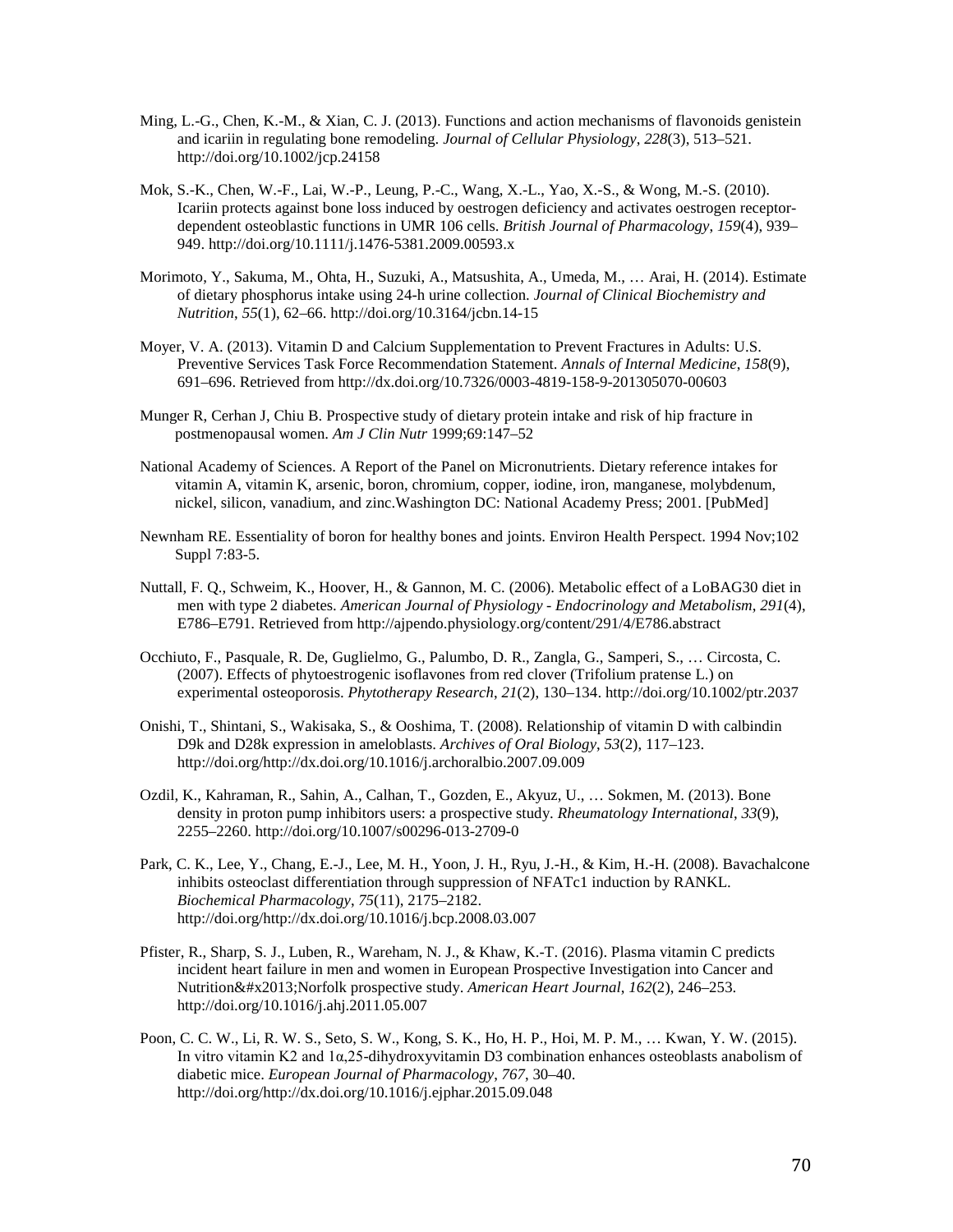- Price, C. T., Koval, K. J., & Langford, J. R. (2013). Silicon: A Review of Its Potential Role in the Prevention and Treatment of Postmenopausal Osteoporosis. *International Journal of Endocrinology*, *2013*, 316783. http://doi.org/10.1155/2013/316783
- Price, C. T., Langford, J. R., & Liporace, F. A. (2012). Essential Nutrients for Bone Health and a Review of their Availability in the Average North American Diet. *The Open Orthopaedics Journal*, *6*, 143–149. http://doi.org/10.2174/1874325001206010143
- Pucaj, K., Rasmussen, H., Moller, M., & Preston, T. (2011). Safety and toxicological evaluation of a synthetic vitamin K2, menaquinone-7. *Toxicology Mechanisms and Methods*, *21*(7), 520–532. http://doi.org/10.3109/15376516.2011.568983
- Reffitt, D. M., Ogston, N., Jugdaohsingh, R., Cheung, H. F. J., Evans, B. A. J., Thompson, R. P. H., … Hampson, G. N. (2016). Orthosilicic acid stimulates collagen type 1 synthesis and osteoblastic differentiation in human osteoblast-like cells in vitro. *Bone*, *32*(2), 127–135. http://doi.org/10.1016/S8756-3282(02)00950-X
- Ross, Philip D et al. A comparison oh Hip Fracture Incidence among Native Japanese, Japanese Americans, and American Caucasians. Am. J. Epidemiol. (1991) 133 (8):801-809
- Rickard, D. J., Monroe, D. G., Ruesink, T. J., Khosla, S., Riggs, B. L., & Spelsberg, T. C. (2003). Phytoestrogen genistein acts as an estrogen agonist on human osteoblastic cells through estrogen receptors α and β. *Journal of Cellular Biochemistry*, *89*(3), 633–646. http://doi.org/10.1002/jcb.10539
- Rude, R. K., Gruber, H. E., Norton, H. J., Wei, L. Y., Frausto, A., & Mills, B. G. (2004). Bone Loss Induced by Dietary Magnesium Reduction to 10% of the Nutrient Requirement in Rats Is Associated with Increased Release of Substance P and Tumor Necrosis Factor-α. *The Journal of Nutrition* , *134*  (1 ), 79–85. Retrieved from http://jn.nutrition.org/content/134/1/79.abstract
- Rude RK, Shils ME. (2006). Magnesium. In: Shils ME, Shike M, Ross AC, Caballero B, Cousins RJ, eds. Modern Nutrition in Health and Disease. 10th ed. Baltimore: Lippincott Williams & Wilkins;:223- 247.
- Sahni, S., Hannan, M. T., Gagnon, D., Blumberg, J., Cupples, L. A., Kiel, D. P., & Tucker, K. L. (2008). High Vitamin C Intake Is Associated with Lower 4-Year Bone Loss in Elderly Men. *The Journal of Nutrition* , *138* (10 ), 1931–1938. Retrieved from http://jn.nutrition.org/content/138/10/1931.abstract
- Saito, M., & Marumo, K. (2010). Collagen cross-links as a determinant of bone quality: a possible explanation for bone fragility in aging, osteoporosis, and diabetes mellitus. *Osteoporosis International*, *21*(2), 195–214. http://doi.org/10.1007/s00198-009-1066-z
- Seo, H.-J., Cho, Y.-E., Kim, T., Shin, H.-I., & Kwun, I.-S. (2010). Zinc may increase bone formation through stimulating cell proliferation, alkaline phosphatase activity and collagen synthesis in osteoblastic MC3T3-E1 cells. *Nutrition Research and Practice*, *4*(5), 356–361. http://doi.org/10.4162/nrp.2010.4.5.356
- Seo, B. Il, Ku, S. K., Cha, E. M., Park, J. H., Kim, J. D., Choi, H. Y., & Lee, H. S. (2005). Effect of Mornidae Radix extracts on experimental osteoporosis in sciatic neurectomized mice. *Phytotherapy Research*, *19*(3), 231–238. http://doi.org/10.1002/ptr.1683
- Setchell, K. D. R., & Lydeking-Olsen, E. (2003). Dietary phytoestrogens and their effect on bone: evidence from in vitro and in vivo, human observational, and dietary intervention studies. *The American Journal of Clinical Nutrition* , *78* (3 ), 593S–609S. Retrieved from http://ajcn.nutrition.org/content/78/3/593S.abstract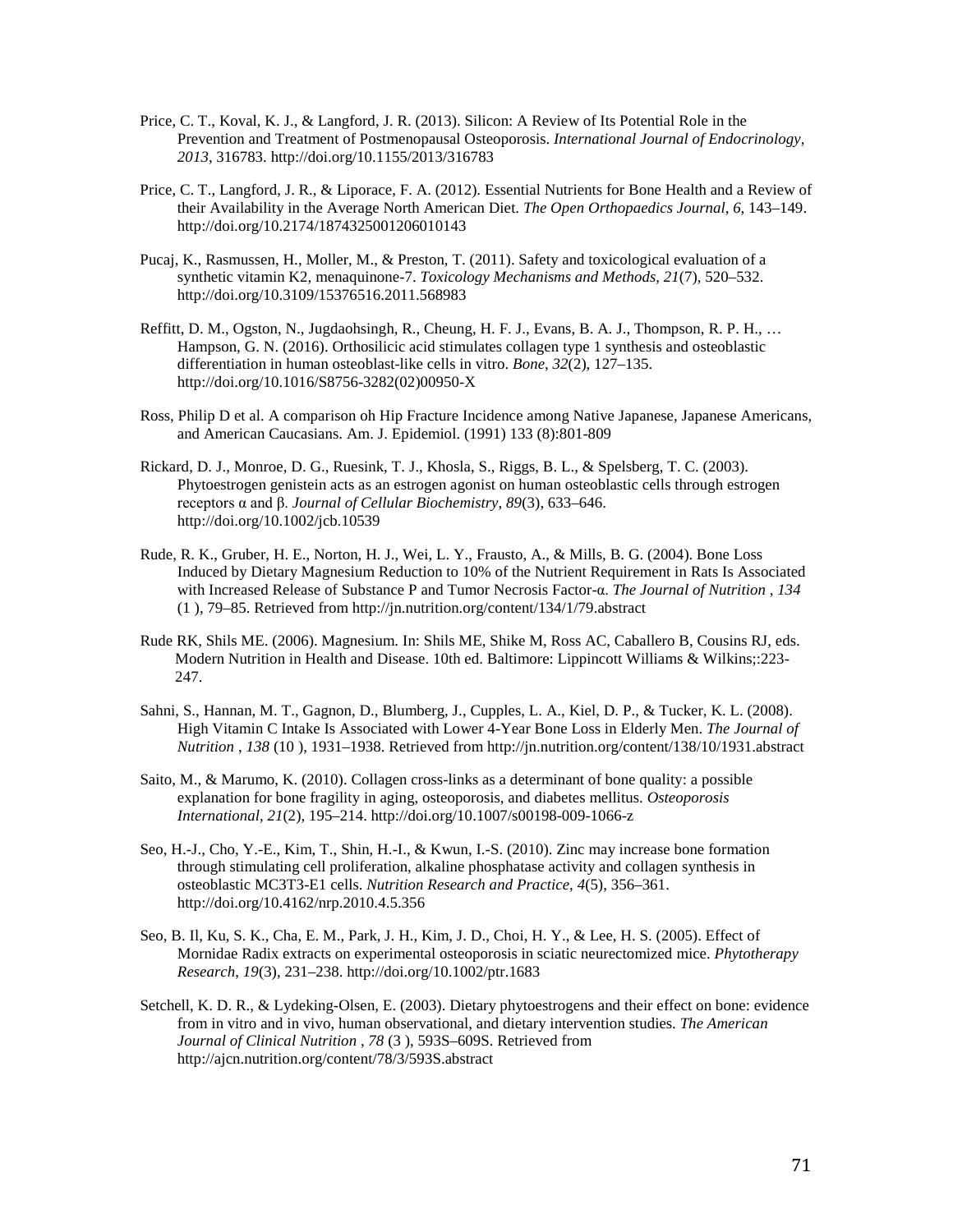- Shiraki, M., Shiraki, Y., Aoki, C., & Miura, M. (2000). Vitamin K2 (Menatetrenone) Effectively Prevents Fractures and Sustains Lumbar Bone Mineral Density in Osteoporosis. *Journal of Bone and Mineral Research*, *15*(3), 515–521. http://doi.org/10.1359/jbmr.2000.15.3.515
- Sodek, J., Chen, J., Nagata, T., Kasugai, S., Todescan, R., Li, I. W. S., & Kim, R. H. (1995). Regulation of Osteopontin Expression in Osteoblasts. *Annals of the New York Academy of Sciences*, *760*(1), 223– 241. http://doi.org/10.1111/j.1749-6632.1995.tb44633.x
- Spector, T. D., Calomme, M. R., Anderson, S. H., Clement, G., Bevan, L., Demeester, N., … Powell, J. J. (2008). Choline-stabilized orthosilicic acid supplementation as an adjunct to Calcium/Vitamin D3 stimulates markers of bone formation in osteopenic females: a randomized, placebo-controlled trial. *BMC Musculoskeletal Disorders*, *9*, 85. http://doi.org/10.1186/1471-2474-9-85
- Stathatos, N., & Wartofsky, L. (2004). Effects of thyroid hormone on bone. *Clinical Reviews in Bone and Mineral Metabolism*, *2*(2), 135–150. http://doi.org/10.1385/BMM:2:2:135
- Stendig-Lindberg G, Tepper R, Leichter I. Trabecular bone density in a two year controlled trial of peroral magnesium in osteoporosis. Magnes Res. 1993;6(2):155-163
- Stewart, T. L., & Ralston, S. H. (2000). Role of genetic factors in the pathogenesis of osteoporosis. *Journal of Endocrinology* , *166* (2 ), 235–245. http://doi.org/10.1677/joe.0.1660235
- Strause, L., & Saltman, P. (1987). Role of Manganese in Bone Metabolism. In *Nutritional Bioavailability of Manganese* (Vol. 354, pp. 5–46). American Chemical Society. http://doi.org/doi:10.1021/bk-1987- 0354.ch005
- Strauss, A. L., & Corbin, J. M. (1990). Basics of qualitative research: Grounded theory procedures and techniques. Newbury Park, Calif: Sage Publications.
- Tang, D.-Z., Yang, F., Yang, Z., Huang, J., Shi, Q., Chen, D., & Wang, Y.-J. (2011). Psoralen stimulates osteoblast differentiation through Activation of BMP signaling. *Biochemical and Biophysical Research Communications*, *405*(2), 256–261. http://doi.org/10.1016/j.bbrc.2011.01.021
- Tucker, K. L., Morita, K., Qiao, N., Hannan, M. T., Cupples, L. A., & Kiel, D. P. (2006). Colas, but not other carbonated beverages, are associated with low bone mineral density in older women: The Framingham Osteoporosis Study. *The American Journal of Clinical Nutrition* , *84* (4 ), 936–942. Retrieved from http://ajcn.nutrition.org/content/84/4/936.abstract
- Tokitan A, et al. Vitamin D receptor alleles, bone mineral density and turnover in premenopausal Japanese women. J of Bone and Mineral Research. first published online: 3 DEC 2009. DOI: 10.1002/jbmr.5650110718
- Toshiyuki Yasui , Yuka Miyatani , Junko Tomita , Masayo Yamada , Hirokazu Uemura , Masakazu Miura , Minoru Irahara Effect of vitamin K2 treatment on carboxylation of osteocalcin in early postmenopausal women. Gynecological Endocrinology Vol. 22, Iss. 8, 2006
- Turnlund JR. Copper. In: Shils ME, Shike M, Ross AC, Caballero B, Cousins RJ, eds. Modern Nutrition in Health and Disease. 10th ed. Philadelphia: Lippincott Williams & Wilkins; 2006:286-299.
- Verzijl, N., DeGroot, J., Zaken, C. Ben, Braun-Benjamin, O., Maroudas, A., Bank, R. A., … TeKoppele, J. M. (2002). Crosslinking by advanced glycation end products increases the stiffness of the collagen network in human articular cartilage: A possible mechanism through which age is a risk factor for osteoarthritis. *Arthritis & Rheumatism*, *46*(1), 114–123. http://doi.org/10.1002/1529- 0131(200201)46:1<114::AID-ART10025>3.0.CO;2-P
- Veugelers, P. J., & Ekwaru, J. P. (2014). A Statistical Error in the Estimation of the Recommended Dietary Allowance for Vitamin D. *Nutrients*, *6*(10), 4472–4475. http://doi.org/10.3390/nu6104472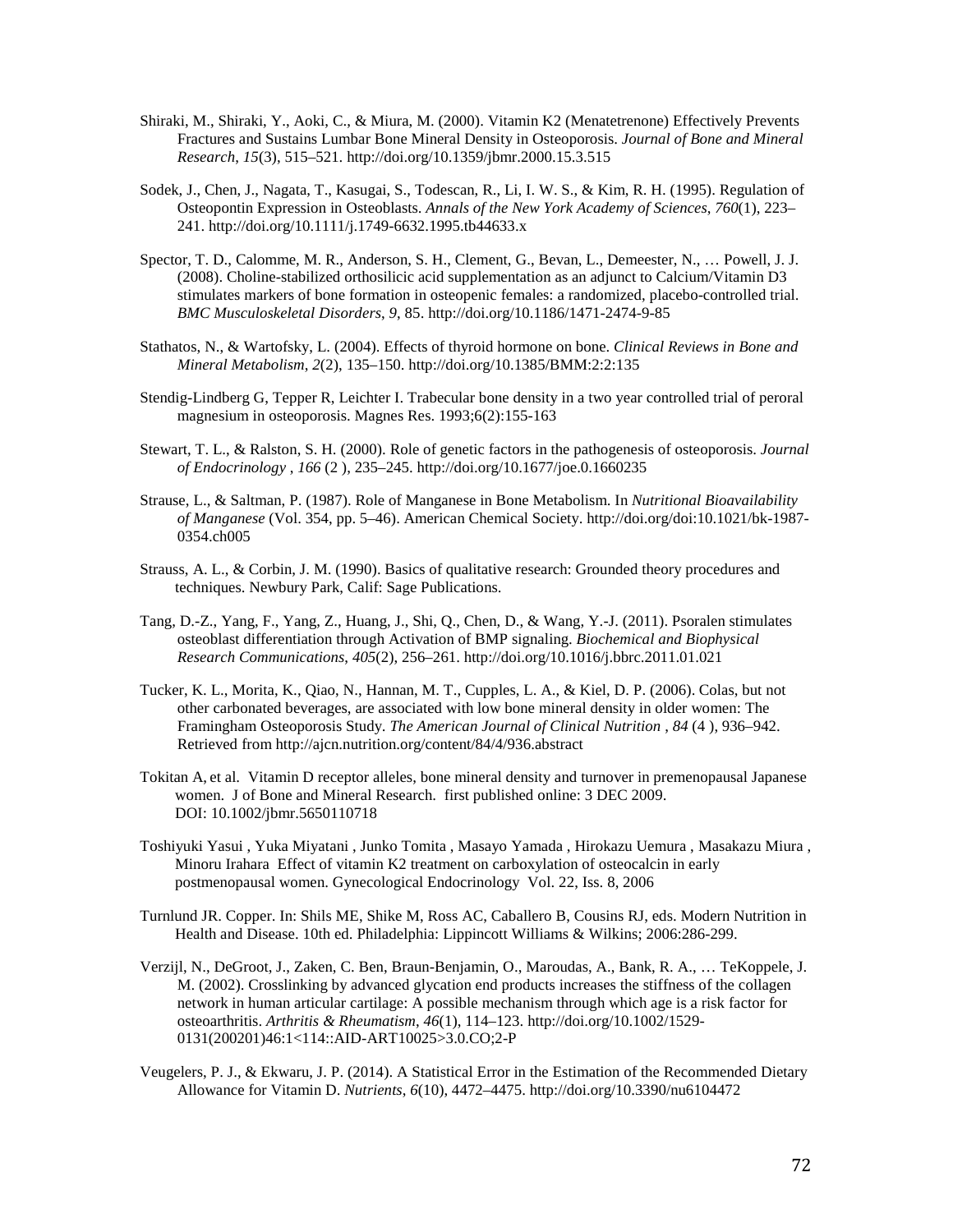- Viereck, V., Gründker, C., Friess, S. C., Frosch, K.-H., Raddatz, D., Schoppet, M., … Hofbauer, L. C. (2005). Isopropanolic Extract of Black Cohosh Stimulates Osteoprotegerin Production by Human Osteoblasts. *Journal of Bone and Mineral Research*, *20*(11), 2036–2043. http://doi.org/10.1359/JBMR.050716
- Viguet-Carrin, S., Garnero, P., & Delmas, P. D. (2006). The role of collagen in bone strength. *Osteoporosis International*, *17*(3), 319–336. http://doi.org/10.1007/s00198-005-2035-9
- Wang, X., Wu, J., Chiba, H., Umegaki, K., Yamada, K., & Ishimi, Y. (2003). Puerariae radix prevents bone loss in ovariectomized mice. *Journal of Bone and Mineral Metabolism*, *21*(5), 268–275. http://doi.org/10.1007/s00774-003-0420-z
- Wang, X., Zhen, L., Zhang, G., Wong, M.-S., Qin, L., & Yao, X. (2011). Osteogenic effects of flavonoid aglycones from an osteoprotective fraction of Drynaria fortunei—An in vitro efficacy study. *Phytomedicine*, *18*(10), 868–872. http://doi.org/http://dx.doi.org/10.1016/j.phymed.2011.01.022
- Wang, Z., Li, J., Sun, Y., Yao, M., Gao, J., Yang, Z., … Wang, Y. (2013). Chinese Herbal Medicine for Osteoporosis: A Systematic Review of Randomized Controlled Trails. *Evidence-Based Complementary and Alternative Medicine : eCAM*, *2013*, 356260. http://doi.org/10.1155/2013/356260
- Warden, S. J., & Haney, E. M. (2008). Skeletal effects of serotonin (5-hydroxytryptamine) transporter inhibition: evidence from in vitro and animal-based studies. *Journal of Musculoskeletal & Neuronal Interactions*, *8*(2), 121–132. Retrieved from http://www.ncbi.nlm.nih.gov/pmc/articles/PMC4155922/
- Wiper-Bergeron, N., St-Louis, C., & Lee, J. M. (2007). CCAAT/Enhancer Binding Protein β Abrogates Retinoic Acid-Induced Osteoblast Differentiation via Repression of Runx2 Transcription. *Molecular Endocrinology*, *21*(9), 2124–2135. http://doi.org/10.1210/me.2006-0452
- Xin, D., Wang, H., Yang, J., Su, Y.-F., Fan, G.-W., Wang, Y.-F., … Gao, X.-M. (2010). Phytoestrogens from Psoralea corylifolia reveal estrogen receptor-subtype selectivity. *Phytomedicine*, *17*(2), 126–131. http://doi.org/http://dx.doi.org/10.1016/j.phymed.2009.05.015
- Yamaguchi, M., Sugimoto, E., & Hachiya, S. (2001). Stimulatory effect of menaquinone-7 (vitamim K2) on osteoblastic bone formation in vitro. *Molecular and Cellular Biochemistry*, *223*(1-2), 131–137. http://doi.org/10.1023/A:1017930931736
- Zhang, G., Qin, L., Hung, W. Y., Shi, Y. Y., Leung, P. C., Yeung, H. Y., & Leung, K. S. (2016). Flavonoids derived from herbal *Epimedium Brevicornum Maxim* prevent OVX-induced osteoporosis in rats independent of its enhancement in intestinal calcium absorption. *Bone*, *38*(6), 818–825. http://doi.org/10.1016/j.bone.2005.11.019
- Zhang, R., Liu, Z. G., Li, C., Hu, S. J., Liu, L., Wang, J. P., & Mei, Q. B. (2016). Du-Zhong. *Eucommia ulmoides* cortex extract prevent OVX-induced osteoporosis in rats. *Bone*, *45*(3), 553–559. http://doi.org/10.1016/j.bone.2008.08.127
- Zhu, L.-L., Cao, J., Sun, M., Yuen, T., Zhou, R., Li, J., … Zaidi, M. (2012). Vitamin C Prevents Hypogonadal Bone Loss. *PLoS ONE*, *7*(10), e47058. http://doi.org/10.1371/journal.pone.004705

Zhang Y, Zeng X, Zhang L, Zheng X. Stimulatory effect of puerarin on bone formation through activation of PI3K/Akt pathway in rat calvaria osteoblasts. *Planta Medica*. 2007;73(4):341–347. [PubMed]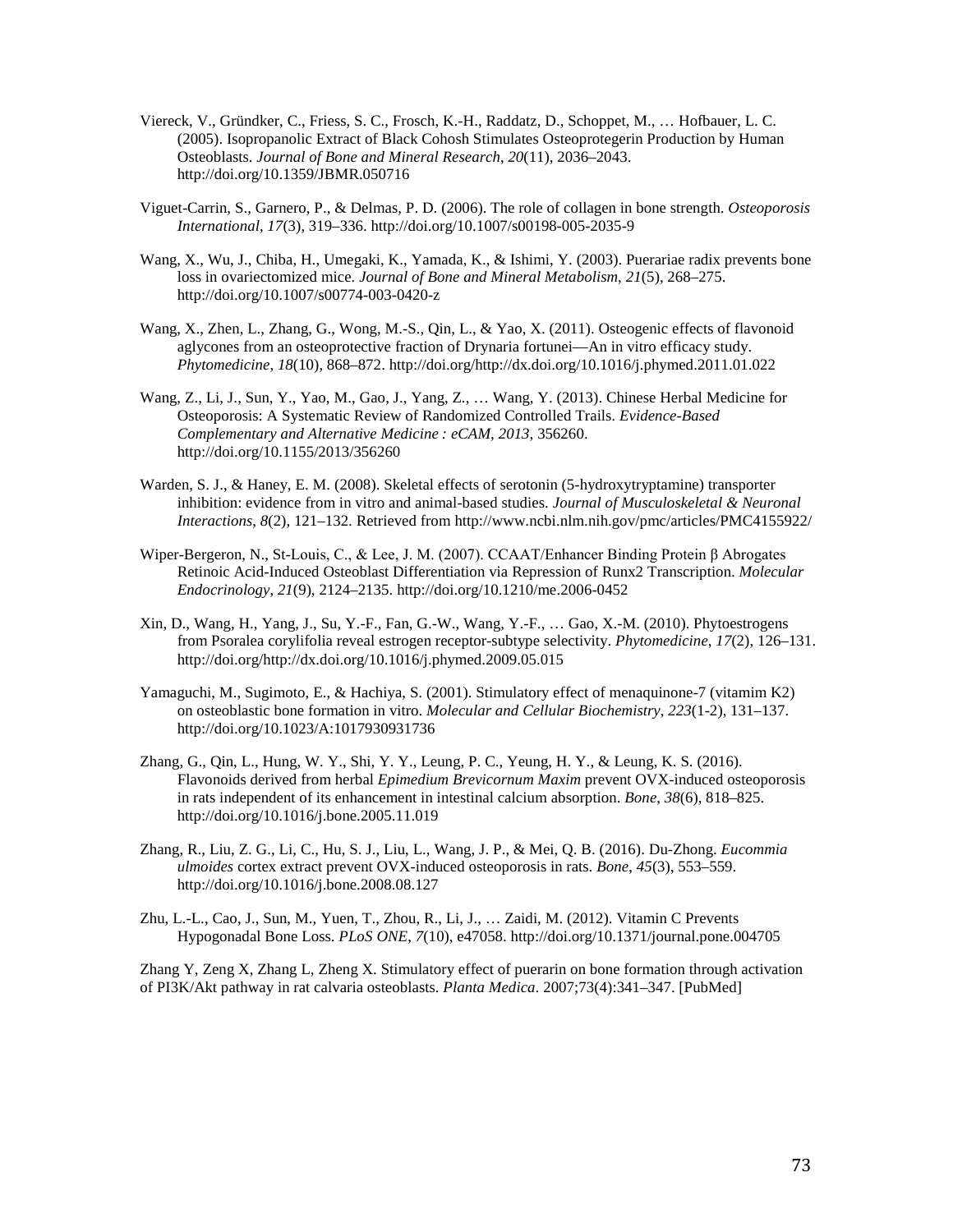#### **APPENDIX A**

#### **Glossary of Terms**

**Akt Pathway** - part of the signaling cascade in osteoblast differentiation and maturation.

**Alkaline Phosphatase (ALP) -** a bone specific marker of osteoblast activity

**Bisphosphonate** – Pharmaceuticals to halt bone resorption.

**Bone Density/Bone Mass** – Weight per unit volume in the bone, used as a diagnostic in osteoporosis..

**Bone Marrow Stromal Progenitor Cells (BMSCs)** -

**Bone Matrix** – trabecular bone; collagen scaffold for hydroxyapatite mineralization.

**Bone mineral density (BMD) test** – DXA or DEXA scan employed to understand level of bone loss, or bone growth.

**Bone morphogenic proteins (BMPs)** - a group of growth factors inducing the formation of bone, cartilage, and osteoblast differentiation.

**Bone mineralization** – the action of osteoblasts in laying down hydroxyapatite on the collagen scaffold to densify bone.

**Bone remodeling** - The natural continuous turnover of bone matrix and mineral that involves first an increase in osteoclastic activity/resorption and then bone osteoblastic activity/formation.

**Bone resorption** – the work of osteoclasts, breaking down old or injured bone

**Bone turnover** – the same as bone remodeling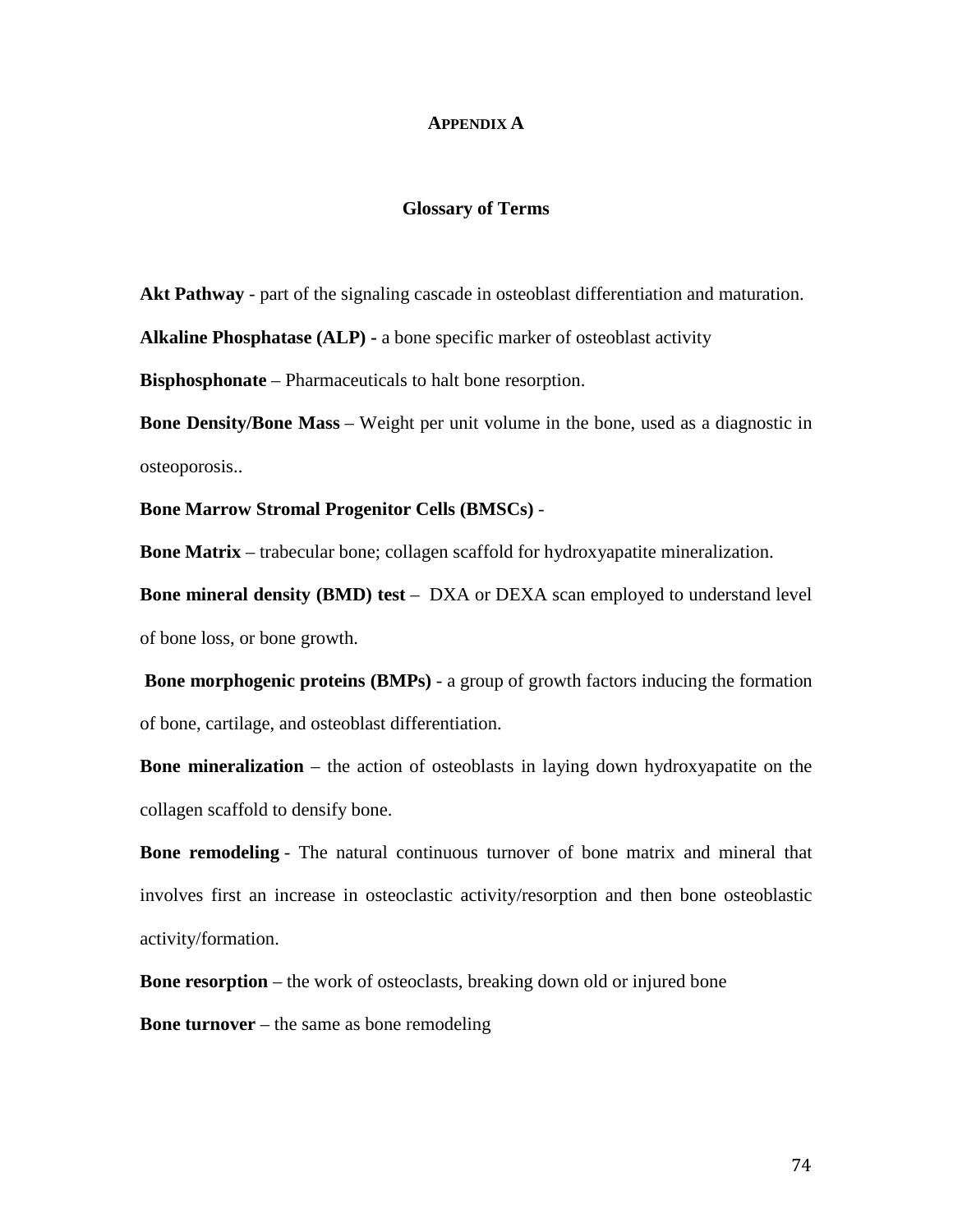**Calbindin** – protein that binds calcium to enable it to be absorbed in the intestine, depending on vitamin D.

**Calcitonin** - Hormone secreted by the thyroid gland, stopping bone calcium from being dissolved into the bloodstream when serum levels are sufficient. Also occasionally prescribed for osteoporosis.

**Cholecalciferol** - Vitamin D3. A secosteroid. Also called Calcitriol.

**Chondrocytes** – a cell that secretes collagen matrix, then embeds in it.

**Claudins** – proteins at tight junctions that control the flow of molecules between epithelium, such as in the intestinal epithelium.

**Collagen** - Type of protein that forms fibers and forms much of the structure of the body, including bones. There are varying types in the body, mostly type 1 in bones.

**DXA** or **DEXA** - Dual Energy X-ray Absorptiometry. Most used diagnostic test for osteoporosis in the US. Uses X-Rays at low intensity to measure density of bone mineral.

**Hydroxyapatite** – calcium and phosphorus, bone mineral

**Osteoblasts** – Bone building cells that secrete the structural components that build bone.

**Osteocalcin** – protein required for calcium binding in the formation of hydroxyapatite; vitamin D, vitamin K2 dependent.

**Osteoclasts** – Bone breakdown cells responsible for bone resorption.

**Osteocytes** – Osteoblasts that have worn out embed themselves in bone and relay information about mechanical stress on the bone.

**Osteopontin** – protein that anchors osteoclasts in the mineral matrix, and initiates their activation to begin bone resorption.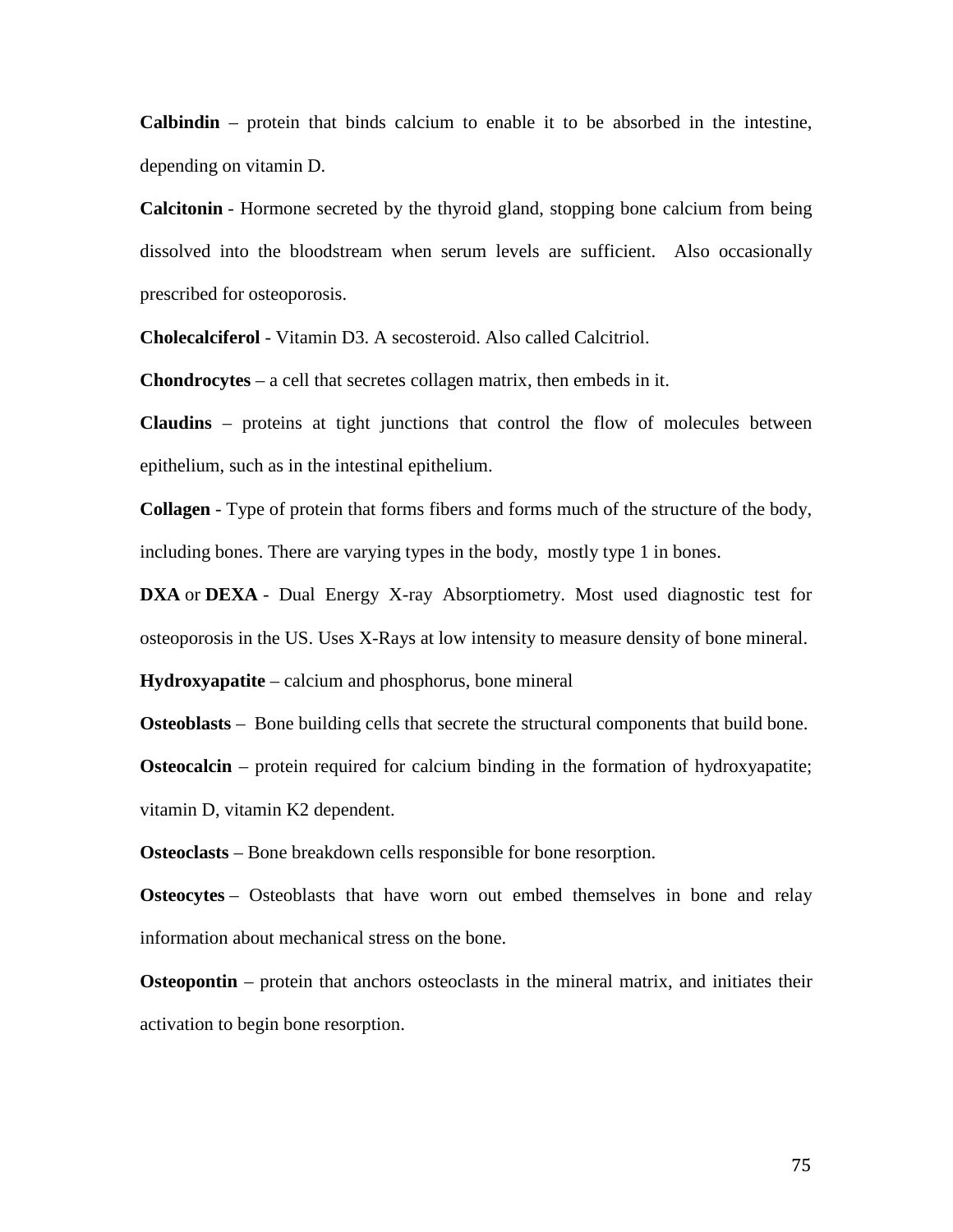**Osteoprotegerin** (OPG) – osteoclastogenesis inhibitory factor; a decoy receptor for RANKL stimulated by estrogen in order to suppress the production of osteoclasts (by inhibiting differentiation binding of RANKL and therefore osteoclast differentiation).

**Parathyroid hormone (PTH)** - Regulates the level of calcium in the blood by triggering bone breakdown to release minerals. A synthetic parathyroid hormone, teriparatide, is sometimes used to treat osteoporosis.

**Periosteum** - Membrane that covers the outside of bones (except for the ends of long bones).

**Prenylflavonoids** – plant compounds with phytoestrogenic (and adaptogenic) properties that may be increased in activity compared to flavonoids.

**Proteoglycans** – proteins heavily bound with sugars, components of connective tissue including bone.

**Raloxifene** - A Selective Estrogen Receptor Modulator; an agonist at bone and antagonist at breast and uterus. Sold under the brand name Evista.

**RANK/RANKL** – Receptor activator of Nuclear factor k B/ and it's ligand, key regulator of osteoclast differentiation and activation.

**Resorption** - Dissolving of bone mineral out of the bone and into the bloodstream, carried out by osteoclasts.

**Retinoic Acid** – the active form of Vitamin A in the human body.

**Runx2** – transcription factor triggering osteoblastic differentiation

**Selective Estrogen Receptor Modulators (SERMs)** – competitive partial agonists of estrogen receptor (ER), producing estrogenic or antiestrogenic effects depending on tissue type.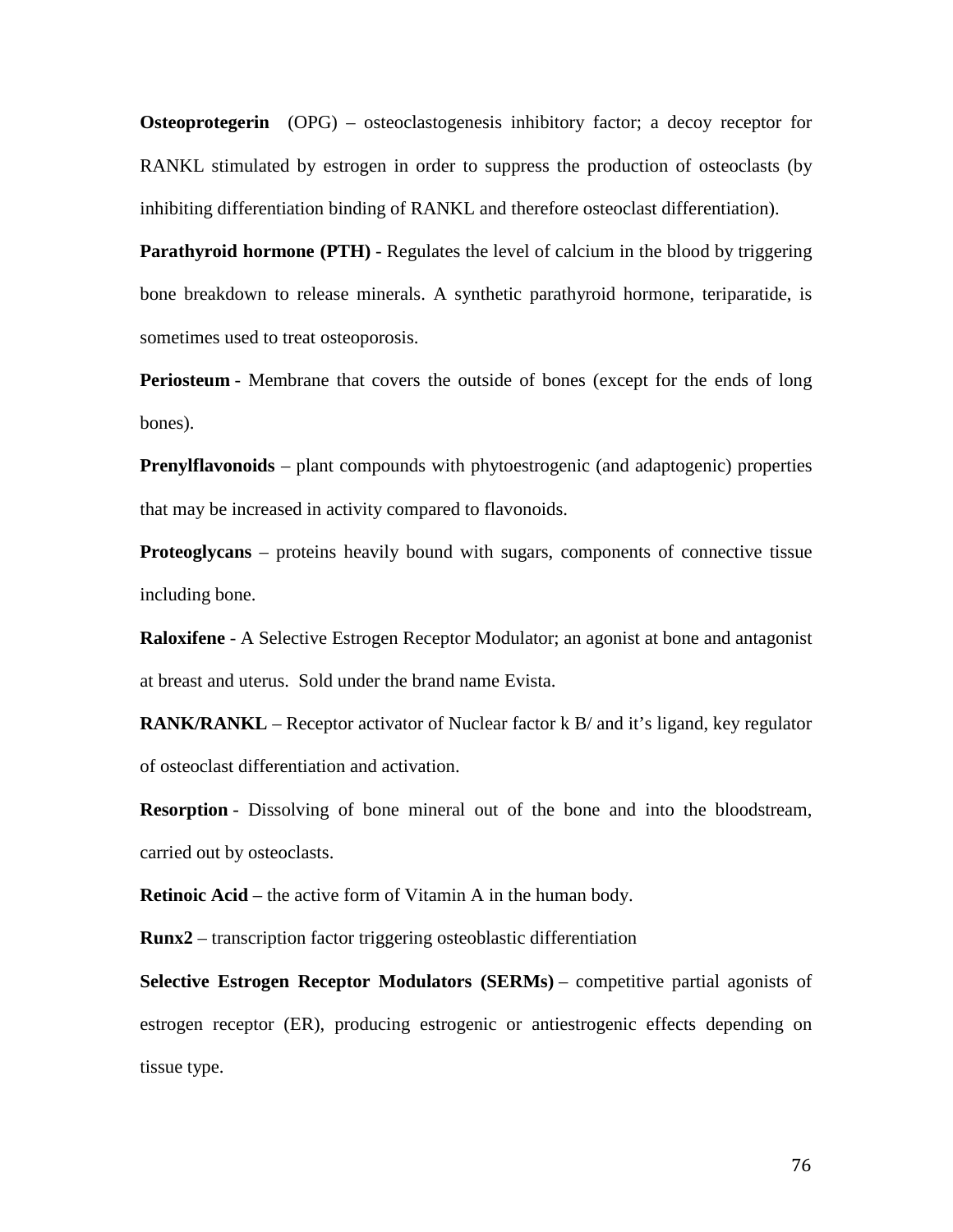**Steroid-induced osteoporosis** - Osteoporosis resulting from use of glucocorticosteroids over a long period of time.

**T-score** - A statistical measure of bone density, indicating the number of standard deviations in difference from the mean of bone densities of 30-year old people of the same sex. The main indicator in diagnosis of osteoporosis today in the US.

**Trabecular bone** – Spongy Bone – containing bone matrix measured for density.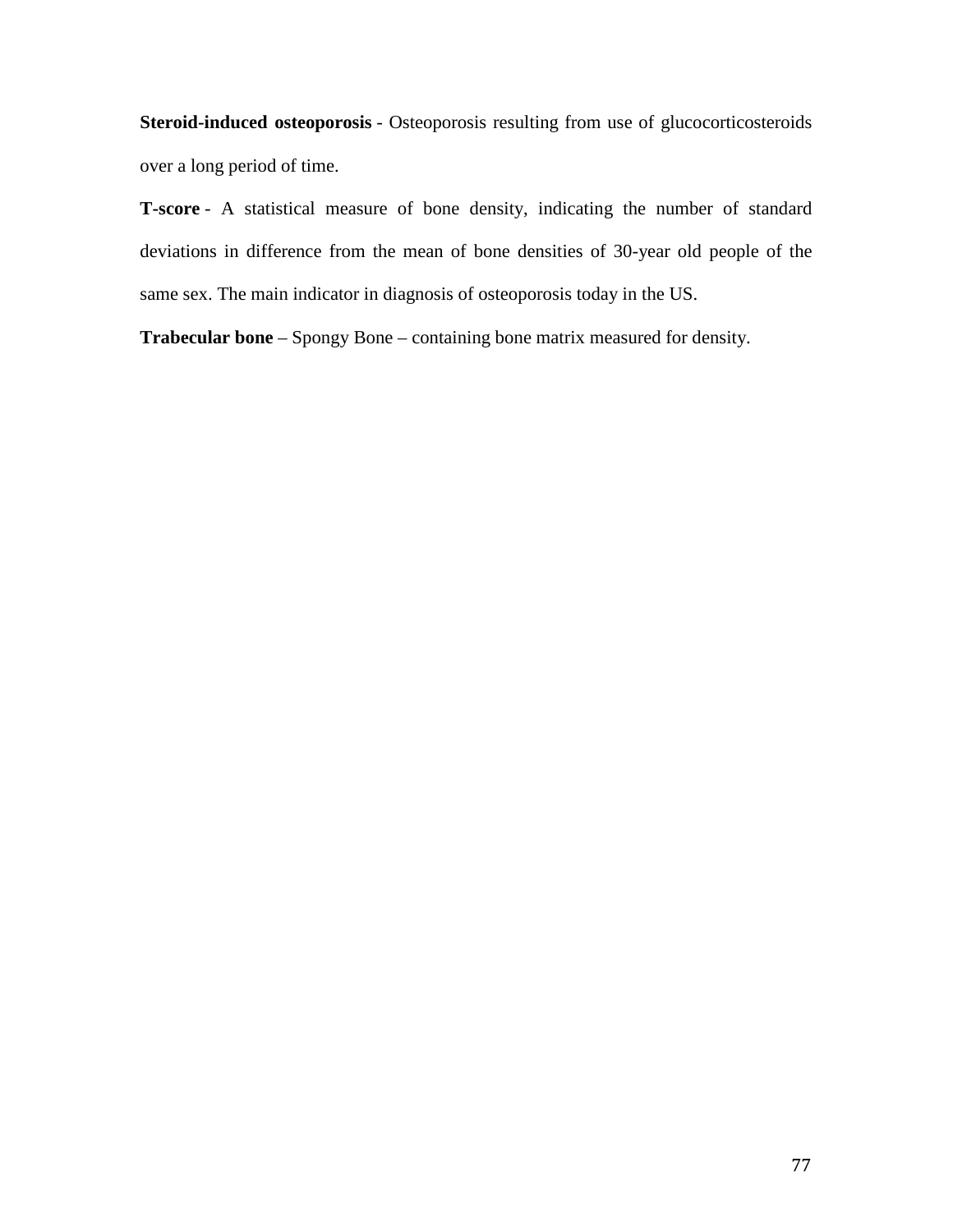#### **APPENDIX B**

### **IRB Approval Letter**



November 20, 2015

Laura Kelly 11965 Venice Blvd, Suite 305 Los Angeles, CA 90066

Dear Laura,

Your research proposal, Dietary Protocol for Treating Age-Related Bone Loss, has been approved, with no additional recommendations effective through March 31, 2016.

Should there be any significant changes that need to be made which would alter the research procedures that you have explained in your proposal, please consult with the IRB coordinator prior to making those changes.

Respectfully,

of Alexine Edule

Ed Mervine, **IRB Coordinator** 

13315 W Washington Blvd, Los Angeles 90066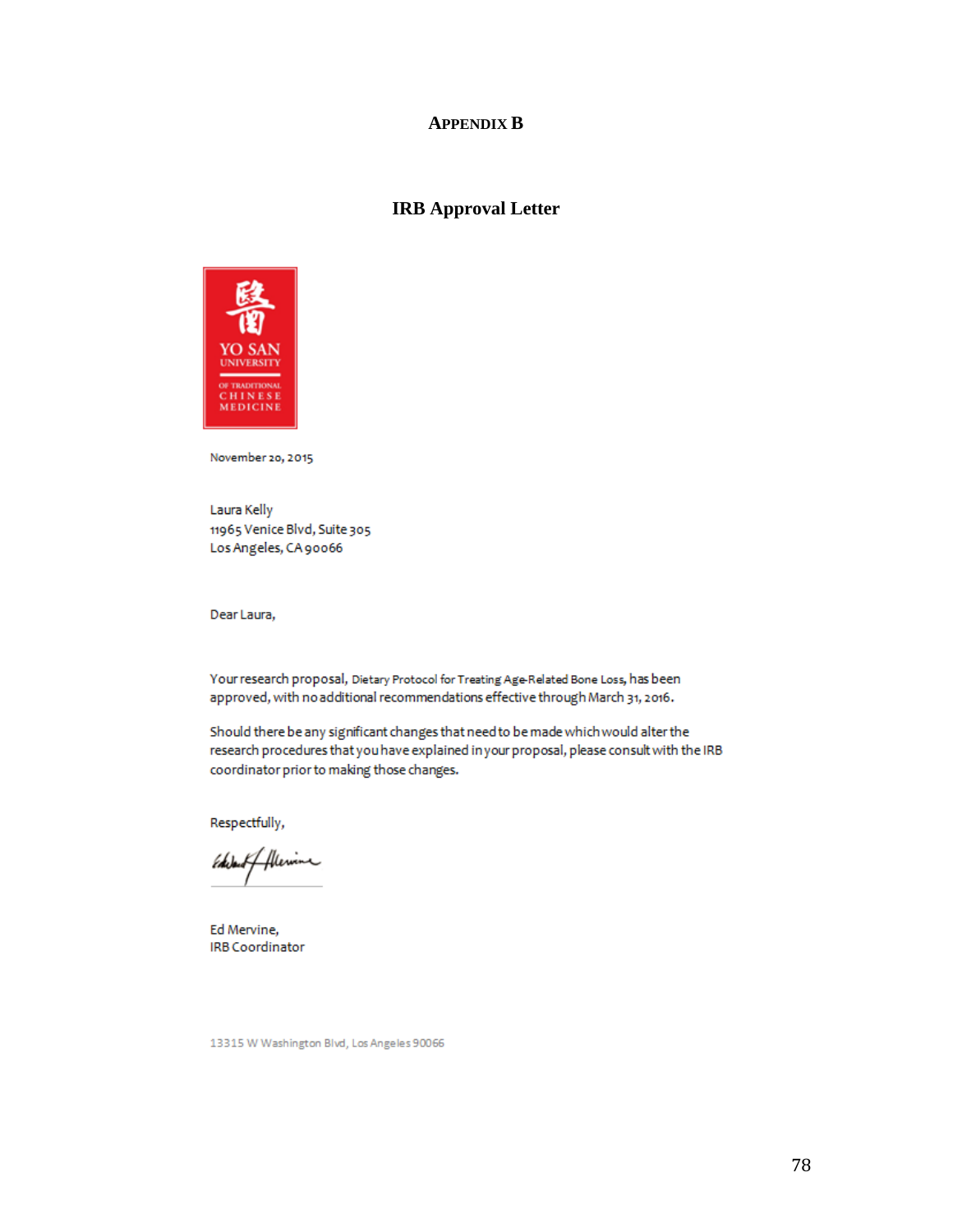## **APPENDIX C**

## **Foods highest in the necessary nutrients for bone health**

## **For calcium (RDA 800 to 1,000 mg per day)**

| <b>Source</b>                                        | <b>Quantity of</b><br>Calcium<br>provided | <b>Notes</b>                                                                                            |
|------------------------------------------------------|-------------------------------------------|---------------------------------------------------------------------------------------------------------|
| Almonds, 1 cup                                       | 350mg                                     | Soak, sprout and dehydrate before eating - or buy<br>sprouted almonds.                                  |
| Bok choy, 1 cup                                      | $70 \text{ mg}$                           | Good eaten raw                                                                                          |
| Savoy cabbage, 1 cup                                 | $50 \,\mathrm{mg}$                        | Good eaten raw                                                                                          |
| <b>Broccoli</b><br>raab/rapini/broccolini, 1 cup     | $60$ mg                                   | Good eaten raw; relatively low in oxalic acid.                                                          |
| Sardines, salmon (with<br>bones) canned, per serving | $115 \text{ mg}$                          | Many canned sardines proudly announce bones free—<br>which is not good for your bones! Read the label.  |
| Collard greens, 1 cup                                | $175 \text{ mg}$                          |                                                                                                         |
| Milk, yogurt, mozzarella<br>chesse, 1 cup            | $100$ mg                                  | 100 mg is the amount that will be absorbed; the actual<br>amount present is 350 mg.                     |
| Turnip greens, 1 cup                                 | $100$ mg                                  | Boil for five minutes to release oxalic acid. Add a splash<br>of apple cider vinegar to release calcium |

## **For magnesium (RDA 1,000 to 1,500 mg per day)**

| <b>Source</b>                                  | <b>Quantity of</b><br><b>Magnesium</b><br>provided | <b>Notes</b>                                                       |
|------------------------------------------------|----------------------------------------------------|--------------------------------------------------------------------|
| Dark chocolate, 70 %<br>minimum, 1 cup         | 440 mg                                             |                                                                    |
| Pumpkin and squash seeds,<br>$\frac{1}{2}$ cup | $325 \text{ mg}$                                   |                                                                    |
| Soy beans, 1 cup                               | $150 \text{ mg}$                                   | Soy beans must be properly prepared and the process is<br>complex. |
| Swiss chard and spinach, 1<br>cup              | $160 \text{ mg}$                                   | Boil for at least 3 minutes.                                       |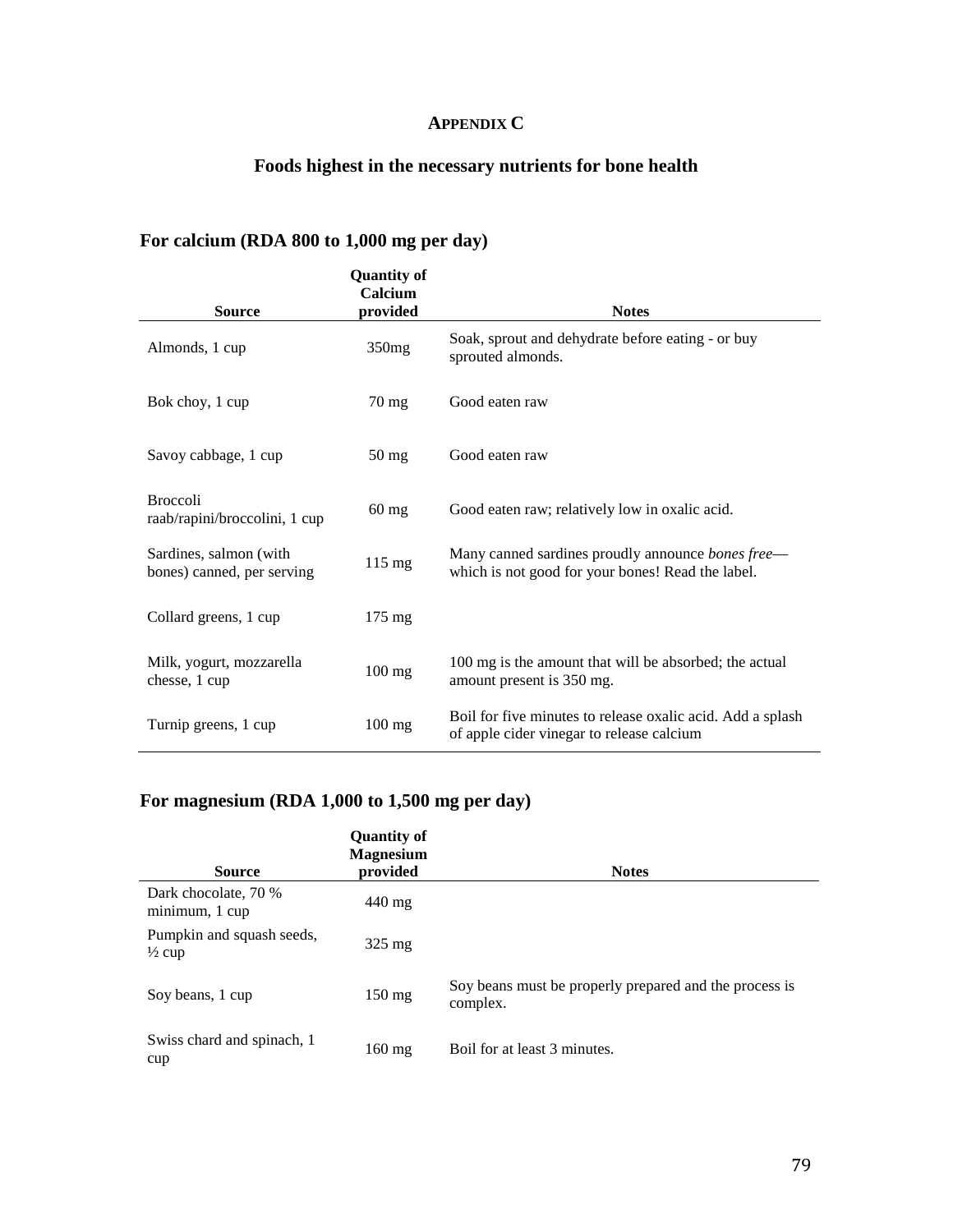# **For Phosphorus (RDA 1000 mg)**

| <b>Source</b>                      | <b>Quantity of</b><br><b>Phosphorus</b><br>provided | <b>Notes</b>                                                                                |
|------------------------------------|-----------------------------------------------------|---------------------------------------------------------------------------------------------|
| Beans and lentils, 1 cup           | $450$ mg                                            | Sprouted                                                                                    |
| Brazil nuts, 1 cup                 | $964 \text{ mg}$                                    |                                                                                             |
| Pork chop, 1 chop                  | $550 \text{ mg}$                                    | Any cuts of pork or beef are a good source                                                  |
| Pumpkin and squash seeds,<br>1 cup | $1550$ mg                                           |                                                                                             |
| Romano cheese, 1 ounce             | $215 \text{ mg}$                                    |                                                                                             |
| Salmon, 1 filet                    | $1000$ mg                                           | Choose wild when possible, Farming practices vary;<br>farmed salmon can be low in nutrients |

## **For boron (RDA unknown)**

|                | <b>Quantity of</b><br><b>Boron</b> |                               |
|----------------|------------------------------------|-------------------------------|
| <b>Source</b>  | provided                           | <b>Notes</b>                  |
| Almonds        | trace                              | Should be sprouted            |
| Avocado        | trace                              |                               |
| <b>Bananas</b> | trace                              |                               |
| Beans          | trace                              | Should be sprouted            |
| Chickpeas      | trace                              | Should be sprouted and cooked |
| Oranges        | trace                              |                               |
| Pears          | trace                              |                               |
| Walnuts        | trace                              |                               |

## **For silica (RDA unknown)**

| <b>Source</b>       | <b>Quantity of</b><br><b>Silica</b><br>provided | <b>Notes</b>              |
|---------------------|-------------------------------------------------|---------------------------|
| Beer                | trace                                           |                           |
| Horsetail           | trace                                           | An herb                   |
| Jerusalem artichoke | trace                                           |                           |
| Millet              | trace                                           |                           |
| Oats                | trace                                           | Must be properly prepared |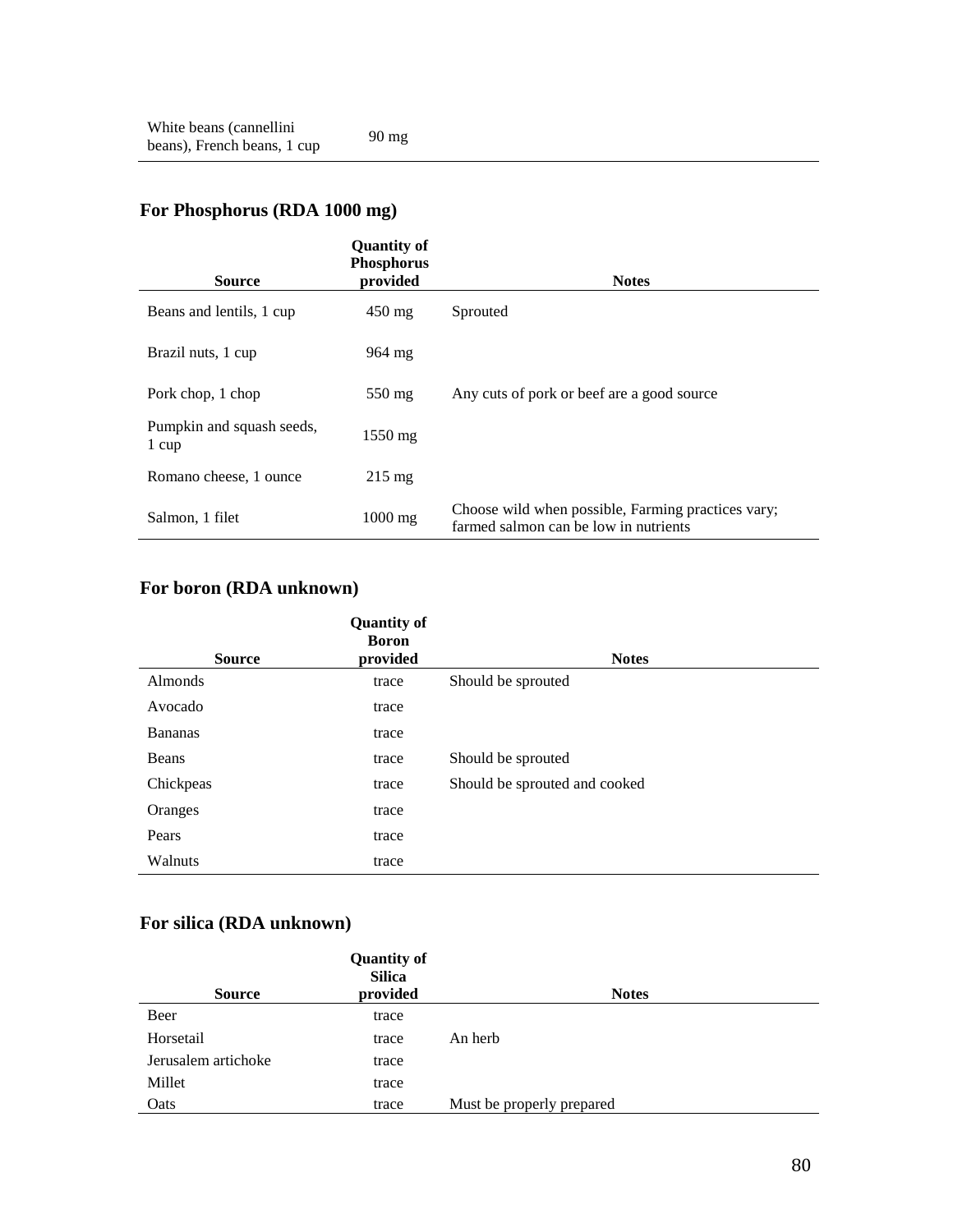## **For vitamin D (RDA 5,000 iu)**

| <b>Source</b>                                                          | <b>Quantity of</b><br>Vitamin D<br>provided | <b>Notes</b>                                                                                                                                  |
|------------------------------------------------------------------------|---------------------------------------------|-----------------------------------------------------------------------------------------------------------------------------------------------|
| Cod liver oil, 1 teaspoon                                              | $500$ iu                                    |                                                                                                                                               |
| Fish roe (fish eggs), 1<br>tablespoon                                  | Up to $8,000$ iu                            | Often sold in supermarkets in small jars labeled as fish<br>eggs. You don't have to buy the expensive kind to get<br>the bone health benefit. |
| Maitake mushrooms, 1 cup                                               | $1,200$ iu                                  | Also called hen of the woods; not the same as chicken<br>mushrooms                                                                            |
| Pastured egg yolk, from 1<br>egg                                       | $50$ iu                                     |                                                                                                                                               |
| Salmon/oily fish/swordfish,<br>mackerel, smoked salmon,<br>per serving | $600$ iu                                    |                                                                                                                                               |
| Shiitake, portobello, and<br>other mushrooms sunned for<br>2 days      | $400$ iu                                    |                                                                                                                                               |

# **For Vitamin K2 (RDA 80-300 mcg, higher if therapeutic)**

| <b>Source</b>                                       | <b>Quantity of</b><br>Vitamin K2<br>provided | <b>Notes</b>                                                   |
|-----------------------------------------------------|----------------------------------------------|----------------------------------------------------------------|
|                                                     |                                              |                                                                |
| Goose liver pate, 100 g                             | $370 \text{~meq}$                            |                                                                |
| Gouda cheese, 1 ounce                               | $20 \text{~me}$                              |                                                                |
| Natto, 1 tablespoon                                 | $450 \text{~me}$                             |                                                                |
| Pastured eggs, 1                                    | $35$ to $80$ mcg                             | Amount varies depending on the chickens' diet and<br>lifestyle |
| Pastured butter and milk                            | $20 \text{ to } 40 \text{ mcg}$              | Amount varies depending on the animals' diet and<br>lifestyle  |
| Pasture-raised organ meats<br>and dark meat chicken | $60 \text{ mc}$                              |                                                                |

## **For Phytoestrogens (RDA 50-150 mg)**

| <b>Source</b>                                                                 | <b>Quantity of</b><br><b>Phytoestrogens</b><br>provided | <b>Notes</b>              |
|-------------------------------------------------------------------------------|---------------------------------------------------------|---------------------------|
| Red clover and other herbs,<br>$\frac{1}{2}$ cup                              | $1,322 \,\mathrm{mg}$                                   | Prepare in bone vinegar   |
| Soy, as milk, tofu, or<br>fermented soy products, $\frac{1}{2}$<br>cup        | $128 \text{ mg}$                                        | Must be properly prepared |
| Alfalfa, flaxseed, hops,<br>lentils, mung beans,<br>pomegranates, sesame seed | Lesser amounts                                          |                           |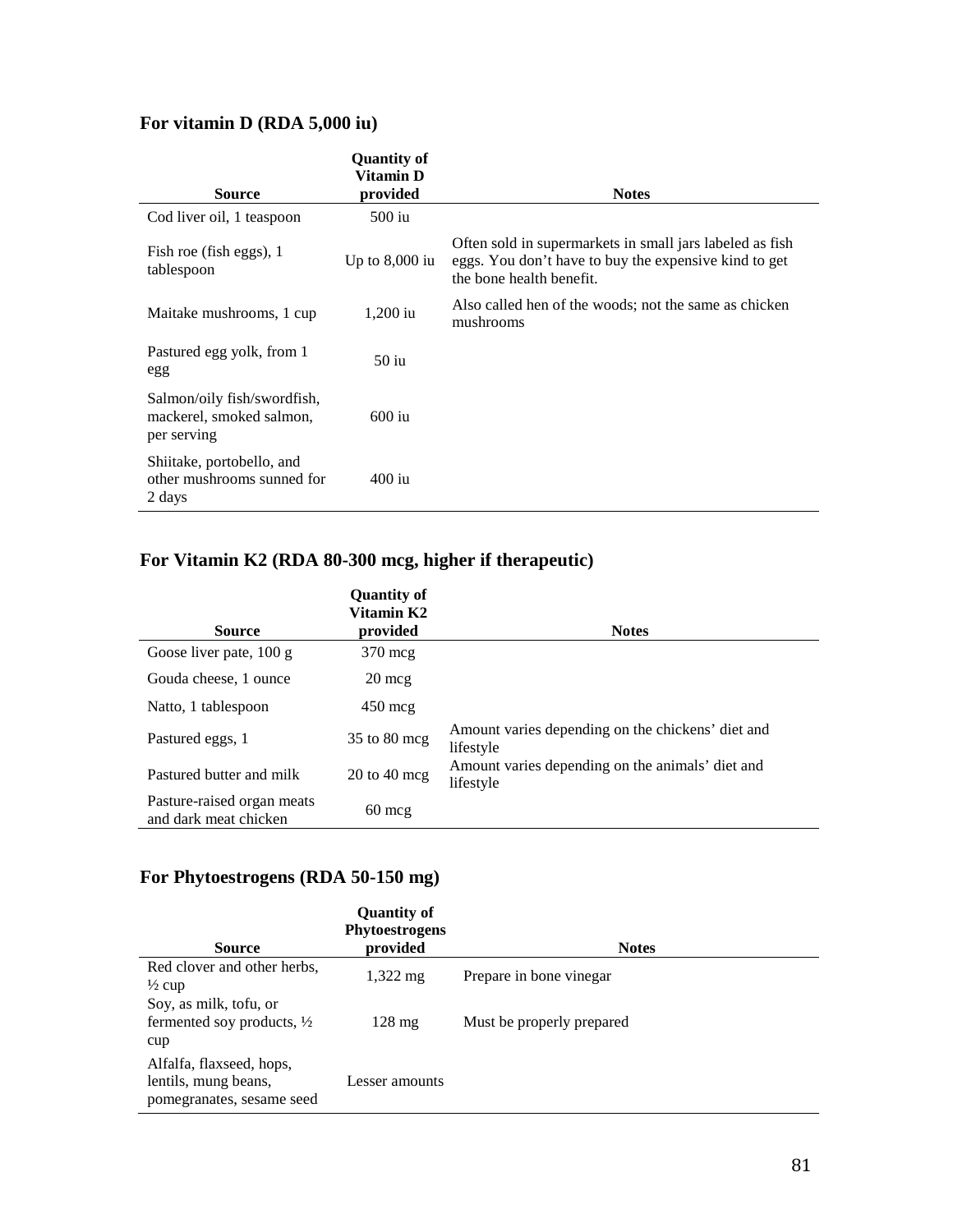#### **APPENDIX D**

#### **Herbal Nutrition – Quick start**

#### **Nettle Infusion**

If you were going to do only two things to prevent and treat osteoporosis, use homemade bone vinegar on greens and drink this nettle tea. Both are herb infusions.

Nettle tea is a gift from traditional medicines. Think of it as a liquid vitamin and calcium pill with a very big difference: nettle infusion not only gives you energy – consume a glass for a week and see – but it provides nearly everything you need to strengthen bones: calcium, magnesium, iron, vitamins B, C A, D and K, protein, trace minerals, potassium, zinc, copper, sulphur and boron. Nettle is more nutritious than bluegreen algae.

As do most whole nutritious foods, nettle supports general health too. It nourishes the adrenal glands. It is an aid for many complaints from weak nails to allergies. In traditional medicine men take nettle as an antidote to frequent nighttime urination. In traditional cultures pregnant and lactating women take nettle tea as a tonic, as the tea's iron content can treat blood loss and/or anemia.

Nettle infusion provides energy and a rich source of calcium. And, since the vitamins and minerals that calcium needs for absorption and transport are integral, nettle tea is safe, effective calcium supplementation. For bone strengthening, drink a half cup/4 ounces every day.

*(Serves 4)*

2 oz. dried nettle 2 quarts boiling water

Fill the mason jar with 2 oz. dried nettle stalks and leaves. Fill jar with boiling water. Cover and brew overnight.

Next day strain out the plant material and, still using gloves, squeeze the herbs to get all the good stuff. Refrigerate. It will taste good for two days. If it goes sour, it makes a great plant food.

*Caution:* Nettle (especially fresh) has tiny hairs that release the same irritating substance ants do when they bite, so when handling fresh or dried nettle stalks always wear rubber gloves and use tongs.

#### **Nutrition Information per serving**

428mg calcium, 800iu vitamin A, 50 mg magnesium, boron, copper, zinc, silica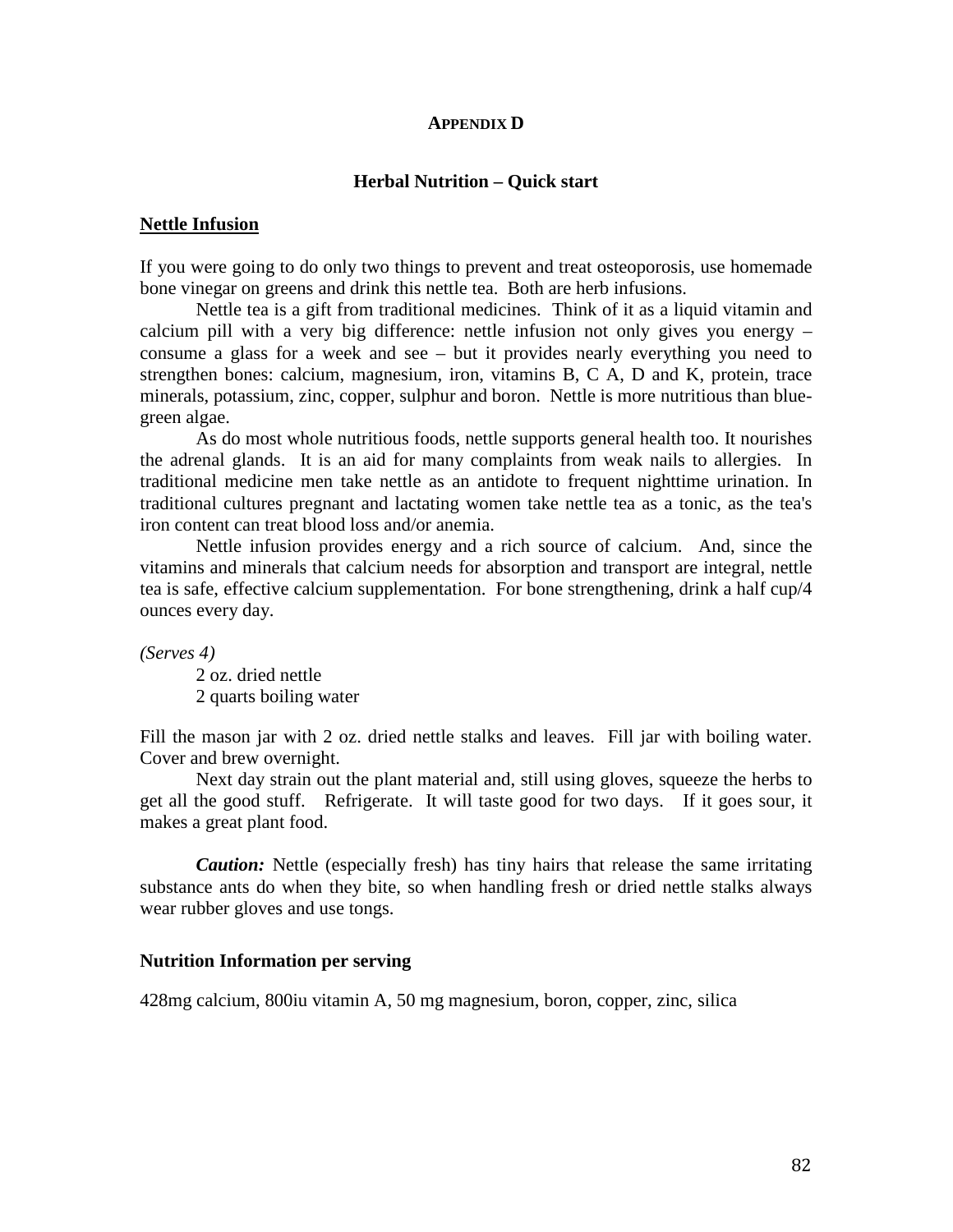#### **Bone Building Calcium-Rich Vinegar**

We've trumpeted the benefits of natural apple cider vinegar in earlier chapters. Now here's another vinegar that packs a bone-health punch and helps you reap even more bone-building vitamins and minerals from greens, bone broths, and even grains.

This vinegar is brewed with calcium-rich herbs that are so common they can be found in your backyard. Take a look around and you will see a stash of calcium-rich herbs - suddenly you will see these weeds in a new light!

Just one tablespoon of Bone Building Vinegar equals 350 to 400 mg of calcium. (800 -1,000 mg/day is recommended for menopausal and postmenopausal women). To get that much calcium from food, you'd need to eat: 1 tablespoon of blackstrap molasses; 1 cup cooked turnip greens, kale, broccoli, bok choy or mustard greens; 2 cups cooked collard greens; 2 tablespoons of almond butter or tahini. This vinegar is one of bone health's closest friends.

Organic apple cider vinegar is the base for infusing the bone-building herbs. Use ingredients that are available near you and in season. You can find fresh herbs at your local farmer's market, or you can order from the suppliers listed below. We do not recommend foraging for yourself unless you have certified professional training in and knowledge of herbology.

#### **Ingredients**

You will need a selection of any five of these bone-building herbs:

| parsley             |
|---------------------|
| comfrey             |
| raspberry leaves    |
| blackberry leaves   |
| thimbleberry leaves |
| sage                |
| amaranth leaves     |
| lambsquarter        |
| kale                |
| cabbage             |
|                     |
|                     |

If you want to boost the bone building properties add 0.35 of an ounce of each of a few specific Chinese herbs: Gu Sui Bu and Xu Duan work together to build healthy bone. Bu Gu Zhi and Du Zhong also assist in bone building and repair. Yin Yang Huo (Epimedium) is an effective bone strengthening herb on it's own. These herbs are available without a prescription from Chinese herbal pharmacies or from some of the suppliers listed in the Resources section. All can be safely added to your bone-building brew.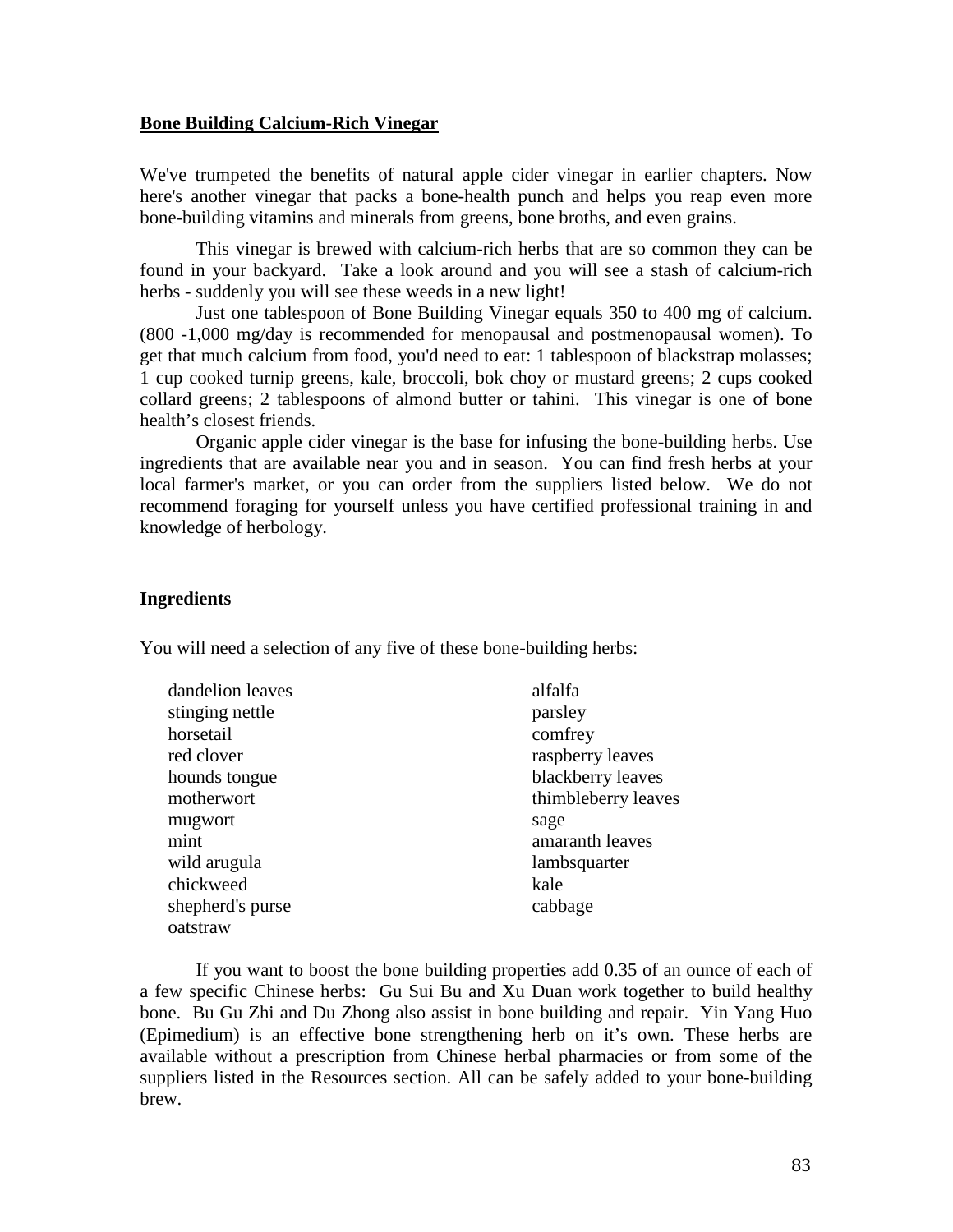#### **Making the Vinegar**

Fill the jar with fresh well-snipped herbs - you'll need a lot. Pour in apple cider to cover the herbs. Seal and label the jar with the date. Put the jar in a dark cupboard well away from any exposure to direct sunlight. Wait 6 weeks.

Aim for at least a tablespoon/day. Put on salads, in stir-fry, season beans or grains. A good preventive home remedy is drinking a teaspoon of bone-building vinegar in any amount of filtered water in the morning. Not only does it provide a substantial calcium supplement in fully natural form; grandmothers past have said it relieves conditions from minor arthritic pain to acid reflux.

Laura's brew contains dandelion, horsetail, nettle, red clover, raspberry leaves, mugwort (*Ai Ye*), Epimedium (Yin Yang Huo), Gu Sui Bu, Xu Duan, Bu Gu Zhi, Du Zhong, and licorice.

### **Bone Shrub**

In the 17th century Shrubs were all the rage. They started life as medicinal cordials that arrived in England from Italy where they were first produced during the Renaissance, to "…renew the natural heat, recreate and revive the spirits, and free the whole body from the malignity of diseases" according to an anonymous text of the time. Shrubs are a concoction of fruit, vinegar, and sparkling water, sometimes combined with alcohol. Drinking shrub is similar to the old adage to that taking a teaspoon of apple cider vinegar in the morning cures many ills.

Some shrub cordials were a bright yellow hue and contained flecks of gold leaf, and so took their name from the 'cordial virtues' of the rays of the sun, which some alchemists thought the medicines contained. And in a way the alchemists were right – the plants use the sun's rays to produce the enormous and varied benefits they provide to us as foods.

By the 19th century, typical American recipes for shrubs used vinegar poured over fruit—traditionally berries— left to infuse anywhere from overnight up to several days. Then the fruit would be strained out and the remaining liquid would be mixed with a sweetener such as sugar or honey and reduced to create a syrup. The sweet-and-sour syrup could be mixed with either water or soda water and served as a soft drink, or it could be used as a mixer in cocktails. Shrubs eventually fell out of popularity with the advent of home refrigeration.

Making a shrub is an ideal way to take your bone-building vinegar. Contemplate the difference between enjoying this healthful tonic and popping an industrially made supplement, while you sit in the sun absorbing your vitamin D and sipping this tart fruity gift from nature. The herbs in the bone-building vinegar you'll use to make a shrub contain all the vitamins and trace minerals you need for bone health. Nettle alone contains over 400 mg of calcium in a cup. Your tasty, fruity shrub will provide you with all of the base nutrition you need to foster healthy bones. Better by far than any supplement in pill form!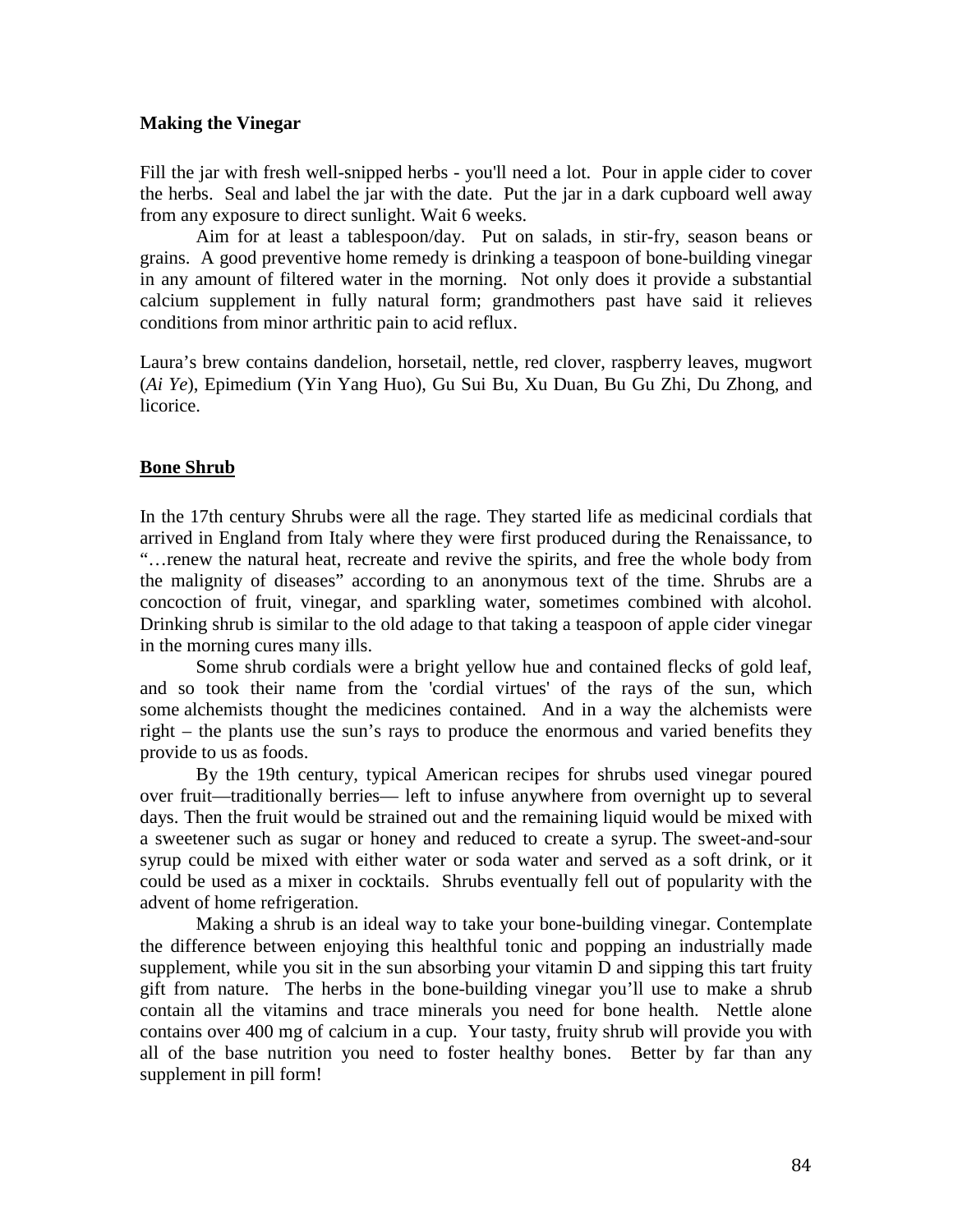### **How to Make Shrub**

Making shrub is not a precise process, we encourage you to adapt and explore, and make this as simple or as complex as you like.

The basic idea is to take whatever fruit rinds and fruit scraps you have on hand, put them in any jar with a clean, tight-fitting cover and pour bone building vinegar over them.

Add a teaspoonful of your ginger bug - the ginger goes well with the herbs in the bone vinegar. Let the brew sit, covered, at room temperature for a few days.

Strain the liquid through a sieve, mashing the fruit pulp to get the fruit flavor. Add 2 Tbsp. of honey or sugar.

The resulting syrup can be enjoyed by adding it to some sparkling water and an ice cube.

Use a Tablespoon of the fruity sweet vinegar, mixed with sparkling water or something sweeter if you like.

The Sweet Hibiscus Tea, an ice cube and some fizzy water is lovely. You can also put it in our homemade soda. Our bone vinegar has a lovely spice to it, which goes really well with the ginger beer.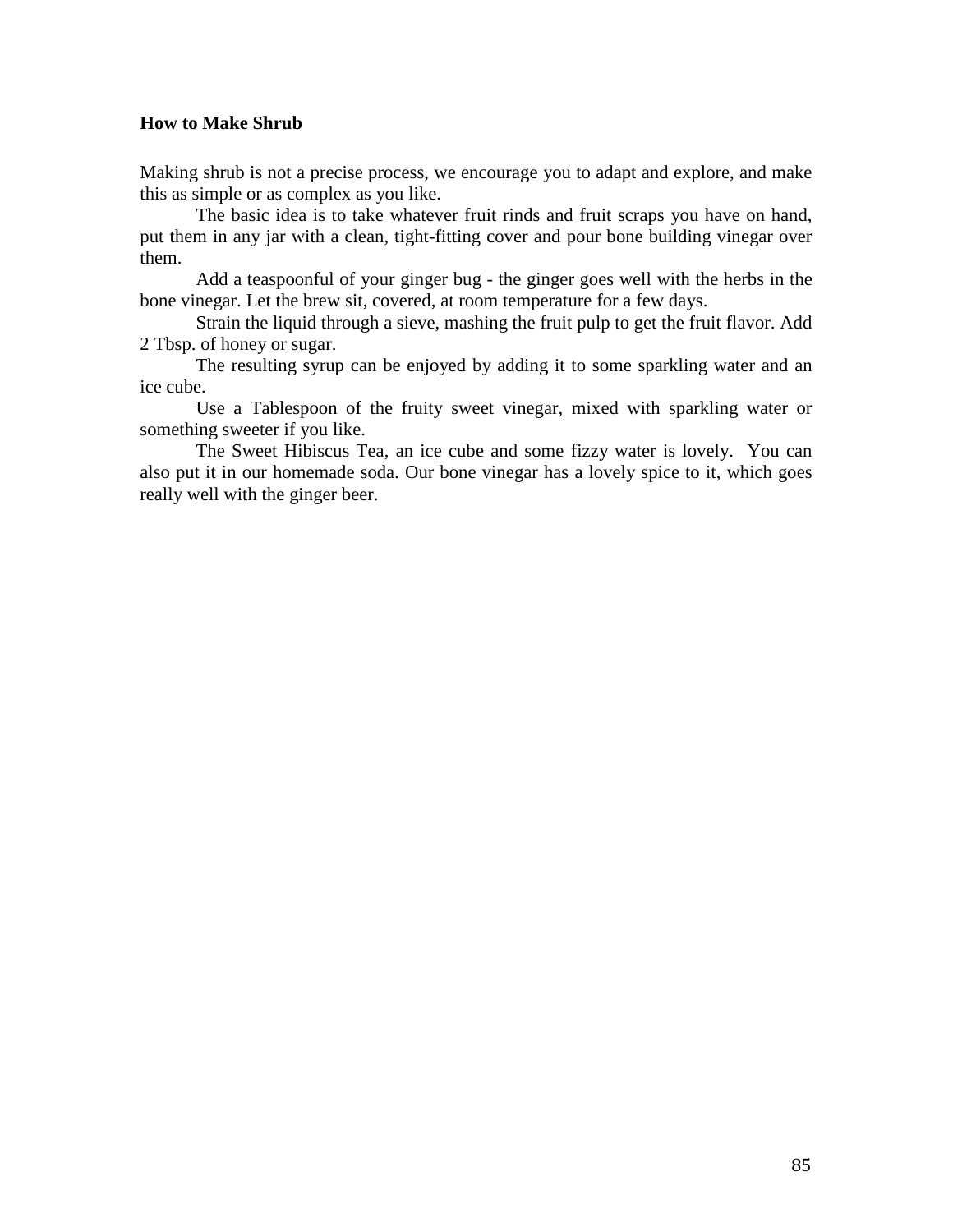#### **APPENDIX E**

#### **Testing: how to use testing to help with strengthening your bones**

#### **1. Nutrition Evaluation**

In order to build strong bone, you must have the building blocks. A test called a nutrition evaluation will give you information on your levels of vitamins and minerals so you can start to see where your deficiencies lie. The latest analysis by the Center for Disease Control<sup>[1](#page-85-0)</sup> reports that over half of the US is deficient in vitamin D and magnesium, and a large portion of the population is vitamin A deficient as well as vitamin B6 deficient. A separate analysis by the Environmental Working Group<sup>[2](#page-85-1)</sup> showed even more severe deficiencies - 95% of the population is vitamin D deficient, 60% magnesium deficient, and around half the population deficient in calcium and vitamin C. There is not yet any measuring of vitamin K2.

If you are approaching the menopause or a scan shows osteopenia or osteoporosis, speak with your healthcare provider about a series of more specific tests that profile your bone *turnover,* which you will find at the end of this worksheet. The results provide additional clues for you and your health care provider as to how rapidly you are losing bone.

#### **Nutrient Testing List**

Ideally you want to know your levels for these nutrients:

| Calcium    | Vitamin B1          | Manganese     |
|------------|---------------------|---------------|
| Phosphorus | Vitamin B6          | <b>B</b> oron |
| Magnesium  | Vitamin B9 (Folate) | Omegas        |
| Vitamin D  | Vitamin B12         | <b>Iron</b>   |
| Vitamin C  | Zinc.               | Silica        |
| Vitamin A  | Copper              | Sulfur        |
|            |                     |               |

#### **2. Bone Density Testing**

When bone breaks down, whether in the natural course of bone turnover or because the body calls for calcium, the process is called bone resorption. For reasons of bone density, bone flexibility and overall bone health it is important to know whether new growth keeps pace with breakdown. Three types of tests provide important and different information about how well your bones are keeping up with balanced turnover.

<span id="page-85-0"></span>1 http://www.cdc.gov/nutritionreport/pdf/4Page\_%202nd%20Nutrition%20Report\_508\_032912.pdf

<span id="page-85-1"></span> $2$  http://www.ewg.org/research/how-much-is-too-much/appendix-b-vitamin-and-mineral-deficiencies-us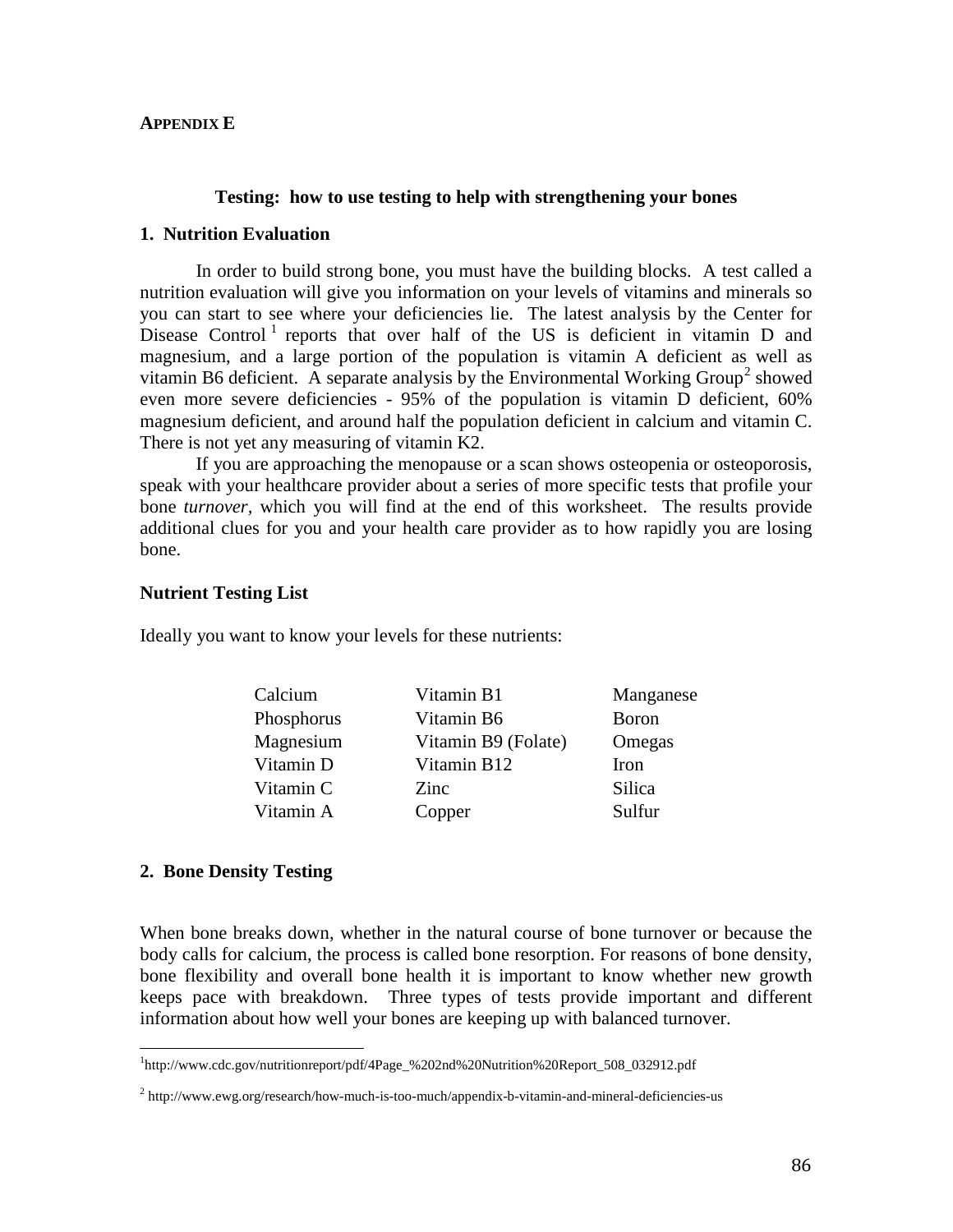### **DEXA (or DXA) scans**

In the US, the most widely used test in the US is the DEXA scan. The results are called T scores.

Using enhanced x-ray technology DEXA measures the density of your bone compared to the density of the average healthy 30 year old at peak bone mass. Typically physicians recommend the test for women 65+ whose estrogen, and often bone density, have declined. If the test shows osteopenia or osteoporosis, doctors typically recommend a DXA scan every two years.

### **Laura's thoughts about DXA scans**

Since estrogen plays a central role in bone health right from puberty, and menopause typically begins well before age 65, if DXA is the scan of choice I suggest DXA scans earlier while there is still time to strengthen bone that shows very little loss - or to get started on a bone health diet for those whose bones suggest significant dietary deficiency.

Scanning when the bones are already osteoporotic turns many doctors and patients toward pharmaceutical treatment - though at this writing the bisphosphonates treatment period is just three to five years. After that it's back to square one.

Estrogen plays a vital role in creating bone able to resist aging  $3$ . If the age of first DXA scan were lowered to, for example, 5 years before a woman's menopausal transition  $4$ , then there would be ample time to strengthen bone against future loss and reduce the chance of relying on pharmaceuticals.

Preventive scanning would no doubt save a great deal of money worldwide.

## **The However - Bone Density, Bone Flexibility and Vitamin K2**

When we speak about bone health, we've become accustomed to equating bone health with bone density. Clearly, low bone density is the best correlative we have for fracture. But does increasing bone density always result in lessening of fracture? Bisphosphonates raise bone density, and theoretically this would eliminate fracture.

<span id="page-86-0"></span><sup>&</sup>lt;sup>3</sup> There is a correlation between high bone density and breast cancer. Women who have naturally higher bone density have increased rates of breast cancer. The link is no doubt at least in part to high natural estrogen. The rule to now has been a lot of calcium and lately with vitamin D, but it seems vitamin K2 is not yet in the loop. We don't know how the bone density/breast cancer relationship would change were vitamin K2 central to the regiment, as K2 also appears to play a part in cancer prevention. However, we do know that adding phytoestrogens weakens the body's response to natural estrogen, which could be highly beneficial in these cases.

<span id="page-86-1"></span> $<sup>4</sup>$  Age of menopause is strongly genetically linked, so absent other factors like health problems and medications, the</sup> literature suggests that in most cases you will reach menopause near the age your mother did.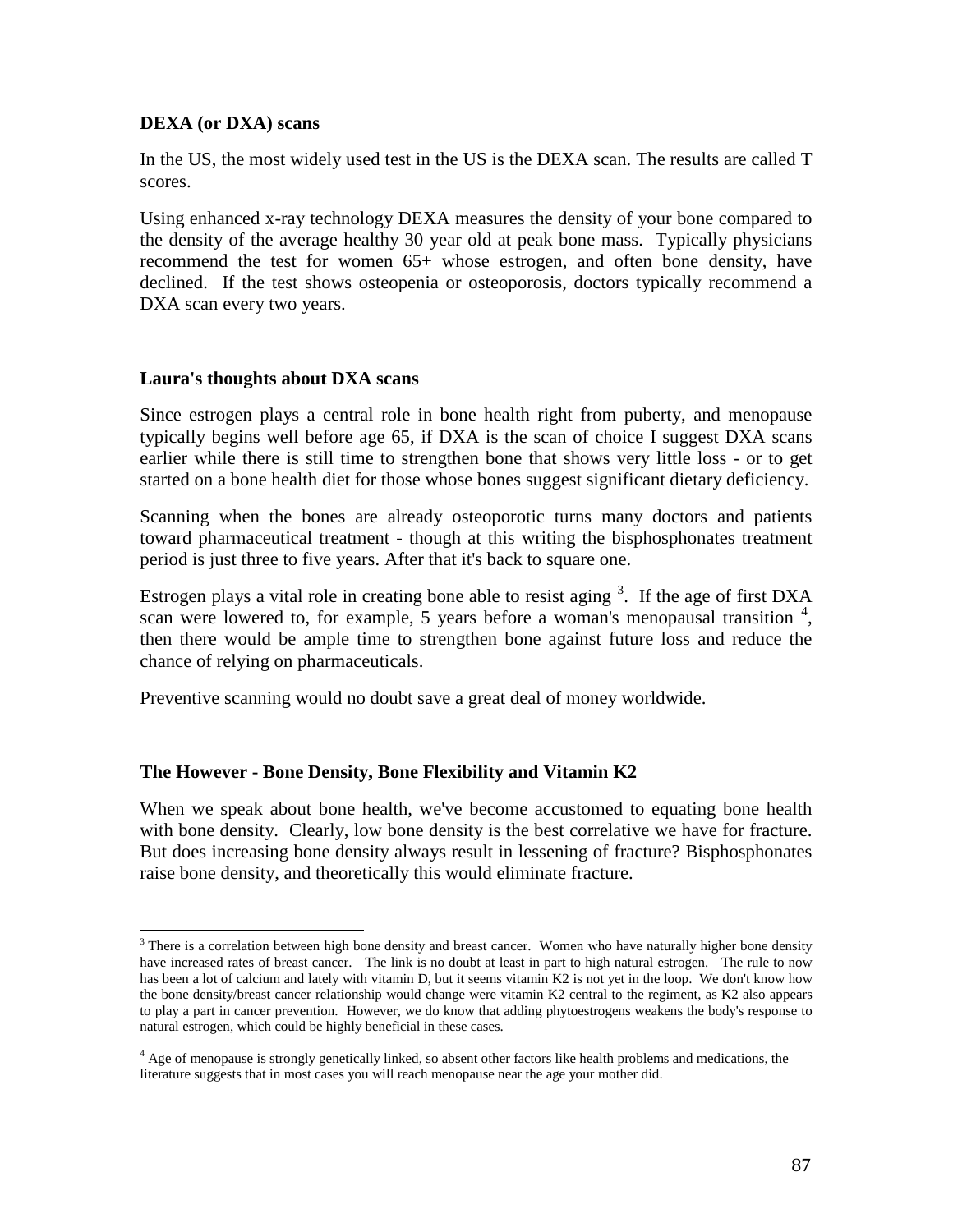However denser bones can also become increasingly brittle and likely to fracture.

Studies suggest that taking Vitamin K2, soy isoflavones and similar potential modulators of bone density may not affect density but fracture rates decrease. According to Medscape<sup>[5](#page-87-0)</sup>

"If the increase in BMD (bone mass density) by the bisphosphonates was solely responsible for the reduction in fracture risk, a 1-SD (standard deviation - the marker by which your bones are compared to the young person who has not lost any bone density) increase in BMD should produce an approximate 50% reduction in fracture risk. In reality, small increases in BMD are associated with markedly reduced fracture risk."

Taken together this suggests that factors other than bone density may decrease fracture risk. I suspect that one of these is flexibility, which at the moment we have no standard tools to measure.

## **FRAX - Fracture Risk Assessment[6](#page-87-1)**

The WHO fracture risk assessment tool FRAX appears to be better than lumbar spine and femoral neck T scores (DXA scans) for assessing fracture risk.

Online, the World Health Organization Collaborating Center for Metabolic Bone Diseases at the University of Sheffield, UK has the FRAX tool that you can use to assist with fracture assessment, and discuss with your doctor.

Click *Calculation Tool*, choose your geographic region fill and in the boxes. There is another calculation tool on the right to assist with weights and measures.

The FRAX tool considers bone density, but it is not limited to, and repeatedly performs better than bone density alone.

## **3. Specific Tests for bone turnover**

In addition to tests that measure overall density and assess fracture risk, other types of tests measure markers of bone turnover.

These tests are extremely useful as a baseline, especially if you take them before you undertake to strengthen your bones naturally. Taking the tests annually will give you an idea how effective your bone health strategies are. These tests can be a great window into the functioning of your body in relation to bone and how the steps you take are affecting it. Here is a brief on the tests your healthcare provider can order. If you are

<span id="page-87-0"></span><sup>5</sup> http://www.medscape.com/viewarticle/472681\_2

<span id="page-87-1"></span><sup>6</sup> http://www.shef.ac.uk/FRAX/